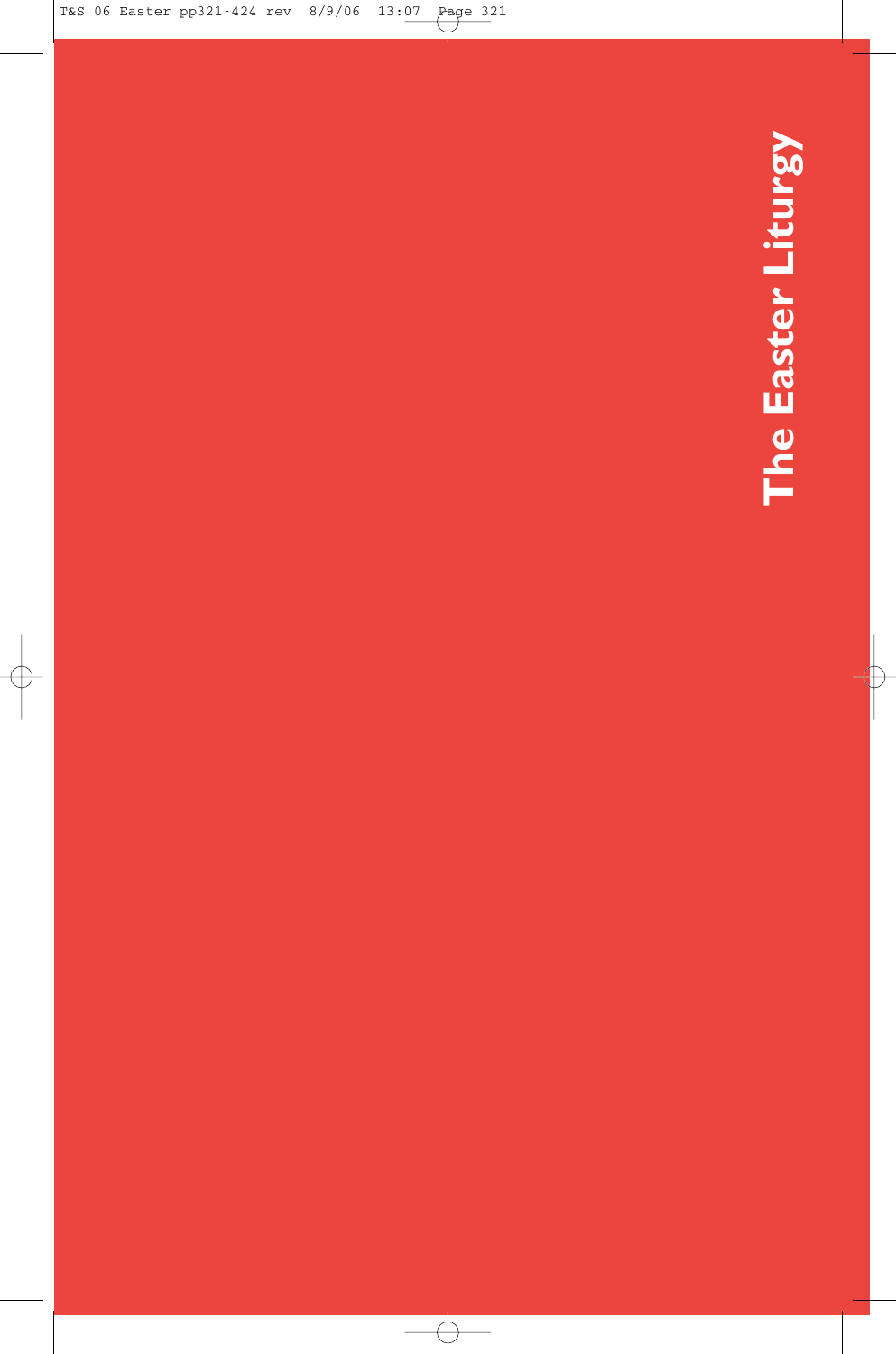# **The Easter Liturgy**

# **Contents**

| <b>Introduction</b>                                                                                                                           |
|-----------------------------------------------------------------------------------------------------------------------------------------------|
| The Easter Liturgy: Pattern A<br>Structure 328<br>Notes 331<br>The Easter Liturgy: Pattern A 334                                              |
| The Easter Liturgy: Pattern B<br>Structure 348<br>Notes 351<br>The Easter Liturgy: Pattern B 354                                              |
| <b>The Vigil</b><br>Notes 372<br>The Vigil Readings 375<br>The Vigil Readings, Psalms and Prayers 376                                         |
| <b>The Dawn Service</b><br>Notes 398<br>The Dawn Service: an Outline Shape 400                                                                |
| A Mid-morning Eucharist on Easter Day<br>using Elements from the Easter Liturgy<br>Notes 401<br>A Mid-morning Eucharist: an Outline Order 402 |
| An Outline Service of the Word for Easter Day<br>Note 404<br>An Outline Service of the Word 404                                               |
| <b>Instructions for Marking the Easter Candle</b>                                                                                             |
| <b>The Exsultet</b>                                                                                                                           |
| Welcoming the Easter Candle into the Church,<br>with Prayers at the Easter Garden                                                             |
| <b>Thanksgiving for the Resurrection</b>                                                                                                      |
| <b>The Easter Anthems</b>                                                                                                                     |
|                                                                                                                                               |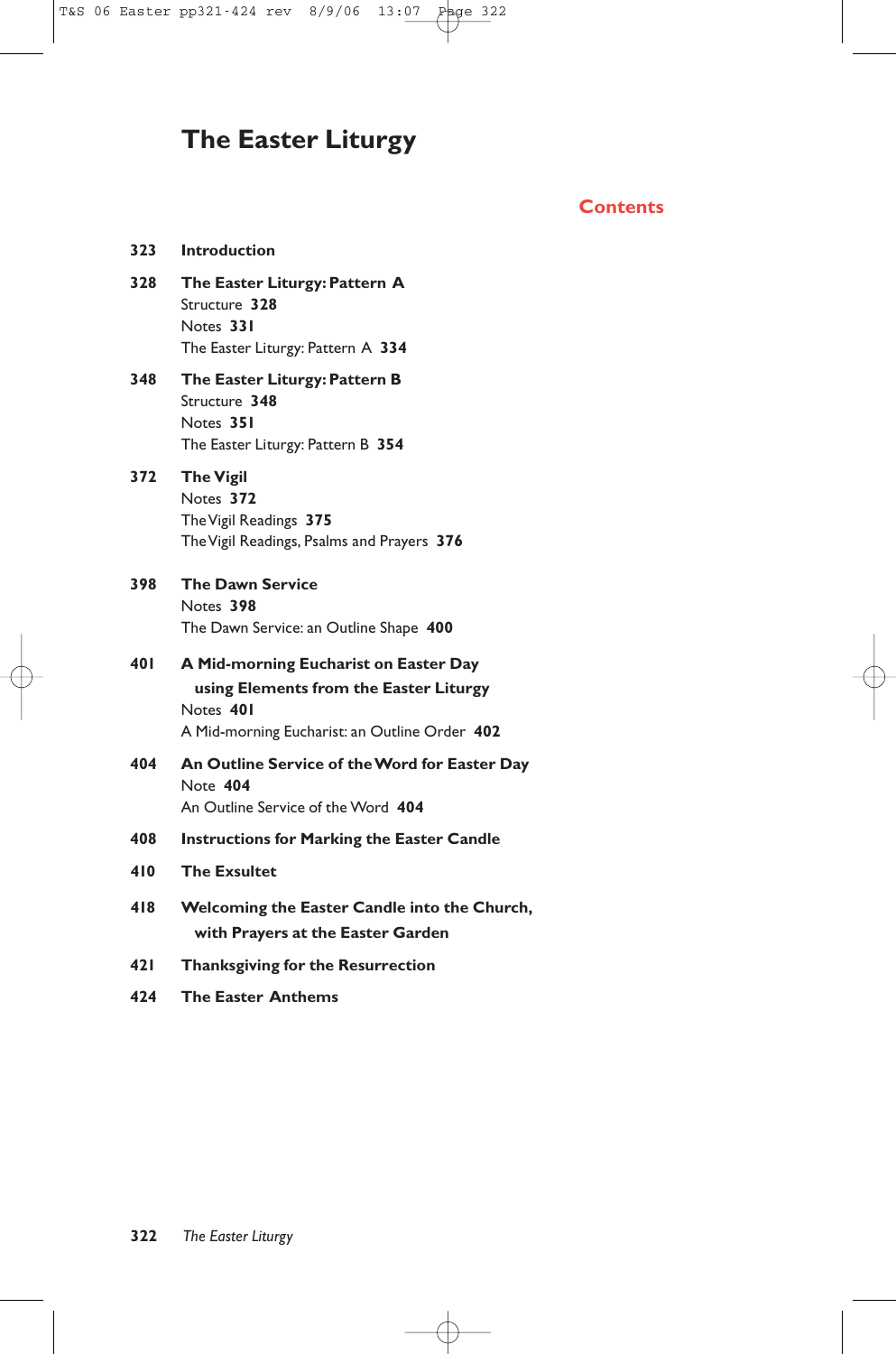

# **Introduction**

According to ancient custom there is no celebration of the Eucharist on Easter Eve.The orders of Morning and Evening Prayer offer adequate liturgical provision for the day. It is particularly important that Evening Prayer should be treated, by the style of its celebration, as belonging to the Eve, and not as the first service of Easter, anticipating the Easter Liturgy itself.

From earliest times Christians have gathered through the night of Easter to recall the story of God's saving work, from creation through to the death and resurrection of our Lord Jesus Christ. However, the Easter Liturgy is not merely a presentation of God's work. It is meant to be a real experience of new life for the worshipper, a passing from darkness to light which offers hope to all the faithful. It is therefore important that the preparation is prayerful and thorough.

The EasterVigil marks the end of the emptiness of Holy Saturday, and leads into the celebration of Christ's resurrection.The singing of the Exsultet, the ancient hymn of triumph and rejoicing, links this night of our Christian redemption to the Passover night of Israel's redemption out of Egypt. Christian baptism is a participation in the death and resurrection of Christ, a dying to sin in order to be reborn in him, and the Easter Vigil was from early Christian times a preferred occasion for baptism. It is fittingly a time when those who are already Christians may repeat with renewed commitment the promises of their own baptism, and strengthen their sense of incorporation into the royal and priestly ministry of the whole people of God.The Easter Gospel is proclaimed with all the joy and splendour that the church can find.

The Easter Eucharist may follow immediately on the Vigil, or be deferred until Easter Day. All the resources of the church – music, flowers, bells, colours – are used to celebrate Christ's resurrection.The 'Alleluia', which has been silent throughout Lent, returns.

Now the queen of seasons, bright with the day of splendour, with the royal feast of feasts, comes its joy to render. *(John of Damascus)*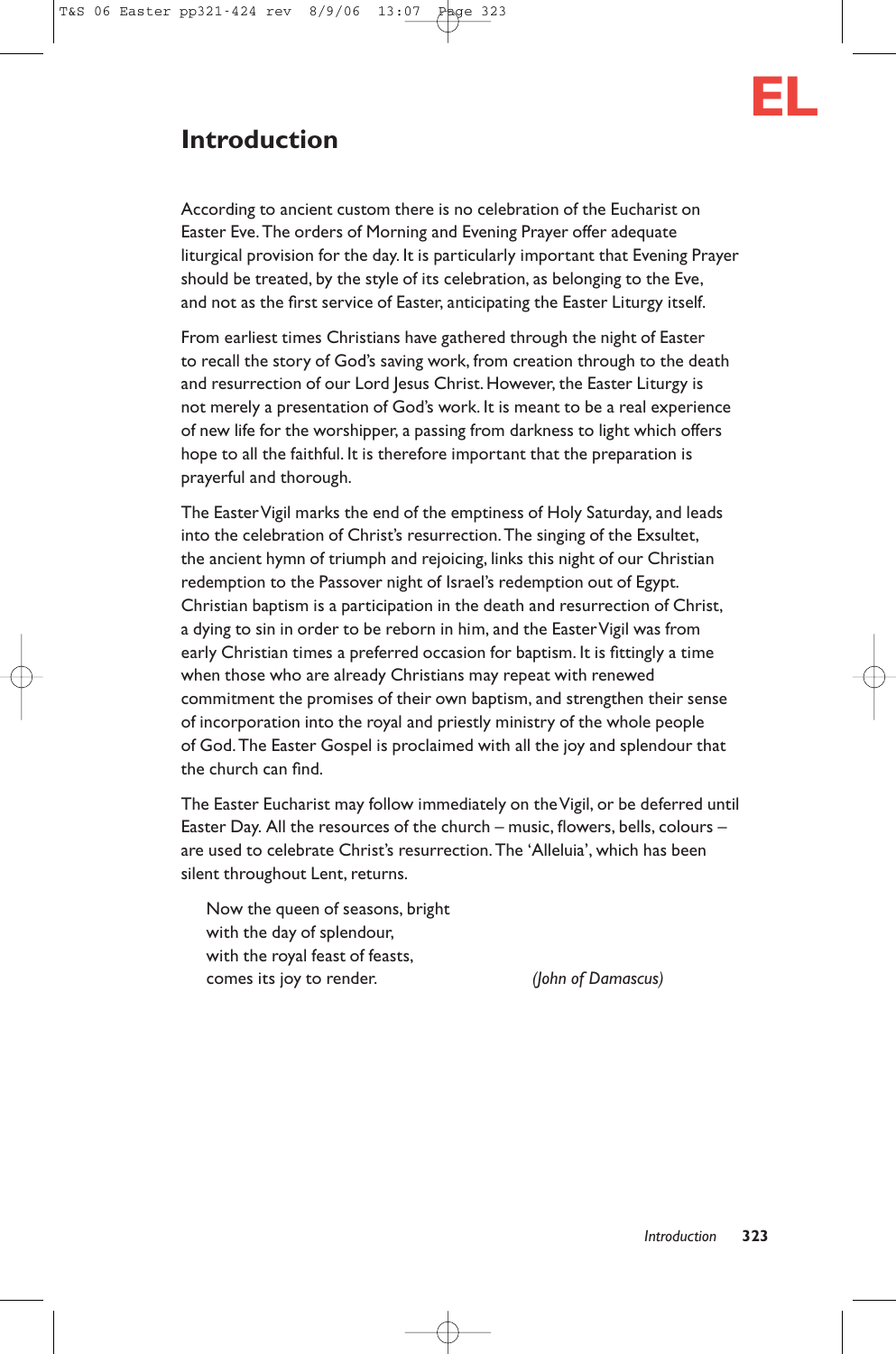# **Three Patterns**

# **Pattern A**

The earliest Christian observance of Easter consisted of a vigil of watching and waiting, fasting and prayer, that lasted through the hours of darkness. Because the vigil began after evening prayer when, as every night, the evening candle was lit, in the Western Church on this particular night this light ceremony was eventually understood as symbolizing the return of the light of Christ and the beginning of the Easter celebration.This tradition lies behind the development of Pattern A.

Pattern A begins with the lighting of a new fire from which the Easter Candle is then lit. Here, the resurrection is proclaimed from the outset in the Service of Light. The Easter Candle, together with the candles held by the individual worshippers, should, if possible, illuminate the church. This illustrates the way that Christians understand the Old Testament and interpret life itself in the light of the resurrection of Jesus. The history of our salvation in the Scriptures is heard in the light of the Easter mystery. The Service of Light reaches its climax with the Easter Proclamation.

The Old Testament readings from the Vigil then follow.We hear the story of our salvation and are invited to reflect our own personal journey in the light of the Easter revelation.The inner dynamics of this service could be drawn out by, for example, lighting a small candle from the Easter Candle after each reading, symbolizing the truth that we understand that reading in the light of Easter.

Pattern A essentially uses the Vigil as an extended Liturgy of the Word.

# **Pattern B**

In the earliest forms of Easter Vigil the Old Testament Scriptures were read and reflected upon, until the resurrection was proclaimed in the Eucharist at cockcrow.This tradition forms the basis of Pattern B, which follows a storytelling approach.

Pattern B begins with the lighting of a small fire or light by which the story of salvation is read. However, this light is *not* the Easter light and all effort should be made to avoid any confusion with it.

The story of salvation is told through Old Testament readings selected from the vigil readings. Each reading adds to the story and a sense of expectation gradually increases until the service reaches its climax in the revelation of the resurrection.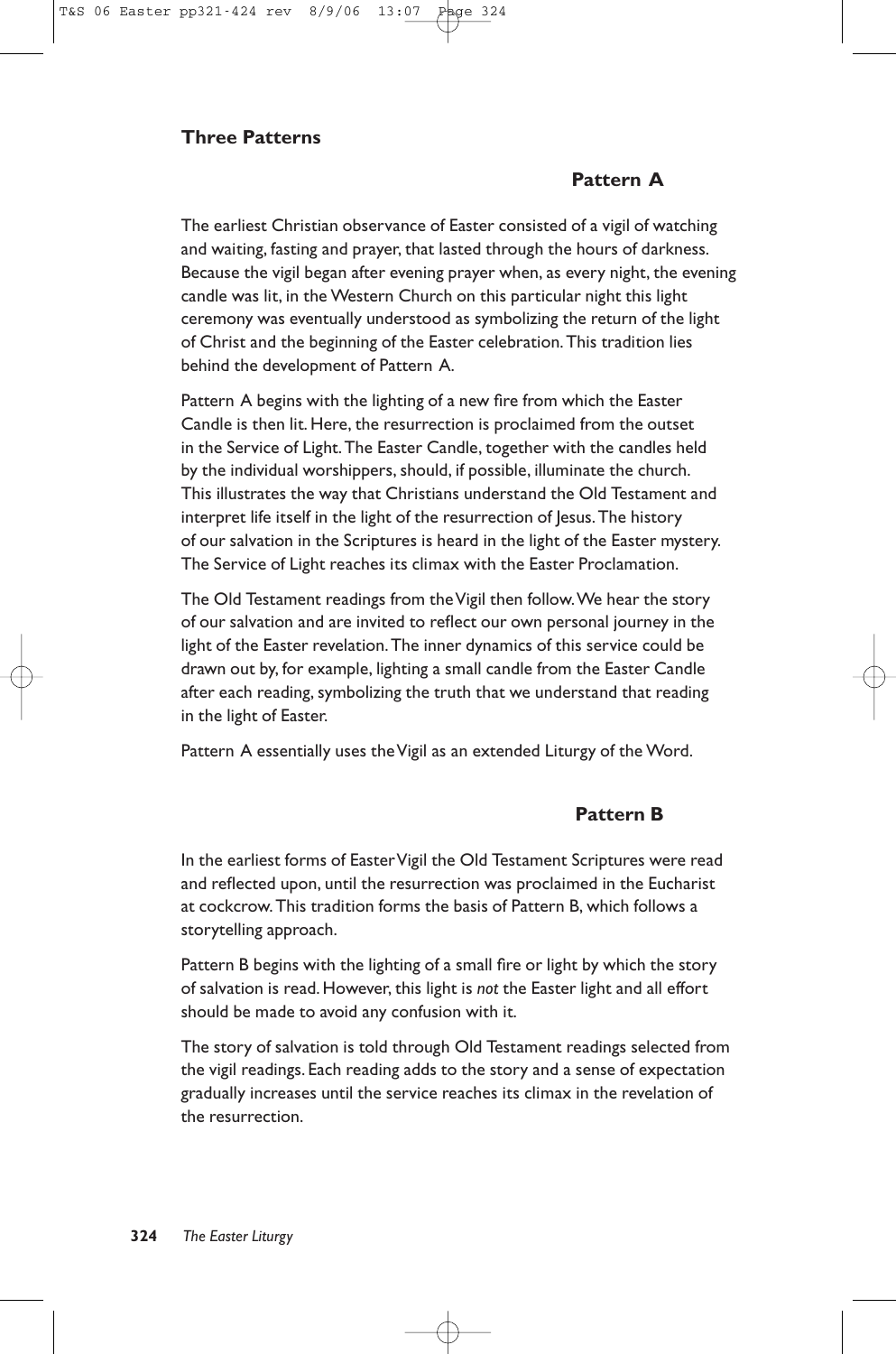

Pattern B is more effective with a lengthy Vigil rather than simply an extended Liturgy of the Word.The structure is designed to be flexible and is particularly appropriate if the Easter Liturgy is an all-night service, when a more informal approach could be adopted.The Vigil may be held in a different location from the rest of the service, for example a church hall, or even in the open air by the light of a bonfire.

Pattern B lends itself to an adventurous and creative approach. For example, the Bible readings could be dramatized or enacted, and each reading could be followed by silence, interactive Bible study, artistic activity (including the marking of the Easter Candle), discussion, testimony, drama, intercession, singing or whatever is appropriate for the context. Choruses, spiritual songs or appropriate hymnody could replace the Psalm. If the Vigil is to last all night there could be specific points for eating and drinking that are related to the readings, until the climax is reached in the Service of Light and the Easter Eucharist.

Patterns A and B reflect two different developments of the vigil tradition and each has its own particular dynamic and rationale which needs to be understood. Here we provide fully worked-out services for both which can be adapted to local circumstances and custom.

If either of these vigil patterns is used, it is important to make a conscious decision which one is to be followed. Each of these structures has its own inner logic. Careful thought should be given as to which is chosen and why.

# **The Dawn Service**

In addition to Patterns A and B we also offer a third option. In recent years a practice has developed where Christians gather outside at dawn to celebrate the resurrection.These celebrations are usually held at a special place such as a hilltop or a riverside, and consequently demand a more informal treatment than is possible in or immediately outside a church building.This is the rationale behind the Dawn Service (pages 398–400). This is not a fully worked-out service but a flexible, outline structure with some resources and suggested ways of celebrating Easter morning.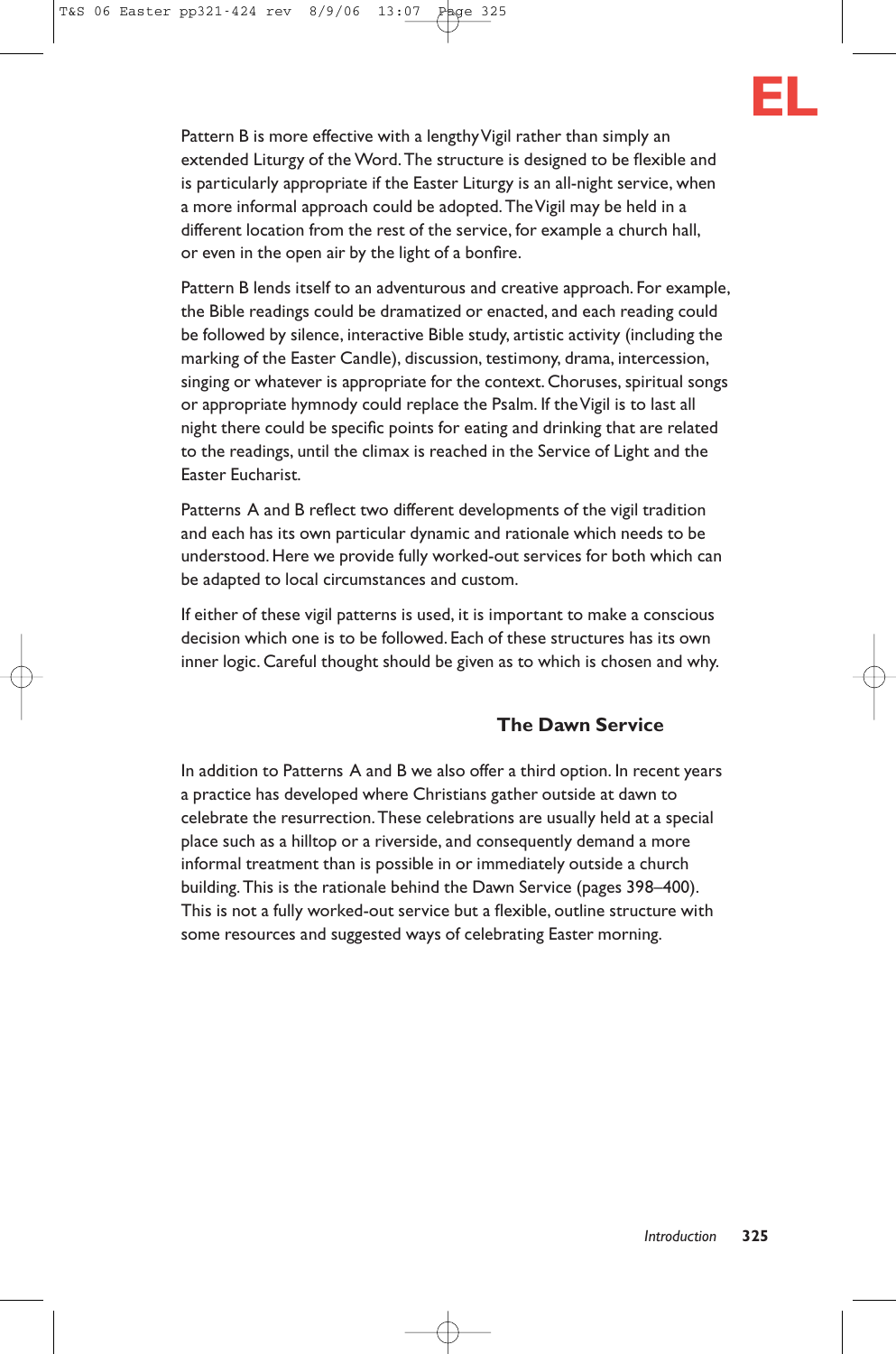# **The Four Main Elements of the Easter Liturgy**

The Easter Liturgy contains four main elements which are intended to form a single whole but may also be celebrated separately, as is shown in the different ways that churches over the years have used and adapted the material.

These elements of lighting the Easter Candle and hearing the Scriptures developed into two of the four key constituent parts of the Easter Liturgy, namely the Service of Light and the Vigil.The other two are the Liturgy of Initiation and the Eucharist or Holy Communion.

## **The Vigil**

This is probably the oldest feature of the Easter celebrations. From its earliest times the Church would keep watch through the night and meditate on the mighty works of God. Christians would pray until the earliest hours of the morning, when Christ's resurrection was acclaimed.The Vigil is properly a service for the night and should never begin before sunset on Holy Saturday.The heart of the Vigil is the reading of key passages from Scripture telling of God's saving love. See the Notes to the EasterVigil (pages 372–374) for further guidance*.*

# **The Service of Light**

The Service of Light proclaims the resurrection of Christ from the dead in word and action, in silence and sound.The Easter Candle, symbolizing Christ, the light of the world, is lit and the light is carried through the church and progressively passed to the whole congregation.The Exsultet, an ancient Easter song of praise, is sung as the climax of this part of the liturgy.

# **The Liturgy of Initiation**

The Easter Liturgy is not just one of the Easter services but a major baptismal event, because baptism and Easter have been closely linked from at least the end of the second century. Lent became the period of preparation for entering into the Church's fellowship through baptism at Easter. Candidates entered into the life of Christ's death and resurrection in the midst of the Church's celebration of them. It is therefore appropriate that there should be a celebration of Baptism (of those able to answer for themselves) and/or Confirmation during the Easter Liturgy, or at the very least, there should be a Re-affirmation of Baptismal Vows by the Christian community as a public declaration of their union with Christ in his death and resurrection.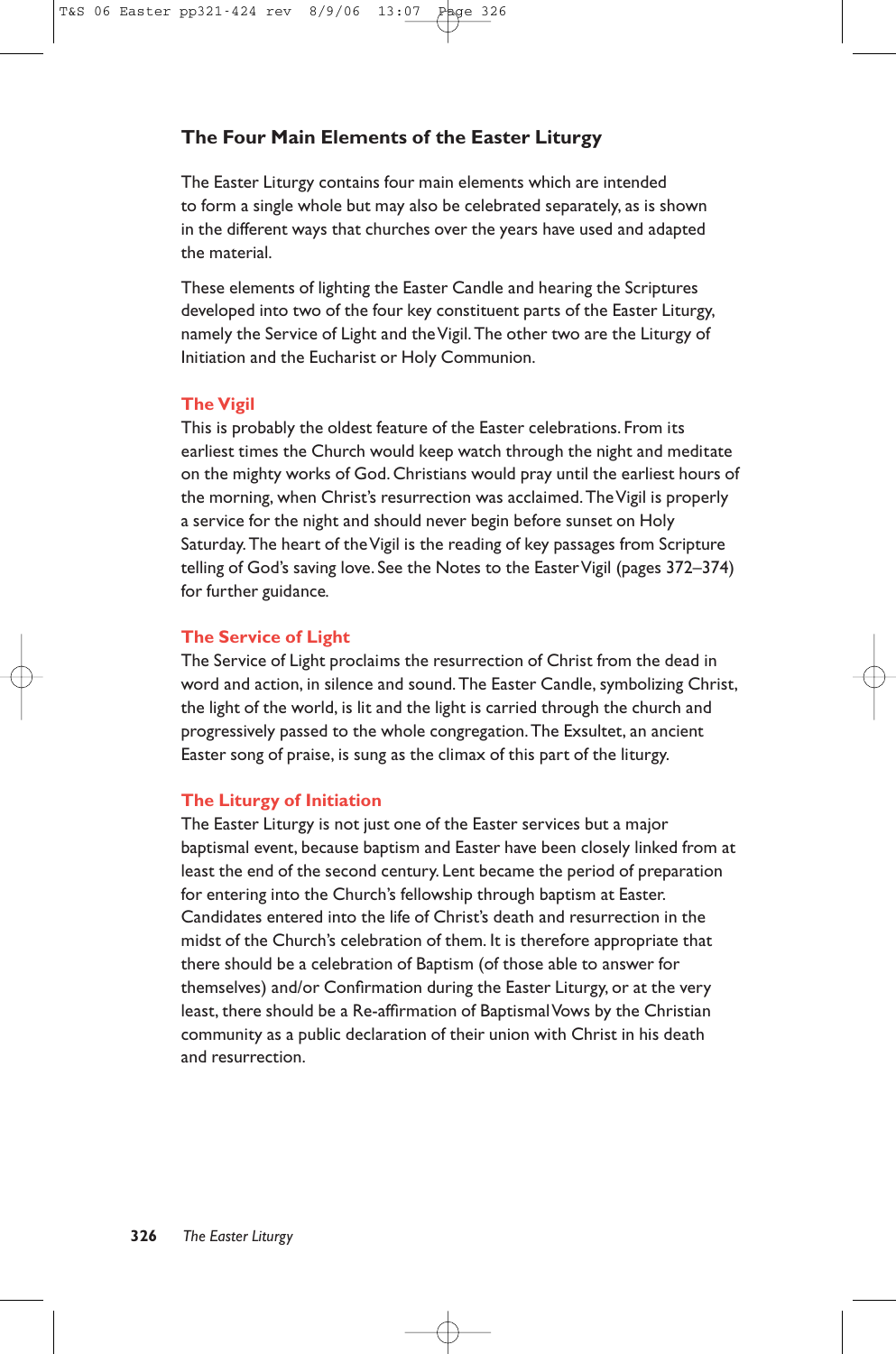

## **The Eucharist**

The celebration of the Eucharist is the proper climax to the Easter Liturgy when we are sacramentally reunited with our risen Lord.The most appropriate time for a celebration of Holy Communion is in the early hours of Easter morning, but if it is celebrated during the night it should be as late as possible, preferably after midnight.

It is important to note that even if there is a non-eucharistic Vigil, there must be at least one celebration of the Holy Communion in every parish church on Easter Day.

# **Preparing for the Easter Liturgy**

Before focusing on the detail, it is necessary to consider how the elements of the Easter celebration are to be presented.

Through the centuries different ways of celebrating these events have developed.

- **T** Some celebrate the Easter Liturgy as one service throughout the night, beginning on the evening of Holy Saturday and reaching its climax at dawn.
- ¶ Alternatively, some churches have the Vigil and the Service of Light on the Saturday night, leaving the baptismal and eucharistic liturgies to the Sunday morning.
- **T** Others gather on the Saturday evening or before dawn for a short Vigil, leaving the rest of the Easter Liturgy to be celebrated later in the day.
- ¶ Yet others keep the Easter ceremonies for the main service on Easter Sunday morning, omitting the Vigil altogether.
- ¶ Some relocate the worship to another significant place in or around the community.

However the Easter celebrations are structured and conducted, all possible variations derive from the one Easter Liturgy, which needs to be seen as a whole even if it is celebrated in distinct stages.

Recently many churches have recognized that the main service on Easter morning sees the largest all-age congregation of the year and want to take account of this in their planning. For those who conclude that the mid-morning service should be non-eucharistic a worked-out plan for a Service of the Word for Easter using some elements from the Easter ceremonies is offered. However, it must be reiterated that there must be at least one celebration of the Holy Communion in each parish church on Easter Day.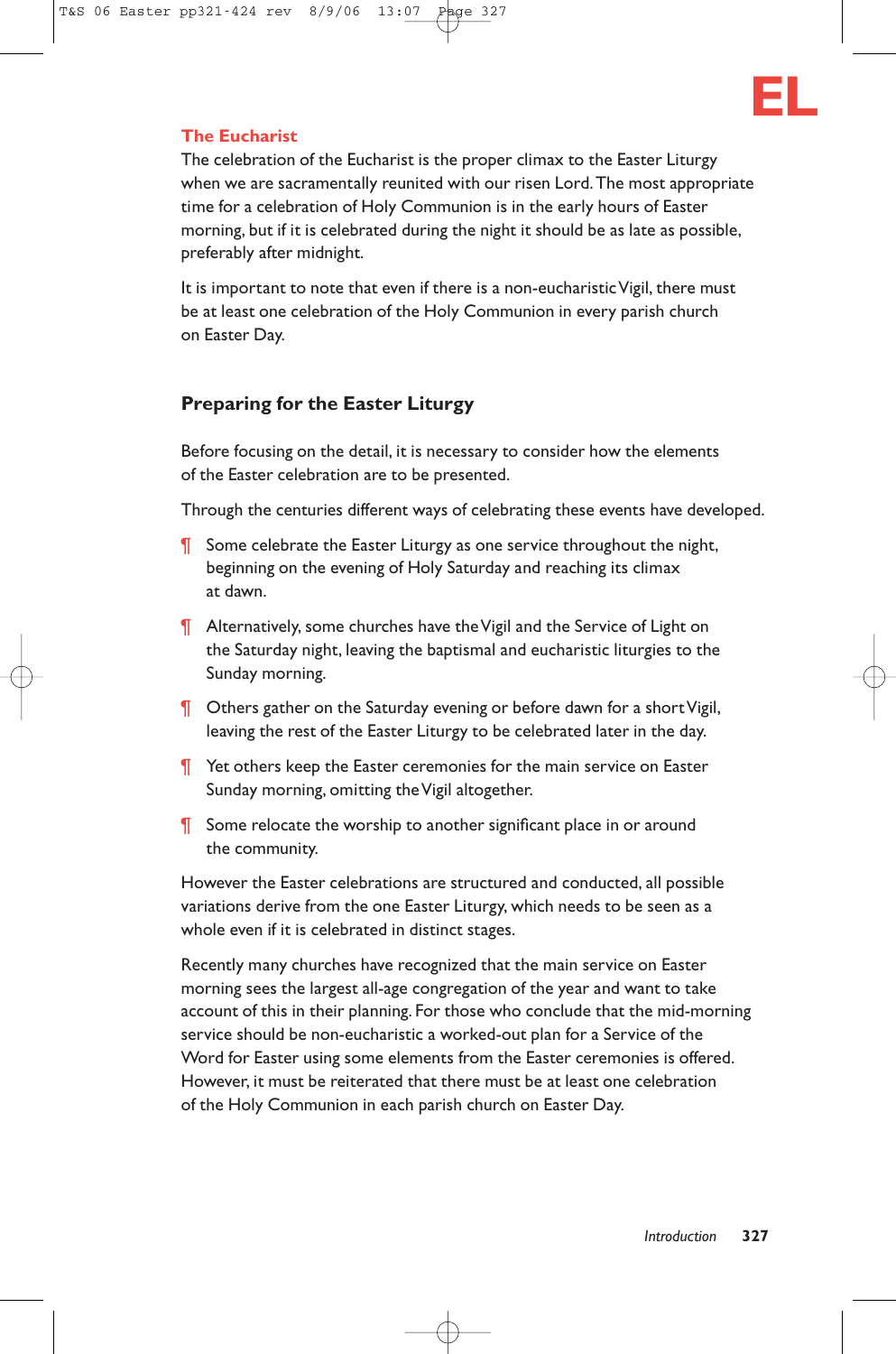# **The Easter Liturgy: Pattern A**

(The Service of Light followed by The Vigil)

# *Structure*

# **The Service of Light**

[Marking of the Easter Candle] The Lighting of the Easter Candle The Exsultet

# ¶ The Vigil

Introduction to the Readings Old Testament Readings The Easter Acclamation Gloria in Excelsis The Collect New Testament Reading [Psalm] Gospel Reading Sermon

# **The Liturgy of Initiation**

Presentation of the Candidates \* The Decision / Renewal of Baptismal Vows \*† Signing with the Cross \* Prayer over the Water \*† Profession of Faith \*† Baptism \* [Declarations] Confirmation \* [Affirmation of Baptismal Faith] [Reception into the Communion of the Church of England] [Commission] Welcome \*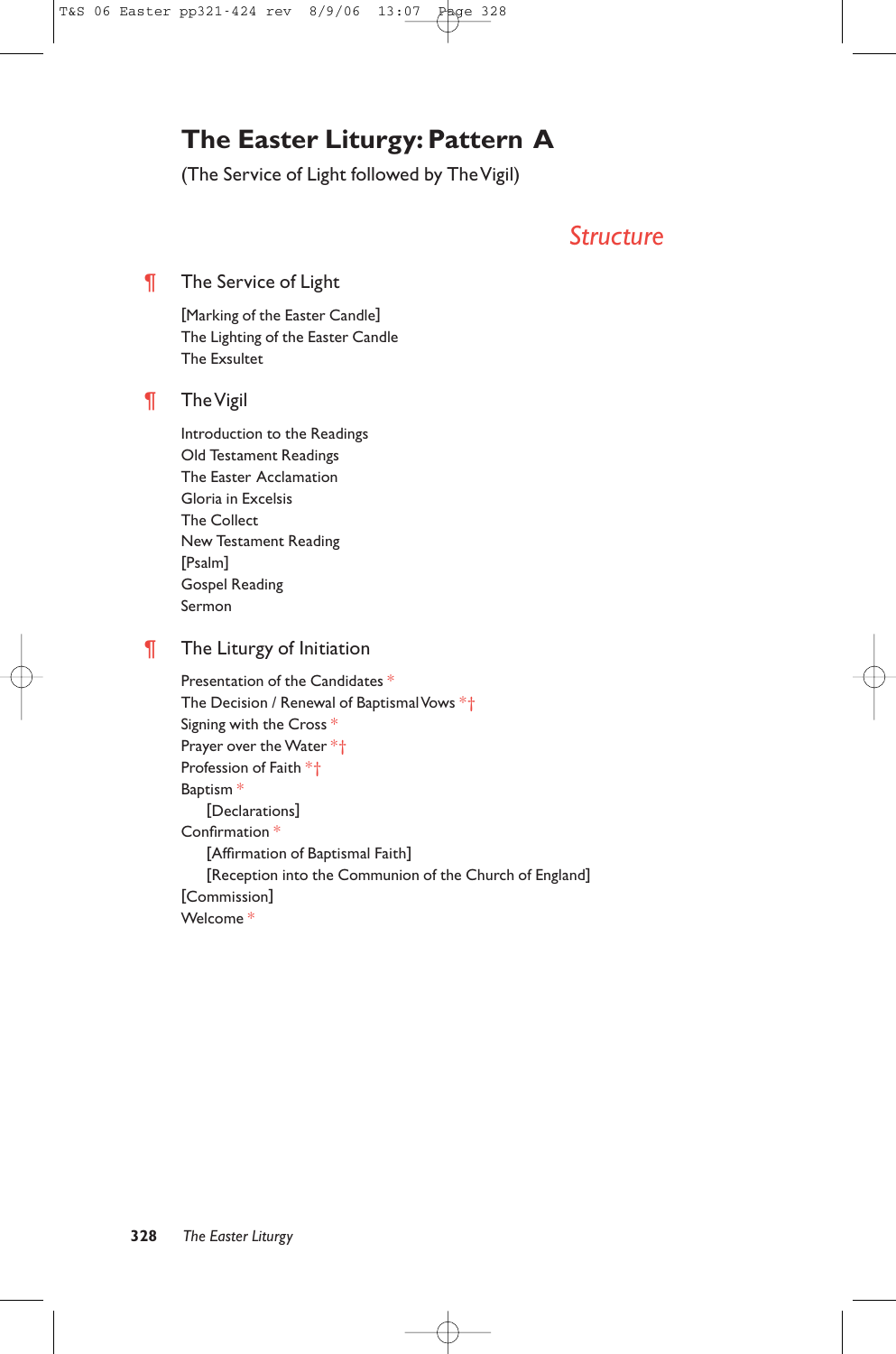

# **The Liturgy of the Eucharist**

The Peace Preparation of the Table Taking of the Bread and Wine The Eucharistic Prayer The Lord's Prayer Breaking of the Bread Giving of Communion Prayer after Communion

## ¶ The Dismissal

The Blessing [Giving of a Lighted Candle] The Dismissal

- \* indicates elements of the service of Holy Baptism and/or Confirmation (*Common Worship: Christian Initiation*, pages 106–125) required if baptism and confirmation are to be administered during this service.
- † indicates elements of the Liturgy of Initiation required whether or not baptism and/or confirmation are to be administered.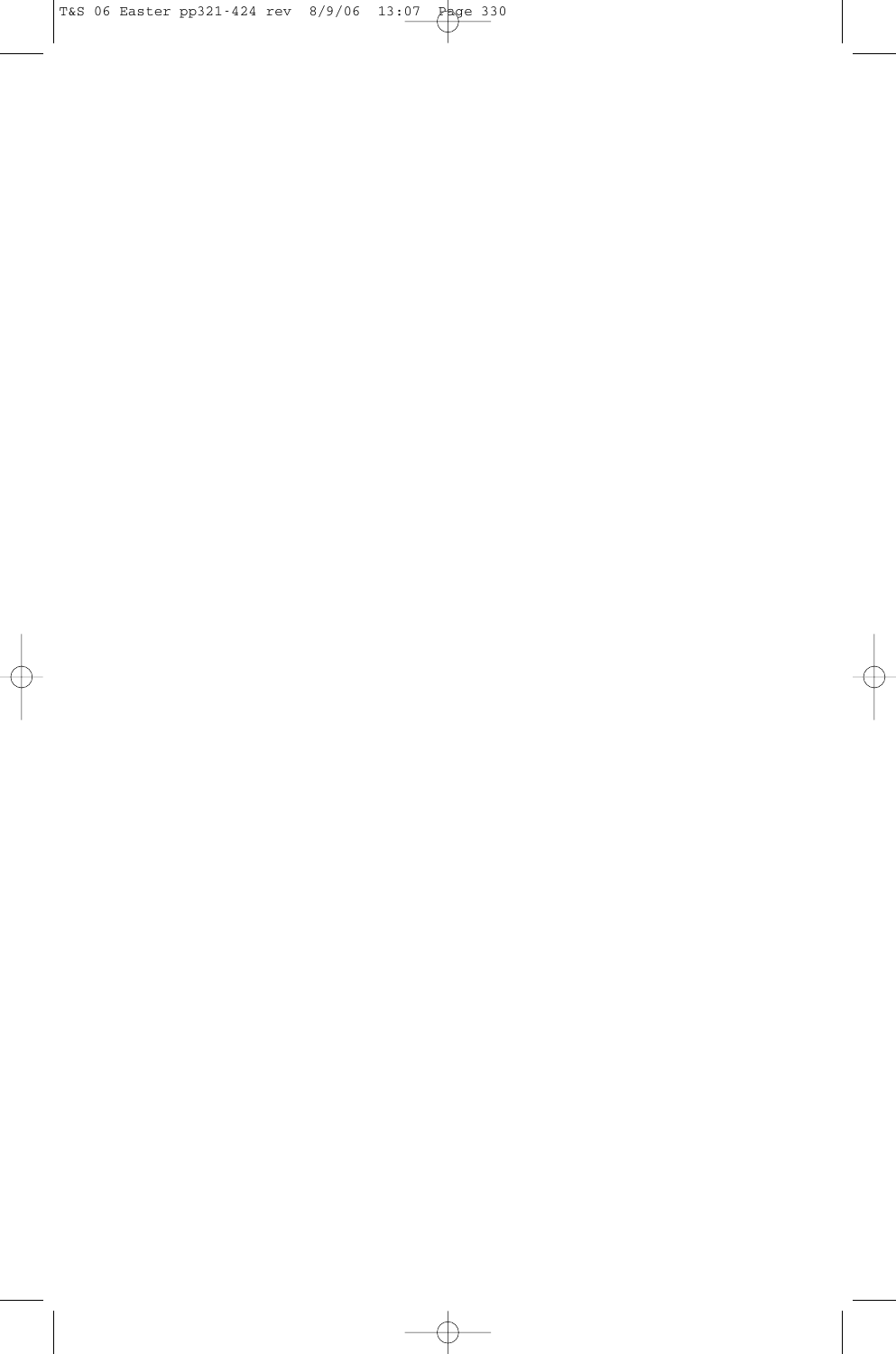# **The Easter Liturgy: Pattern A**

# **Notes**

#### **1 The Place**

According to local circumstances, the Vigil may be kept in a different place from the rest of the Easter Liturgy. If there is a crypt that might be particularly appropriate.

#### **2 Silence**

Silence is an important aspect of the waiting and should form a key element of the Vigil, even if it is to be informal in nature. Silence should also be observed at the points prescribed in the rubrics of the Order for the Celebration of Holy Communion in *Common Worship: Services and Prayers for the Church of England*, pages 155–183.

#### **3 Lighting of the Building**

During the Vigil the building should be lit by the Easter Candle and the candles held by the individual participants. If possible, no other lights should be used. It is desirable for the building to be as dark as possible during the Vigil. If the Easter Candle cannot illuminate the place from which the Bible is read during the Vigil, the lights surrounding that place should be lit directly from it.

#### **4 Marking the Easter Candle**

The Marking of the Easter Candle may take place at the beginning of the Service of Light during the acclamation 'Christ yesterday and today …'*.* For instructions about marking the Easter Candle, see pages 408–409.

## **5 The Lighting of the Taper for the Easter Candle**

According to ancient tradition, the light for the Easter Candle was taken from newly kindled fire and not from an already existing source of light. It may also be brought in from a vestry or another adjoining room.Whatever fire or taper is used it should not be possible to confuse it with the Easter Candle.

If the Easter Candle is to be lit from a newly kindled fire the Easter Liturgy may begin outside the church building.

#### **6 Lighting the Easter Candle**

Where possible, the ministers should go to the entrance of the church without passing through the building itself. If a fire is lit outside the building, it is desirable for the people not to remain inside the building but to gather around the fire and to follow the ministers in the procession into the church.

## **7 The Easter Candle**

The Easter Candle should be placed in a prominent position from Easter Day until Pentecost, and it is traditional for it to be lit at all principal services during this period. It should also be used at baptism and may be used at funerals throughout the year. Where a number of different congregations come together to celebrate the Easter Liturgy, only one Easter Candle should be used. If it is desired to take Easter Candles back to other churches, they may be lit from the first candle at the end of the service and carried in procession out of the building. For a rite for Welcoming the Easter Candle into the Church, see pages 418–420.

**EL**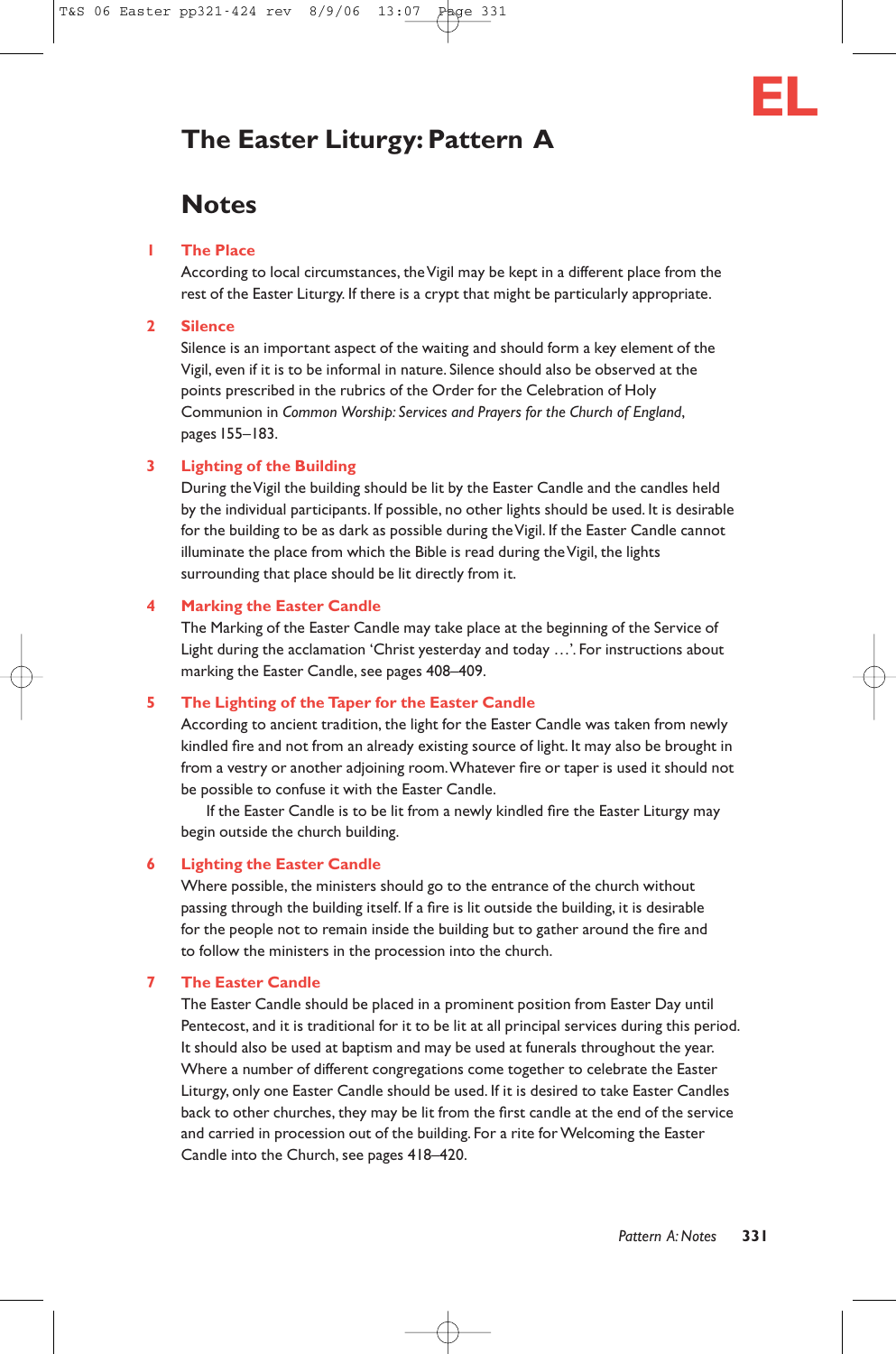#### **8 Candles**

Small, unlit candles should be distributed to members of the congregation before the service begins.These will be lit from the Easter Candle during the Service of Light. They should be extinguished during the singing of the Gloria in excelsis when the church lights are illuminated.They may be lit again for the Re-affirmation of Baptismal Vows and the Dismissal.

#### **9 When to use the Easter Acclamation**

The Easter Acclamation is first used immediately before the Gloria in excelsis. It may be said or sung, and may be repeated as many times as desired, with gradually increasing volume. It may be used again at any appropriate point later in the service.

#### **10 Noise, Music and Light**

After the Easter Acclamation the joy of the resurrection is properly demonstrated by noise, bells, music etc.This may continue into and through the singing of the Gloria in excelsis.

It is not appropriate for bells to be rung before the Easter Liturgy or for organ music to be used until after the Easter Acclamation. If possible, bells should be rung at the end of the service.

#### **11 The Readings**

A wide variety of possible readings has been provided. Unless it is intended that the Vigil should last right through the night, it is suggested that an appropriate selection is made according to the length of time available. See the Notes to the Vigil (pages 372–374).

It is desirable that the reading from Genesis 1 be used.The Exodus 14 reading should always be used.

#### **12 The Vigil Responses and Collects**

If Pattern A is followed, the christological responses before the collects should be used during the sequence of readings, as each Scripture passage, read by the light of the Easter Candle, is understood in the light of who Christ truly is.

#### **13 The Liturgy of Initiation**

If there are candidates for baptism and/or confirmation, the Liturgy of Baptism and/or Confirmation should be woven into the fabric of the whole Easter Liturgy, in the way indicated on page 328.

For clarity, the whole text of the baptismal liturgy for candidates who are able to answer for themselves has been included in the rite. Rubrics indicate the alterations which should be made when there are no candidates for baptism.

If possible, the candidates for baptism should not enter the church beyond the font until after they are baptized.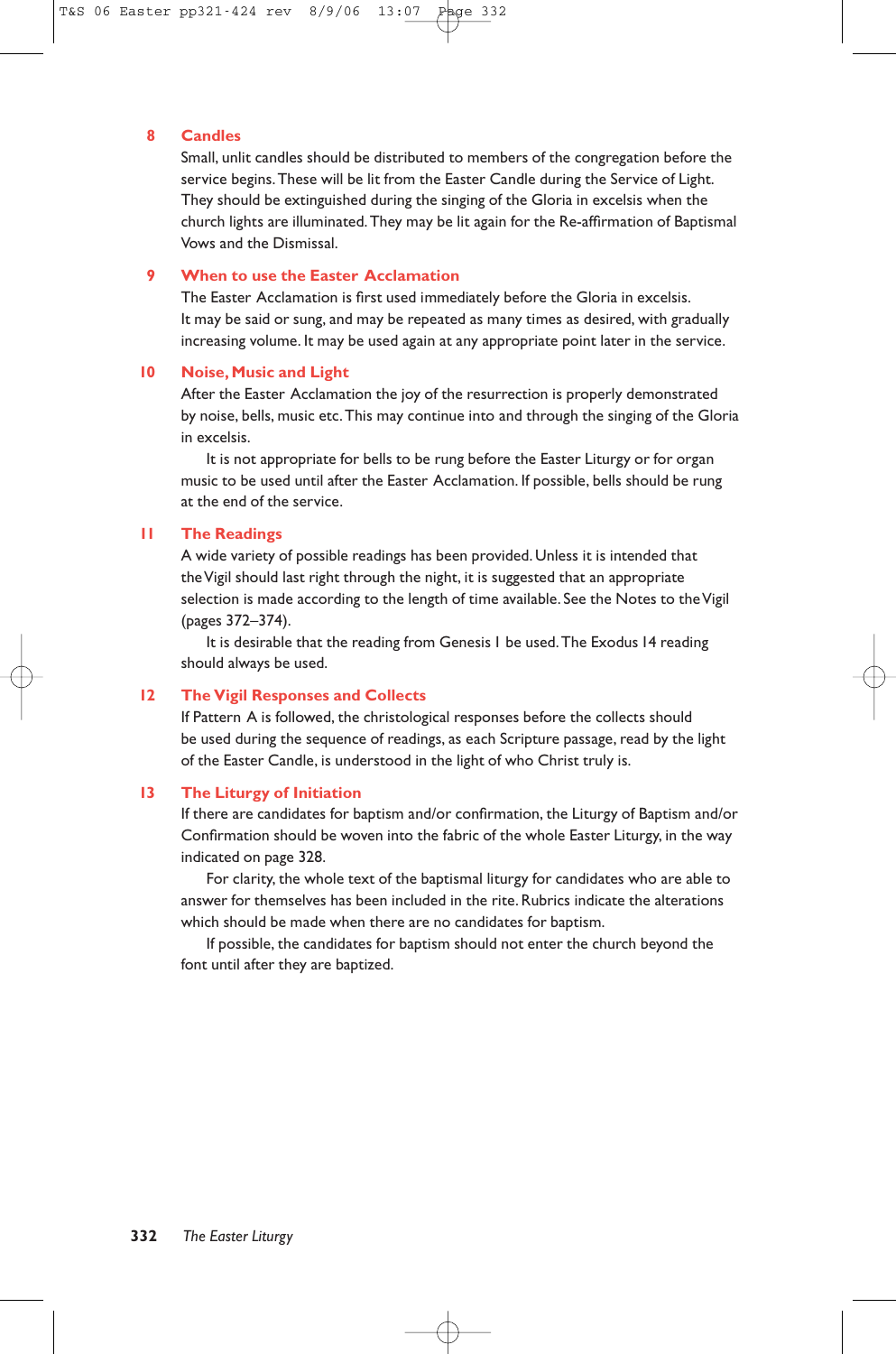

#### **14 Intercessions**

Intercessions, especially for the newly baptized and confirmed, may be said; or the names of the newly baptized and confirmed might be mentioned in Eucharistic Prayer G, as follows:

Strengthen those who have now become your people through the waters of rebirth and the gift of the Holy Spirit: *N, N and N*. Help them to walk in newness of life.

The Prayer of Humble Access (*Common Worship: Services and Prayers for the Church of England*, page 181) may be used immediately prior to the Giving of Communion.

#### **15 Liturgical Colour**

The liturgical colour is white or gold.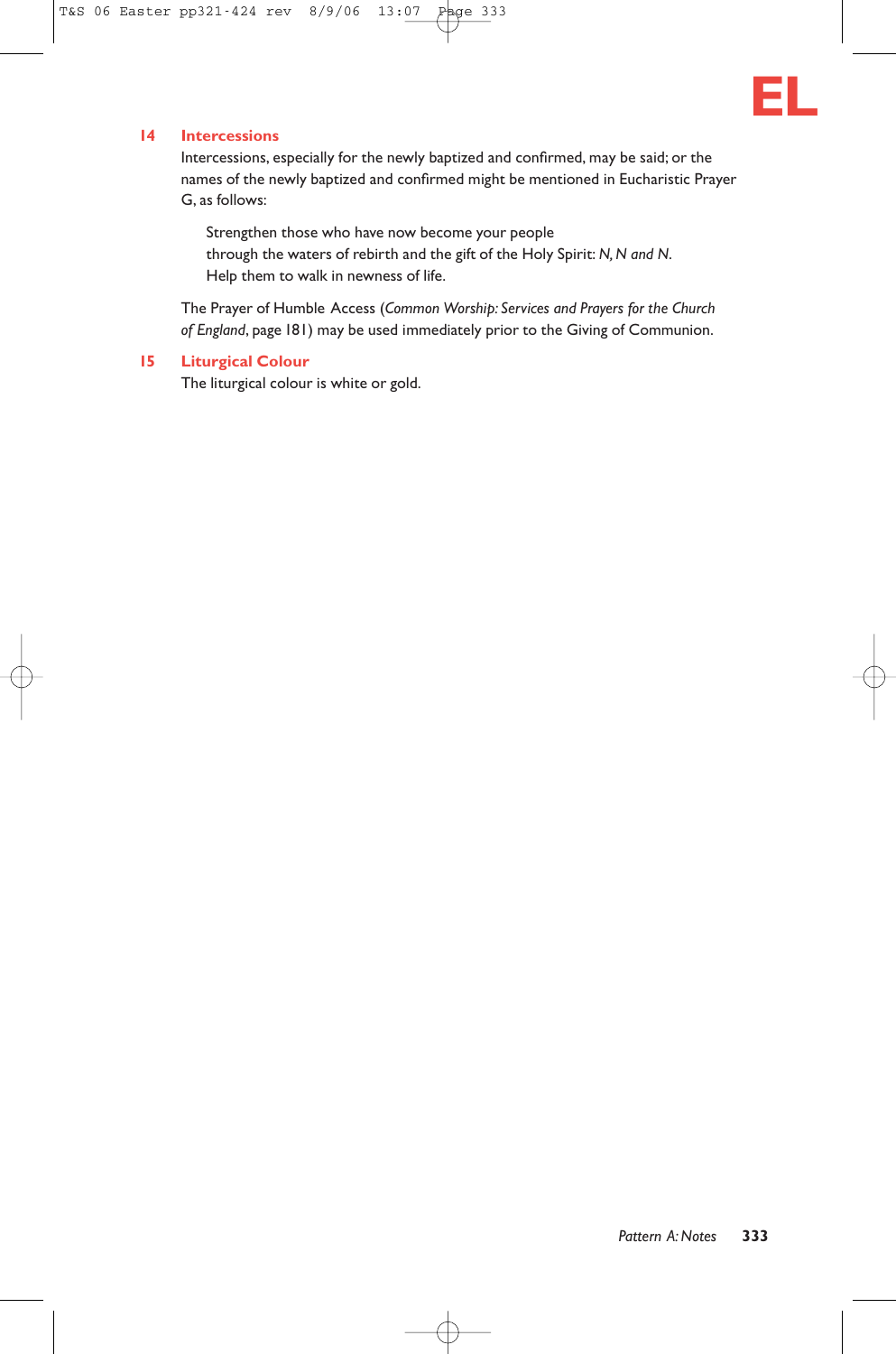# **The Easter Liturgy: Pattern A**

# ¶ *The Service of Light*

*The building being in darkness, the ministers go in silence to the main entrance, one of them carrying the unlit Easter Candle.*

#### *All stand and face the ministers.*

#### *The president says*

Dear brothers and sisters in Christ, on this most holy night, when our Lord Jesus Christ passed from death to life, the Church invites her children throughout the world to come together in vigil and prayer. This is the Passover of the Lord. We remember his death and resurrection by hearing his word and celebrating his mysteries, confident that we shall share his victory over death and live with him for ever in God.

#### *The new fire may be kindled.One of these prayers may be used*

#### Eternal God,

who made this most holy night to shine with the brightness of your one true light: set us aflame with the fire of your love, and bring us to the radiance of your heavenly glory; through Jesus Christ our Lord.

#### *All* **Amen.**

#### *(or)*

Blessed are you, Lord God of all creation, to you be glory and praise for ever. Your steadfast love extends to the heavens and your faithfulness never ceases. Illuminate our hearts with your wisdom and strengthen our lives with your word, for you are the fountain of life; in your light we see true light. Blessed be God, Father, Son and Holy Spirit.

#### *All* **Blessed be God for ever.**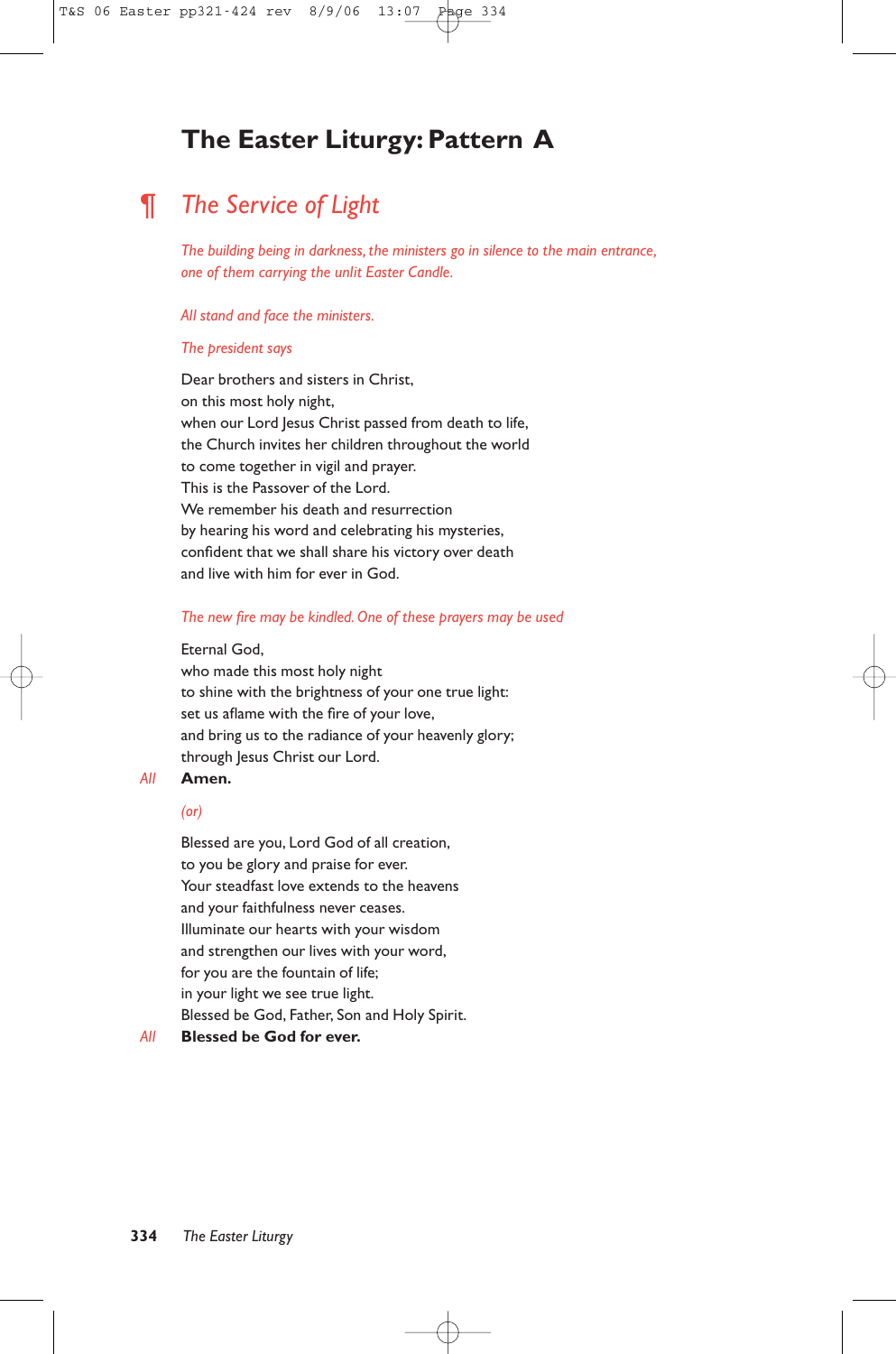

*The Easter Candle may be marked here. (See pages 408–409 for guidance on how this is done.)*

Christ yesterday and today, the beginning and the end, Alpha and Omega, all time belongs to him, and all ages; to him be glory and power, through every age and for ever.

*All* **Amen.**

#### *Nails or incense studs may be inserted into the Easter Candle.*

By his holy and glorious wounds may Christ our Lord guard and keep us.

*All* **Amen.**

#### *The president lights the Easter Candle, saying*

May the light of Christ, rising in glory, banish all darkness from our hearts and minds.

*The minister bearing the Candle enters the building, followed by the other ministers, and they pause just inside the entrance.*

*The minister bearing the Candle raises it and says or sings*

The light of Christ.

#### *All* **Thanks be to God.**

*The procession of the Easter Candle moves further into the building and then stops. The versicle and response are repeated, and the candles of those around are lit from the Easter Candle.*

*The procession continues to the centre of the building and stops once more. The versicle and response are again repeated, and the candles of those around are lit.*

*The Easter Candle is placed on a stand in the midst of the building.*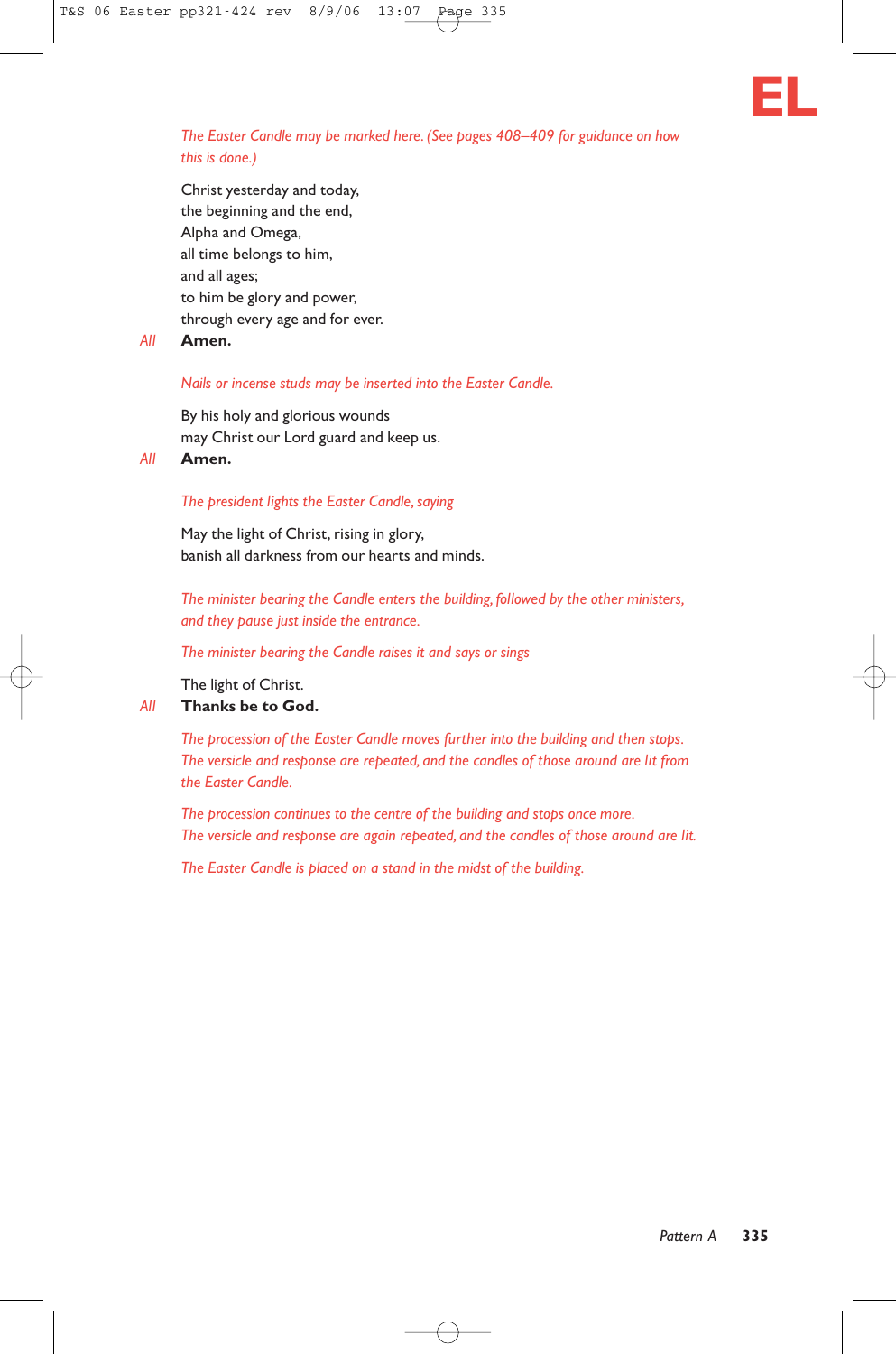*The Exsultet (the Easter Song of Praise) may be sung or said by a minister standing near the Candle. For notes and other forms of the Exsultet, see pages 410–417.*

**Either** *The minister sings the Introduction*

Rejoice, heavenly powers! Sing, choirs of angels! O Universe, dance around God's throne! Jesus Christ, our King, is risen! Sound the victorious trumpet of salvation!

Rejoice, O earth, in glory, revealing the splendour of your creation, radiant in the brightness of your triumphant King! Christ has conquered! Now his life and glory fill you! Darkness vanishes for ever!

Rejoice, O Mother Church! Exult in glory! The risen Saviour, our Lord of life, shines upon you! Let all God's people sing and shout for joy.

- **Or** *Alternatively, the Introduction could be sung by the whole congregation to a tune of the metre 10.10.10.10 using the following form. Note: not all tunes of 10.10.10.10 metre are suitable.*
- *All* **Sing, choirs of heaven! Let saints and angels sing! Around God's throne exult in harmony! Now Jesus Christ is risen from the grave! Salute your King in glorious symphony!**

**Sing, choirs of earth! Behold, your light has come! The glory of the Lord shines radiantly! Lift up your hearts, for Christ has conquered death! The night is past, the day of life is here!**

**Sing, Church of God! Exult with joy outpoured! The gospel trumpets tell of victory won! Your Saviour lives; he's with you evermore! Let all God's people sound the long Amen!**

#### *The minister continues*

The Lord be with you

*All* **and also with you.**

Lift up your hearts.

*All* **We lift them to the Lord.**

Let us give thanks to the Lord our God.

*All* **It is right to give thanks and praise.**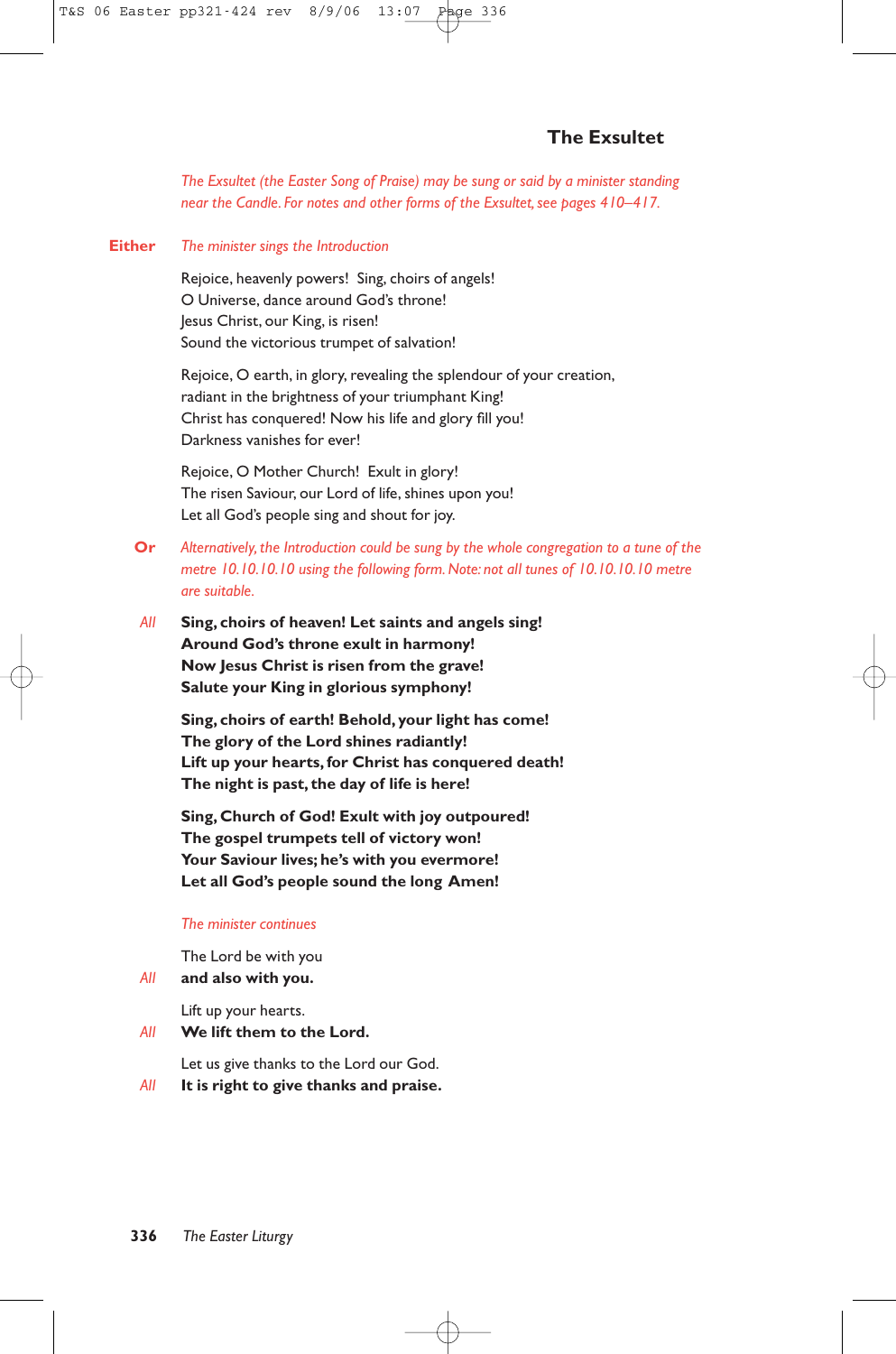

It is right and good that with hearts and minds and voices we should praise you, Father almighty, the unseen God, through your only Son, Jesus Christ our Lord, who has saved us by his death, paid the price of Adam's sin, and reconciled us once again to you.

## *All* **[Glory to you for ever.]**

For this is the Passover feast, when Christ, the true Lamb of God, is slain whose blood consecrates the homes of all the faithful.

#### *All* **[Glory to you for ever.]**

This is the night when you first saved our ancestors, freeing Israel from her slavery and leading her safely through the sea.

#### *All* **[Glory to you for ever.]**

This is the night when Jesus Christ vanquished hell, broke the chains of death and rose triumphant from the grave.

#### *All* **[Glory to you for ever.]**

This is the night when all who believe in him are freed from sin, restored to grace and holiness, and share the victory of Christ.

## *All* **[Glory to you for ever.]**

This is the night that gave us back what we had lost; beyond our deepest dreams you made even our sin a happy fault.

## *All* **[Glory to you for ever.]**

Most blessed of all nights! Evil and hatred are put to flight and sin is washed away, lost innocence regained, and mourning turned to joy.

## *All* **[Glory to you for ever.]**

Night truly blessed, when hatred is cast out, peace and justice find a home, and heaven is joined to earth and all creation reconciled to you.

## *All* **[Glory to you for ever.]**

Therefore, heavenly Father, in this our Easter joy accept our sacrifice of praise, your Church's solemn offering. Grant that this Easter Candle may make our darkness light.

For Christ the morning star has risen in glory; Christ is risen from the dead and his flame of love still burns within us! Christ sheds his peaceful light on all the world! Christ lives and reigns for ever and ever!

*All* **Amen.**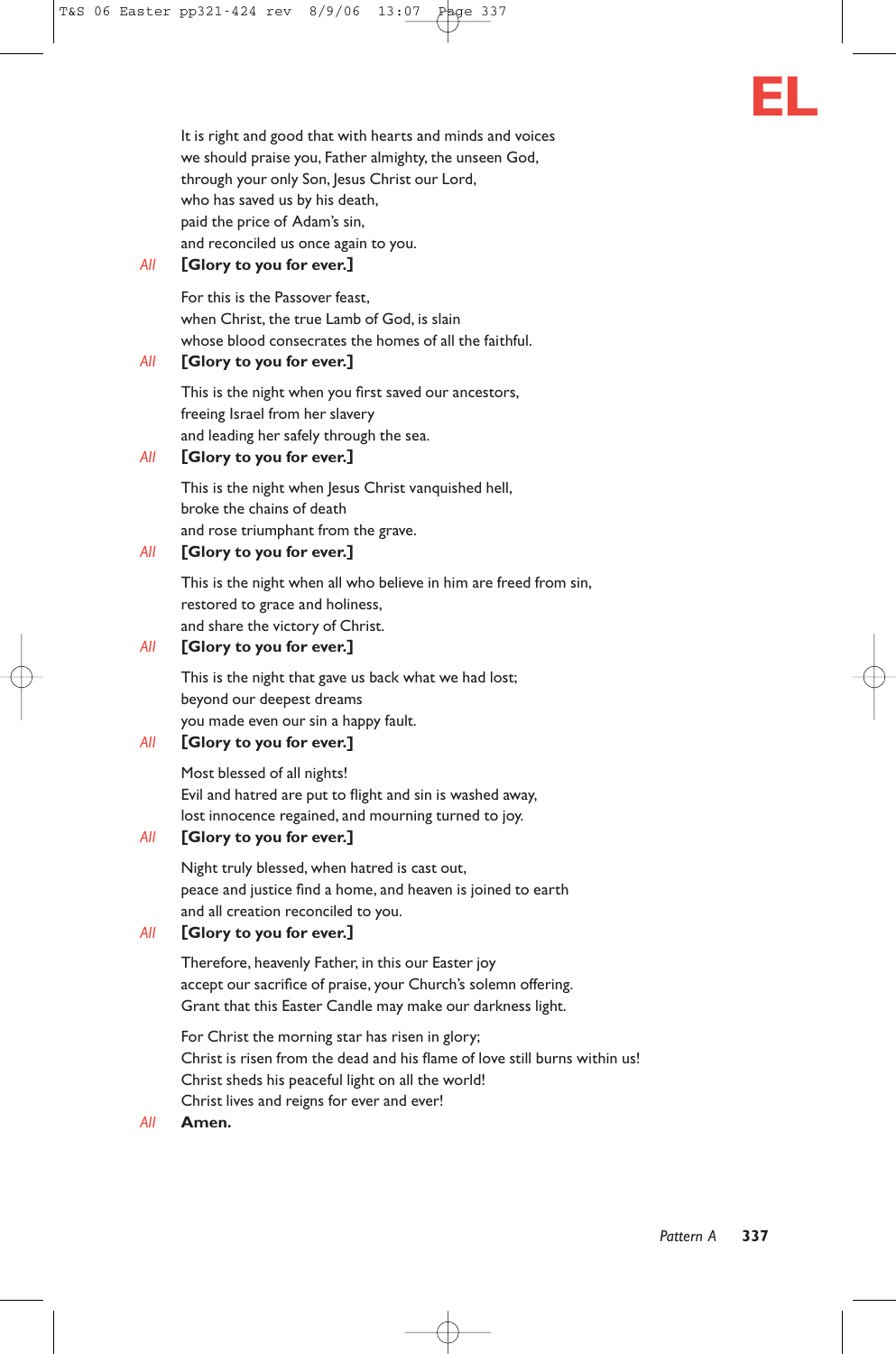# ¶ *The Vigil*

*A hymn may be sung, during which lights are taken from the Easter Candle to illuminate the Bible from which the Vigil readings will be read.*

#### *The president may introduce the Vigil using these or other appropriate words*

As we await the risen Christ, let us hear the record of God's saving deeds in history, recalling how he saved his people in ages past and in the fullness of time sent his Son to be our Redeemer; and let us pray that through this Easter celebration God may bring to perfection in each of us the saving work he has begun.

*Any of the readings suggested on pages 375–397 (with or without the accompanying psalms and prayers) or other suitable passages of Scripture may be used.*

# **The Easter Acclamation**

#### *The president says*

Alleluia. Christ is risen. *All* **He is risen indeed. Alleluia, alleluia, alleluia.**

*A joyful fanfare may be played, bells rung, cymbals clashed, noise made.*

# **Gloria in Excelsis**

*The Gloria in excelsis is used, during which all the candles in the church are lit from the Easter Candle, the lights are switched on and the people's candles extinguished.*

#### *All* **Glory to God in the highest, and peace to his people on earth.**

**Lord God, heavenly King, almighty God and Father, we worship you, we give you thanks, we praise you for your glory.**

**Lord Jesus Christ, only Son of the Father, Lord God, Lamb of God, you take away the sin of the world: have mercy on us; you are seated at the right hand of the Father: receive our prayer.**

**For you alone are the Holy One, you alone are the Lord, you alone are the Most High, Jesus Christ, with the Holy Spirit, in the glory of God the Father. Amen.**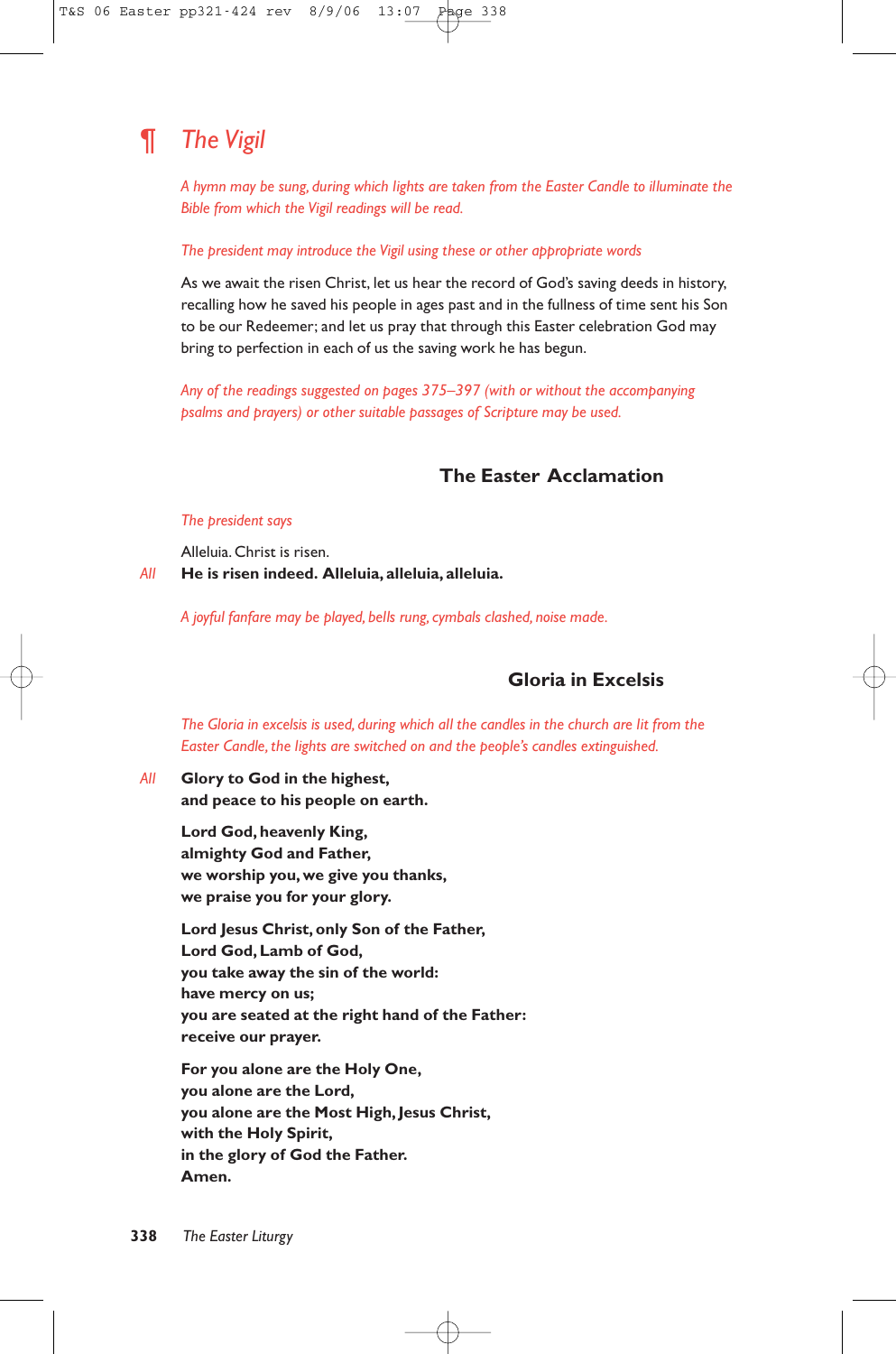*President* Let us pray that we may reign with the risen Christ in glory.

#### *Silence is kept.*

Lord of all life and power, who through the mighty resurrection of your Son overcame the old order of sin and death to make all things new in him: grant that we, being dead to sin and alive to you in Jesus Christ, may reign with him in glory; to whom with you and the Holy Spirit be praise and honour, glory and might, now and in all eternity.

#### *All* **Amen.**

#### *(or)*

God of glory, by the raising of your Son you have broken the chains of death and hell: fill your Church with faith and hope; for a new day has dawned and the way to life stands open in our Saviour Jesus Christ.

#### *All* **Amen.**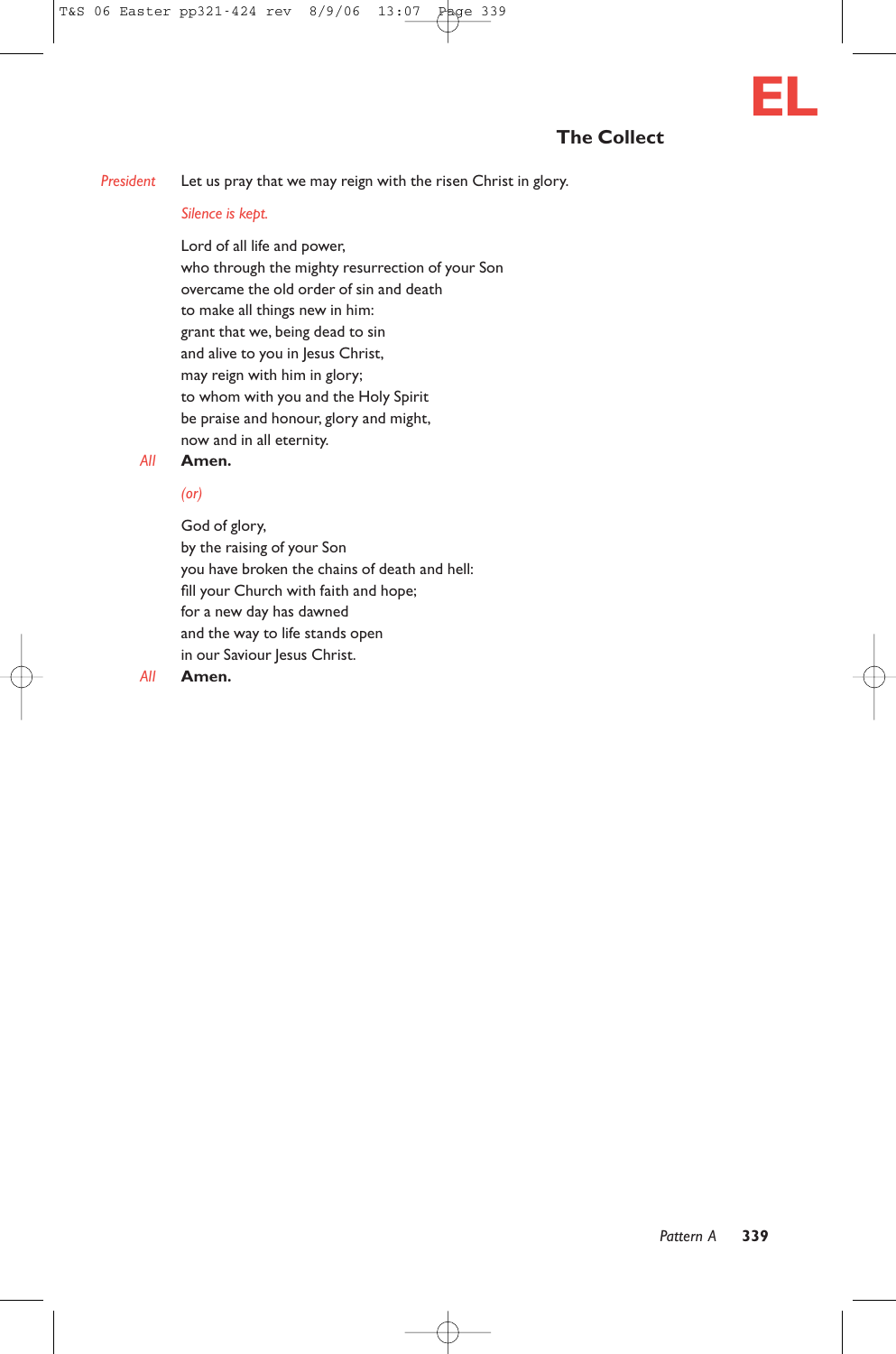# **New Testament Reading**

*Romans 6.3-11*

#### *At the end the reader may say*

This is the word of the Lord.

*All* **Thanks be to God.**

**Psalm**

#### *Psalm 114 may be said or sung.*

*Psalm response:*

*All* **Alleluia, alleluia, alleluia.**

# **Gospel Reading**

#### *Either of these acclamations may herald the Gospel reading*

Jesus Christ is risen from the dead.

- *All* **Alleluia.** He has defeated the powers of death. *All* **Alleluia.**
	- Jesus turns our sorrow into dancing.
- *All* **Alleluia.** He has the words of eternal life.

# *All* **Alleluia.**

#### *(or)*

Alleluia, alleluia. I am the first and the last, says the Lord, and the living one; I was dead, and behold I am alive for evermore.

#### *All* **Alleluia.**

*When the Gospel is announced the reader says*

Hear the Gospel of our Lord Jesus Christ according to *N*.

#### *All* **Glory to you, O Lord.**

*Year A: Matthew 28.1-10 Year B: Mark 16.1-8 Year C: Luke 24.1-12*

#### *At the end*

This is the Gospel of the Lord.

*All* **Praise to you, O Christ.**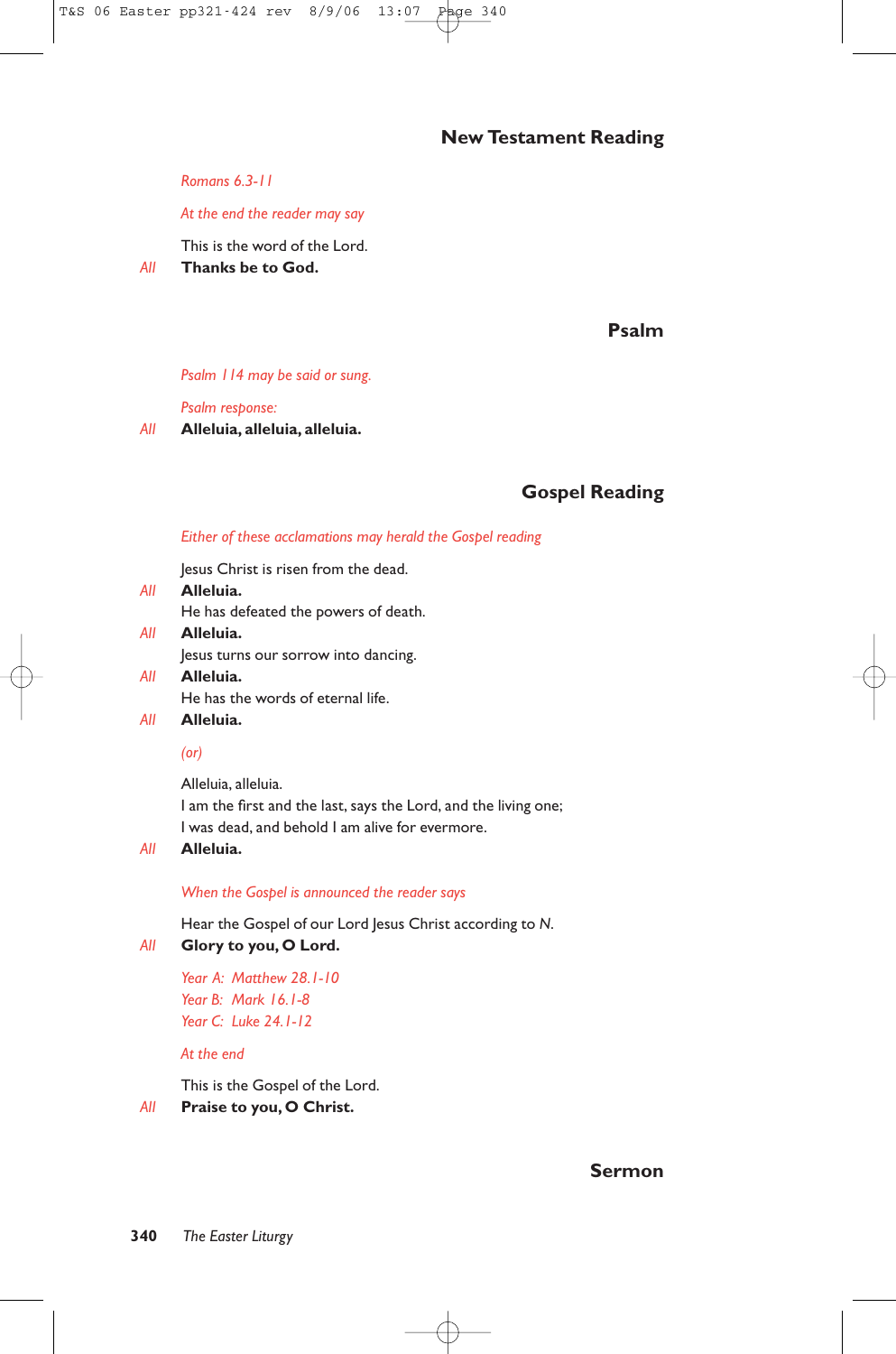

# ¶ *The Liturgy of Initiation*

*If there are candidates for baptism and/or confirmation, they gather with the president at the baptismal font.The congregation gathers at or faces the baptismal font. A conticle, psalm, hymn or litany may be used (see pages 421–424).*

#### *The president says*

As we celebrate the resurrection of our Lord Jesus Christ from the dead, we remember that through the paschal mystery we have died and been buried with him in baptism.

# **Presentation of the Candidates**

*If there are no candidates for baptism and/or confirmation, this section is omitted.*

*The candidates may be presented to the congregation.Where appropriate, they may be presented by their sponsors.*

*The president asks the candidates for baptism*

Do you wish to be baptized? **I do.**

(*If there are candidates for confirmation, see* Common Worship: Christian Initiation, *page 111.*)

*Testimony by the candidates may follow.*

#### *The president addresses the whole congregation*

Faith is the gift of God to his people. In baptism the Lord is adding to our number those whom he is calling. People of God, will you welcome these candidates and uphold them in their new life in Christ?

*All* **With the help of God, we will.**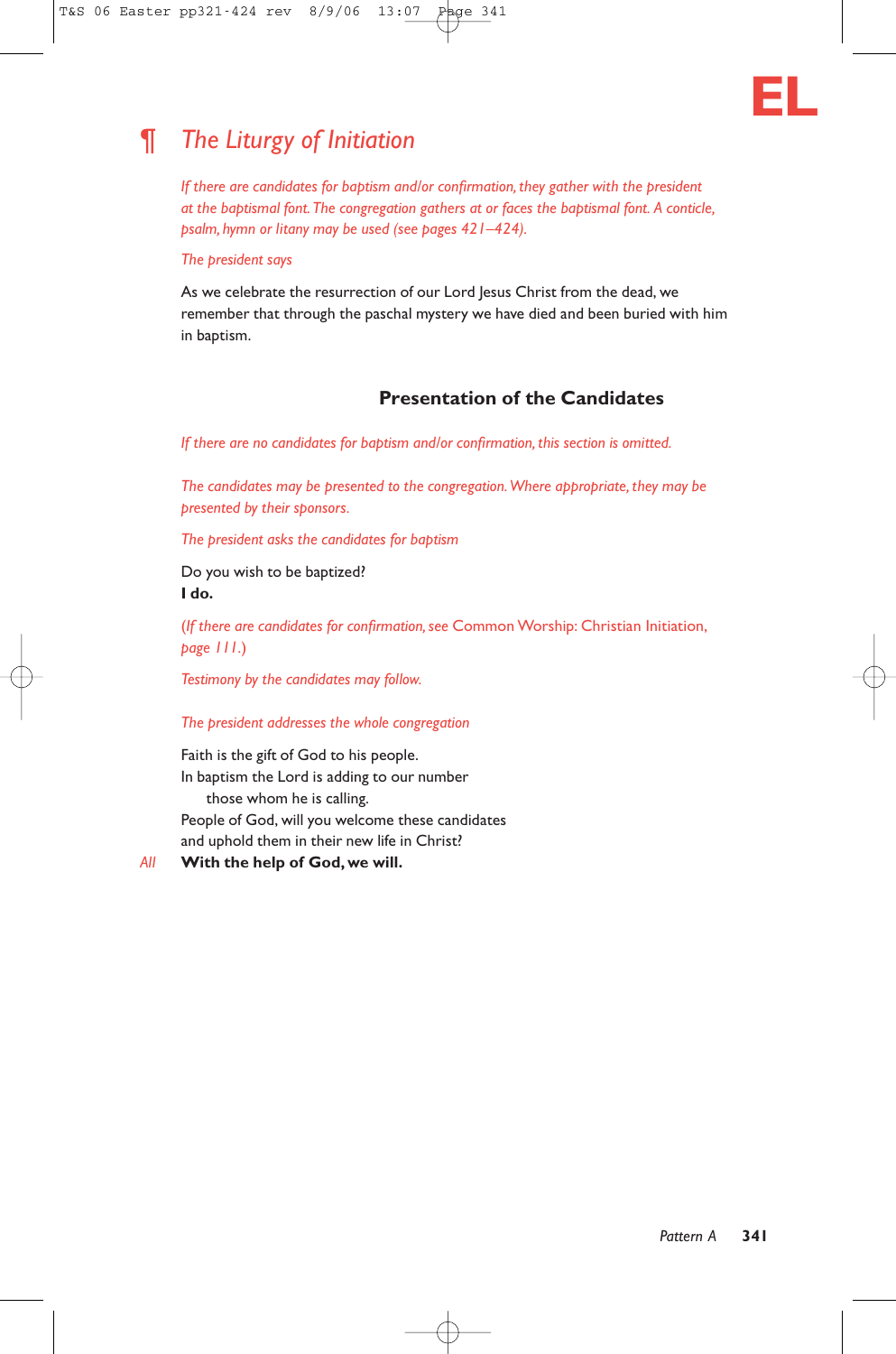# **The Decision / Renewal of Baptismal Vows**

#### *The president addresses the congregation and candidates for baptism and/or confirmation*

In baptism, God calls us out of darkness into his marvellous light. To follow Christ means dying to sin and rising to new life with him.Therefore I ask:

Do you reject the devil and all rebellion against God?

#### *All* **I reject them.**

Do you renounce the deceit and corruption of evil?

*All* **I renounce them.**

Do you repent of the sins that separate us from God and neighbour?

*All* **I repent of them.**

Do you turn to Christ as Saviour?

#### *All* **I turn to Christ.**

Do you submit to Christ as Lord?

#### *All* **I submit to Christ.**

Do you come to Christ, the way, the truth and the life?

#### *All* **I come to Christ.**

*Where there are strong pastoral reasons, the alternative form of the Decision (*Common Worship: Christian Initiation, *page 168) may be used.*

# **Signing with the Cross**

*If there are no candidates for baptism, this section is omitted.*

*The president or another minister makes the sign of the cross on the forehead of each candidate for baptism, saying*

Christ claims you for his own. Receive the sign of his cross.

*The president may invite their sponsors to sign the candidates with the sign of the cross. When all the candidates for baptism have been signed, the president says to them*

Do not be ashamed to confess the faith of Christ crucified.

*All* **Fight valiantly as a disciple of Christ against sin, the world and the devil, and remain faithful to Christ to the end of your life.**

May almighty God deliver you from the powers of darkness, restore in you the image of his glory, and lead you in the light and obedience of Christ.

*All* **Amen.**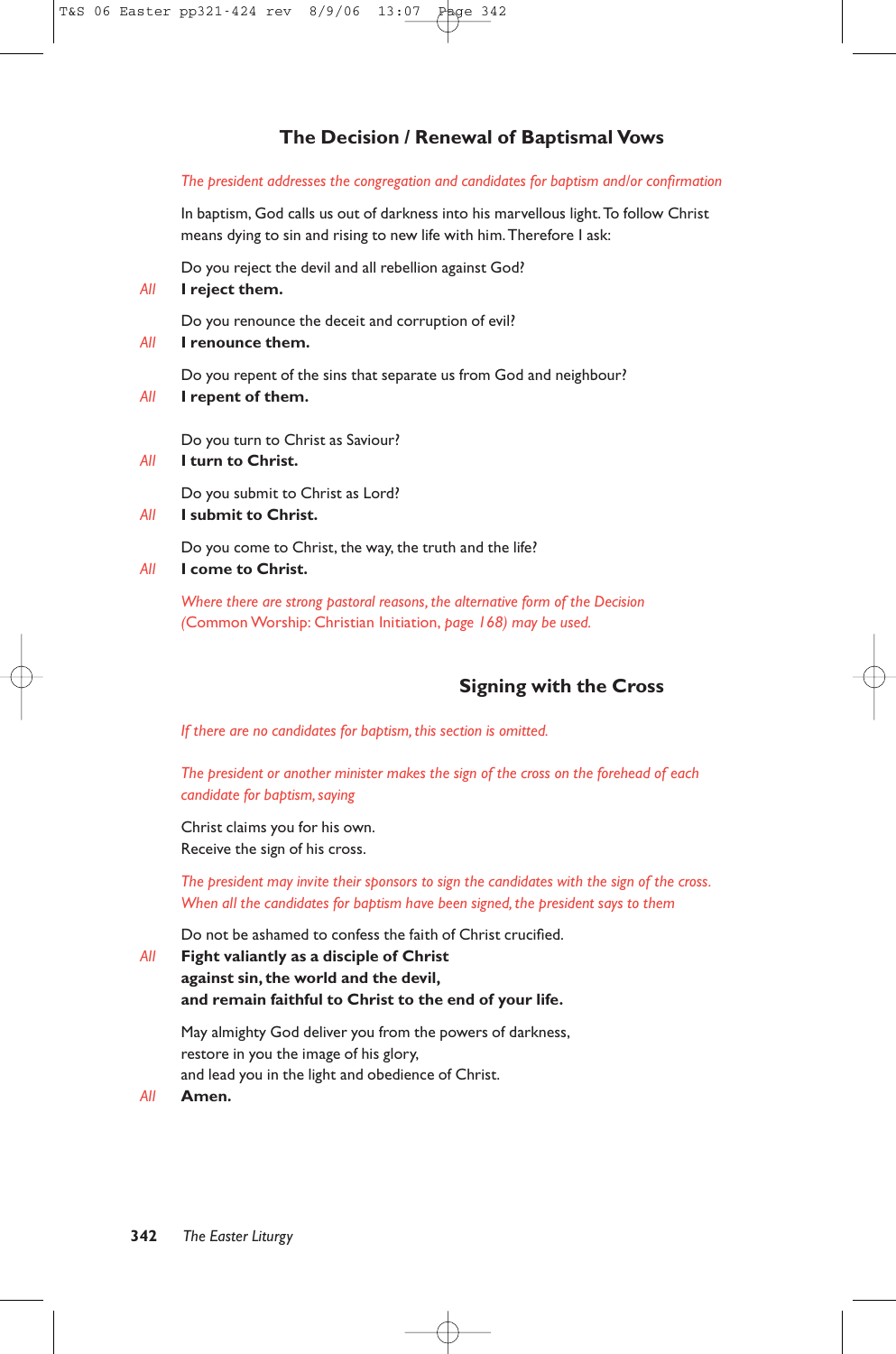

## **Prayer over the Water**

#### *The president stands before the water of baptism and says*

Praise God who made heaven and earth,

*All* **who keeps his promise for ever.**

Let us give thanks to the Lord our God.

## *All* **It is right to give thanks and praise.**

Almighty God, whose Son Jesus Christ was baptized in the river Jordan, we thank you for the gift of water to cleanse us and revive us. **[***Saving God,*

#### *All* **give us life.**†**]**

We thank you that through the waters of the Red Sea you led your people out of slavery to freedom in the Promised Land. **[***Saving God,*

#### *All* **give us life.]**

We thank you that through the deep waters of death you brought your Son, and raised him to life in triumph.

#### **[***Saving God,*

#### *All* **give us life.]**

Bless this water, that your servants who are washed in it may be made one with Christ in his death and in his resurrection, to be cleansed and delivered from all sin.

# **[***Saving God,*

## *All* **give us life.]**

Send your Holy Spirit upon them, bring them to new birth in the household of faith and raise them with Christ to full and eternal life; for all might, majesty, authority and power are yours, now and for ever. Amen.

## **[***Saving God,*

*All* **give us life.]**

*The first phrase Saving God (italicized) may be said or sung by a deacon or other minister.*

<sup>†</sup> *The bracketed refrain Saving God,* **give us life** *is optional. If it is used, it may be said or sung by all.*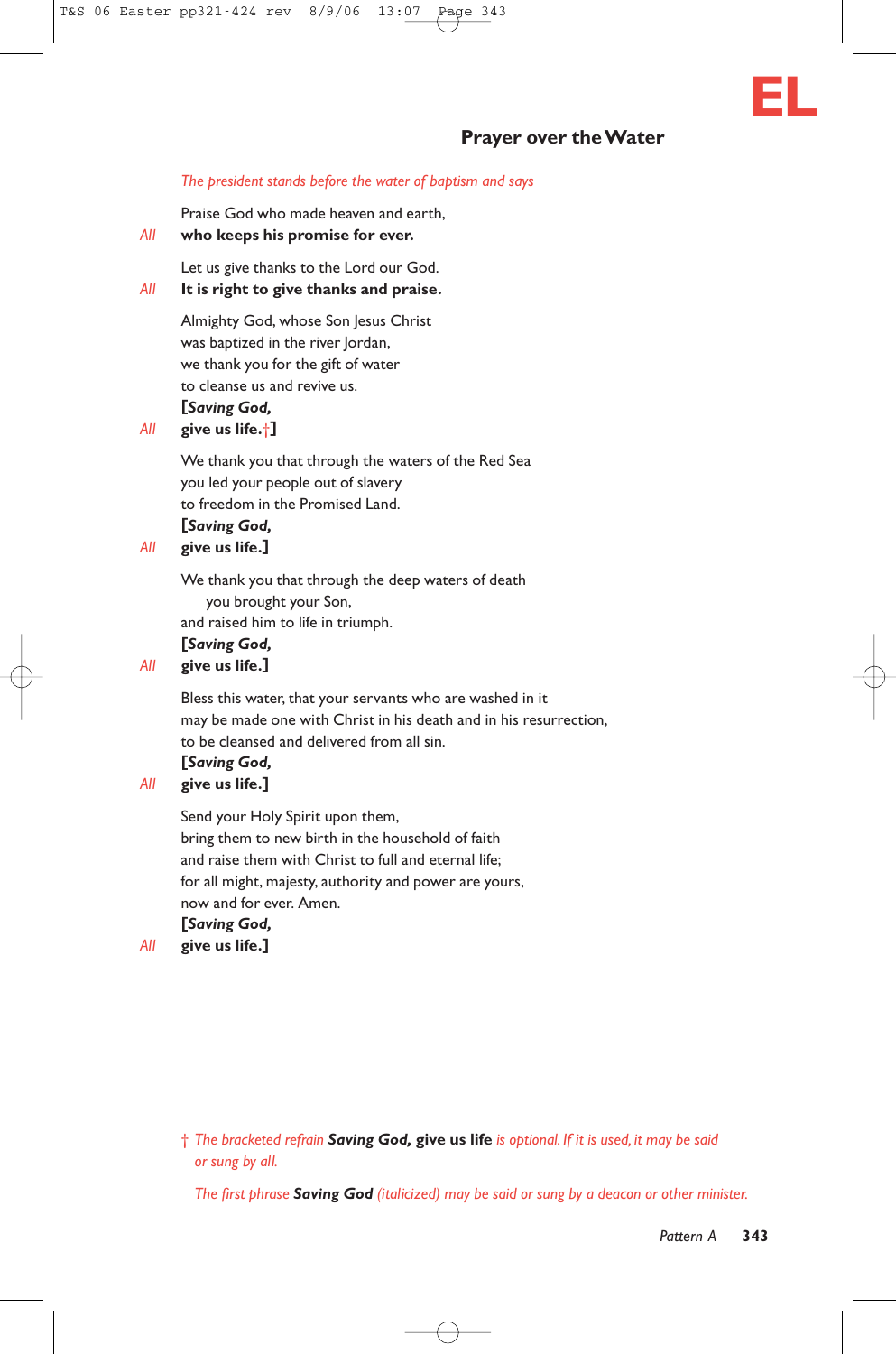*The people reaffirm their faith. If there are candidates for baptism, they join in making the Profession of Faith.*

*The president addresses the congregation*

Brothers and sisters, I ask you to profess the faith of the Church.

Do you believe and trust in God the Father?

*All* **I believe in God, the Father almighty, creator of heaven and earth.**

Do you believe and trust in his Son Jesus Christ?

*All* **I believe in Jesus Christ, his only Son, our Lord, who was conceived by the Holy Spirit, born of the Virgin Mary, suffered under Pontius Pilate, was crucified, died, and was buried; he descended to the dead. On the third day he rose again; he ascended into heaven, he is seated at the right hand of the Father, and he will come to judge the living and the dead.**

Do you believe and trust in the Holy Spirit?

*All* **I believe in the Holy Spirit, the holy catholic Church, the communion of saints, the forgiveness of sins, the resurrection of the body, and the life everlasting. Amen.**

> *Where there are strong pastoral reasons, the alternative Profession of Faith (*Common Worship: Christian Initiation, *page 178) may be used.*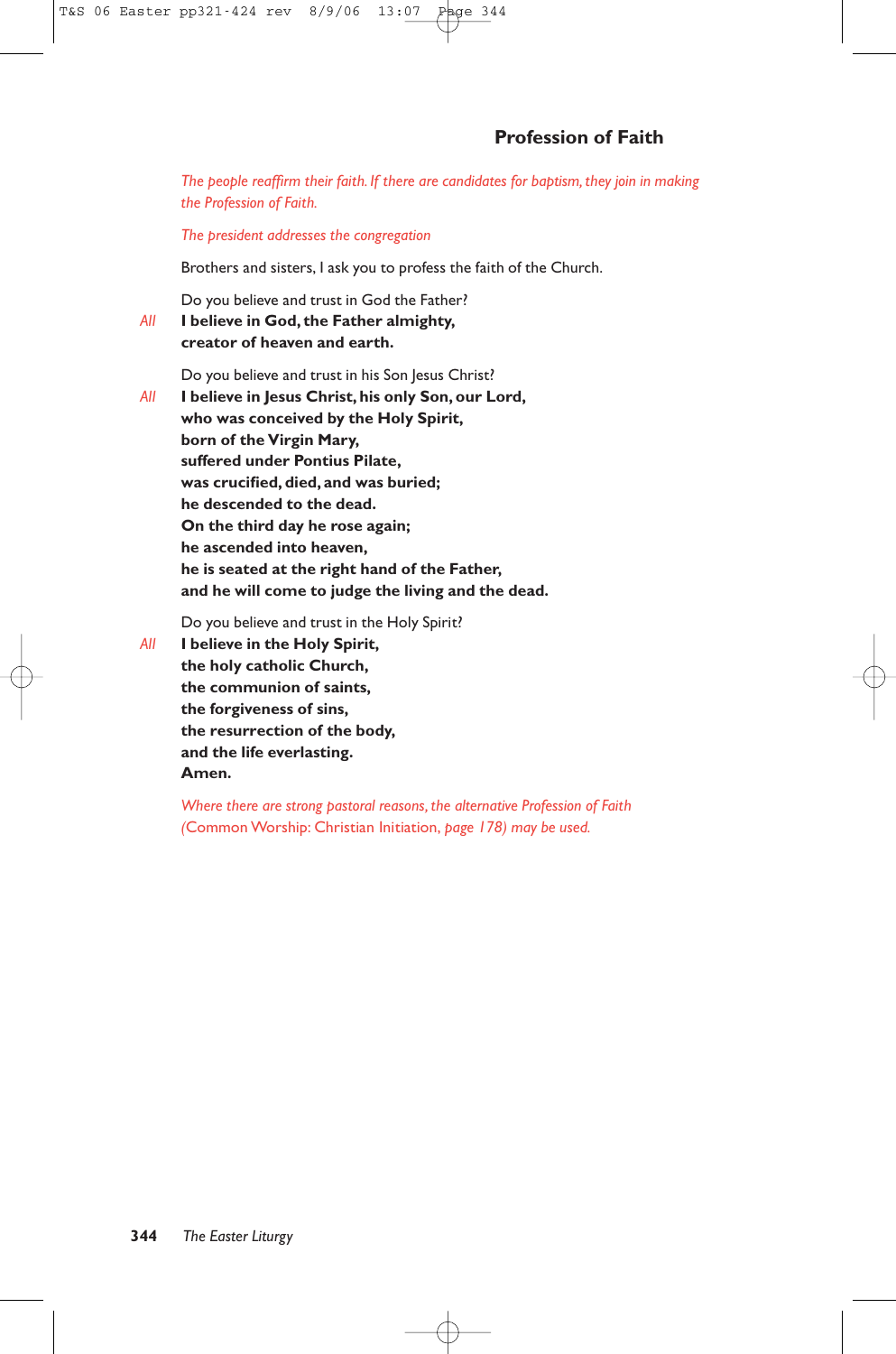# **Baptism**

**EL**

*If there are candidates for baptism, the president may say to each one*

*N*, is this your faith?

*Each candidate answers in their own words, or*

#### **This is my faith.**

*The president or another minister dips each candidate in water, or pours water on them, saying*

*N*, I baptize you in the name of the Father, and of the Son, and of the Holy Spirit.

#### *All* **Amen.**

*If the newly baptized are clothed with a white robe, a hymn or song may be used, and then a minister may say*

You have been clothed with Christ. As many as are baptized into Christ have put on Christ.

*If those who have been baptized were not signed with the cross immediately after the Decision, the president signs each one now.*

#### *The president says*

May God, who has received you by baptism into his Church, pour upon you the riches of his grace, that within the company of Christ's pilgrim people you may daily be renewed by his anointing Spirit, and come to the inheritance of the saints in glory.

#### *All* **Amen.**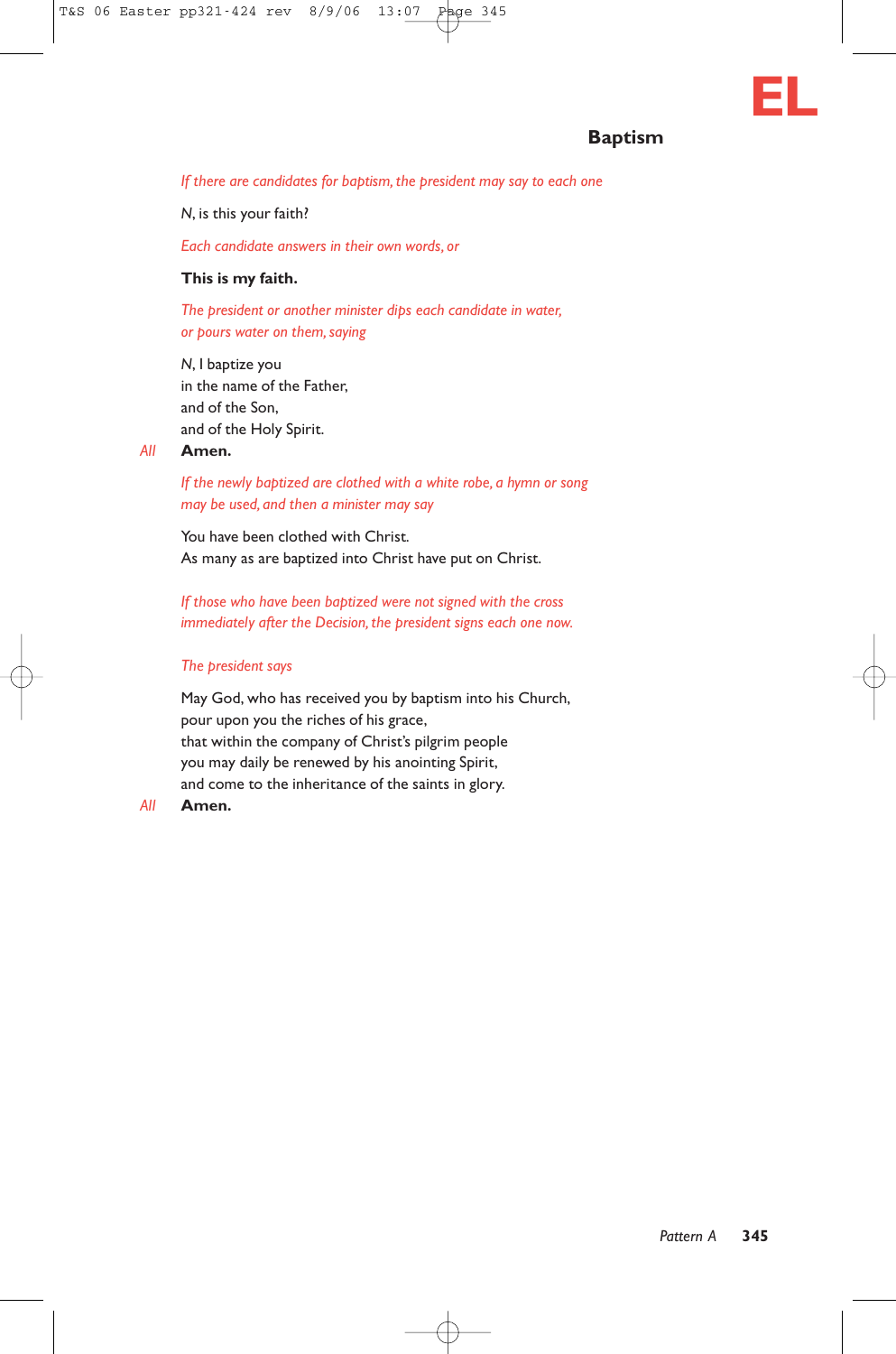*Whether or not there have been baptisms, hymns or songs may be sung as the waters of baptism are sprinkled over the people. Alternatively, each member of the congregation may be invited to renew their commitment to Christ by going to the water and making the sign of the cross with it on their forehead.*

#### *The president says*

Almighty God, we thank you for our fellowship in the household of faith with all who have been baptized in your name. Keep us faithful to our baptism, and so make us ready for that day when the whole creation shall be made perfect in your Son, our Saviour Jesus Christ.

#### *All* **Amen.**

May Christ dwell in your hearts through faith, that you may be rooted and grounded in love and bring forth the fruit of the Spirit.

*All* **Amen.**

# **Confirmation**

*If there are candidates for confirmation, see* Common Worship: Christian Initiation, *pages 118–119.*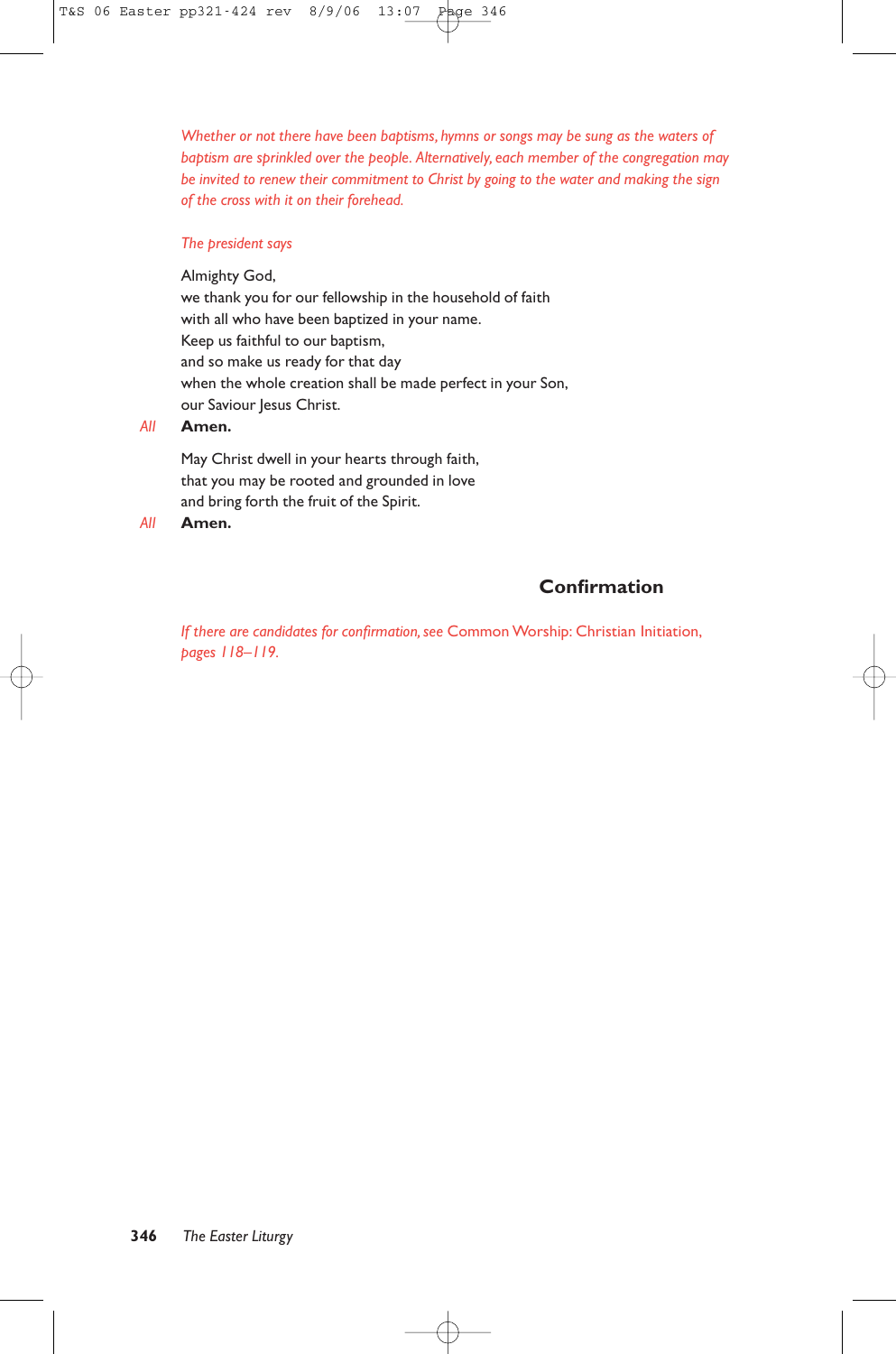

## **Commission**

#### *If candidates have been baptized or confirmed, the president may use this Commission here or at the beginning of the Sending Out*

Those who are baptized are called to worship and serve God.

Will you continue in the apostles' teaching and fellowship, in the breaking of bread, and in the prayers? **With the help of God, I will.**

Will you persevere in resisting evil, and, whenever you fall into sin, repent and return to the Lord? **With the help of God, I will.**

Will you proclaim by word and example the good news of God in Christ? **With the help of God, I will.**

Will you seek and serve Christ in all people, loving your neighbour as yourself? **With the help of God, I will.**

Will you acknowledge Christ's authority over human society, by prayer for the world and its leaders, by defending the weak, and by seeking peace and justice? **With the help of God, I will.**

May Christ dwell in your hearts through faith, that you may be rooted and grounded in love and bring forth the fruit of the Spirit. **Amen.**

## **Welcome**

#### *If baptism has not been administered, this section is omitted.*

There is one Lord, one faith, one baptism: *N and N*, by one Spirit we are all baptized into one body. *All* **We welcome you into the fellowship of faith;**

**we are children of the same heavenly Father; we welcome you.**

*The congregation may greet the newly baptized.*

*The Liturgy of the Eucharist follows (page 367).*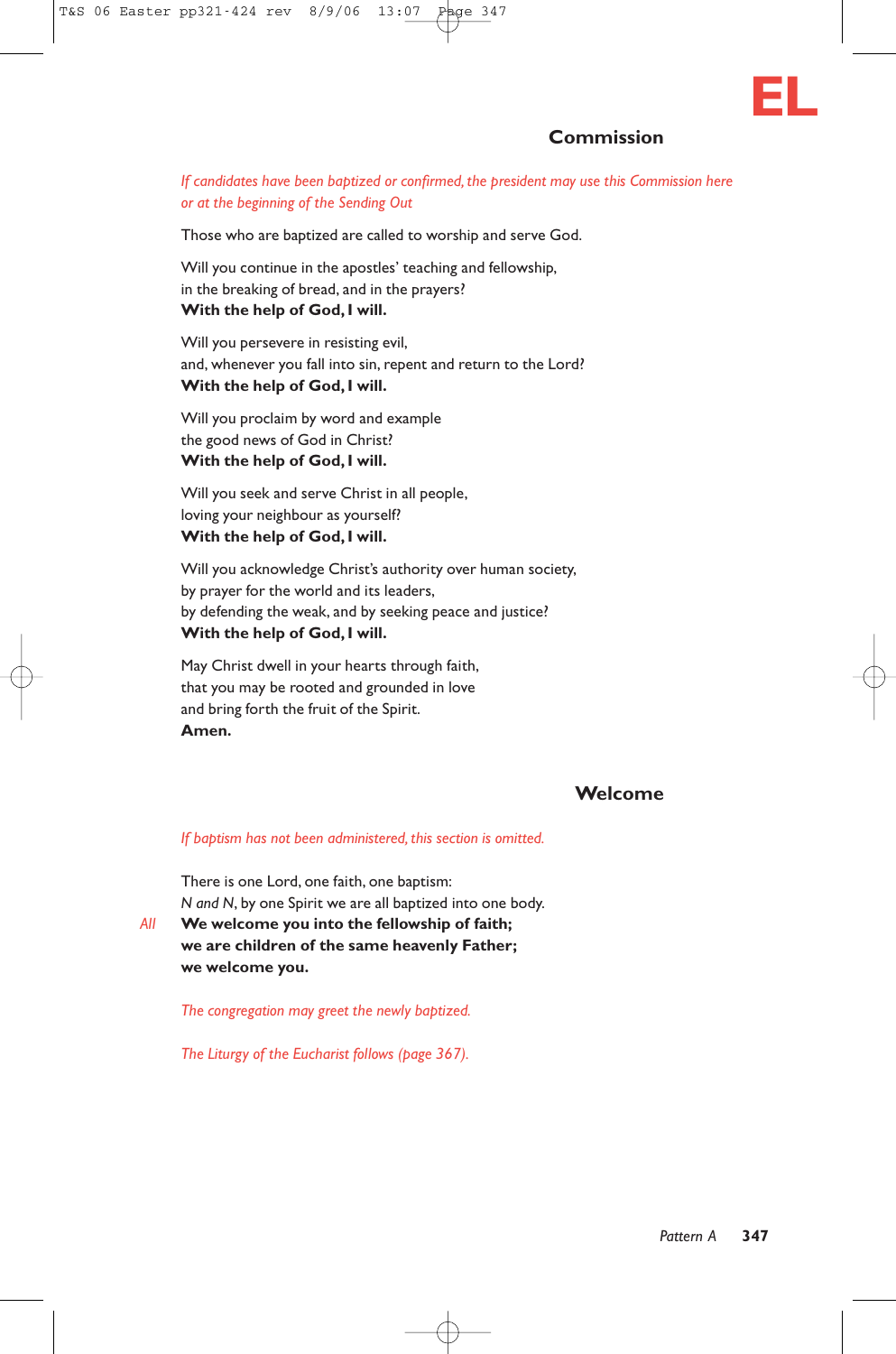# **The Easter Liturgy: Pattern B**

(The Vigil followed by The Service of Light)

# *Structure*

# ¶ The Vigil

Lighting the Fire (or the lights by which the readings are read) Introduction to the Readings Readings, Psalms and Prayers

# **The Service of Light**

[Marking of the Easter Candle] Presentation of the Candidates \* The Decision / Renewal of Baptismal Vows \*† The Lighting of the Easter Candle Signing with the Cross \* The Exsultet The Easter Acclamation Gloria in Excelsis The Collect New Testament Reading [Psalm] Gospel Reading Sermon

# **The Liturgy of Initiation**

Prayer over the Water \*† Profession of Faith \*† Baptism \* [Declarations] Confirmation \* [Affirmation of Baptismal Faith] [Reception into the Communion of the Church of England] [Commission] Welcome \*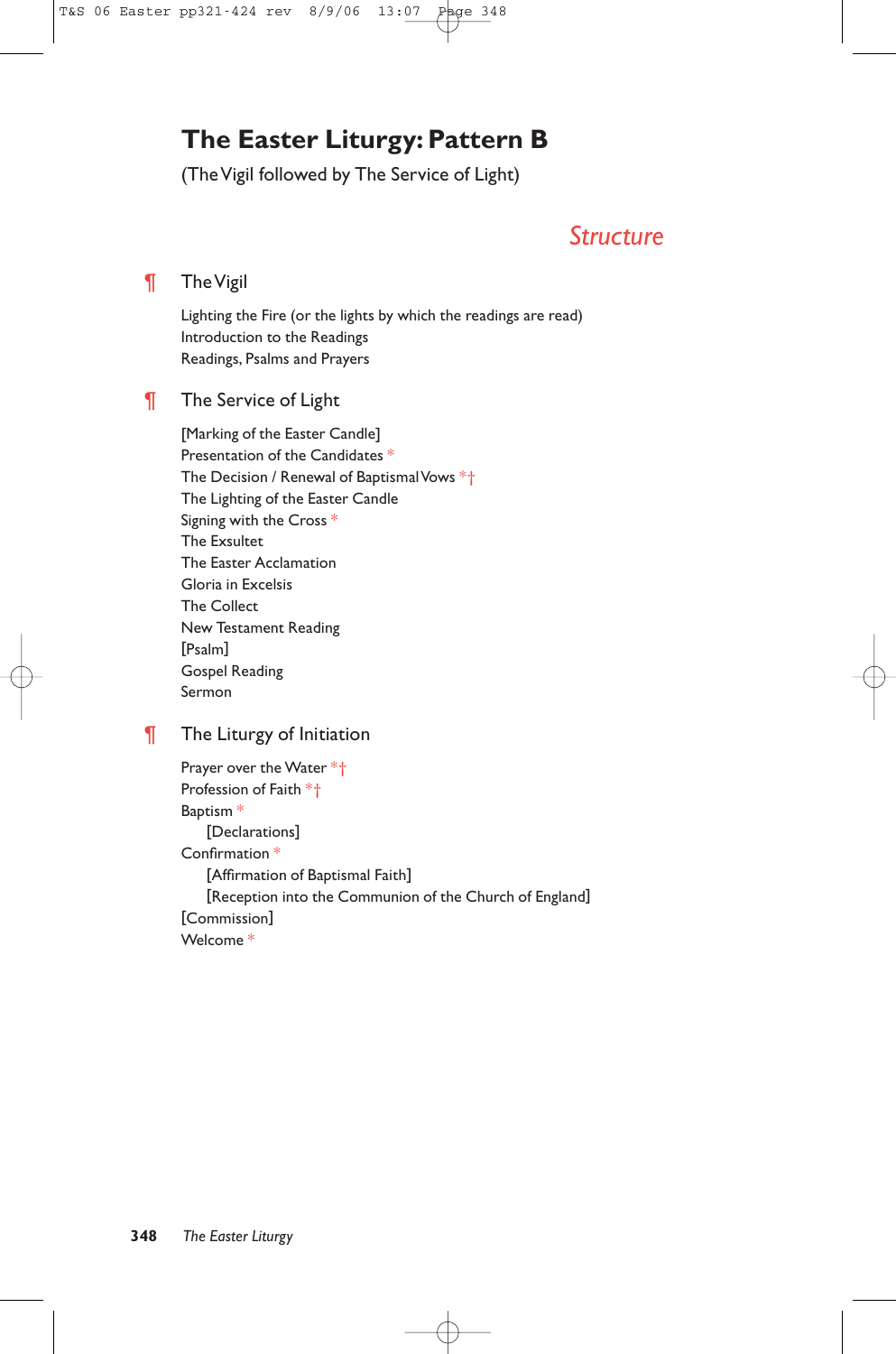

# **The Liturgy of the Eucharist**

The Peace Preparation of the Table Taking of the Bread and Wine The Eucharistic Prayer The Lord's Prayer Breaking of the Bread Giving of Communion Prayer after Communion

# ¶ The Dismissal

The Blessing [Giving of a Lighted Candle] The Dismissal

- $*$  indicates elements of the service of Holy Baptism and/or Confirmation (*Common Worship: Christian Initiation*, pages 106–125) required if baptism and confirmation are to be administered during this service.
- † indicates elements of the Liturgy of Initiation required whether or not baptism and/or confirmation are to be administered.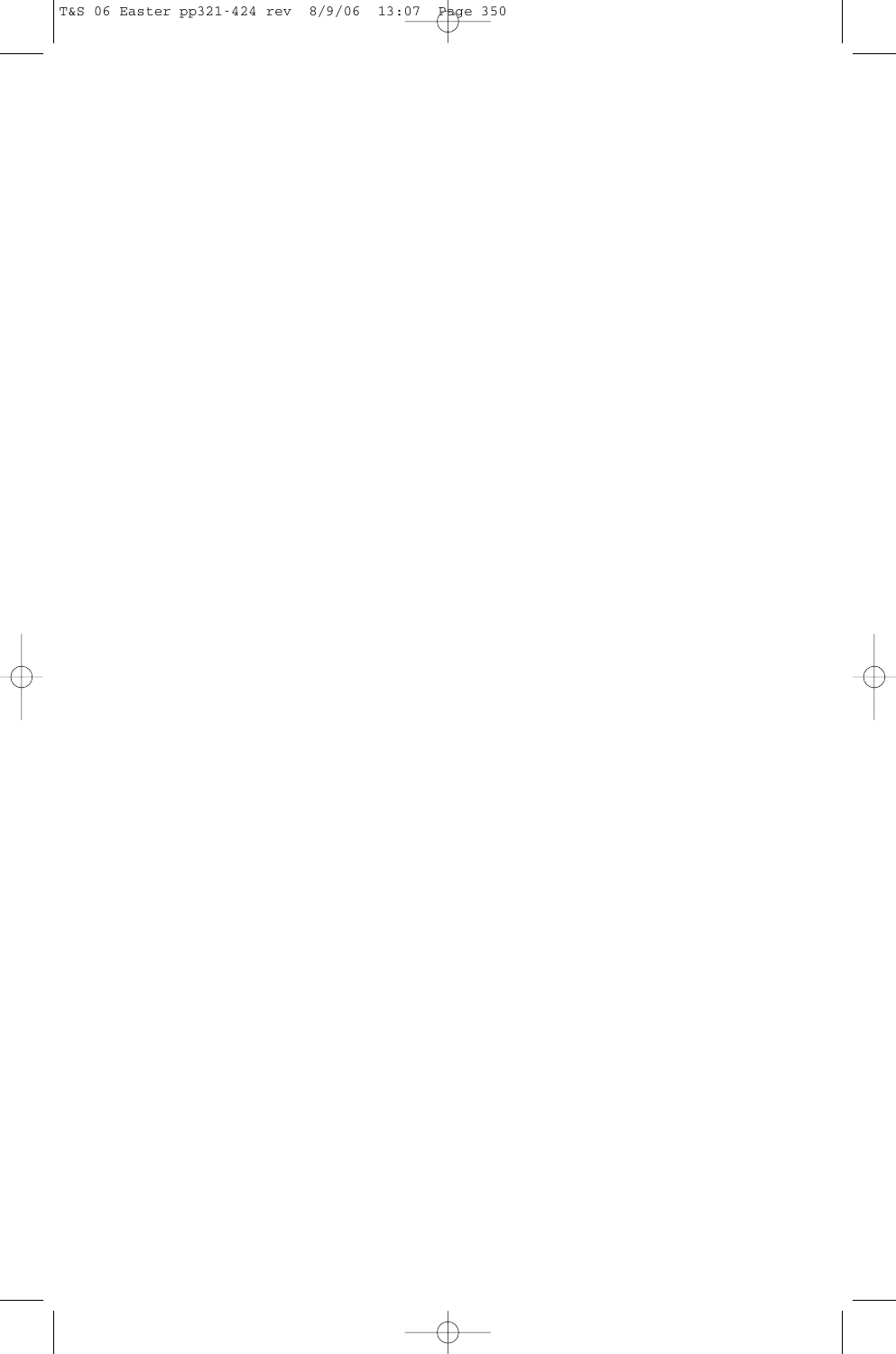# **The Easter Liturgy: Pattern B**

# **Notes**

#### **1 The Place**

The Vigil should, where possible, be kept in a place other than the church.This may be a hall, a crypt or outside gathered around a bonfire.The congregation could then move outside for the lighting of the new fire and the Easter Candle, and process into a dark church behind the Easter Candle.

#### **2 Lighting for the Vigil**

It must be possible within the overall darkness of the building or gathering place where this part of the liturgy is celebrated to read the Scriptures which are at its core.This section should begin with the lighting of a small fire or an oil lamp or a small electric light, possibly coloured, solely to enable this to happen.

If a fire is lit for the purpose of providing light for the Old Testament Scriptures to be read, this should be the fire which is later blessed in the Service of Light and from which the Easter Candle is lit. If possible, the lighting of two fires should be avoided.

If the Vigil is to stand alone, all lights should be extinguished at the end. Alternatively, they may be put out gradually during the reading of the Passion Narrative, where this is included.

#### **3 The Readings**

A wide variety of possible readings has been provided. Unless it is intended that the Vigil should last through the night, it is suggested that an appropriate selection is made according to the length of time available. See the Notes to the Vigil (pages 372–374).

It is desirable that the reading from Genesis 1 be used. Exodus 14 should always be used. If the Vigil stands alone as a service, it may end with the reading of part or all of one of the narratives of the Passion, during or after which all the lights may be extinguished.

#### **4 The Vigil Prayers**

If Pattern B is followed the 'Blessed are you …' prayers, introduced by the biddings, should be used during the sequence of readings.

#### **5 Silence**

Silence is an important aspect of the waiting and should form a key element of the Vigil, even if the service is to be informal in nature. Silence should also be observed at the points prescribed in the rubrics of the Order for the Celebration of Holy Communion (*Common Worship: Services and Prayers for the Church of England*, pages 155–183).

#### **6 Marking the Easter Candle**

The Marking of the Easter Candle may be done as an activity at some point during the Vigil. Alternatively it may take place at the beginning of the Service of Light during the acclamation 'Christ yesterday and today…'. For instructions about marking the Easter Candle, see pages 408–409.

**EL**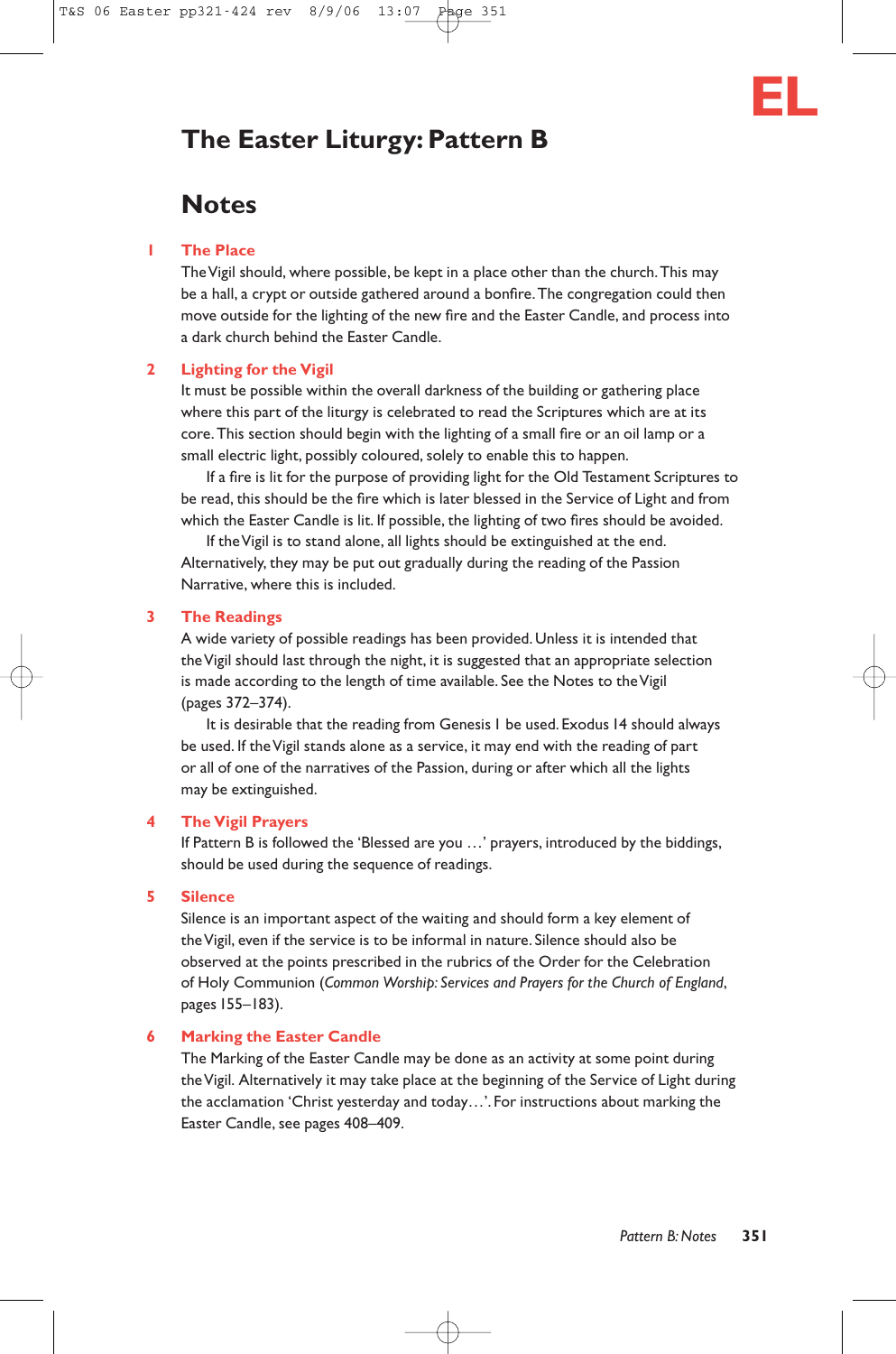#### **7 The Lighting of the Taper for the Easter Candle**

According to ancient tradition, the light for the Easter Candle was taken from newly kindled fire and not from an already existing source of light.Therefore, if possible, the taper used to light the Easter Candle should be lit from whatever light has been used to illuminate the Bible for the Vigil readings. It may also be brought in from a vestry or another adjoining room.Whatever fire or taper is used it should not be possible to confuse it with the Easter Candle.

#### **8 The Easter Candle**

The Easter Candle should be placed in a prominent position from Easter Day until Pentecost, and it is traditional for it to be lit at all principal services during this period. It should also be used at baptism and may be used at funerals throughout the year. Where a number of different congregations come together to celebrate the Easter Liturgy, only one Easter Candle should be used. If it is desired to take Easter Candles back to other churches, they may be lit from the first candle at the end of the service and carried in procession out of the building. For a rite for Welcoming the Easter Candle into the church, see pages 418–420.

#### **9 Candles**

Small, unlit candles should be distributed to members of the congregation either before the Vigil or before the Service of Light. These will be lit from the Easter Candle in the course of the service, and should be extinguished during the singing of the Gloria in excelsis when the church lights are illuminated.They may be lit again for the Re-affirmation of Baptismal Vows and at the Dismissal.

#### **10 When to use the Easter Acclamation**

The Easter Acclamation is first used immediately before the Gloria in excelsis. It may be said or sung, and may be repeated as many times as desired, with gradually increasing volume. It may be used again at any appropriate point later in the service.

#### **11 Noise, Music and Light**

After the Easter Acclamation the joy of the resurrection is properly demonstrated by noise, bells, music, waving etc.This may continue into and through the singing of the Gloria in excelsis. It may also be suitable for such noise to accompany the acclamations after the Gospel reading.

It is not appropriate for bells to be rung before the Easter Liturgy or for organ music to be used until after the Easter Acclamation. If possible, bells should be rung at the end of the service.

#### **12 The Liturgy of Initiation**

If there are candidates for baptism and/or confirmation, the Liturgy of Baptism and/or Confirmation should be woven into the fabric of the whole Easter Liturgy. This may be done in the way indicated on page 348.

For clarity, the whole text of the baptismal liturgy for candidates who are able to answer for themselves has been included in the rite. Rubrics indicate the alterations which should be made when there are no candidates for baptism.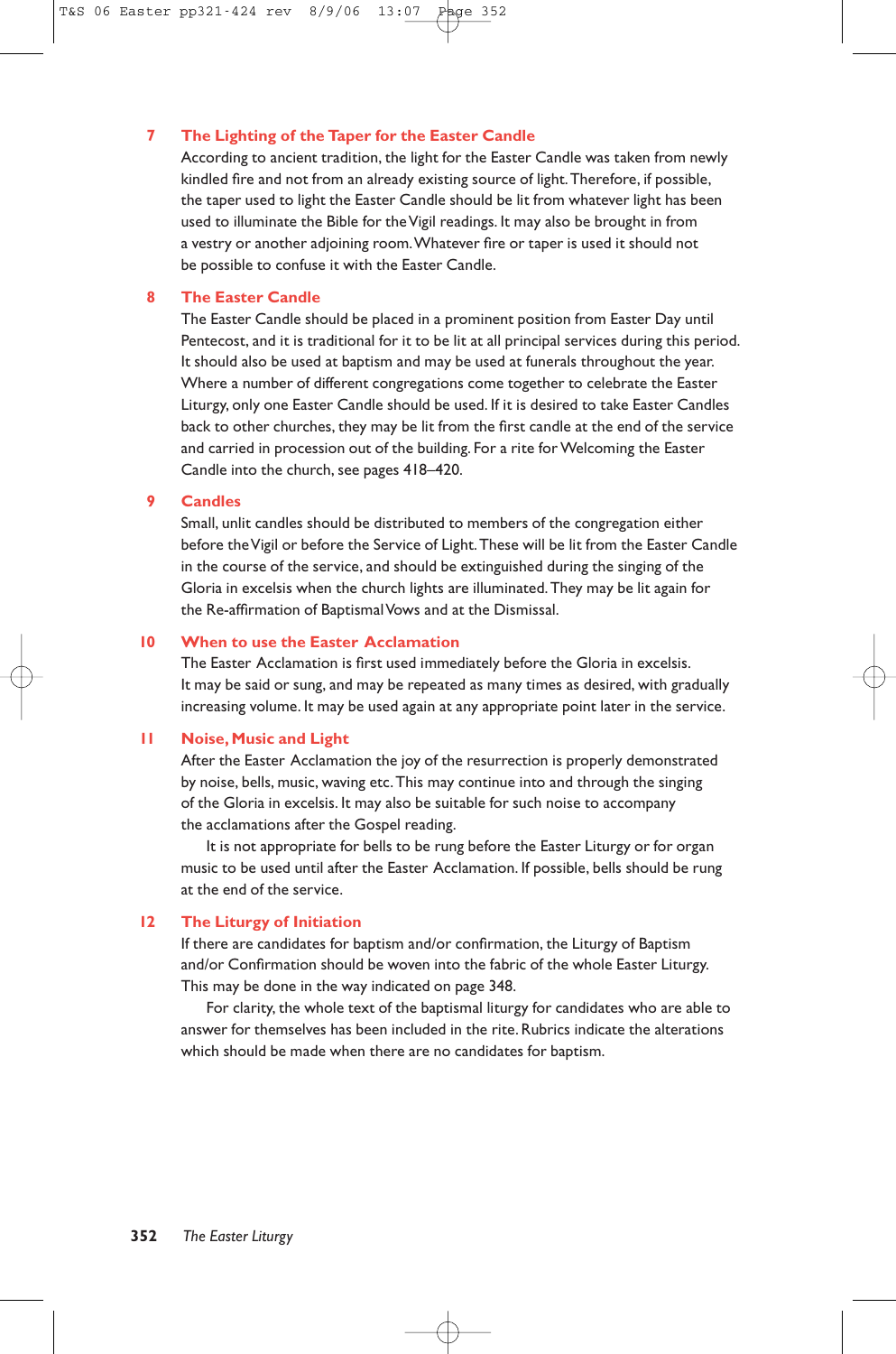

Alternatively, the following may be omitted from the Service of Light:

- **T** The Presentation of the Candidates
- ¶ The Decision / Renewal of Baptismal Vows (except for the Lighting of the Easter Candle)
- **T** The Signing with the Cross

In this case, the Liturgy of Initiation from Pattern A (pages 341–347) should be used. If possible, the candidates for baptism should not enter the church beyond the font until after they are baptized.

#### **13 Intercessions**

Intercessions, especially for the newly baptized and confirmed, may be said; or the names of the newly baptized and confirmed might be mentioned in Eucharistic Prayer G, as follows:

Strengthen those who have now become your people through the waters of rebirth and the gift of the Holy Spirit: *N, N and N*. Help them to walk in newness of life.

The Prayer of Humble Access (*Common Worship: Services and Prayers for the Church of England*, page 181) may be used immediately prior to the Giving of Communion.

#### **14 Liturgical Colour**

The liturgical colour is white or gold.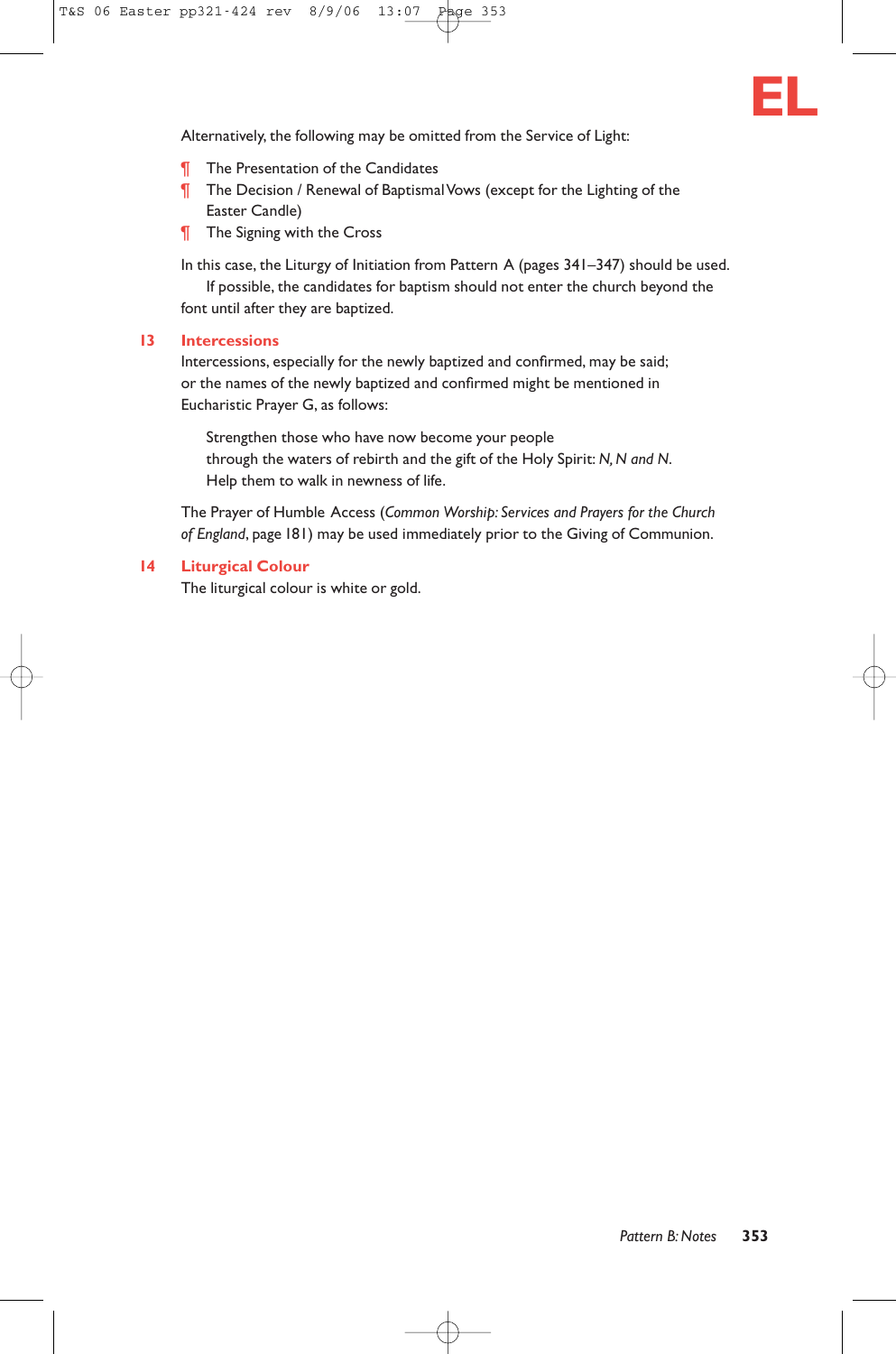# **The Easter Liturgy: Pattern B**

# ¶ *The Vigil*

#### *The ministers enter in silence.*

#### *If the reading of the creation story is not used in the Vigil a minister reads these verses*

In the beginning when God created the heavens and the earth, the earth was a formless void and darkness covered the face of the deep, while a wind from God swept over the face of the waters.Then God said, 'Let there be light'; and there was light. *Genesis 1.1*

#### *The light by which the readings are to be read is lit.*

#### *The minister says one of these prayers*

Lighten our darkness, Lord, we pray, and in your great mercy defend us from all perils and dangers of this night, for the love of your only Son, our Saviour Jesus Christ.

#### *All* **Amen.**

#### *(or)*

Blessed are you, Lord God of all creation, to you be glory and praise for ever. Your steadfast love extends to the heavens and your faithfulness never ceases. Illuminate our hearts with your wisdom and strengthen our lives with your word, for you are the fountain of life; in your light we see true light. Blessed be God, Father, Son and Holy Spirit.

#### *All* **Blessed be God for ever.**

#### *The president may introduce the Vigil using these or other appropriate words*

This is the night in which our Lord Jesus Christ passed over from death to life. The Church invites her members, dispersed throughout the world, to gather in vigil and prayer. For this is the Passover of the Lord, in which through word and sacrament we share in his victory over death.

As we await the risen Christ, let us hear the record of God's saving deeds in history, recalling how he saved his people in ages past and in the fullness of time sent his Son to be our Redeemer. Let us pray that through this Easter celebration God may bring to perfection in each of us the saving work he has begun.

*Any of the readings suggested on pages 375–397 (with or without the accompanying psalms and prayers) or other suitable passages of Scripture may be used.*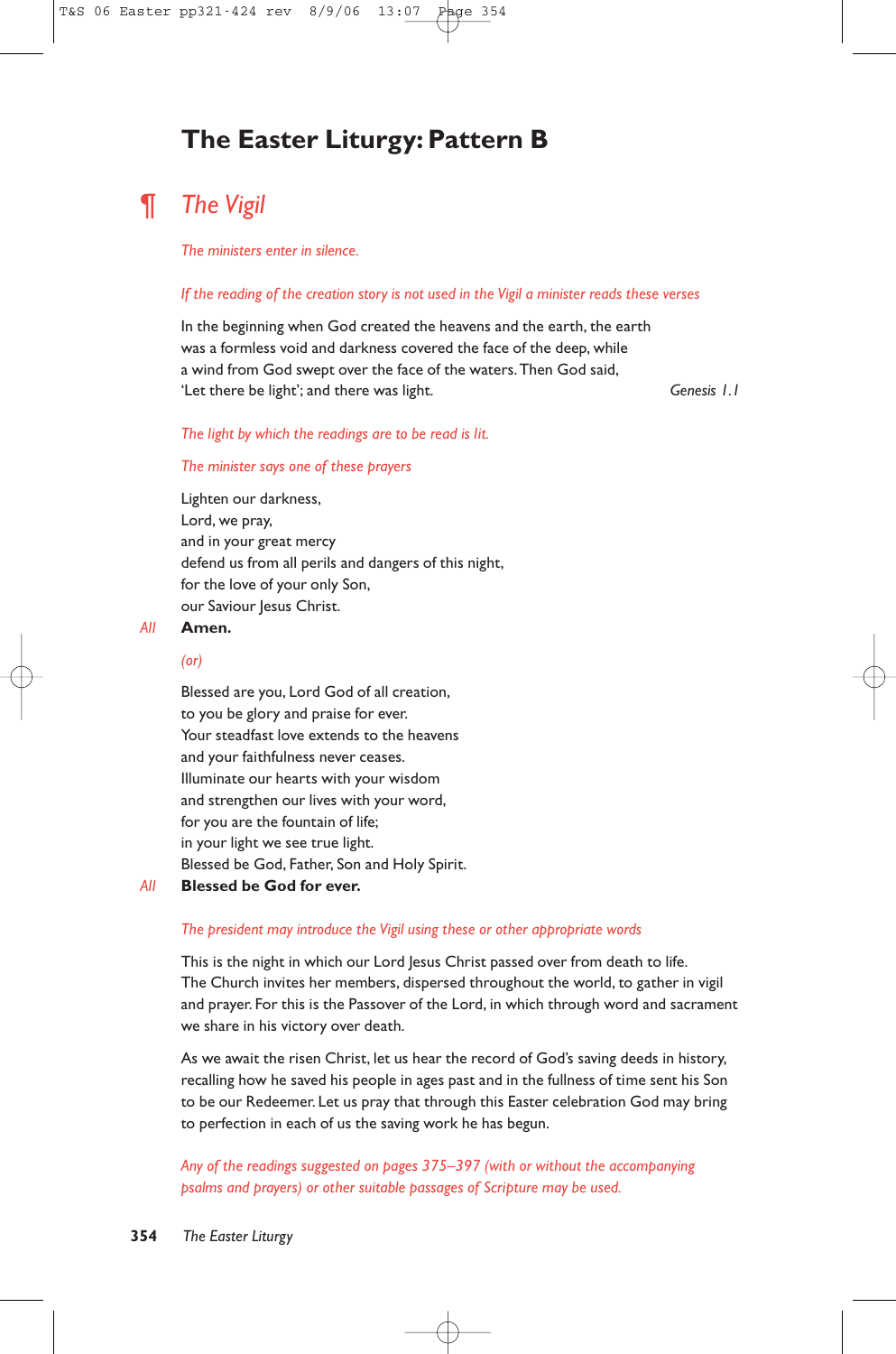

# ¶ *The Service of Light*

*The building being in darkness, the ministers go in silence to the main entrance, one of them carrying the unlit Easter Candle.*

*If a fire has not already been lit, the new fire is lit at this point. If a fire has already been lit around which the congregation has gathered for the Vigil, that fire may then be blessed as the new fire from which the Easter Candle is lit.*

#### *All stand and face the ministers.*

#### *The president says*

Eternal God, who made this most holy night to shine with the brightness of your one true light: set us aflame with the fire of your love, and bring us to the radiance of your heavenly glory; through Jesus Christ our Lord.

*All* **Amen.**

#### *If the Easter Candle has not been marked during the Vigil, it may be marked here. (See pages 408–409 for guidance on how this is done.)*

Christ yesterday and today, the beginning and the end, Alpha and Omega, all time belongs to him, and all ages; to him be glory and power, through every age and for ever.

## *All* **Amen.**

*If there are candidates for baptism, they are presented at this point. (See page 341.)*

*Nails or incense studs may be inserted into the Easter Candle.*

By his holy and glorious wounds may Christ our Lord guard and keep us.

*All* **Amen.**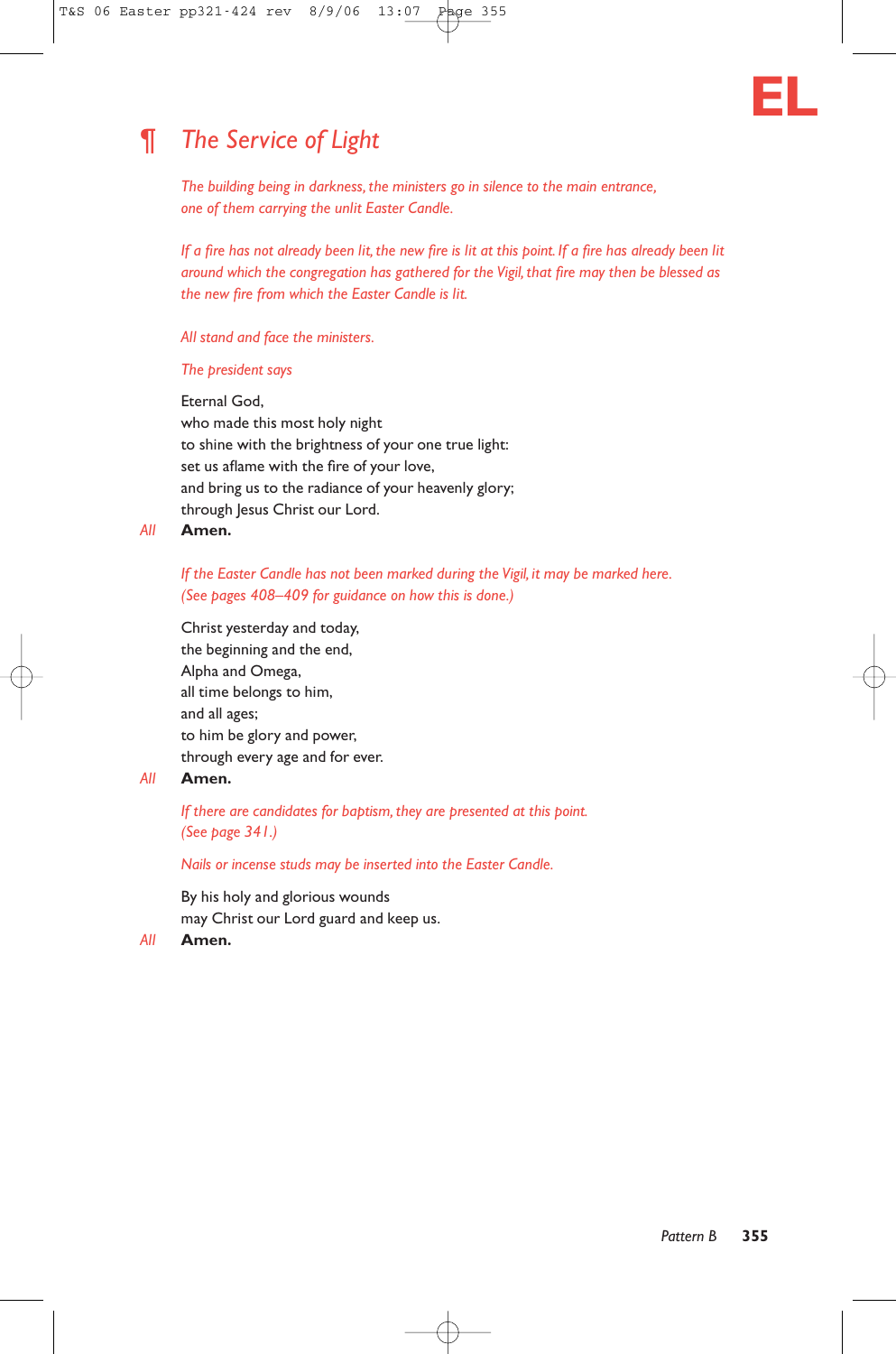# **The Decision / Renewal of Baptismal Vows**

#### *Standing before the Candle, the president says*

As we celebrate the resurrection of our Lord Jesus Christ from the dead, we remember that through the paschal mystery we have died and been buried with him in baptism.To follow Christ means dying to sin and rising to new life with him. Therefore I ask:

Do you reject the devil and all rebellion against God?

#### *All* **I reject them.**

Do you renounce the deceit and corruption of evil?

*All* **I renounce them.**

Do you repent of the sins that separate us from God and neighbour?

*All* **I repent of them.**

#### *The president lights the Easter Candle, saying*

May the light of Christ, rising in glory, banish all darkness from our hearts and minds.

#### *The president says*

In baptism, God calls us out of darkness into his marvellous light. Therefore I ask:

Do you turn to Christ as Saviour?

#### *All* **I turn to Christ.**

Do you submit to Christ as Lord?

*All* **I submit to Christ.**

Do you come to Christ, the way, the truth and the life?

*All* **I come to Christ.**

# **Signing with the Cross**

*If there are no candidates for baptism, this section is omitted.*

*The president or another minister makes the sign of the cross on the forehead of each candidate for baptism, saying*

Christ claims you for his own. Receive the sign of the cross.

*The president may invite their sponsors to sign the candidates with the sign of the cross. When all the candidates for baptism have been signed, the president says to them*

Do not be ashamed to confess the faith of Christ crucified.

*All* **Fight valiantly as a disciple of Christ against sin, the world and the devil, and remain faithful to Christ to the end of your life.**

May almighty God deliver you from the powers of darkness, restore in you the image of his glory, and lead you in the light and obedience of Christ.

*All* **Amen.**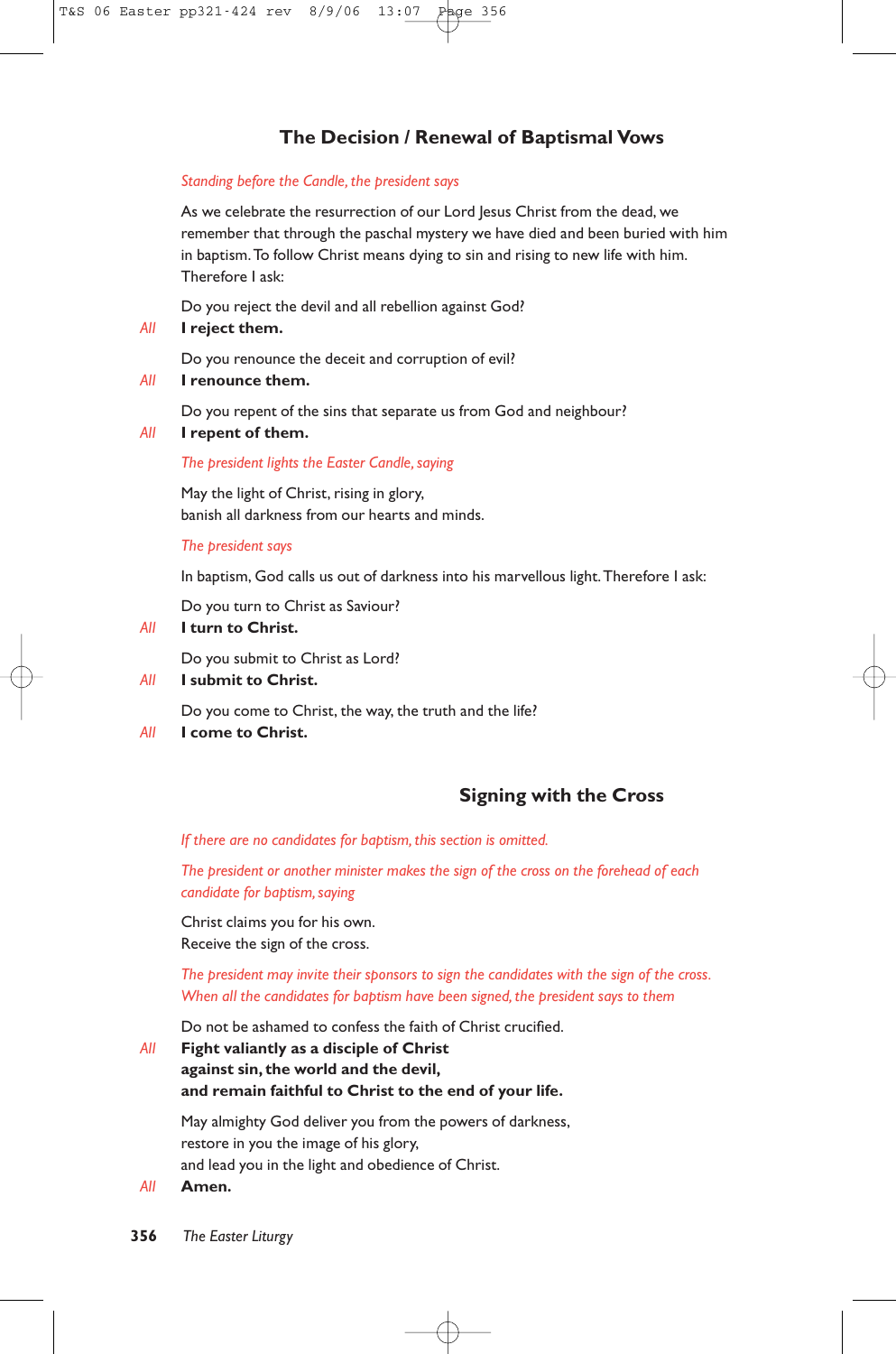

*The minister bearing the Candle enters the building, followed by the other ministers, and they pause just inside the entrance.*

*The minister bearing the Candle raises it and says or sings*

The light of Christ.

#### *All* **Thanks be to God.**

*The procession of the Easter Candle moves further into the building and then stops. The versicle and response are repeated, and the candles of those around are lit from the Easter Candle.*

*The procession continues to the centre of the building and stops once more. The versicle and response are again repeated, and the candles of those around are lit.*

*The Easter Candle is placed on a stand in the midst of the building.*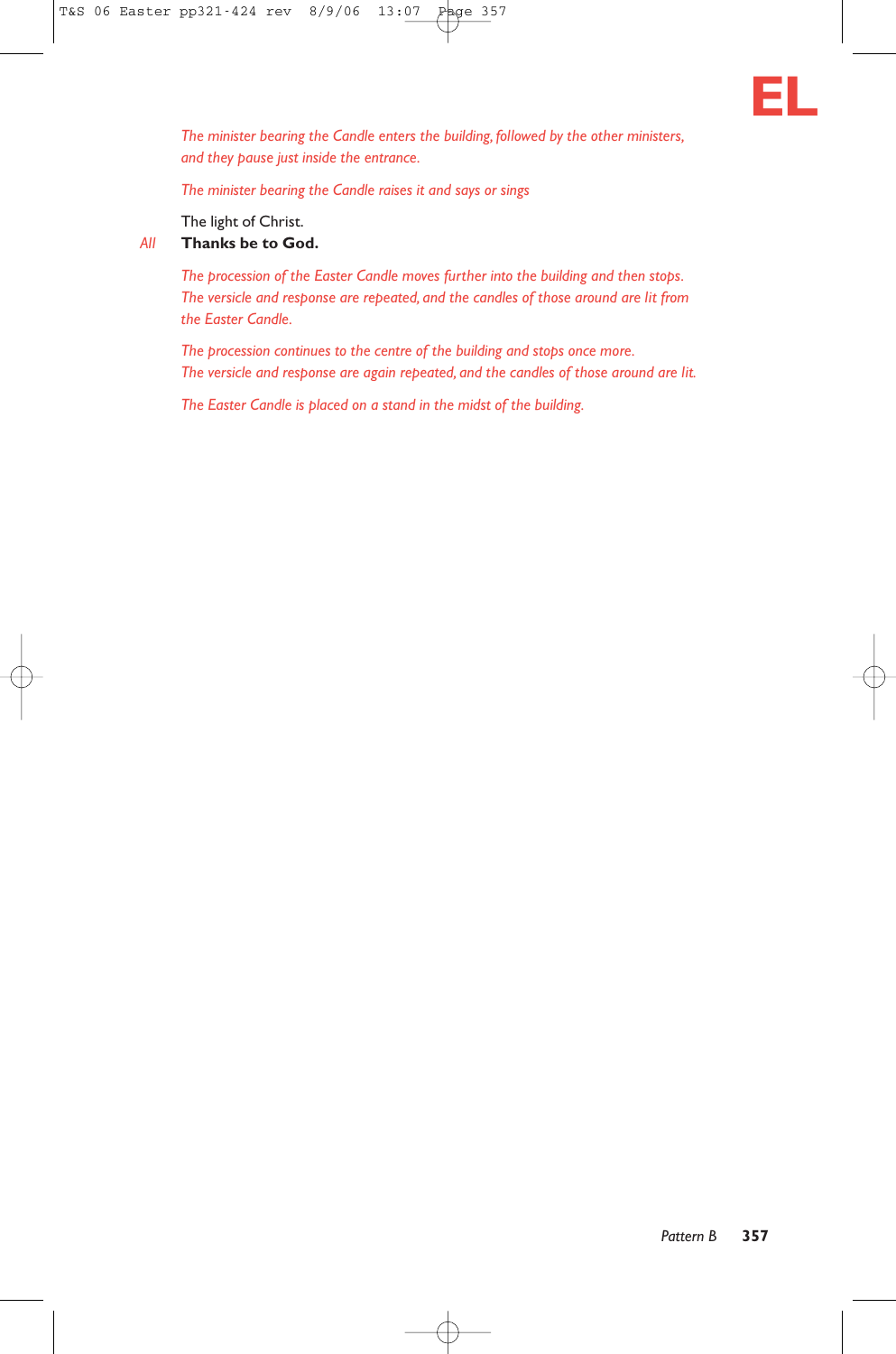# **The Exsultet**

*The Exsultet (the Easter Song of Praise) may be sung or said by a minister standing near the Candle. For notes and other forms of the Exsultet, see pages 410–417.*

#### **Either** *The minister sings the Introduction*

Rejoice, heavenly powers! Sing, choirs of angels! O Universe, dance around God's throne! Jesus Christ, our King, is risen! Sound the victorious trumpet of salvation!

Rejoice, O earth, in glory, revealing the splendour of your creation, radiant in the brightness of your triumphant King! Christ has conquered! Now his life and glory fill you! Darkness vanishes for ever!

Rejoice, O Mother Church! Exult in glory! The risen Saviour, our Lord of life, shines upon you! Let all God's people sing and shout for joy.

- **Or** *Alternatively, the Introduction could be sung by the whole congregation to a tune of the metre 10.10.10.10 using the following form. Note: not all tunes of 10.10.10.10 metre are suitable.*
- *All* **Sing, choirs of heaven! Let saints and angels sing! Around God's throne exult in harmony! Now Jesus Christ is risen from the grave! Salute your King in glorious symphony!**

**Sing, choirs of earth! Behold, your light has come! The glory of the Lord shines radiantly! Lift up your hearts, for Christ has conquered death! The night is past, the day of life is here!**

**Sing, Church of God! Exult with joy outpoured! The gospel trumpets tell of victory won! Your Saviour lives; he's with you evermore! Let all God's people sound the long Amen!**

#### *The minister continues*

The Lord be with you

*All* **and also with you.**

Lift up your hearts.

*All* **We lift them to the Lord.**

Let us give thanks to the Lord our God.

*All* **It is right to give thanks and praise.**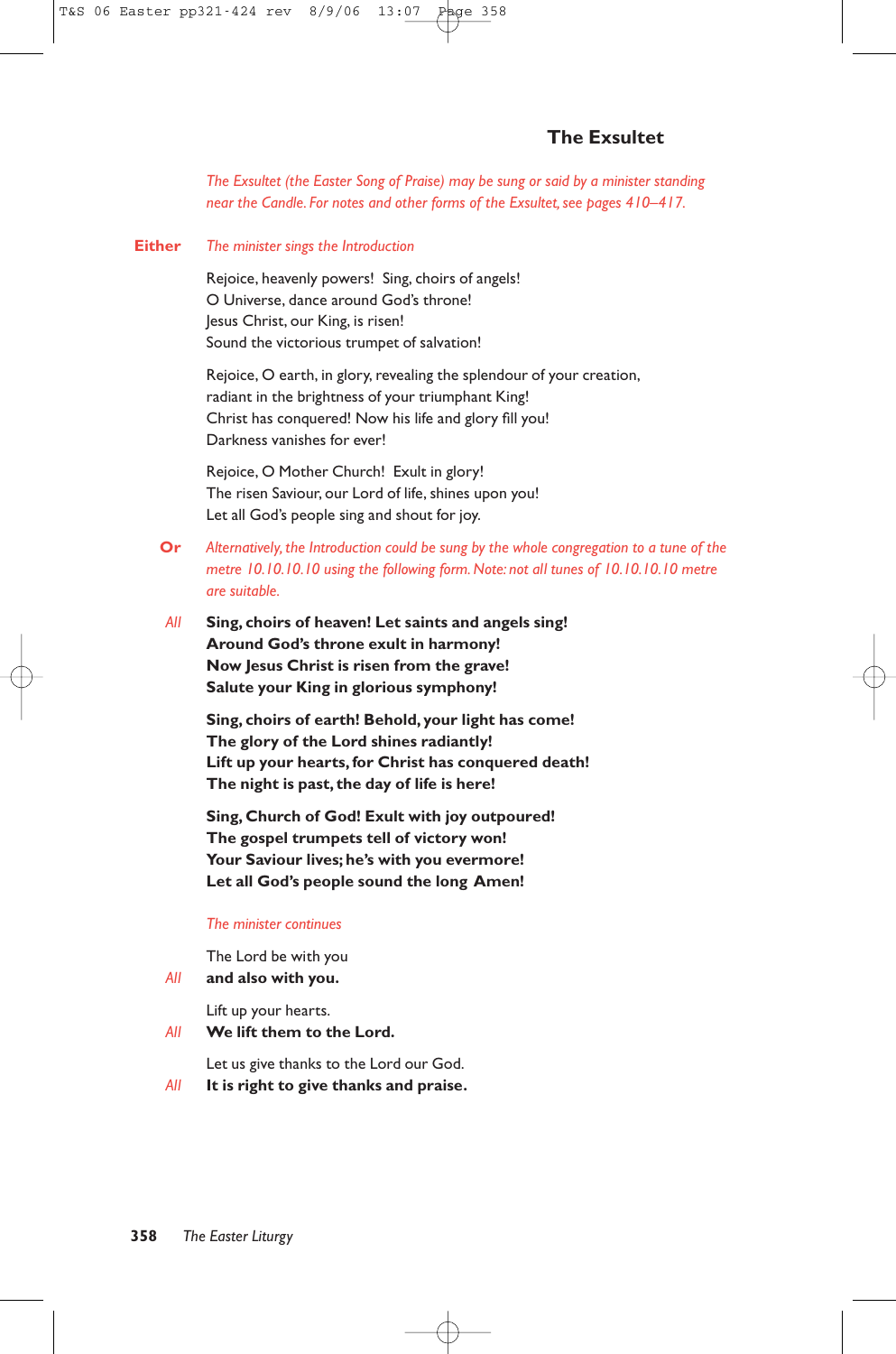

It is right and good that with hearts and minds and voices we should praise you, Father almighty, the unseen God, through your only Son, Jesus Christ our Lord, who has saved us by his death, paid the price of Adam's sin, and reconciled us once again to you.

### *All* **[Glory to you for ever.]**

For this is the Passover feast, when Christ, the true Lamb of God, is slain whose blood consecrates the homes of all the faithful.

#### *All* **[Glory to you for ever.]**

This is the night when you first saved our ancestors, freeing Israel from her slavery and leading her safely through the sea.

#### *All* **[Glory to you for ever.]**

This is the night when Jesus Christ vanquished hell, broke the chains of death and rose triumphant from the grave.

#### *All* **[Glory to you for ever.]**

This is the night when all who believe in him are freed from sin, restored to grace and holiness, and share the victory of Christ.

### *All* **[Glory to you for ever.]**

This is the night that gave us back what we had lost; beyond our deepest dreams you made even our sin a happy fault.

# *All* **[Glory to you for ever.]**

Most blessed of all nights! Evil and hatred are put to flight and sin is washed away, lost innocence regained, and mourning turned to joy.

### *All* **[Glory to you for ever.]**

Night truly blessed, when hatred is cast out, peace and justice find a home, and heaven is joined to earth and all creation reconciled to you.

### *All* **[Glory to you for ever.]**

Therefore, heavenly Father, in this our Easter joy accept our sacrifice of praise, your Church's solemn offering. Grant that this Easter Candle may make our darkness light.

For Christ the morning star has risen in glory; Christ is risen from the dead and his flame of love still burns within us! Christ sheds his peaceful light on all the world! Christ lives and reigns for ever and ever!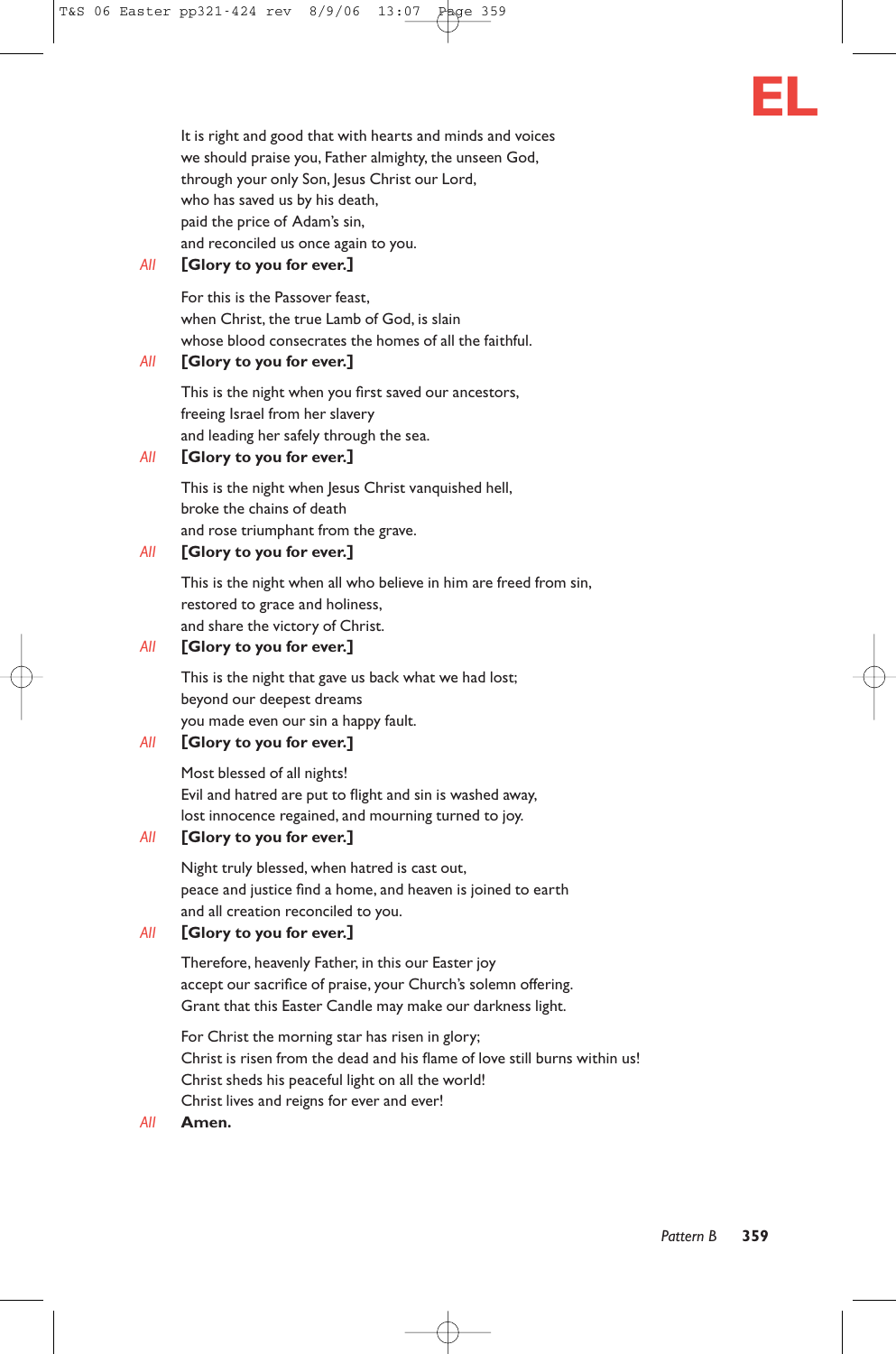# **The Easter Acclamation**

#### *The president says*

Alleluia. Christ is risen.

*All* **He is risen indeed. Alleluia, alleluia, alleluia.**

*A joyful fanfare may be played, bells rung, cymbals clashed, noise made.*

# **Gloria in Excelsis**

*The Gloria in excelsis (page 338) is used, during which all the candles in the church are lit from the Easter Candle, the lights are switched on and the people's candles extinguished.*

# **The Collect**

*President* Let us pray that we may reign with the risen Christ in glory.

#### *A period of silent prayer is kept.*

Lord of all life and power, who through the mighty resurrection of your Son overcame the old order of sin and death to make all things new in him: grant that we, being dead to sin and alive to you in Jesus Christ, may reign with him in glory; to whom with you and the Holy Spirit be praise and honour, glory and might, now and in all eternity.

#### *All* **Amen.**

*(or)*

God of glory, by the raising of your Son you have broken the chains of death and hell: fill your Church with faith and hope; for a new day has dawned and the way to life stands open in our Saviour Jesus Christ.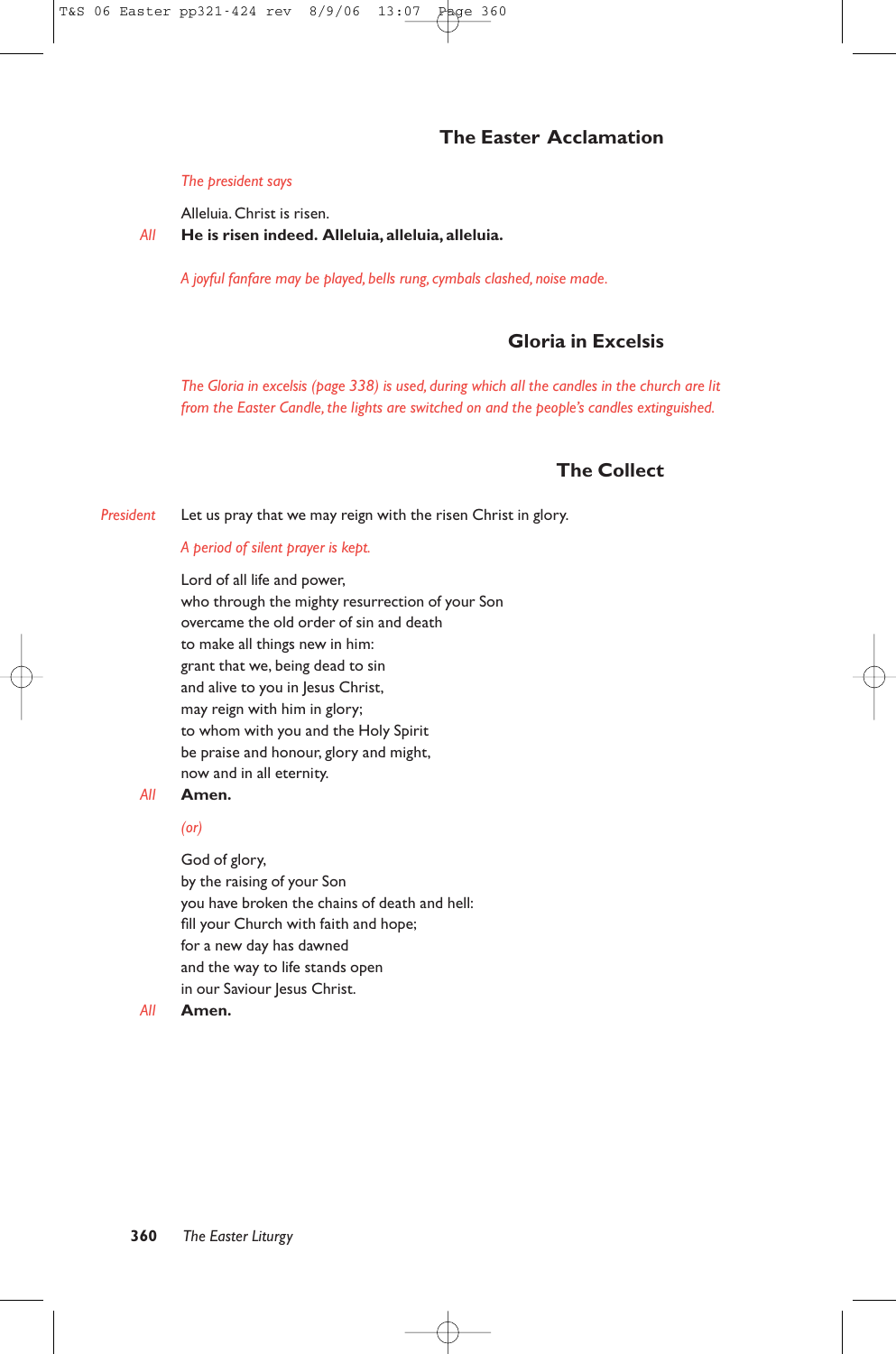

#### *At the end the reader may say*

This is the word of the Lord.

*All* **Thanks be to God.**

**Psalm**

**EL**

#### *Psalm 114 may be said or sung.*

*Psalm response:*

*All* **Alleluia, alleluia, alleluia.**

# **Gospel Reading**

#### *Either of these acclamations may herald the Gospel reading*

Jesus Christ is risen from the dead.

- *All* **Alleluia.** He has defeated the powers of death. *All* **Alleluia.**
	- Jesus turns our sorrow into dancing.
- *All* **Alleluia.** He has the words of eternal life.

# *All* **Alleluia.**

#### *(or)*

Alleluia, alleluia. I am the first and the last, says the Lord, and the living one; I was dead, and behold I am alive for evermore.

#### *All* **Alleluia.**

*When the Gospel is announced the reader says*

Hear the Gospel of our Lord Jesus Christ according to *N*.

#### *All* **Glory to you, O Lord.**

*Year A: Matthew 28.1-10 Year B: Mark 16.1-8 Year C: Luke 24.1-12*

#### *At the end*

This is the Gospel of the Lord.

*All* **Praise to you, O Christ.**

#### **Sermon**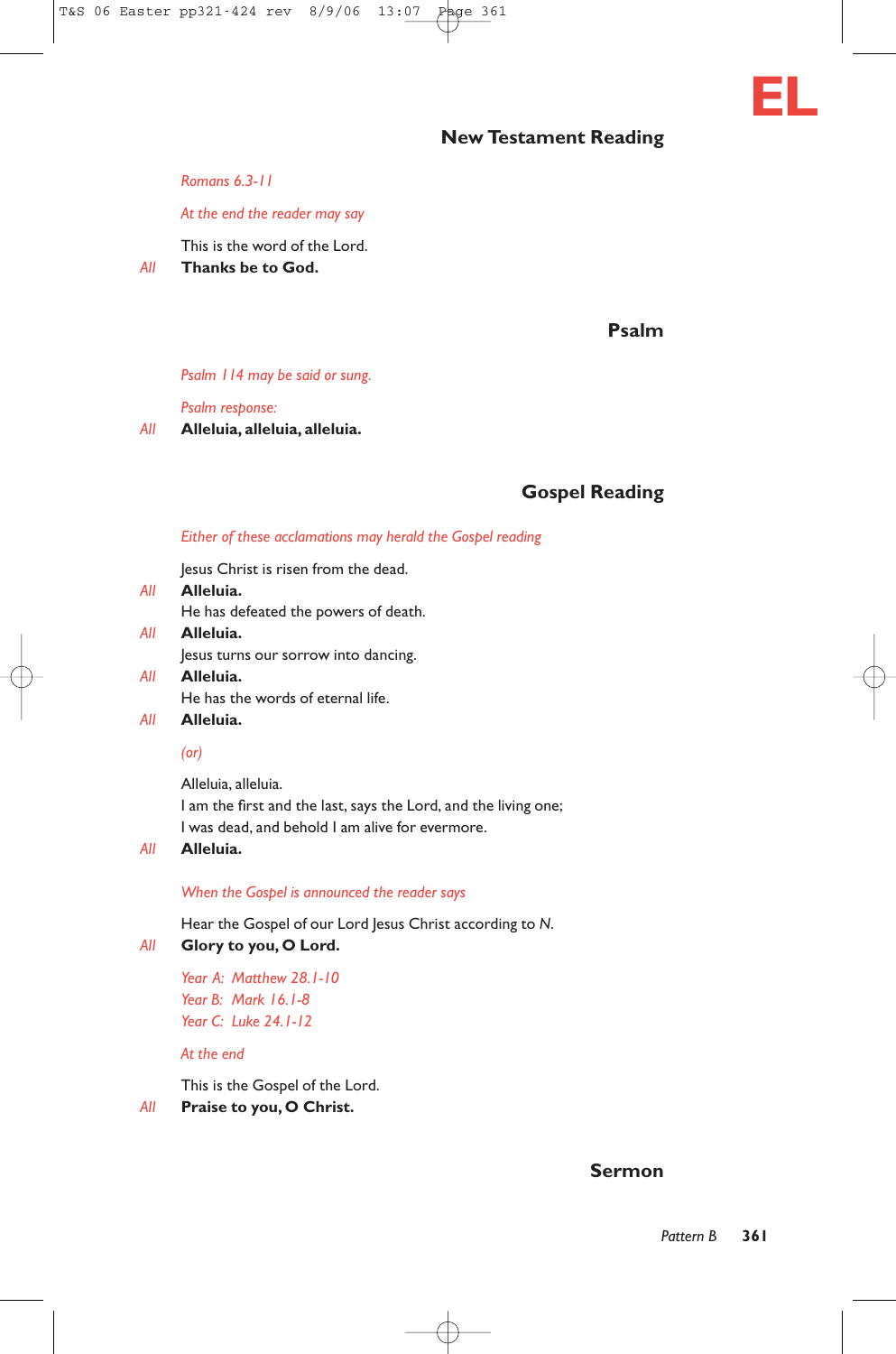# ¶ *The Liturgy of Initiation*

*If there are candidates for baptism and/or confirmation, they gather with the president at the baptismal font.The congregation gathers at or faces the baptismal font. A conticle, psalm, hymn or litany may be used (see pages 421–424).*

### **Prayer over the Water**

#### *The president stands before the water of baptism and says*

Praise God who made heaven and earth,

### *All* **who keeps his promise for ever.**

Let us give thanks to the Lord our God.

# *All* **It is right to give thanks and praise.**

Almighty God, whose Son Jesus Christ was baptized in the river Jordan, we thank you for the gift of water to cleanse us and revive us. **[***Saving God,*

#### *All* **give us life.**†**]**

We thank you that through the waters of the Red Sea you led your people out of slavery to freedom in the Promised Land.

# **[***Saving God,*

### *All* **give us life.]**

We thank you that through the deep waters of death you brought your Son, and raised him to life in triumph. **[***Saving God,*

# *All* **give us life.]**

Bless this water, that your servants who are washed in it may be made one with Christ in his death and in his resurrection, to be cleansed and delivered from all sin.

### **[***Saving God,*

# *All* **give us life.]**

Send your Holy Spirit upon them, bring them to new birth in the household of faith and raise them with Christ to full and eternal life; for all might, majesty, authority and power are yours, now and for ever. Amen.

# **[***Saving God,*

# *All* **give us life.]**

† *The bracketed refrain Saving God,* **give us life** *is optional. If it is used, it may be said or sung by all.*

*The first phrase Saving God (italicized) may be said or sung by a deacon or other minister.*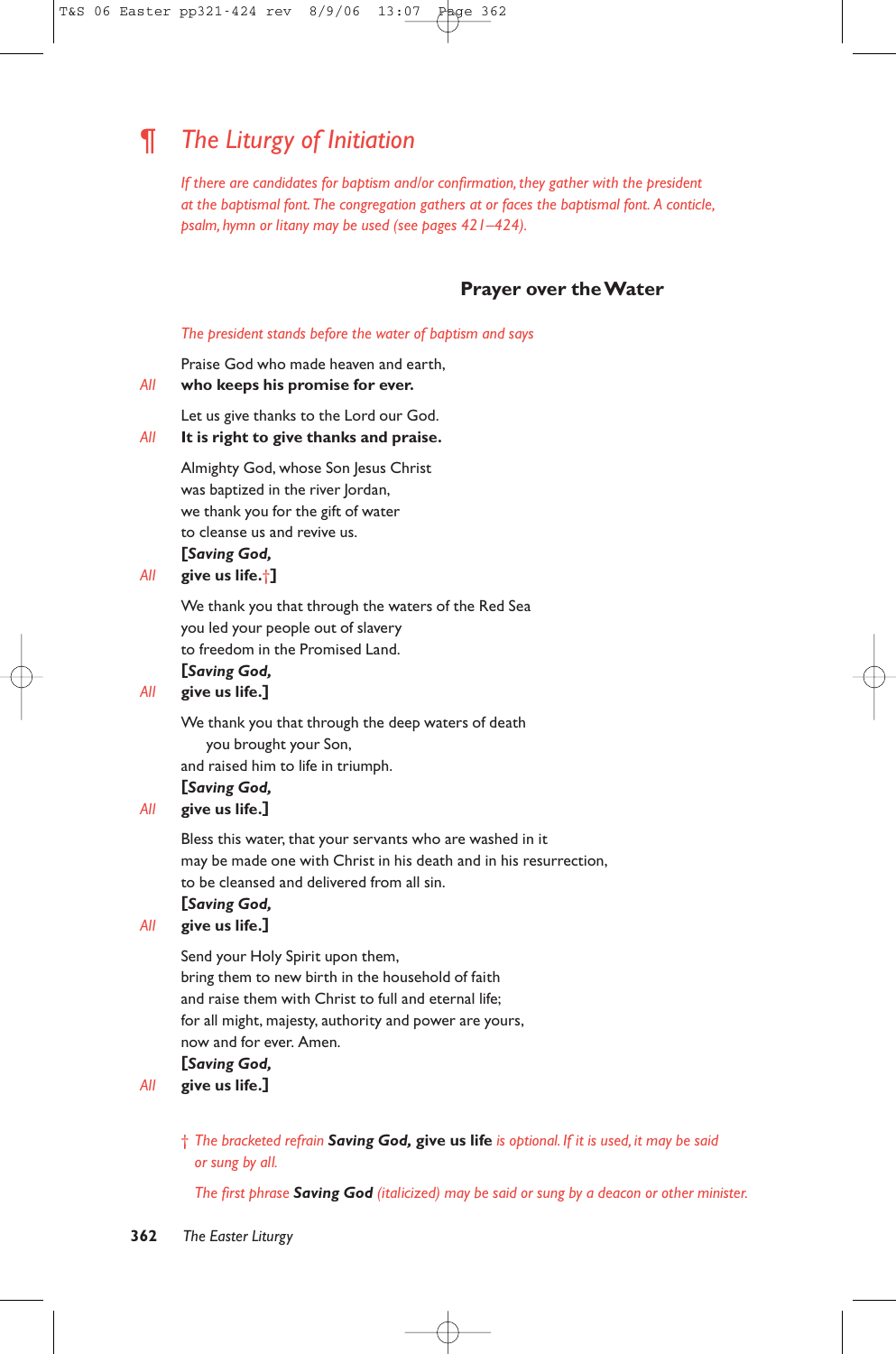# **Profession of Faith**

*The people reaffirm their faith. If there are candidates for baptism, they join in making the Profession of Faith.*

*The president addresses the congregation*

Brothers and sisters, I ask you to profess the faith of the Church.

Do you believe and trust in God the Father?

*All* **I believe in God, the Father almighty, creator of heaven and earth.**

Do you believe and trust in his Son Jesus Christ?

*All* **I believe in Jesus Christ, his only Son, our Lord, who was conceived by the Holy Spirit, born of the Virgin Mary, suffered under Pontius Pilate, was crucified, died, and was buried; he descended to the dead. On the third day he rose again; he ascended into heaven, he is seated at the right hand of the Father, and he will come to judge the living and the dead.**

Do you believe and trust in the Holy Spirit?

*All* **I believe in the Holy Spirit, the holy catholic Church, the communion of saints, the forgiveness of sins, the resurrection of the body, and the life everlasting. Amen.**

> *Where there are strong pastoral reasons, the alternative Profession of Faith (*Common Worship: Christian Initiation, *page 178) may be used.*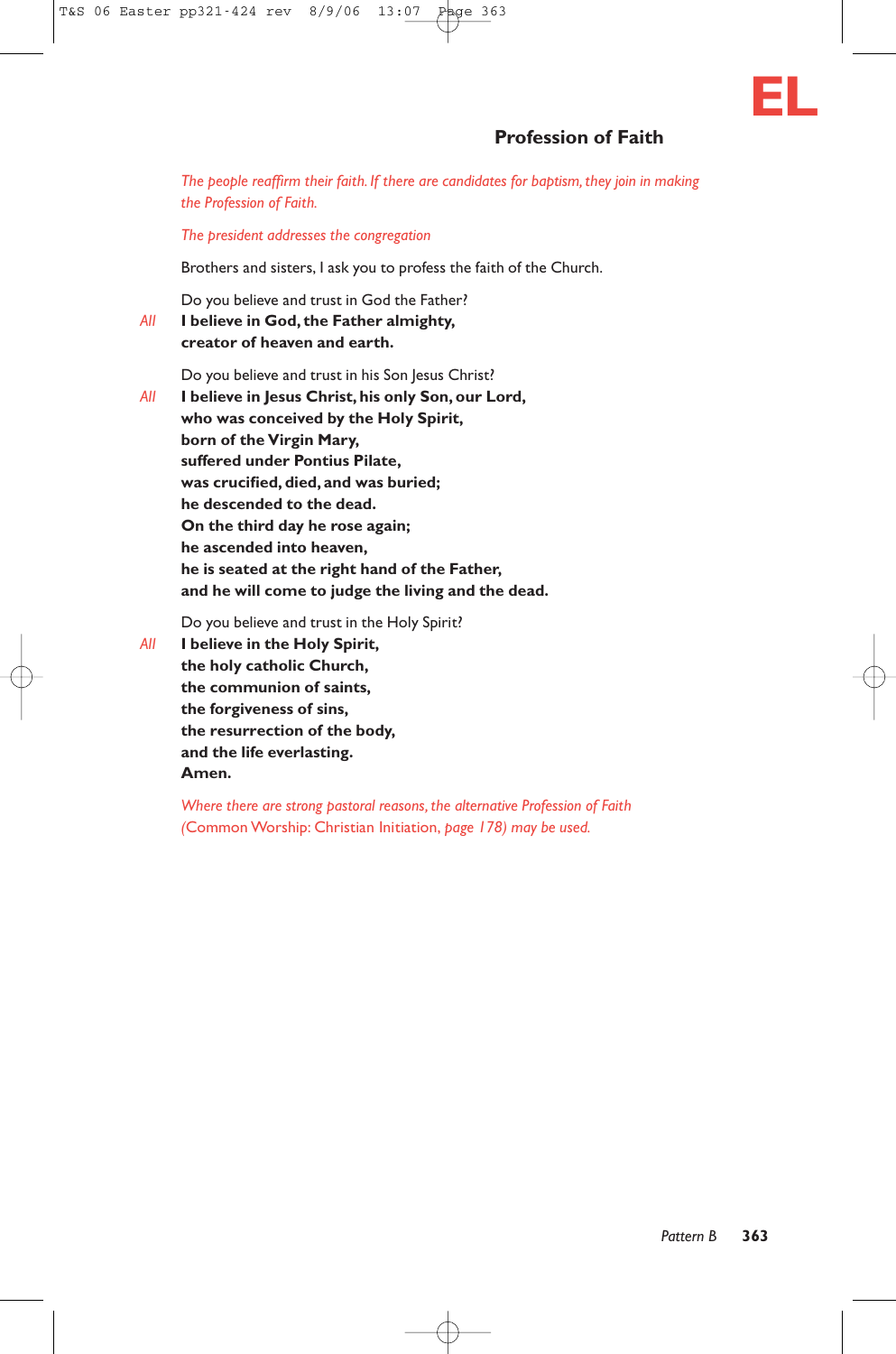# **Baptism**

*If there are candidates for baptism, the president may say to each one*

*N*, is this your faith?

*Each candidate answers in their own words, or*

#### **This is my faith.**

*The president or another minister dips each candidate in water, or pours water on them, saying*

*N*, I baptize you in the name of the Father, and of the Son, and of the Holy Spirit.

#### *All* **Amen.**

*If the newly baptized are clothed with a white robe, a hymn or song may be used, and then a minister may say*

You have been clothed with Christ. As many as are baptized into Christ have put on Christ.

*If those who have been baptized were not signed with the cross immediately after the Decision, the president signs each one now.*

#### *The president says*

May God, who has received you by baptism into his Church, pour upon you the riches of his grace, that within the company of Christ's pilgrim people you may daily be renewed by his anointing Spirit, and come to the inheritance of the saints in glory.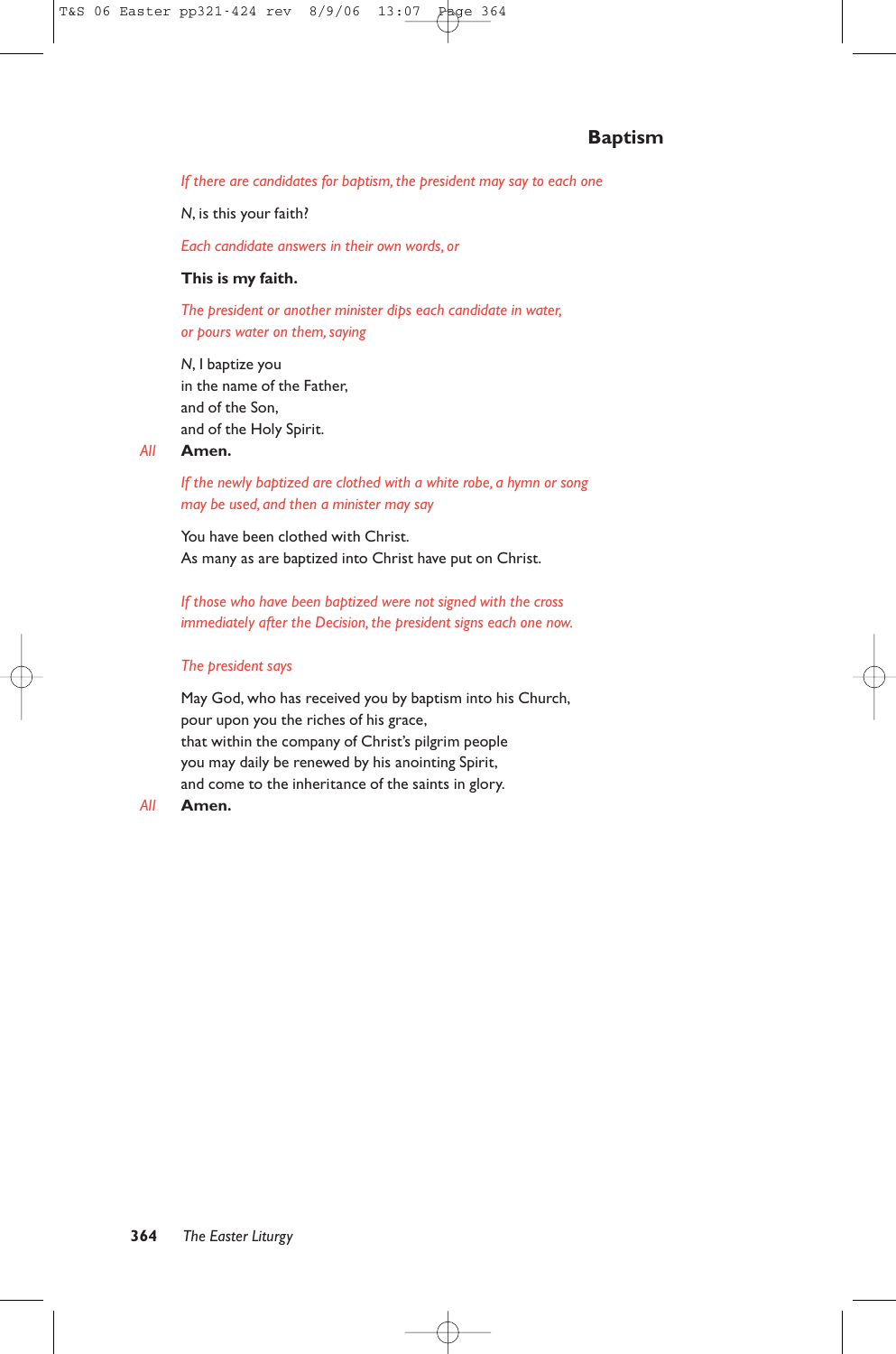

*Whether or not there have been baptisms, hymns or songs may be sung as the waters of baptism are sprinkled over the people. Alternatively, each member of the congregation may be invited to renew their commitment to Christ by going to the water and making the sign of the cross with it on their forehead.*

#### *The president says*

Almighty God, we thank you for our fellowship in the household of faith with all who have been baptized in your name. Keep us faithful to our baptism, and so make us ready for that day when the whole creation shall be made perfect in your Son, our Saviour Jesus Christ.

### *All* **Amen.**

May Christ dwell in your hearts through faith, that you may be rooted and grounded in love and bring forth the fruit of the Spirit.

*All* **Amen.**

# **Confirmation**

*If there are candidates for confirmation, see* Common Worship: Christian Initiation, *pages 118–119.*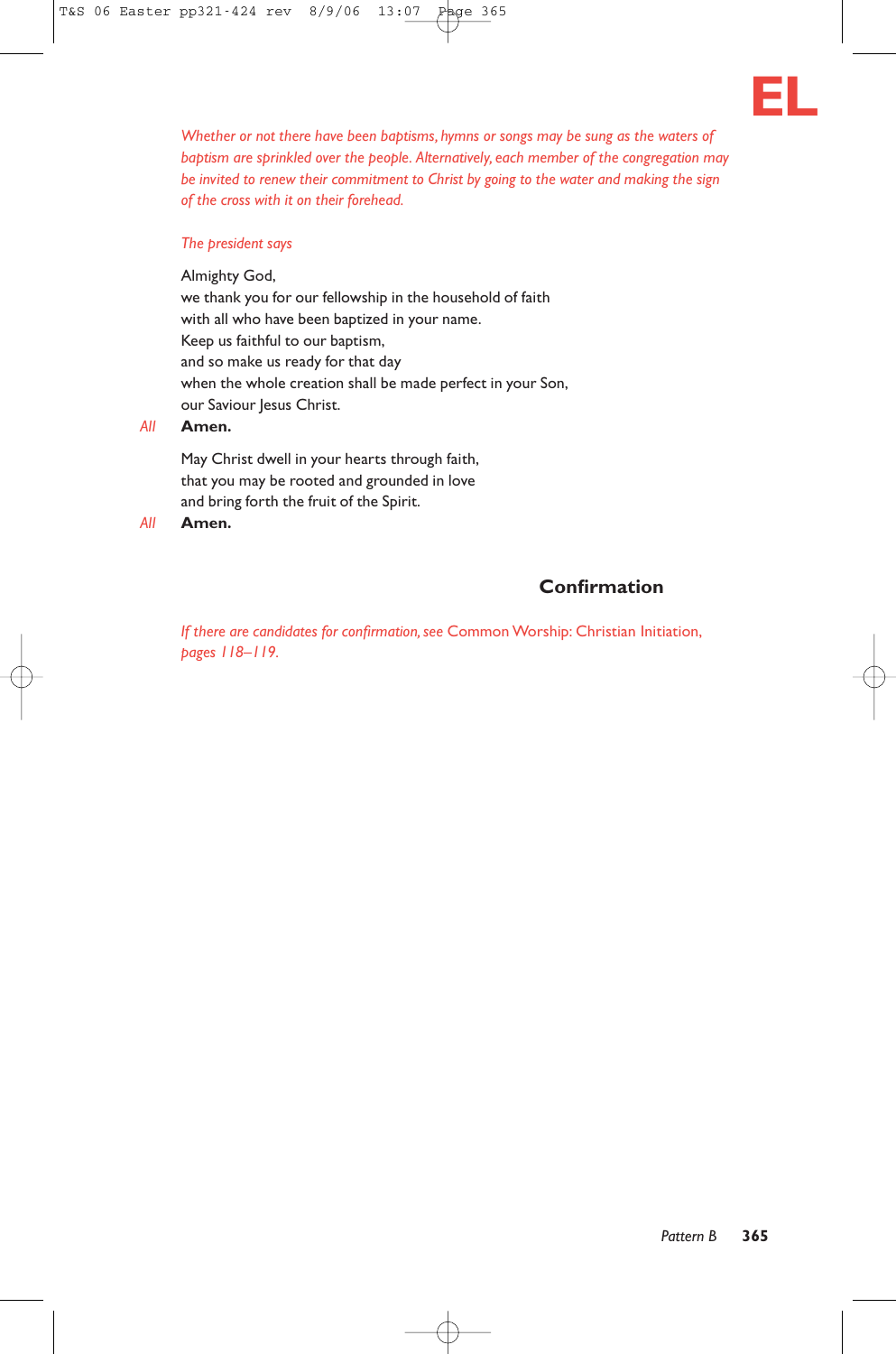#### *If candidates have been baptized or confirmed, the president may use this Commission here or at the beginning of the Sending Out*

Those who are baptized are called to worship and serve God.

Will you continue in the apostles' teaching and fellowship, in the breaking of bread, and in the prayers? **With the help of God, I will.**

Will you persevere in resisting evil, and, whenever you fall into sin, repent and return to the Lord? **With the help of God, I will.**

Will you proclaim by word and example the good news of God in Christ? **With the help of God, I will.**

Will you seek and serve Christ in all people, loving your neighbour as yourself? **With the help of God, I will.**

Will you acknowledge Christ's authority over human society, by prayer for the world and its leaders, by defending the weak, and by seeking peace and justice? **With the help of God, I will.**

May Christ dwell in your hearts through faith, that you may be rooted and grounded in love and bring forth the fruit of the Spirit. **Amen.**

### **Welcome**

#### *If baptism has not been administered, this section is omitted.*

There is one Lord, one faith, one baptism: *N and N*, by one Spirit we are all baptized into one body.

*All* **We welcome you into the fellowship of faith; we are children of the same heavenly Father; we welcome you.**

*The congregation may greet the newly baptized.*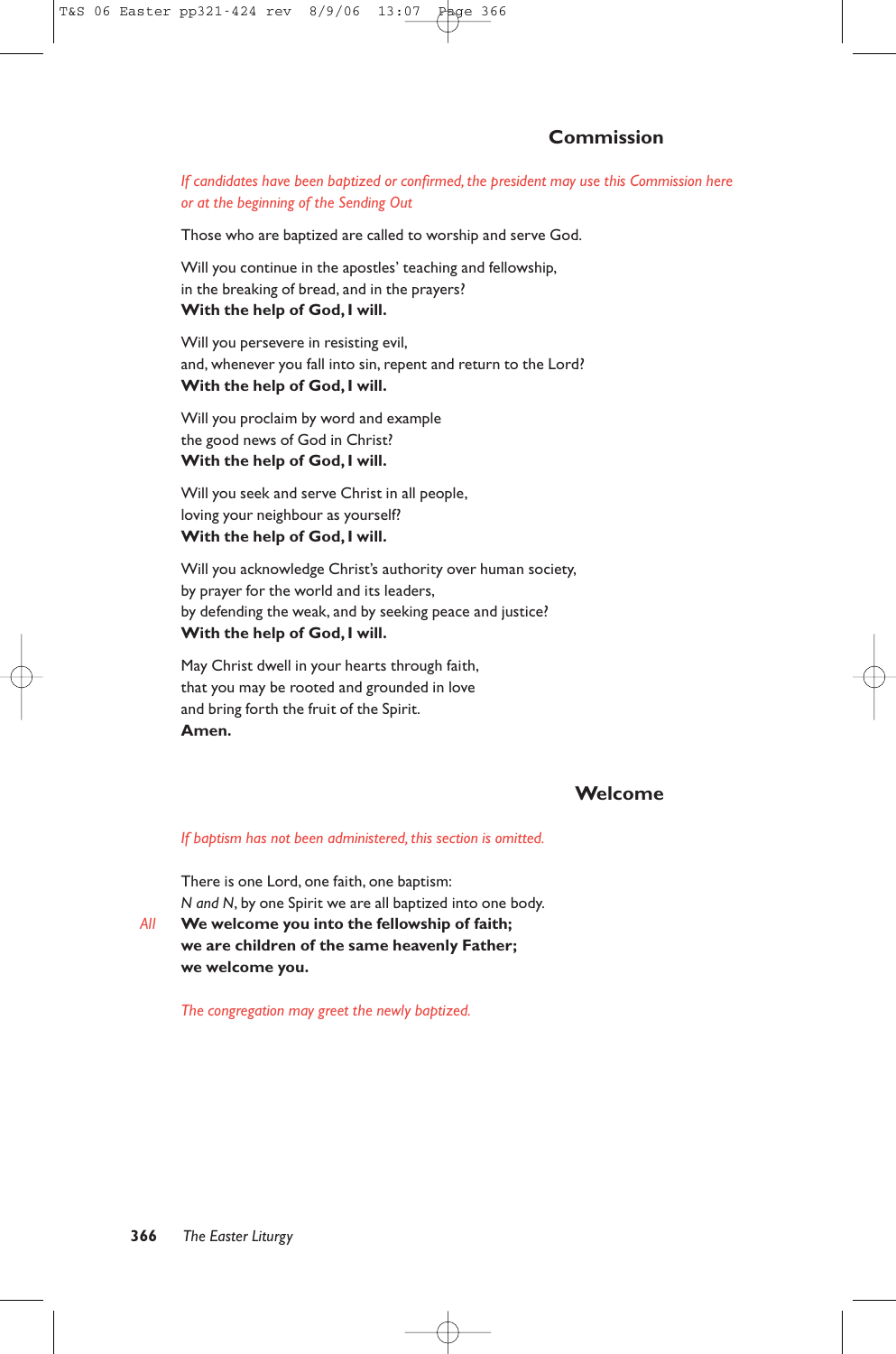# ¶ *The Liturgy of the Eucharist*



# **The Peace**

#### *The president says*

The risen Christ came and stood among his disciples and said, 'Peace be with you.' Then were they glad when they saw the Lord. Alleluia.

Alleluia. The peace of the risen Christ be always with you *All* **and also with you. Alleluia.**

#### *These words may be added*

Let us offer one another a sign of peace.

*All may exchange a sign of peace, greeting one another with these words*

Christ is risen.

# **Preparation of the Table Taking of the Bread and Wine**

*A hymn may be sung. If the people have gathered at the place of baptism they should now move to gather around the holy table.*

*The gifts of the people may be gathered and presented.*

*The table is prepared and bread and wine are placed upon it.*

*One of these prayers at the preparation of the table may be said*

Lord of life,

with unbounded joy we offer you our sacrifice of praise. As we are fed with the bread of heaven may we know your resurrection power; through Christ our risen Lord.

#### *All* **Amen.**

*(or)*

Be present, be present, Lord Jesus Christ, our risen high priest; make yourself known in the breaking of bread.

*All* **Amen.**

*The president takes the bread and wine.*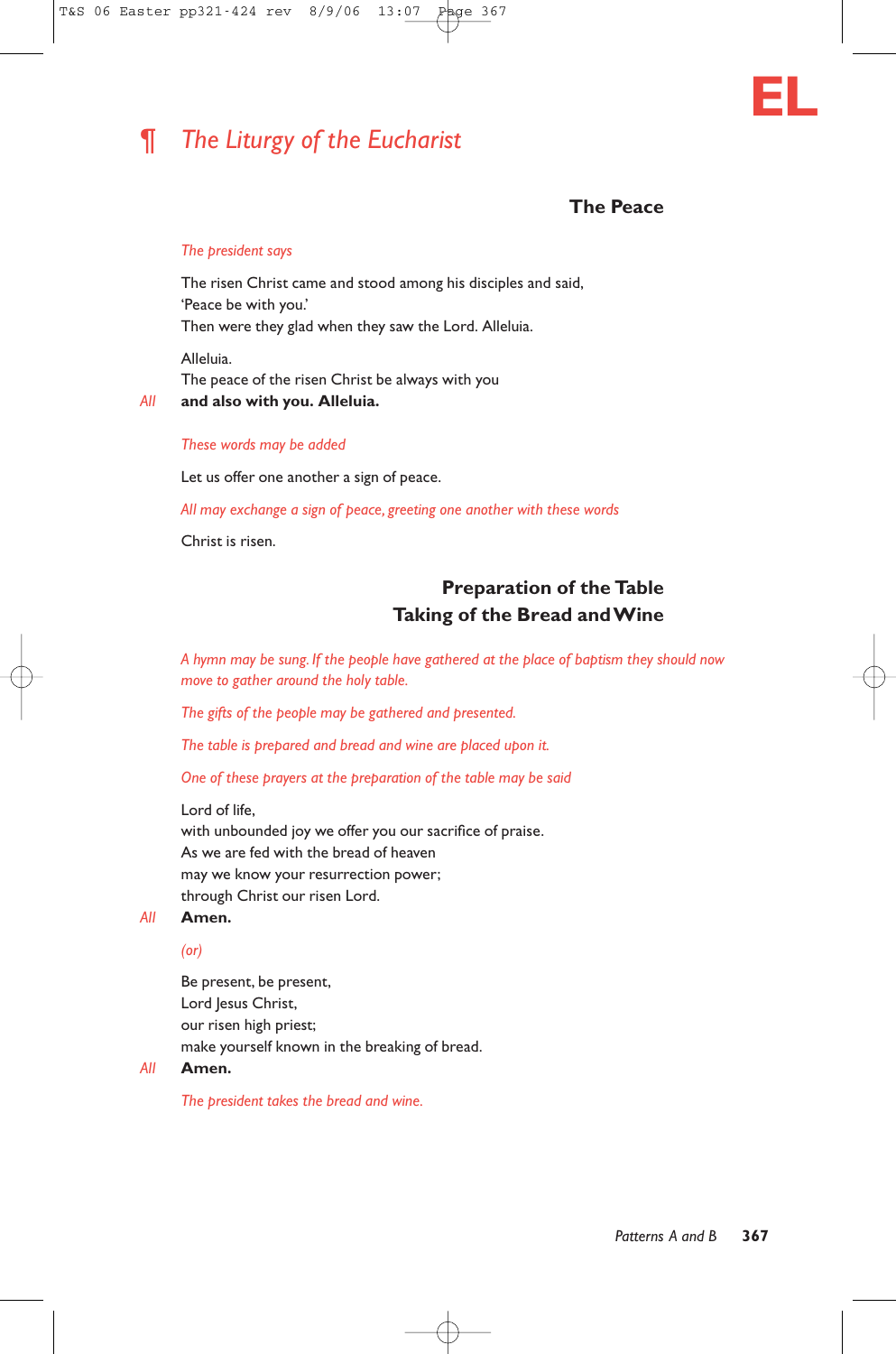*The president uses one of the authorized Eucharistic Prayers.*

#### *One of the following Proper Prefaces may be used where appropriate*

It is indeed right, our duty and our joy, always and everywhere to give you thanks, almighty and eternal Father, and on this night of our redemption to celebrate with joyful hearts the memory of your wonderful works. For by the mystery of his passion Jesus Christ, your risen Son, has conquered the powers of death and hell and restored in men and women the image of your glory. He has placed them once more in paradise and opened to them the gate of life eternal. And so, in the joy of this Passover, earth and heaven resound with gladness, while angels and archangels and the powers of all creation sing for ever the hymn of your glory:

#### *(or)*

But chiefly are we bound to praise you because you raised him gloriously from the dead. For he is the true paschal lamb who was offered for us, and has taken away the sin of the world. By his death he has destroyed death, and by his rising to life again he has restored to us everlasting life.

# **The Lord's Prayer**

Rejoicing in God's new creation, as our Saviour taught us, so we pray

#### *All* **Our Father in heaven …**

#### *(or)*

Rejoicing in God's new creation, let us pray with confidence as our Saviour has taught us

#### *All* **Our Father, who art in heaven …**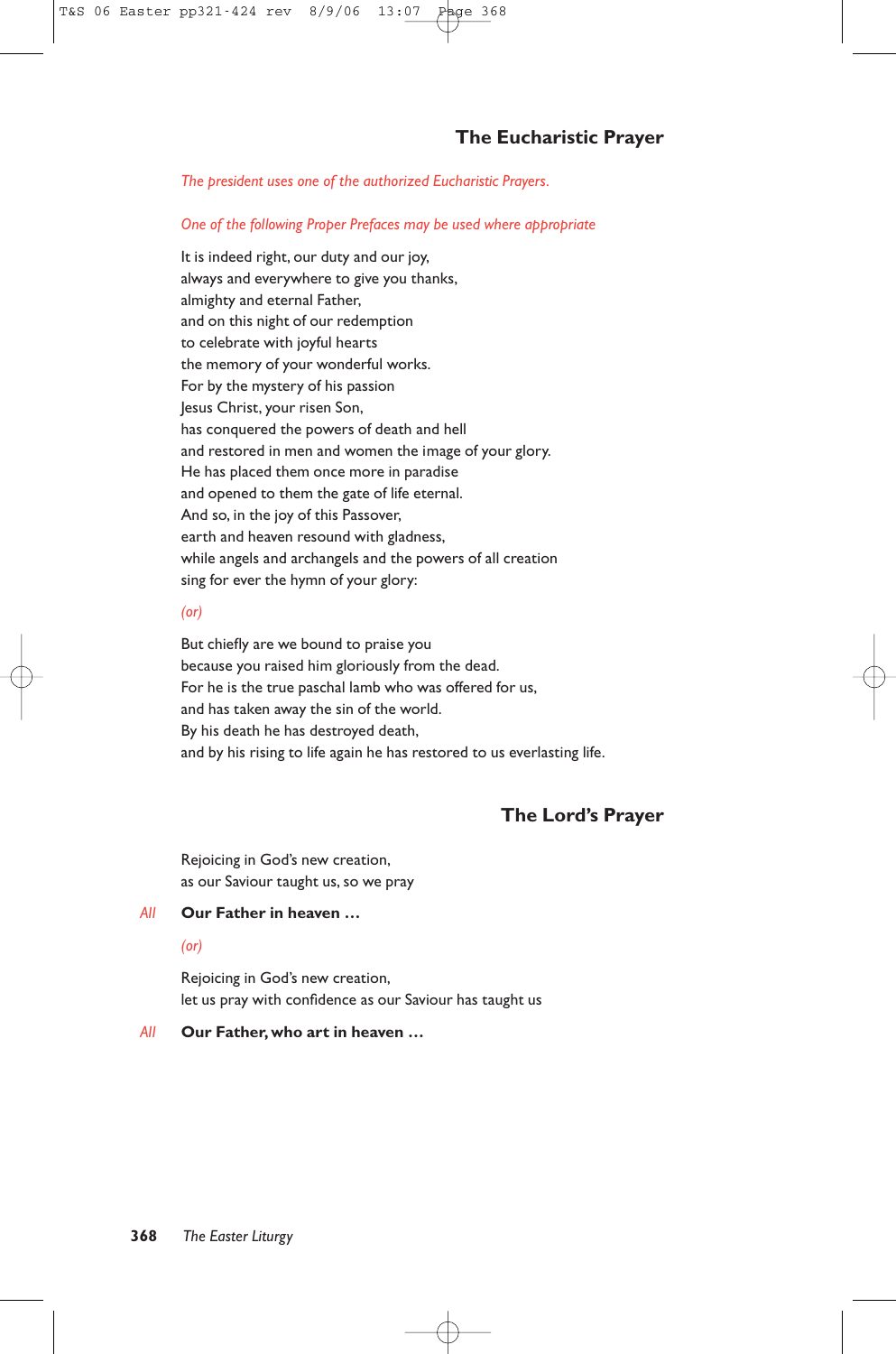# **Breaking of the Bread**

**EL**

# *The president breaks the consecrated bread.*

Jesus says, I am the bread of life,

whoever eats this bread will live for ever.

#### *All* **Lord, our hearts hunger for you; give us this bread always.**

*The Agnus Dei may be used as the bread is broken.*

# **Giving of Communion**

#### *The president says*

Alleluia. Christ our passover is sacrificed for us. *All* **Therefore let us keep the feast. Alleluia.**

#### *The president and people receive communion.The following or other authorized words of distribution are used*

The body of Christ, broken for you. **Amen.**

The blood of Christ, shed for you. **Amen.**

*During the distribution hymns and anthems may be sung.*

# **Prayer after Communion**

#### *Silence is kept.*

#### *This Post Communion or another suitable prayer is said*

God of Life, who for our redemption gave your only-begotten Son to the death of the cross, and by his glorious resurrection have delivered us from the power of our enemy: grant us so to die daily to sin, that we may evermore live with him in the joy of his risen life; through Jesus Christ our Lord.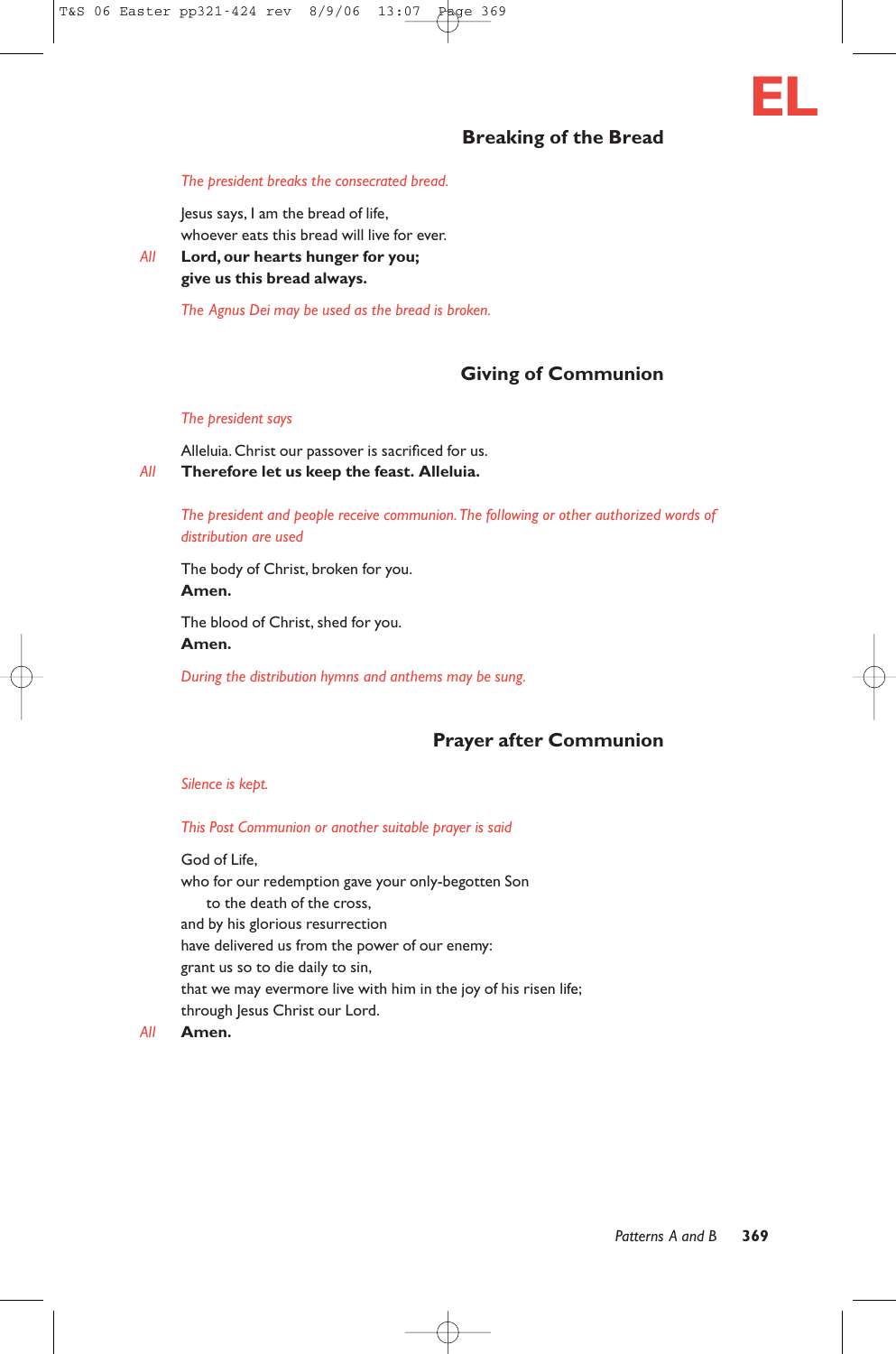# ¶ *The Dismissal*

# **The Blessing**

Alleluia. Christ is risen.

#### *All* **He is risen indeed. Alleluia.**

#### *The president says either*

God the Father, by whose love Christ was raised from the dead, open to you who believe the gates of everlasting life.

#### *All* **Amen.**

God the Son,

who in bursting from the grave has won a glorious victory, give you joy as you share the Easter faith.

### *All* **Amen.**

God the Holy Spirit,

who filled the disciples with the life of the risen Lord, empower you and fill you with Christ's peace.

#### *All* **Amen.**

And the blessing of God almighty, the Father, the Son, and the Holy Spirit, be among you and remain with you always.

#### *All* **Amen.**

#### *(or)*

The God of peace,

who brought again from the dead our Lord Jesus, that great shepherd of the sheep, through the blood of the eternal covenant, make you perfect in every good work to do his will, working in you that which is well-pleasing in his sight; and the blessing of God almighty, the Father, the Son, and the Holy Spirit, be among you and remain with you always.

#### *All* **Amen.**

#### *A hymn may be sung.*

*The candles of the congregation are re-lit.*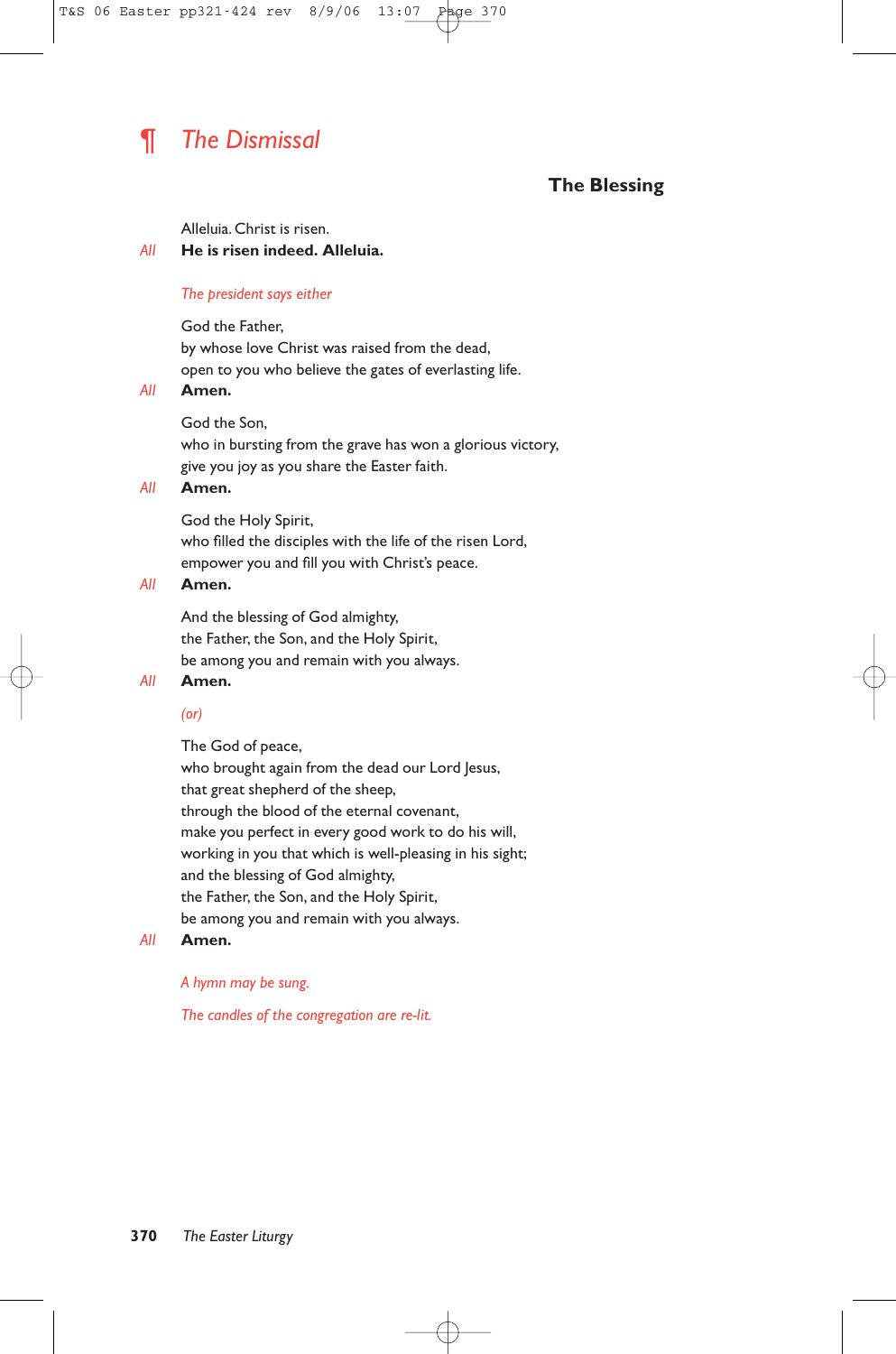

# **Giving of a Lighted Candle**

*If baptism has not been administered, this section is omitted.*

*The president or another person may give each of the newly baptized a lighted candle, lit from the Easter Candle.*

*When all the newly baptized have received a candle, the president says*

God has delivered us from the dominion of darkness and has given us a place with the saints in light.

You have received the light of Christ; walk in this light all the days of your life.

*All* **Shine as a light in the world to the glory of God the Father.**

# **The Dismissal**

#### *A minister says*

With the risen life of Christ within you, go in the peace of Christ. Alleluia, alleluia.

*All* **Thanks be to God. Alleluia, alleluia.**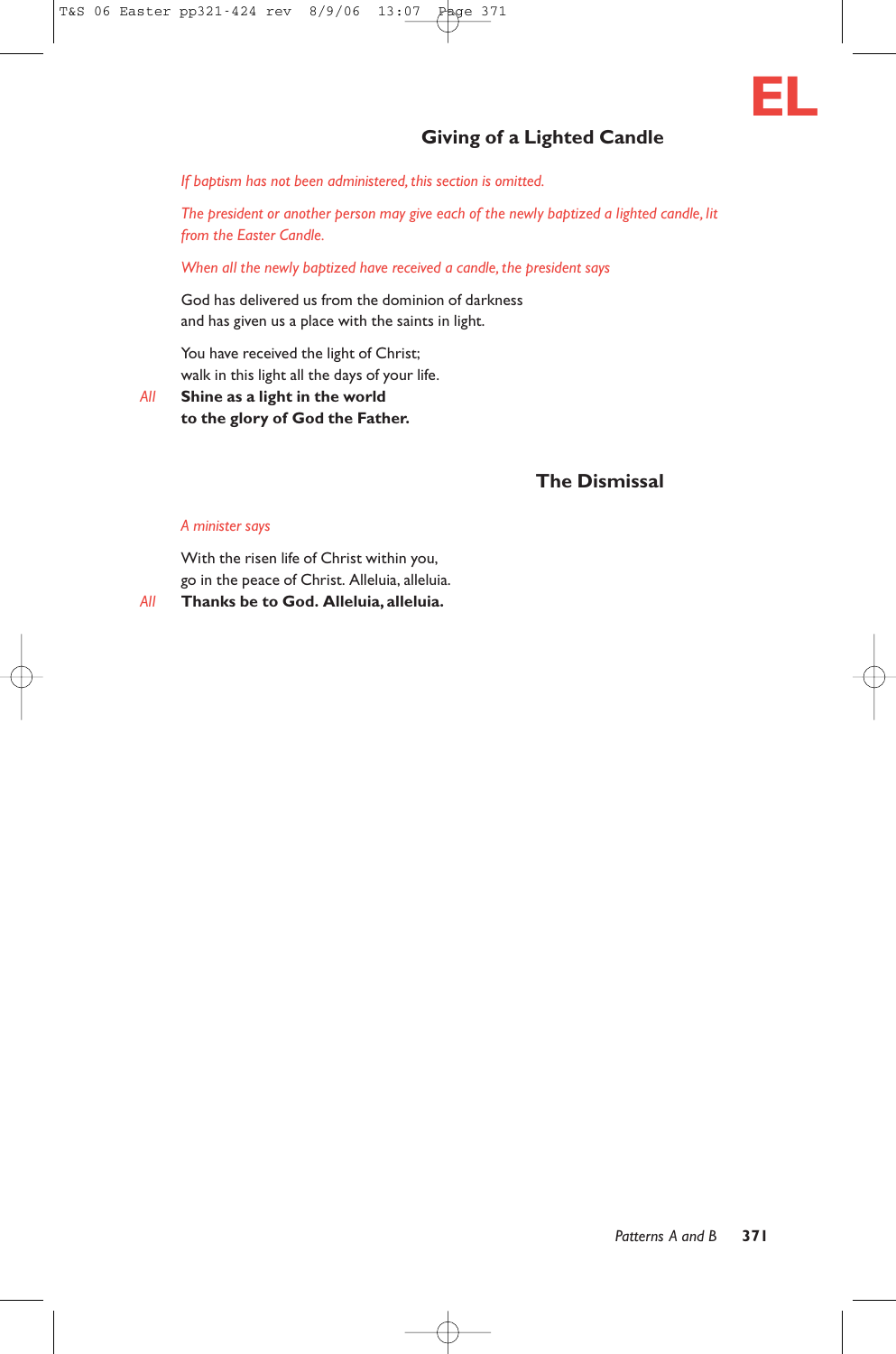# **The Vigil**

# **Notes**

#### **1 The Setting**

Most congregations will keep the EasterVigil in the church but, according to local circumstances, in Pattern B it may be kept in a different place from the rest of the Easter Liturgy, especially if the church has already been decorated for the Easter celebration.This may be a crypt, a church hall, a smaller chapel within the church or a baptistery. It may be kept outside around a bonfire or any other suitable place.

#### **2 A Variety of Styles**

The Vigil may be handled in a number of different ways, ranging from the purely formal to the totally informal.The formal approach may use the reading, the silence, the psalm and the collect as set. A sermon may be preached after some or all of the readings. On the other hand there may be children present, which necessitates a more informal approach.The Bible readings could be read dramatically using different voices, or enacted. Each reading could be followed by silence, interactive Bible study, artistic activity, discussion, testimony, drama, intercession, singing or whatever is appropriate for the context. Choruses, spiritual songs or appropriate hymnody could replace the psalm. If Pattern B is followed, the Marking of the Easter Candle could be an activity in response to one of the readings, as could other preparatory actions for the Baptismal Liturgy such as filling a baptismal ewer. If the Vigil is to last all night there could be specific points for eating and drinking that are related to the readings.

Even if an informal style is to be adopted for the Vigil, opportunities for silence should be available, either as part of the structure of the worship or as a physical place where silence can be encountered by the participants.

#### **3 Lighting**

If Pattern B is followed, it is desirable for the building to be as dark as possible during the Vigil, except for essential lighting. However, it is important that some light is provided by which the Bible can be seen for the readings.This could be a small bonfire, or an oil lamp, or a small electric light, possibly coloured. It is important that this form of light should not be confused with the Easter Candle which will be used later. For some elements of the liturgy more light may be needed.The provision of extra lighting at key moments in the narrative may enhance the dramatic effect of the readings.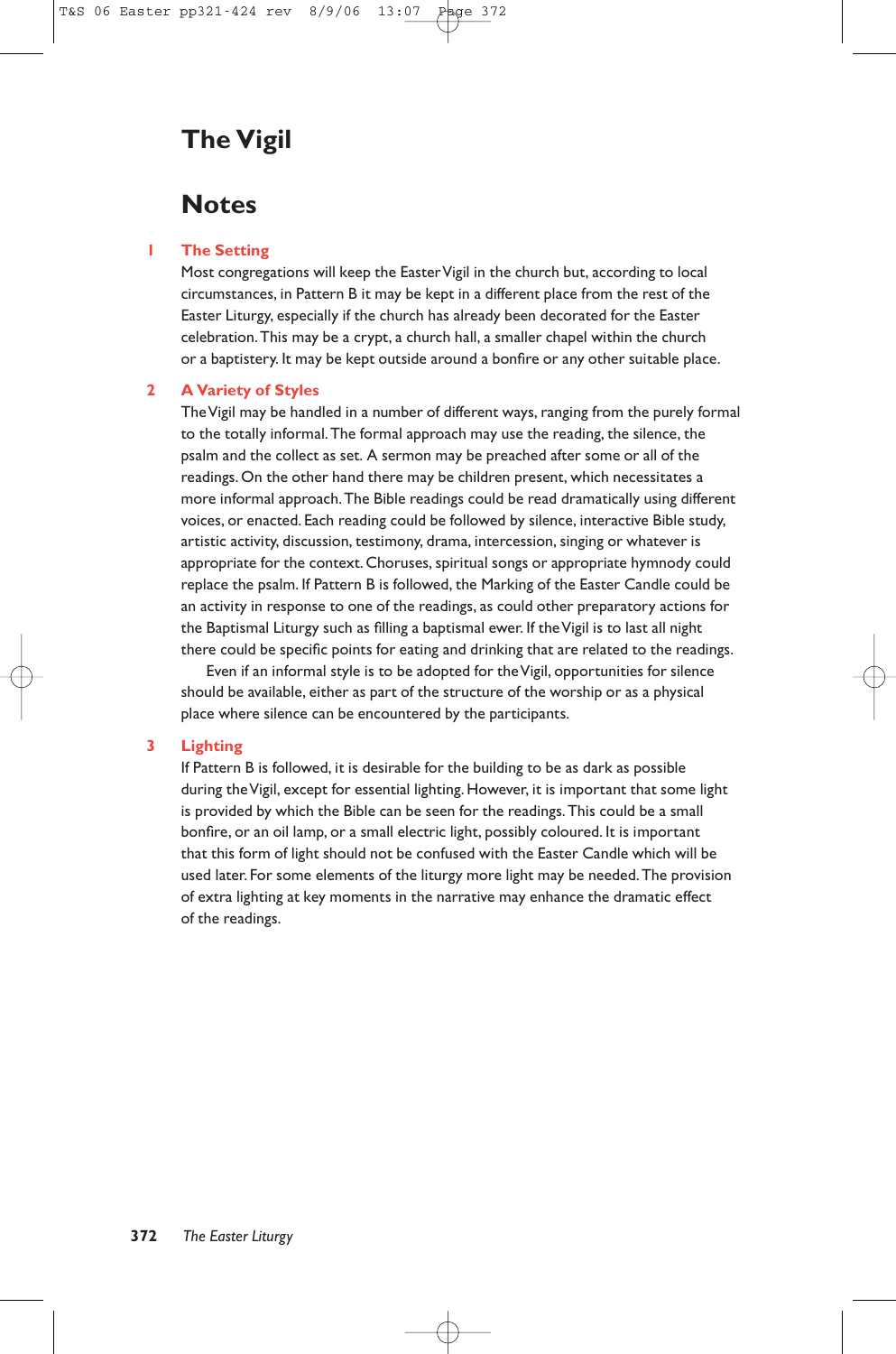

#### **4 The Prayers and Responses**

A choice of two very different styles of prayer has been offered to accompany each of the readings.

- ¶ The first style follows a traditional collect structure and may be introduced by a christological response.The prayer then relates the reading to the work of Christ. It is suggested that these responses and collects should be used with Pattern A, where the Vigil readings are read by the light of the Easter Candle and therefore a christological emphasis is appropriate.
- ¶ The second style, beginning 'Blessed are you …', reflects the theme of the reading without referring directly to the work of Christ. It is therefore more appropriately used in the story-telling approach of Pattern B.

#### **5 The Choice of Readings**

A wide variety of readings has been provided, from which an appropriate selection may be made according to the length of time available.The selection could follow different routes through the reading, each following a particular theme or motif. Some examples are offered below, though others may be devised. However, a minimum of three Old Testament readings should be chosen. It is desirable that the reading from Genesis 1 be used.The reading from Exodus 14 should always be used.

#### *Baptismal Theme*

| Genesis $1.1 - 2.4a$  | <b>The Creation</b>              |
|-----------------------|----------------------------------|
| Genesis 7 etc         | Noah and the flood               |
| $ $ onah $1.1 - 2.10$ | Jonah and the fish               |
| Exodus 14 etc         | Crossing the Red Sea             |
| Ezekiel 36.24-28      | Sprinkled with the water of life |
| Ezekiel 47.1-12       | The river of life                |

#### *Women in Salvation*

| Genesis $1.1 - 2.4a$ | <b>The Creation</b>            |
|----------------------|--------------------------------|
| Genesis 3            | The Fall                       |
| Exodus 12.1-24       | The Passover                   |
| Exodus 14 etc        | Crossing the Red Sea           |
| Ruth I. letc         | The faithfulness of Ruth       |
| 1 Samuel 1.1-end     | Hannah and the birth of Samuel |
| Proverbs 8 etc       | In praise of wisdom            |
| Isaiah 66.1 etc      | The Lord is like a mother      |

#### *Salvation Theme*

| Genesis $1.1 - 2.4a$      | <b>The Creation</b>                |
|---------------------------|------------------------------------|
| Genesis 3                 | The Fall                           |
| Genesis 7 etc             | Noah and the flood                 |
| Exodus $3.1 - 6$          | Moses and the burning bush         |
| Exodus 14 etc             | Crossing the Red Sea               |
| $ $ onah $ $ . $ $ – 2.10 | Jonah and the fish                 |
| Daniel 3.1-28             | The three young men in the furnace |
| Daniel 6.1-24             | Daniel in the lions' den           |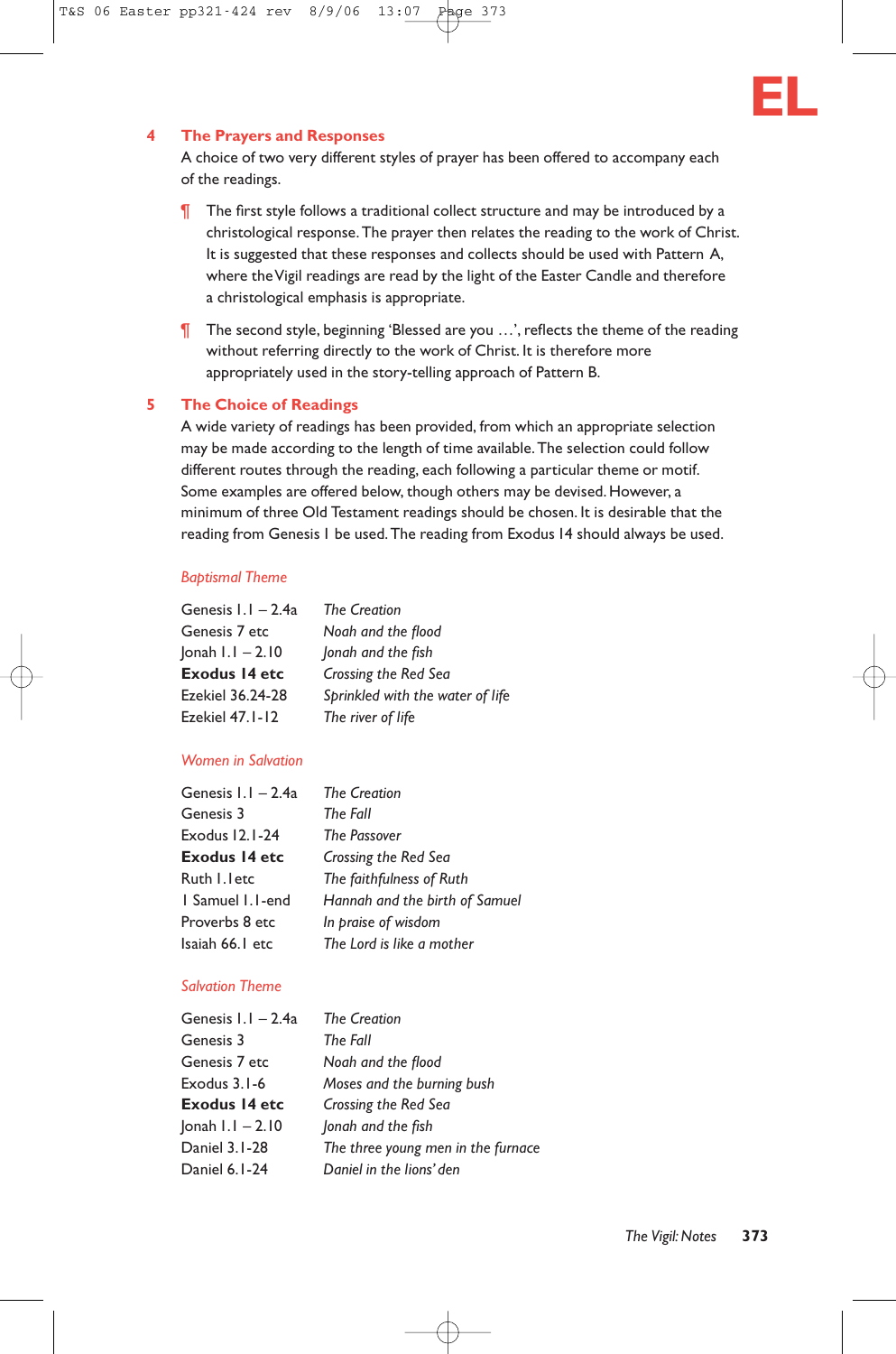#### *Renewal Theme*

| Genesis $1.1 - 2.4a$    | <b>The Creation</b>              |
|-------------------------|----------------------------------|
| Genesis 22.1-18         | Abraham and Isaac                |
| Exodus 12.1-24          | <b>The Passover</b>              |
| <b>Exodus 14 etc</b>    | Crossing the Red Sea             |
| $ $ eremiah $31.31-34$  | God promises a new heart         |
| <b>Ezekiel 36.24-28</b> | Sprinkled with the water of life |
| Ezekiel 37.1-14         | The valley of dry bones          |
| Ezekiel 47.1-12         | The river of life                |

# *Freedom Theme*

| <b>The Creation</b>                       |
|-------------------------------------------|
| The Fall                                  |
| Moses and the burning bush                |
| <b>The Passover</b>                       |
| Crossing the Red Sea                      |
| I will save you from all your afflictions |
| The river of life                         |
| Zephaniah 3.14-end Jerusalem praises God  |
|                                           |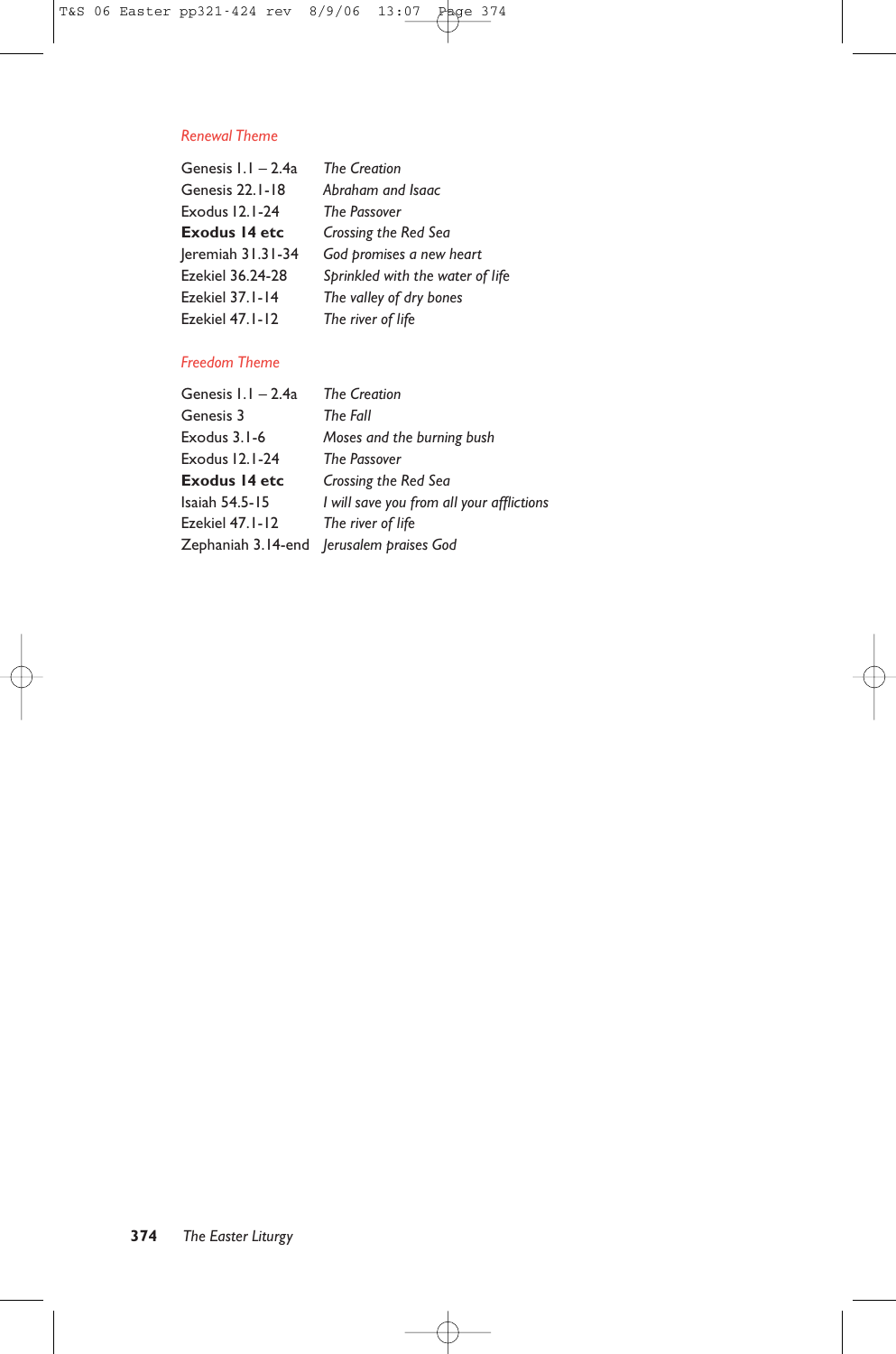

# **The Vigil Readings**

*A minimum of three Old Testament readings should be chosen. It is desirable that the reading from Genesis 1 be used.The reading from Exodus 14 should always be used.*

| Genesis I.I - 2.4a                   | <b>The Creation</b>                       |
|--------------------------------------|-------------------------------------------|
| Genesis 3                            | The Fall                                  |
| Genesis 7.1-5, 11-18; 8.6-19; 9.8-13 | Noah and the flood                        |
| Genesis 22.1-18                      | Abraham and Isaac                         |
| Exodus 3.1-6                         | Moses and the burning bush                |
| Exodus 12.1-24                       | <b>The Passover</b>                       |
| Exodus 14.10-end; 15.1a              | Crossing the Red Sea                      |
| Ruth 1.15-18; 2.1-13; 4.13-17        | The faithfulness of Ruth                  |
| 1 Samuel 1.1-end                     | Hannah and the birth of Samuel            |
| Proverbs 8.1-8, 19-21; 9.4b-6        | In praise of wisdom                       |
| Isaiah 54.5-15                       | I will save you from all your afflictions |
| Isaiah 55.1-11                       | Let us return to the Lord who saves us    |
| Isaiah 66.6-16                       | The Lord is like a mother                 |
| Jeremiah 31.31-34                    | God promises a new heart                  |
| Ezekiel 36.24-28                     | Sprinkled with the water of life          |
| Ezekiel 37.1-14                      | The valley of dry bones                   |
| Ezekiel 47.1-12                      | The river of life                         |
| Daniel 3.1-28                        | The three young men in the furnace        |
| Daniel 6.1-24                        | Daniel in the lions' den                  |
| $ $ onah $  .   - 2.10$              | Jonah and the fish                        |
| Zephaniah 3.14-end                   | Jerusalem praises God                     |
| Baruch 3.9-15, 32 - 4.4              | The commandments of life                  |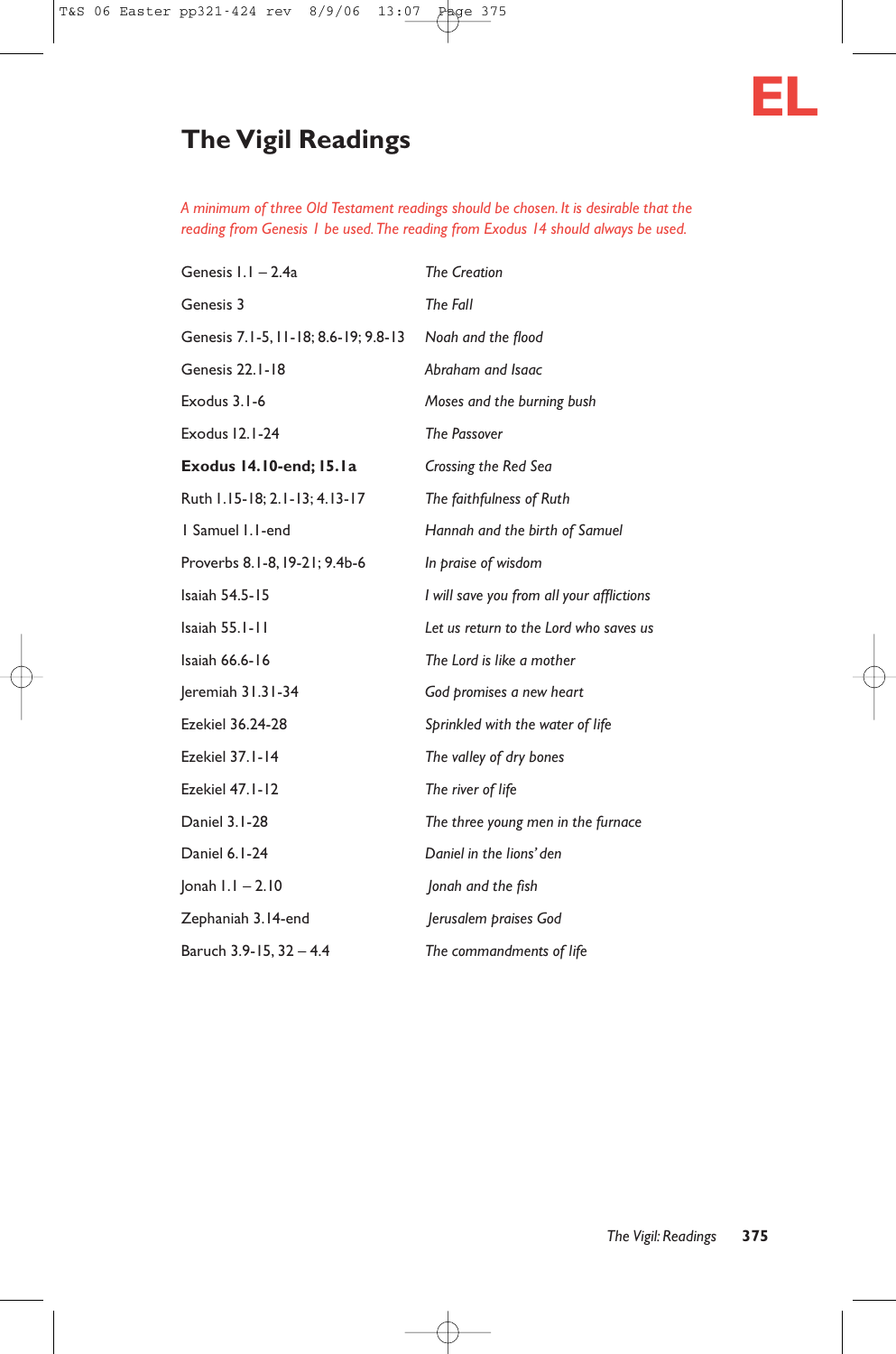# **The Vigil Readings, Psalms and Prayers**

# ¶ *Genesis 1–2: The Creation*

#### **Genesis 1.1–2.4a**

Psalm 104.1-7

*Psalm response:*

#### *All* **Send forth your Spirit and renew the face of the earth.**

#### *Silence is kept.*

#### *With Pattern A*

[Christ is the image of the unseen God;

# *All* **through him all things were made.]**

Almighty God,

you have created the heavens and the earth and made us in your own image: teach us to discern your hand in all your works and your likeness in all your children; through Jesus Christ your Son our Lord.

#### *All* **Amen.**

#### *With Pattern B*

Let us pray that we may see God's image restored.

Blessed are you, Lord, God of our salvation. Your love cannot be contained and overflows in the wonder of creation. You formed the universe out of nothing and moulded us from the clay of the earth. All you have made sings of your marvellous deeds, O Lord, our maker and redeemer.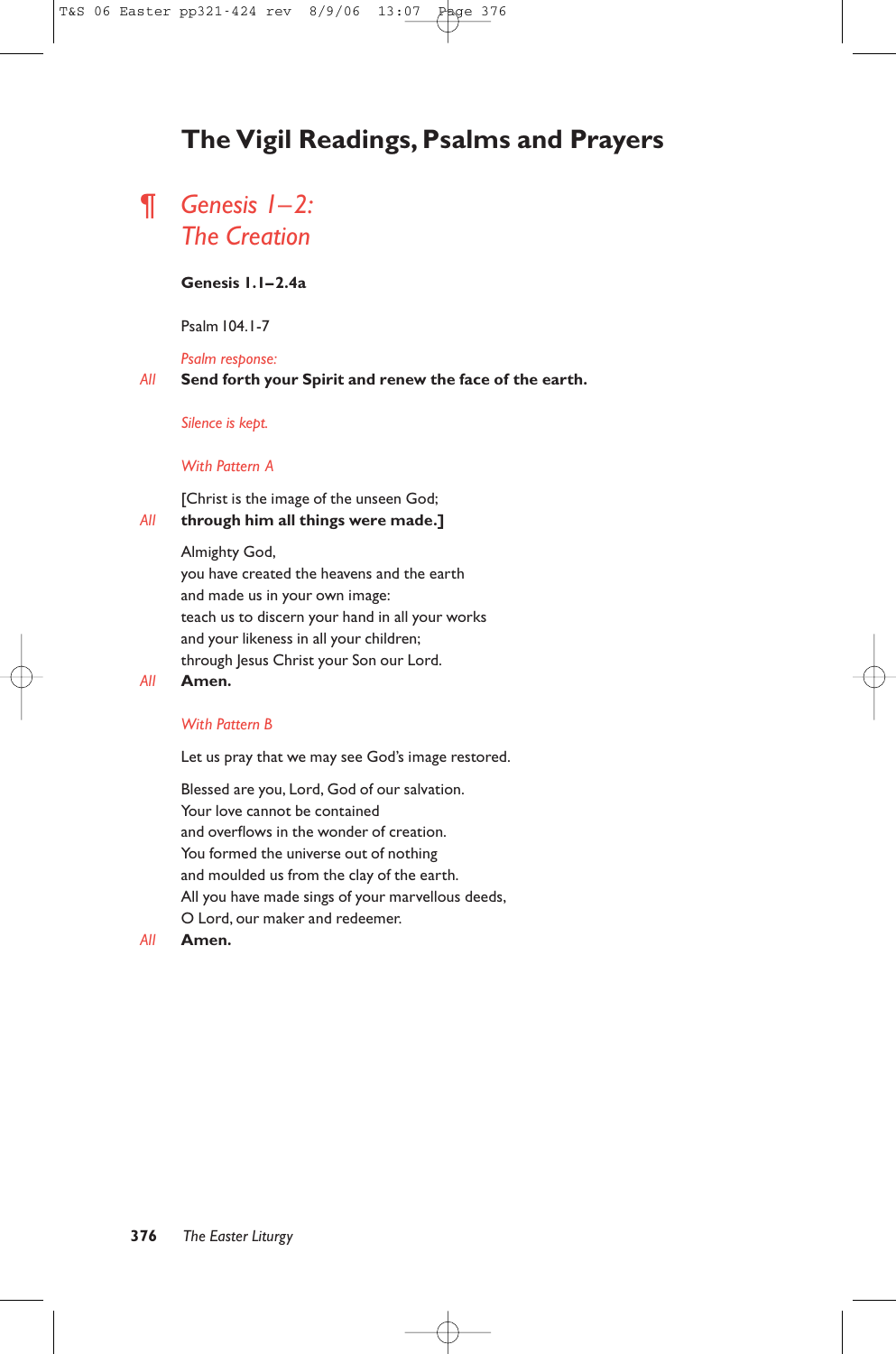

# ¶ *Genesis 3: The Fall*

### **Genesis 3**

Psalm 51.1-7

*Psalm response:*

*All* **Have mercy on me, O God.**

*Silence is kept.*

#### *With Pattern A*

[As in Adam all die,

#### *All* **so in Christ shall all be made alive.]**

Heavenly Father,

whose blessed Son was revealed to destroy the works of the devil and to make us the children of God and heirs of eternal life: grant that we, having this hope, may purify ourselves even as he is pure; that when he shall appear in power and great glory we may be made like him in his eternal and glorious kingdom; where he is alive and reigns with you, in the unity of the Holy Spirit, one God, now and for ever.

#### *All* **Amen.**

#### *With Pattern B*

Let us pray that our merciful God will show compassion on all who fall victim to the power of sin.

Blessed are you, Lord, God of our salvation. The sin which we dare not confront breaks your heart and nothing can be concealed from your sight, yet you showed mercy to our ancestors. Show mercy today to all who fall prey to sin's lure, and shatter the power of evil, O Lord, our maker and redeemer.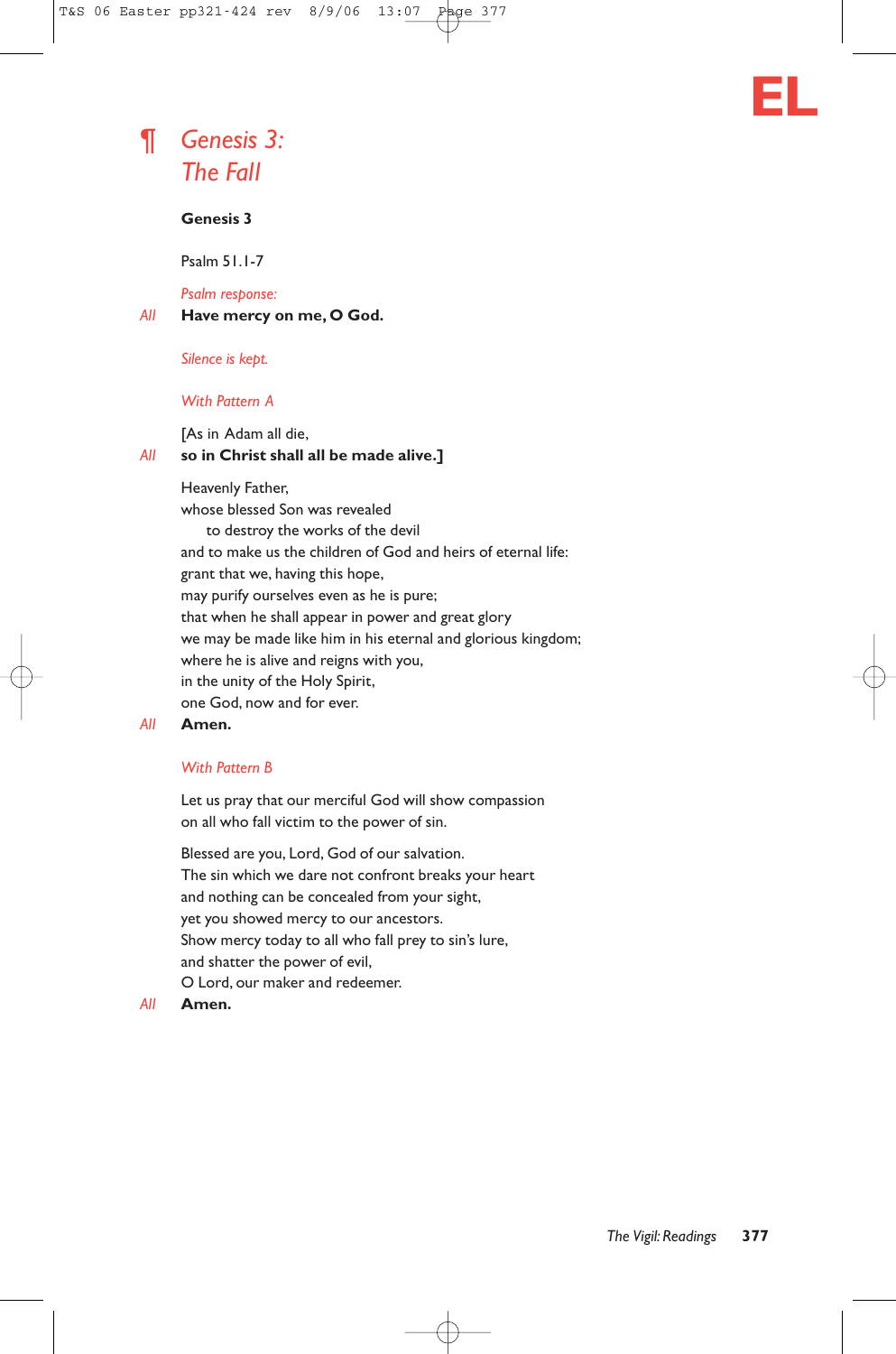# ¶ *Genesis 7, 8, 9: Noah and the flood*

#### **Genesis 7.1-5,11-18; 8.6-19; 9.8-13**

Psalm 36

*Psalm response:*

*All* **The Lord makes my darkness to be bright.**

*Silence is kept.*

#### *With Pattern A*

[In baptism we died to sin.

### *All* **In Christ we are raised to life.]**

Grant, Lord,

that we who are baptized into the death of your Son our Saviour Jesus Christ may continually put to death our evil desires and be buried with him; and that through the grave and gate of death we may pass to our joyful resurrection; through his merits, who died and was buried and rose again for us, your Son Jesus Christ our Lord.

#### *All* **Amen.**

### *With Pattern B*

Let us pray that God will wash away all that corrupts his work and restore in us the beauty for which we were made.

Blessed are you, Lord, God of our salvation. In your perfect justice you hate the world's sin. Noah and his family risked ridicule for your sake yet their obedience brought them blessing. Flood our world with the tide of your love and rid us of all that disfigures your glorious creation, O Lord, our maker and redeemer.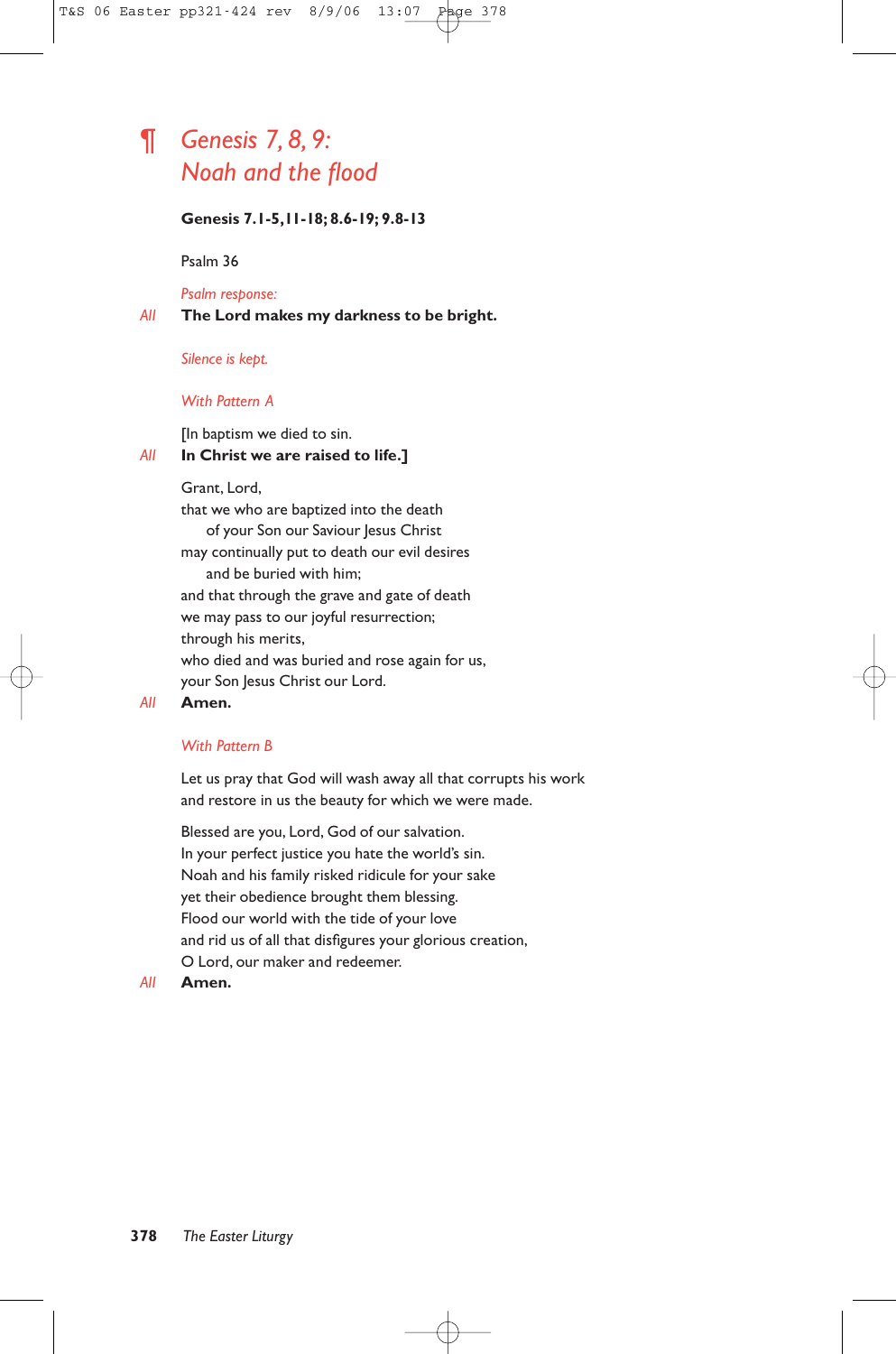# ¶ *Genesis 22: Abraham and Isaac*

# **Genesis 22.1-18**

Psalm 16.6-end

#### *Psalm response:*

#### *All* **In your presence is the fullness of joy.**

#### *Silence is kept.*

#### *With Pattern A*

### [God so loved the world

#### *All* **that he gave his only Son.]**

Almighty God,

whose chosen servant Abraham faithfully obeyed your call and rejoiced in your promise that, in him, all the families of the earth should be blessed: give us a faith like his, that, in us, your promises may be fulfilled; through Jesus Christ your Son our Lord.

#### *All* **Amen.**

#### *With Pattern B*

Let us pray that we may have the courage and strength to make the sacrifices our faith demands.

Blessed are you, Lord, God of our salvation. Through the faithfulness of Abraham all the children of earth are blessed. Give us the courage to give up to you those things that are most precious to us, that in turn we may receive the honour and the joy of your blessing, O Lord, our maker and redeemer.

#### *All* **Amen.**

**EL**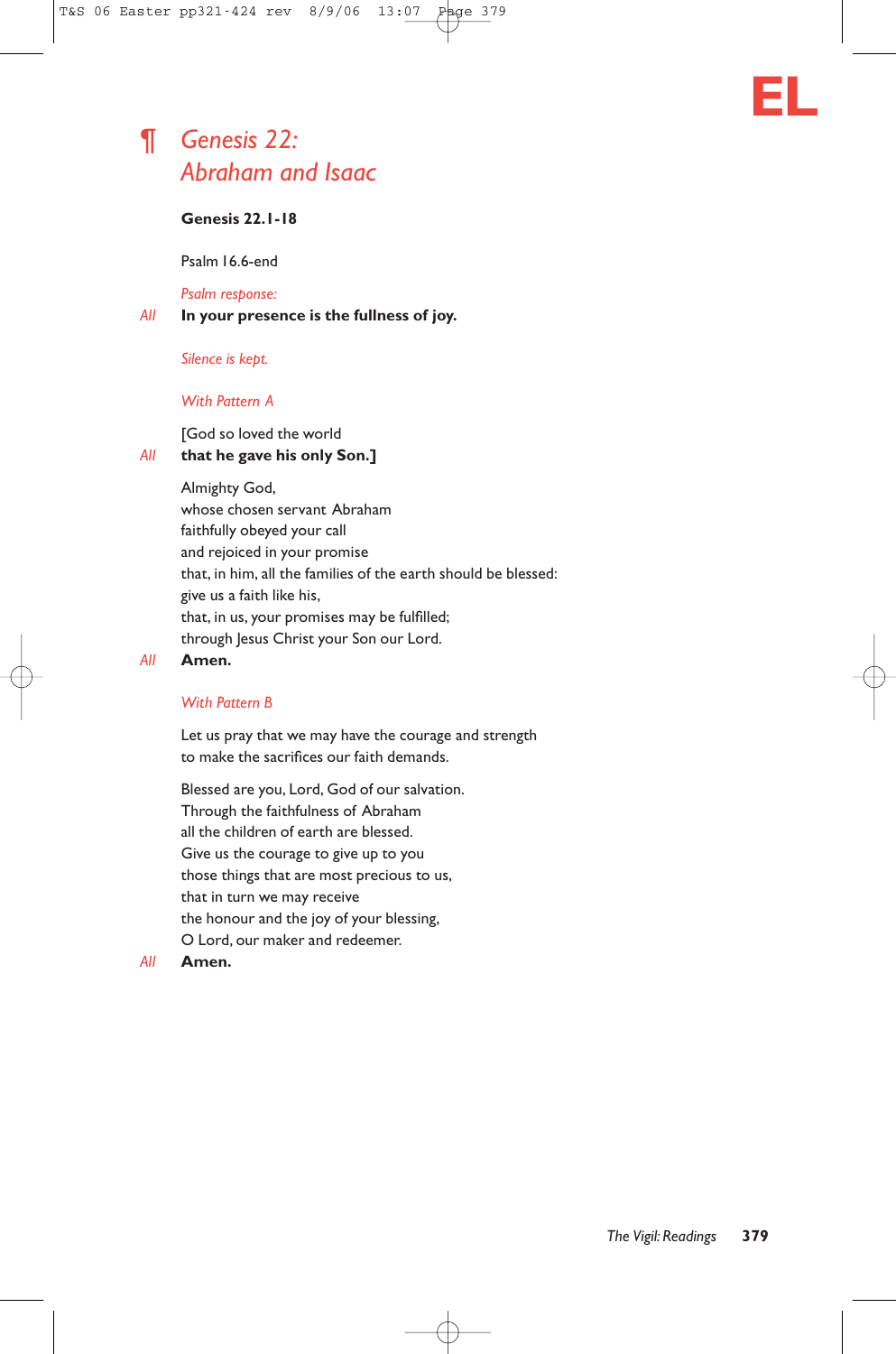# ¶ *Exodus 3: Moses and the burning bush*

### **Exodus 3.1-6**

Psalm 27

*Psalm response:*

*All* **Wait patiently for the Lord.**

*Silence is kept.*

#### *With Pattern A*

#### [Your faith is tested by fire *All* **to the praise and glory of Christ.]**

God, who in generous mercy sent the Holy Spirit upon your Church in the burning fire of your love: grant that your people may be fervent in the fellowship of the gospel that, always abiding in you, they may be found steadfast in faith and active in service; through Jesus Christ your Son our Lord.

#### *All* **Amen.**

#### *With Pattern B*

Let us pray for a renewed vision for the people of God and a new commitment to break the chains of oppression.

Blessed are you, Lord, God of our salvation. You revealed yourself to your servant Moses in the awesome wonder of the burning bush and appointed him to lead your people to freedom in the promised land. By the fire of your Spirit today reveal yourself afresh and strengthen us to free the enslaved and break the bonds of the captive, that they may openly sing your praise, O Lord, our maker and redeemer.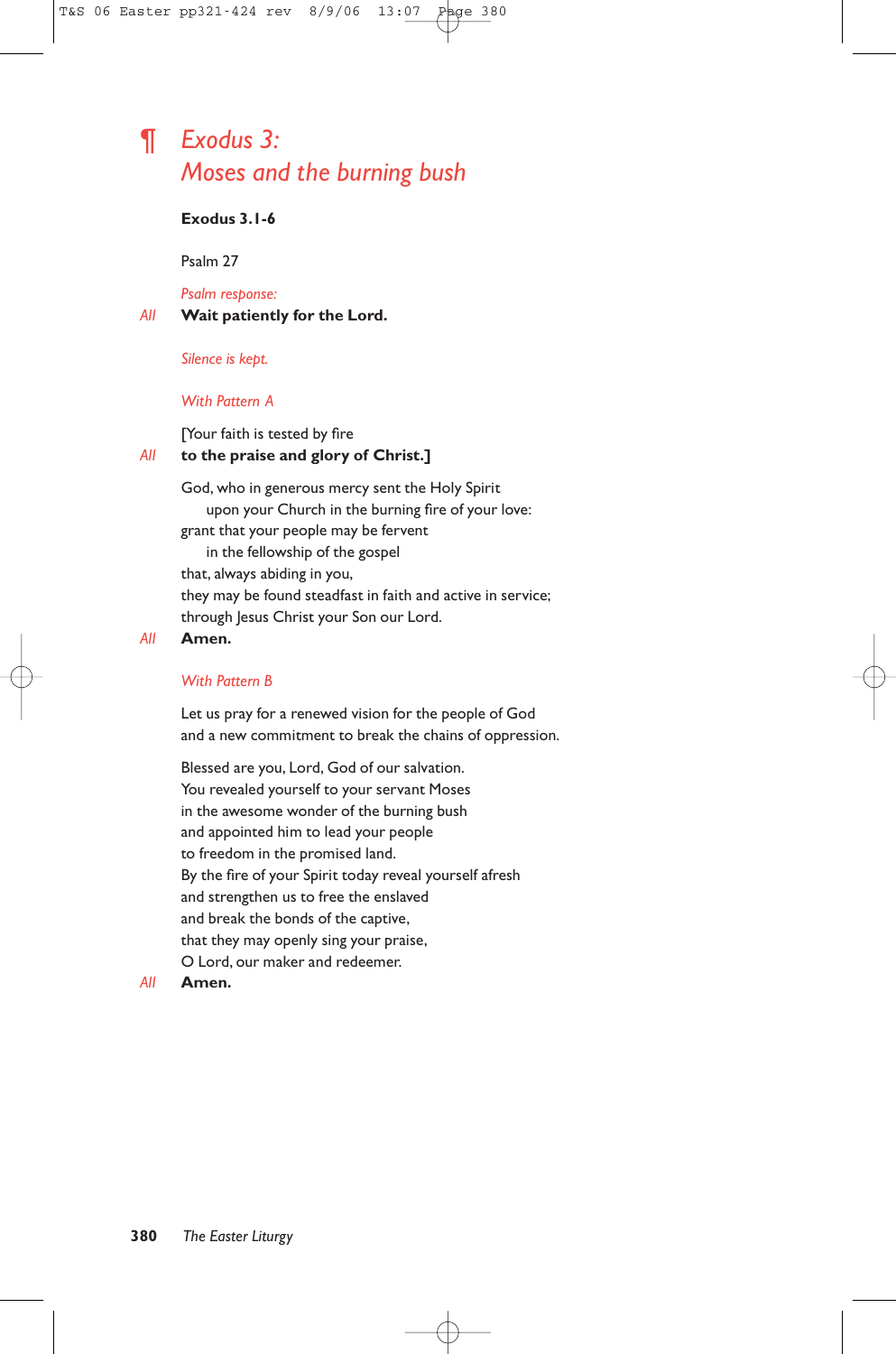



# *The Passover*

# **Exodus 12.1-24**

Psalm 77.11-end

*Psalm response:*

*All* **With a mighty arm you redeem your people.**

*Silence is kept.*

#### *With Pattern A*

[Christ our Passover is sacrificed for us. *All* **Therefore let us keep the feast.]**

God our Father,

you have invited us to share in the supper which your Son gave to his Church to proclaim his death until he comes: may he nourish us by his presence, and unite us in his love; who is alive and reigns with you, in the unity of the Holy Spirit, one God, now and for ever.

### *All* **Amen.**

### *With Pattern B*

Let us pray that God will feed and sustain his people through the hard journeys of this life.

Blessed are you, Lord, God of our salvation. With the dawning of their deliverance your people ate the feast of freedom. As Christ our Passover Lamb gives hope to the hopeless and frees the ensnared, establish the justice for which your heart yearns, O Lord, our maker and redeemer.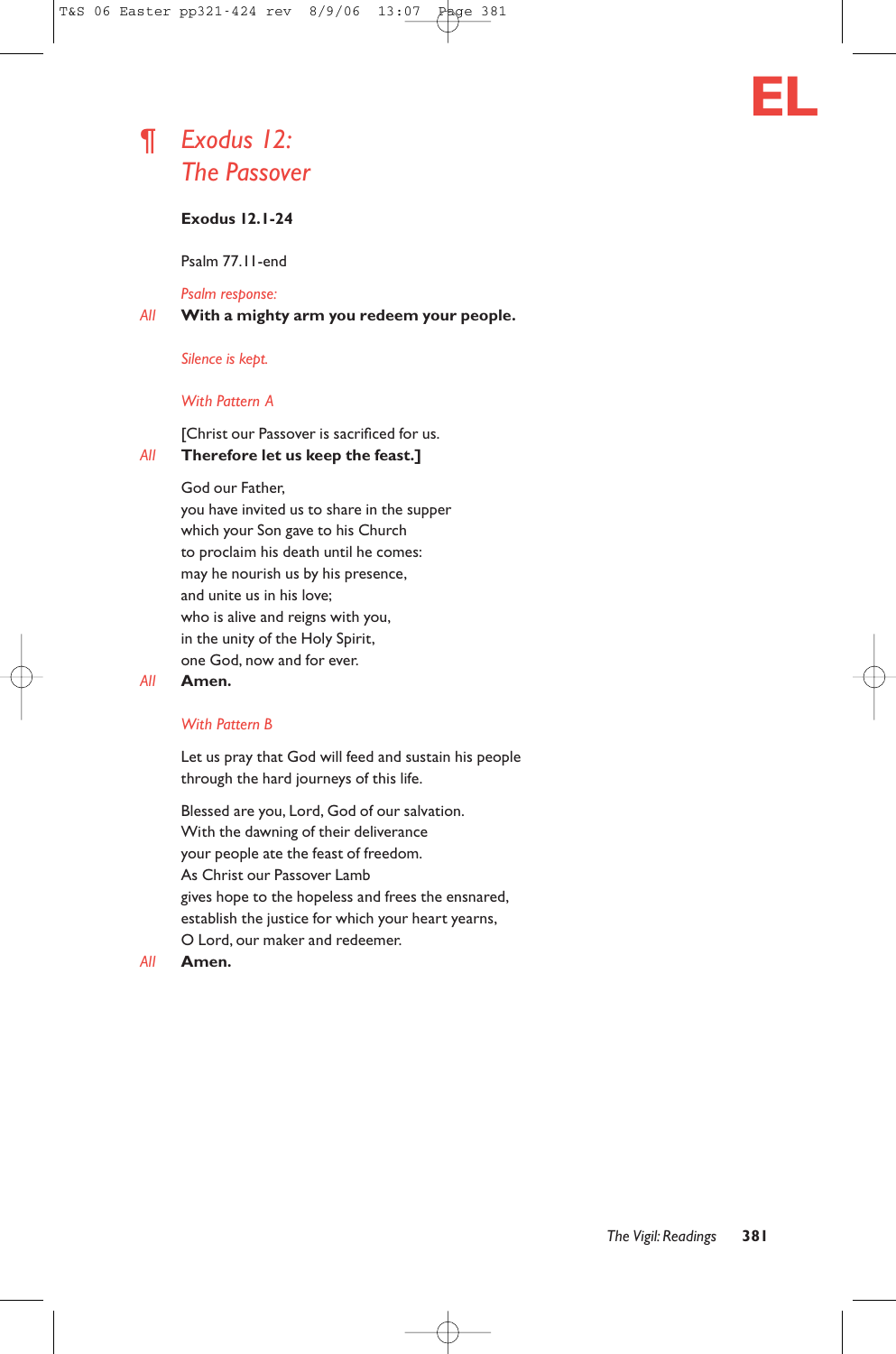# ¶ *Exodus 14: Crossing the Red Sea*

*(This reading must be used.)*

#### **Exodus 14.10-end; 15.1a**

*Canticle:* The Song of Moses and Miriam (*Common Worship: Daily Prayer*, page 569)

#### *Canticle response:*

*All* **I will sing to the Lord, who has triumphed gloriously.**

#### *Silence is kept.*

#### *With Pattern A*

[Christ our Passover is sacrificed for us.

### *All* **Therefore let us keep the feast.**

#### *(or)*

The Lord is my strength and my might.

#### *All* **He has become my salvation.]**

Lord God our redeemer, who heard the cry of your people and sent your servant Moses to lead them out of slavery: free us from the tyranny of sin and death and, by the leading of your Spirit, bring us to our promised land; through Jesus Christ our Lord.

#### *All* **Amen.**

#### *With Pattern B*

Let us pray that God will give freedom to his enslaved people.

Blessed are you, Lord, God of our salvation. You heard the agony of your people as they cried out from their slavery, and you gave them Moses to lead them to a land flowing with milk and honey. Hear the cry of the enslaved and the homeless today and lead us through the turbulent sea of life to our true home with you, O Lord, our maker and redeemer.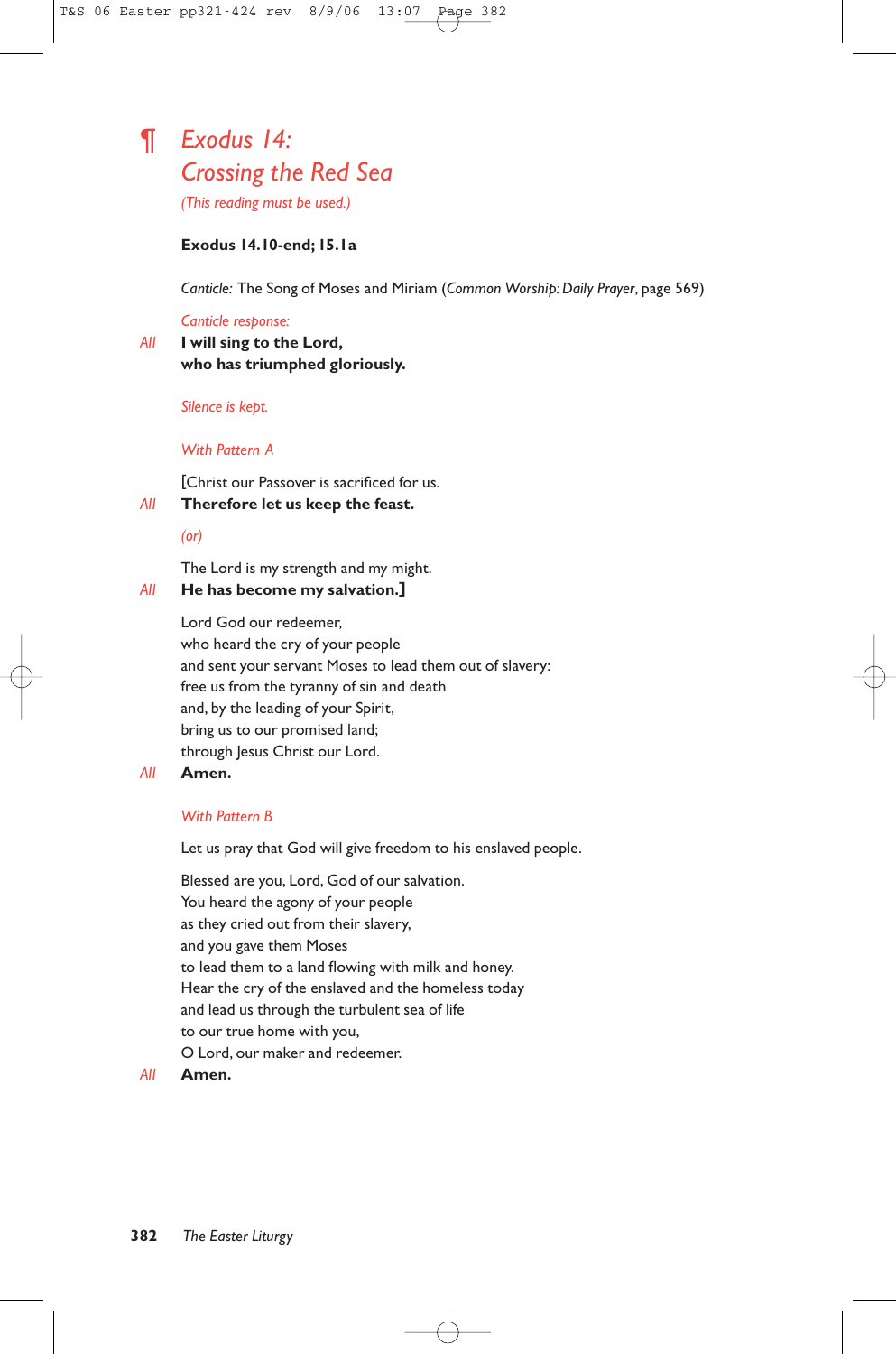# ¶ *Ruth 1, 2, 4: The faithfulness of Ruth*



Psalm 61

*Psalm response:*

*All* **O God, listen to my prayer.**

*Silence is kept.*

#### *With Pattern A*

[Christ remained faithful to death,

#### *All* **even death on a cross.]**

Almighty God,

by whose grace alone we are accepted and called to your service: strengthen us by your Holy Spirit and make us worthy of our calling; through Jesus Christ your Son our Lord.

#### *All* **Amen.**

#### *With Pattern B*

Let us pray for perseverance and constancy in our walk of faith.

Blessed are you, Lord, God of our salvation. In leaving mother, father and her native land to follow her mother-in-law, Ruth foreshadows the faithfulness of Jesus. As she worked tirelessly to sustain an earthly life, give us perseverance as we walk with Jesus on the way that leads to eternal life with you, O Lord, our maker and redeemer.

#### *All* **Amen.**

**EL**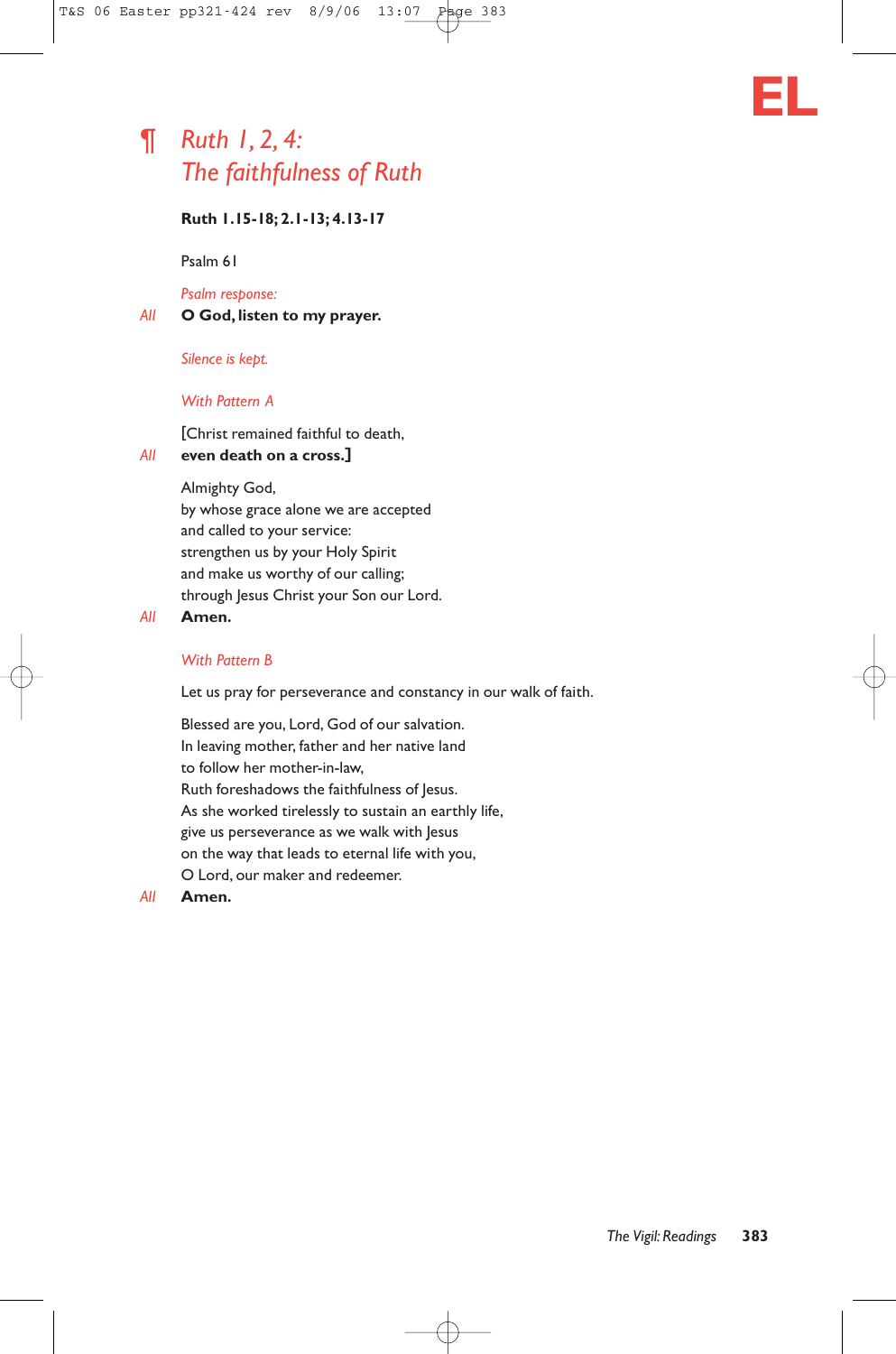# ¶ *1 Samuel 1: Hannah and the birth of Samuel*

#### **1 Samuel 1.1-end**

*Canticle:* A Song of Hannah (*Common Worship: Daily Prayer*, page 572)

#### *Canticle response:*

#### *All* **My heart exults in the Lord.**

*Silence is kept.*

#### *With Pattern A*

[Christ has come that we might have life,

#### *All* **life in all its fullness.]**

Lord God of salvation, you brought joy to Hannah through the gift of a child; fulfil in us the promise of your creation, that we may bring forth the fruit of the Spirit in love and joy and peace; through Jesus Christ our Lord.

#### *All* **Amen.**

#### *With Pattern B*

Let us pray that we may see the fulfilment of our heart's desire in this world and the next.

Blessed are you, Lord, God of our salvation. After torment and tears you brought life from the womb of Hannah. Look upon your suffering people with the same compassion and do not forget us, that through the fulfilment of your promise the barren may burst into life, the mournful may be overwhelmed with joy, and the mocked may find a voice to praise you, O Lord, our maker and redeemer.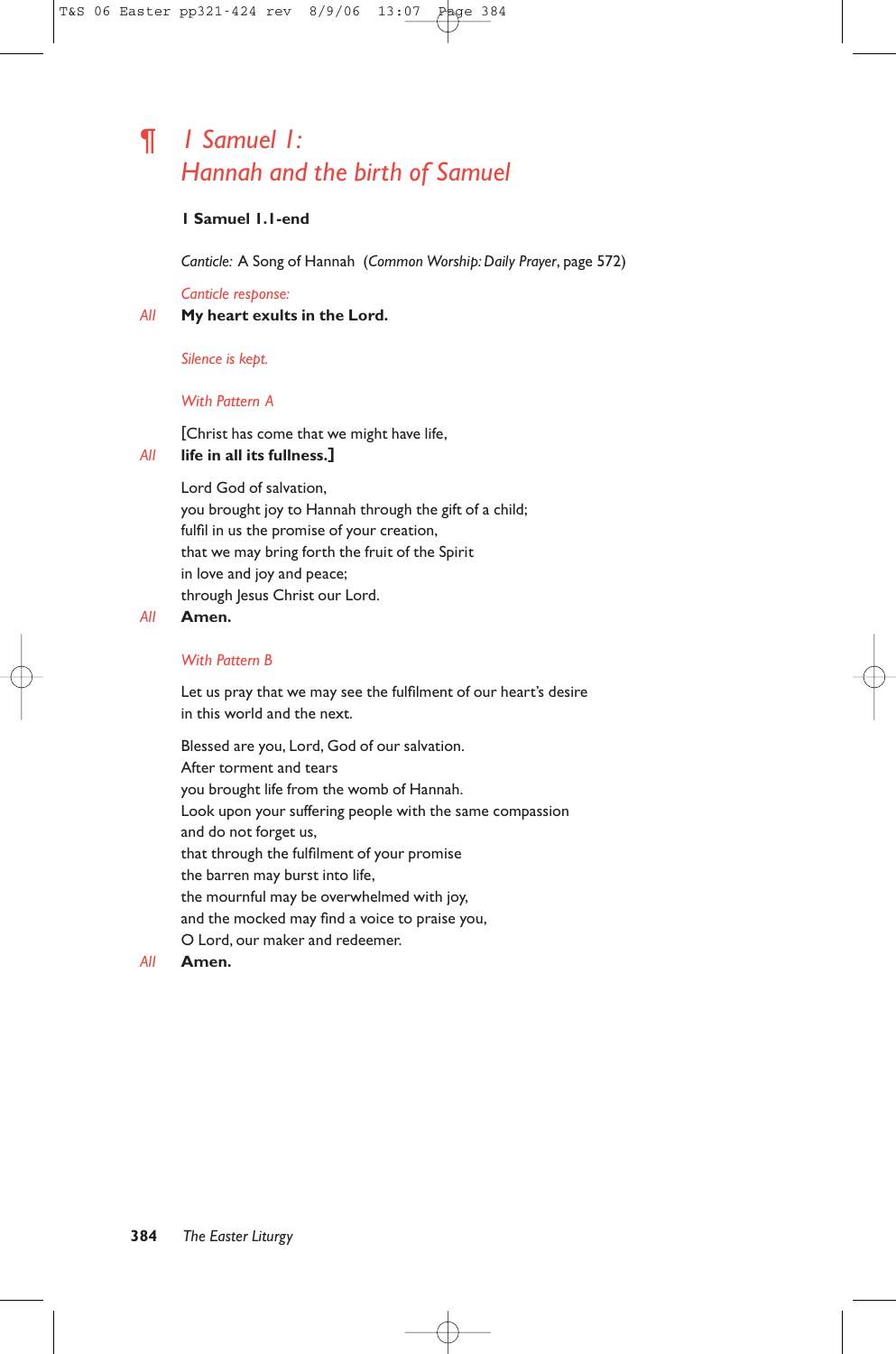# ¶ *Proverbs 8, 9: In praise of wisdom*

*Canticle:* A Song of Wisdom (*Common Worship: Daily Prayer*, page 599)

#### *Canticle response:*

*All* **Let us drink of the water of wisdom.**

#### *Silence is kept.*

#### *With Pattern A*

#### [Christ is the bread of life. *All* **Whoever comes to him will never hunger.]**

O God, forasmuch as without you we are not able to please you; mercifully grant that your Holy Spirit may in all things direct and rule our hearts; through Jesus Christ your Son our Lord.

#### *All* **Amen.**

#### *With Pattern B*

Let us pray for the gift of wisdom for the leaders of our world.

Blessed are you, Lord, God of our salvation. You call us to live by your wisdom, which is more precious even than gold or silver. As you beckon us to eat the bread of life and drink the cup of suffering, may we gather for ever at your table and walk always in your way of love, O Lord, our maker and redeemer.

#### *All* **Amen.**

**EL**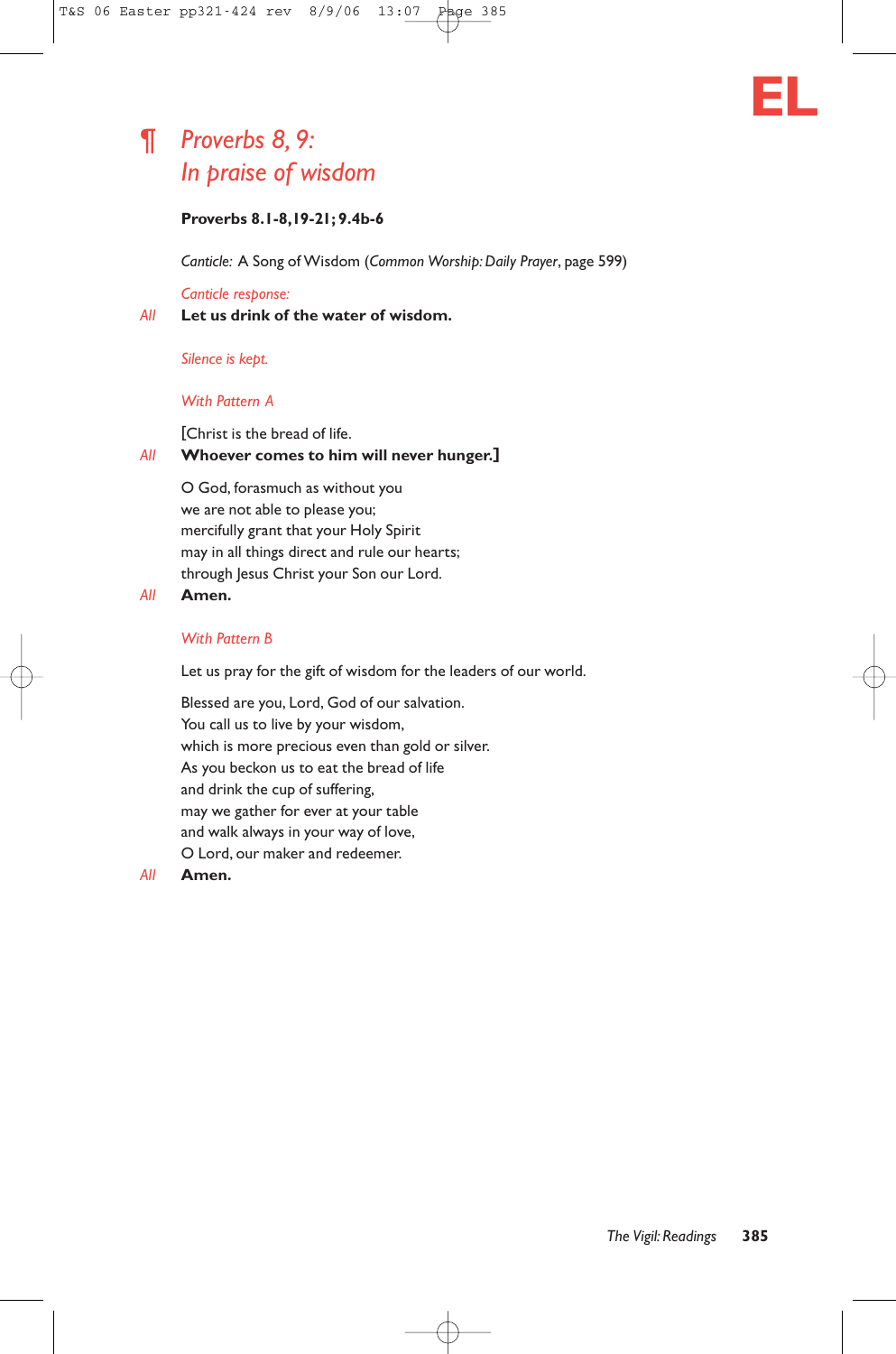# ¶ *Isaiah 54: I will save you from all your afflictions*

## **Isaiah 54.5-15**

Psalm 30

*Psalm response:*

*All* **I will exalt you, O Lord.**

*Silence is kept.*

#### *With Pattern A*

[Christ is the bridegroom.

# *All* **The Church is his bride.]**

Almighty and everlasting God, who in your tender love towards the human race sent your Son our Saviour Jesus Christ to take upon him our flesh and to suffer death upon the cross: grant that we may follow the example of his patience and humility, and also be made partakers of his resurrection; through Jesus Christ your Son our Lord.

#### *All* **Amen.**

#### *With Pattern B*

Let us pray that God will give hope to the grieving, the agonized and the dying.

Blessed are you, Lord, God of our salvation. In your overwhelming compassion you gather the poor and brokenhearted. As we journey through this storm-tossed life, comfort your people, wipe away our tears and establish us in the security of your love, O Lord, our maker and redeemer.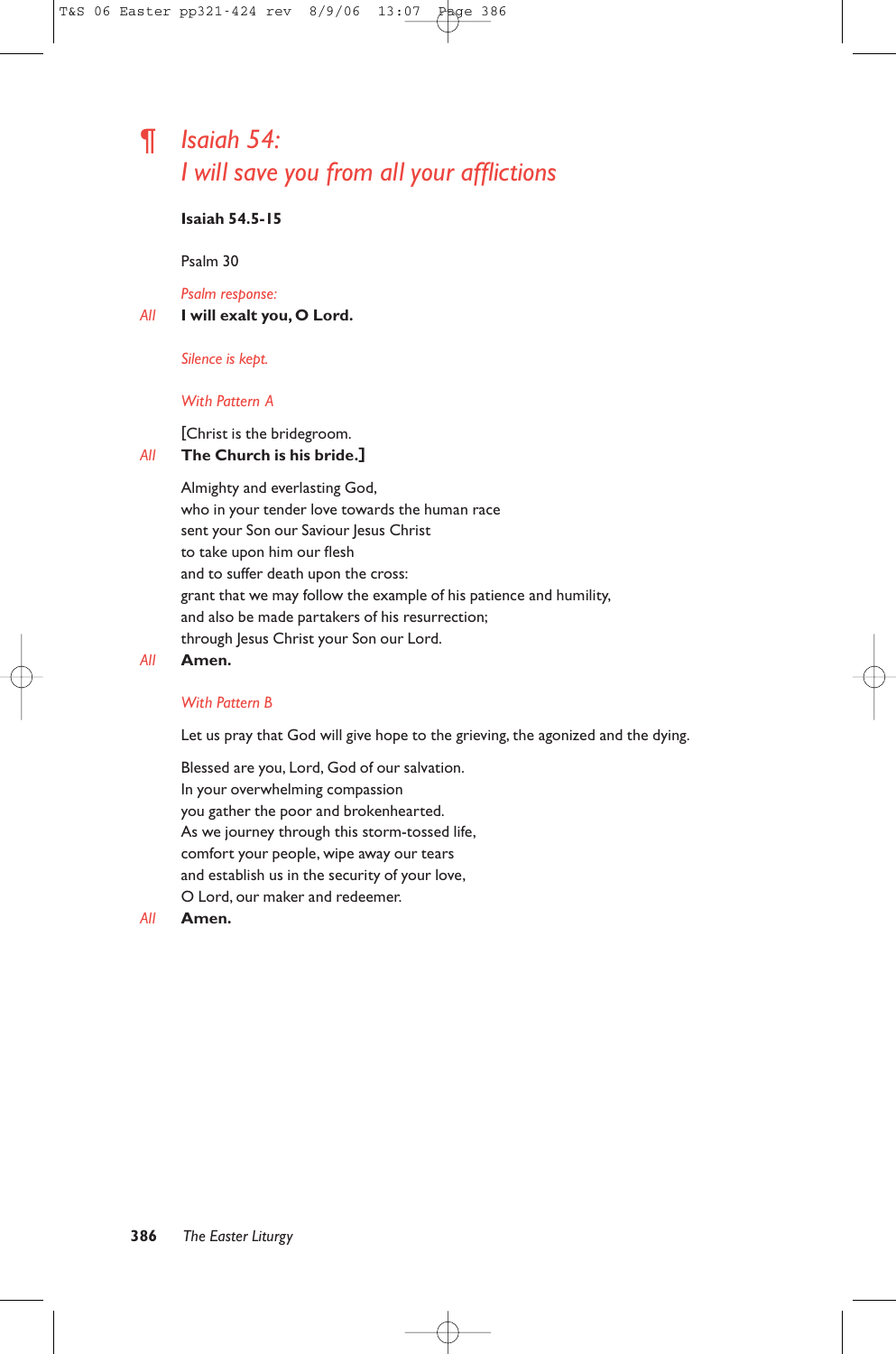

# ¶ *Isaiah 55: Let us return to the Lord who saves us*

# **Isaiah 55.1-11**

*Canticle:* A Song of Deliverance (*Common Worship: Daily Prayer*, page 578)

#### *Canticle response:*

*All* **With joy you will draw water from the wells of salvation.**

#### *Silence is kept.*

#### *With Pattern A*

[Whoever comes to Christ will never be hungry. *All* **All who believe in Christ will never thirst.]**

> Most merciful God, who by the death and resurrection of your Son Jesus Christ delivered and saved the world: grant that by faith in him who suffered on the cross we may triumph in the power of his victory; through Jesus Christ your Son our Lord.

*All* **Amen.**

#### *With Pattern B*

Let us pray for peace and justice throughout our world.

Blessed are you, Lord, God of our salvation. You quench the thirst of those who yearn for righteousness and satisfy the hunger of those who crave for justice. Lead your longing people back to peace, that with the mountains and hills we may burst into songs of joy, O Lord, our maker and redeemer.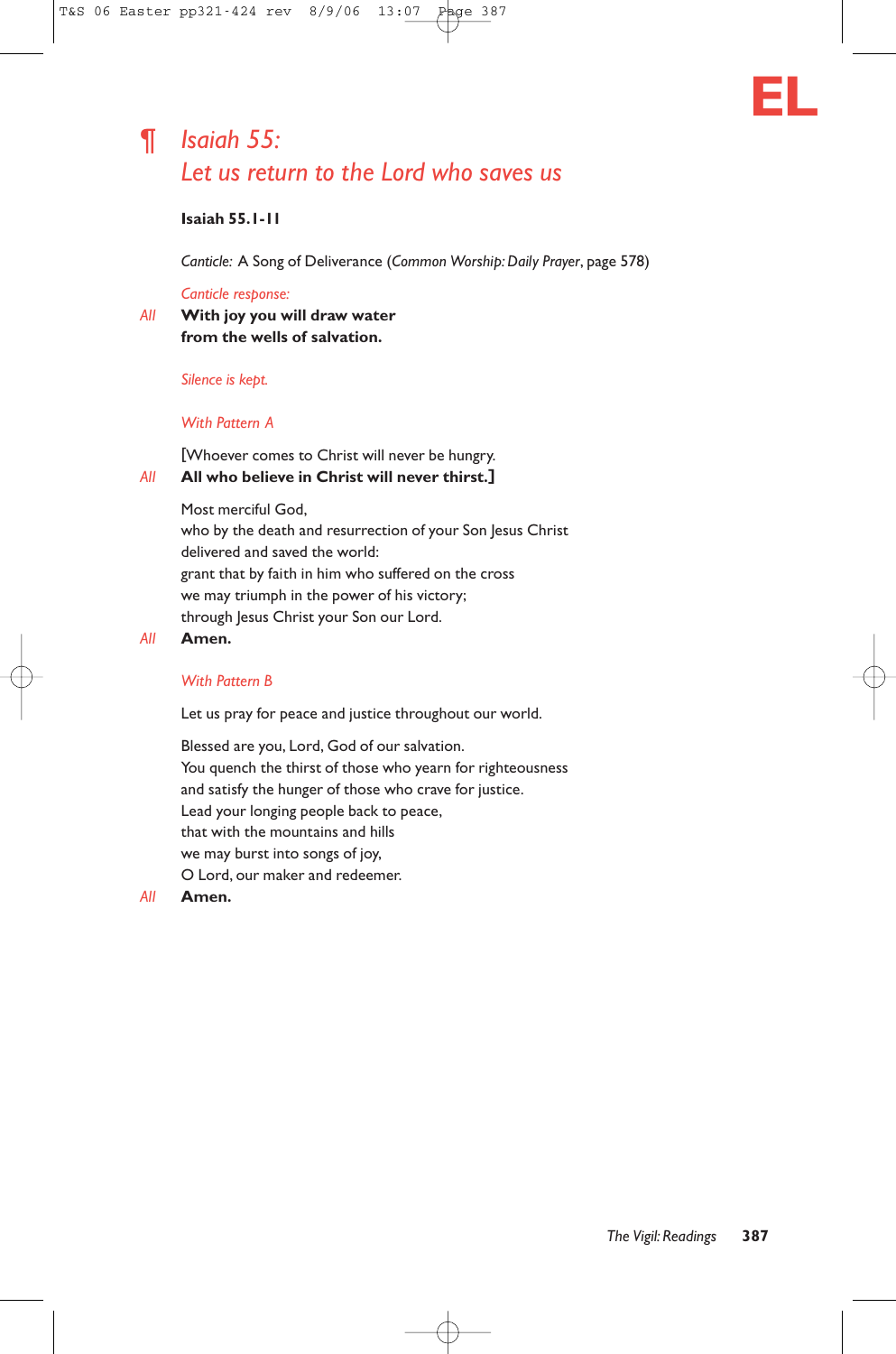# ¶ *Isaiah 66: The Lord is like a mother*

### **Isaiah 66.6-16**

Psalm 113

*Psalm response:*

#### *All* **O praise the name of the Lord.**

#### *Silence is kept.*

#### *With Pattern A*

#### [We share Christ's sufferings

#### *All* **that we might know the power of his resurrection.]**

#### Almighty God,

you have made us for yourself, and our hearts are restless till they find their rest in you: pour your love into our hearts and draw us to yourself, and so bring us at last to your heavenly city where we shall see you face to face; through Jesus Christ your Son our Lord.

#### *All* **Amen.**

#### *With Pattern B*

Let us pray that God will hold and protect all who face abuse and rejection.

Blessed are you, Lord, God of our salvation. As a mother comforts her child, so you comfort us. When we face the dank darkness of death, nurse us at your bosom and enfold us in your arms of love until we can sing the songs of justice and peace, O Lord, our maker and redeemer.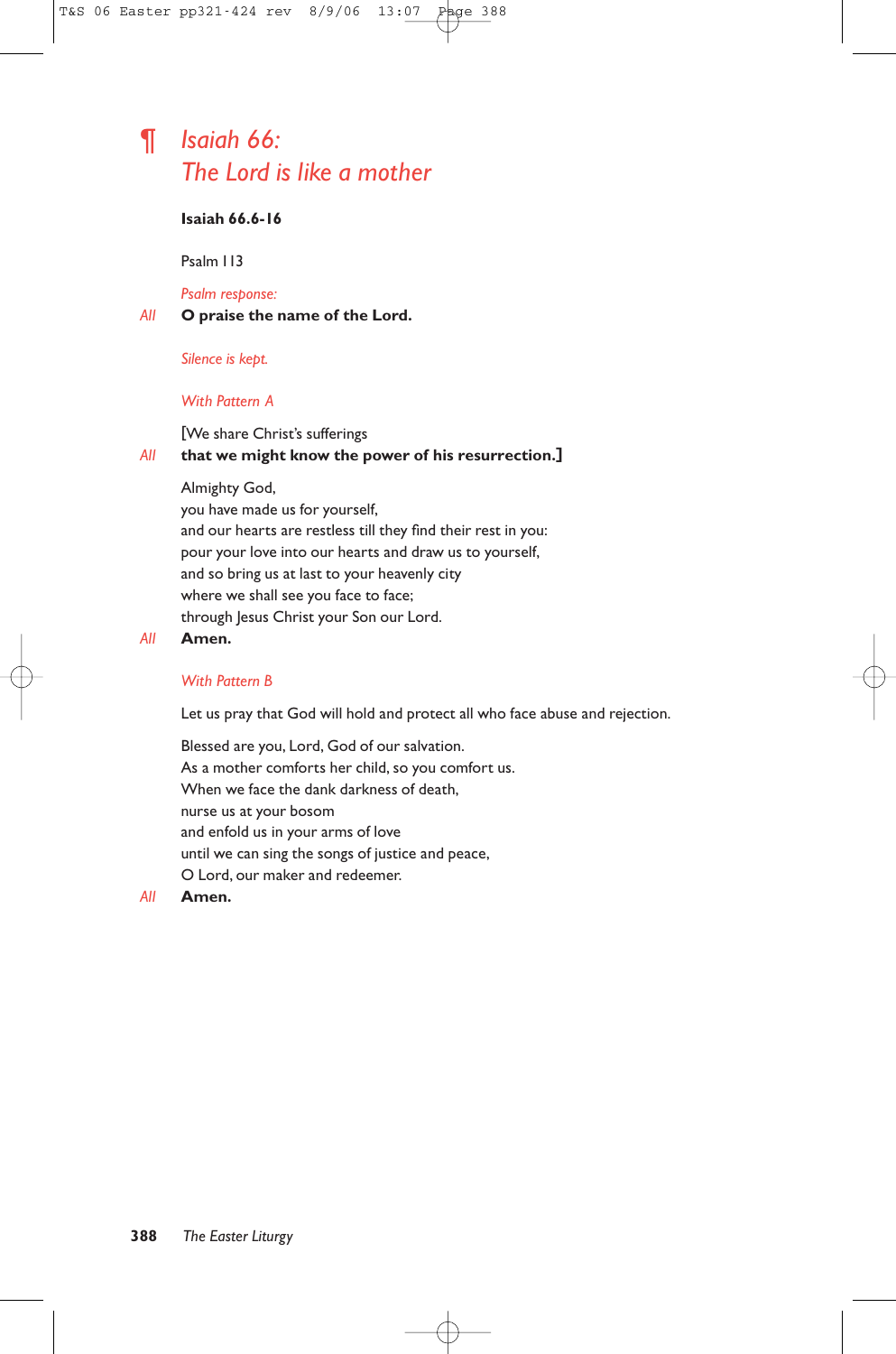# ¶ *Jeremiah 31: God promises a new heart*



Psalm 51.8-18

*Psalm response:*

#### *All* **Make me a clean heart, O God.**

#### *Silence is kept.*

#### *With Pattern A*

[God will write his law on our hearts. *All* **He will be our God and we will be his people.]**

> Almighty God, in Christ you make all things new: transform the poverty of our nature by the riches of your grace, and in the renewal of our lives make known your heavenly glory; through Jesus Christ your Son our Lord.

### *All* **Amen.**

#### *With Pattern B*

Let us pray that God will rekindle in us a renewed love for him.

Blessed are you, Lord, God of our salvation. Even when your people broke your covenant, your heart cried out for them and you remained steadfast as a faithful husband. Renew in us our love for you and write your law on our hearts, that we may truly be your people, and you our God, O Lord, our maker and redeemer.

#### *All* **Amen.**

**EL**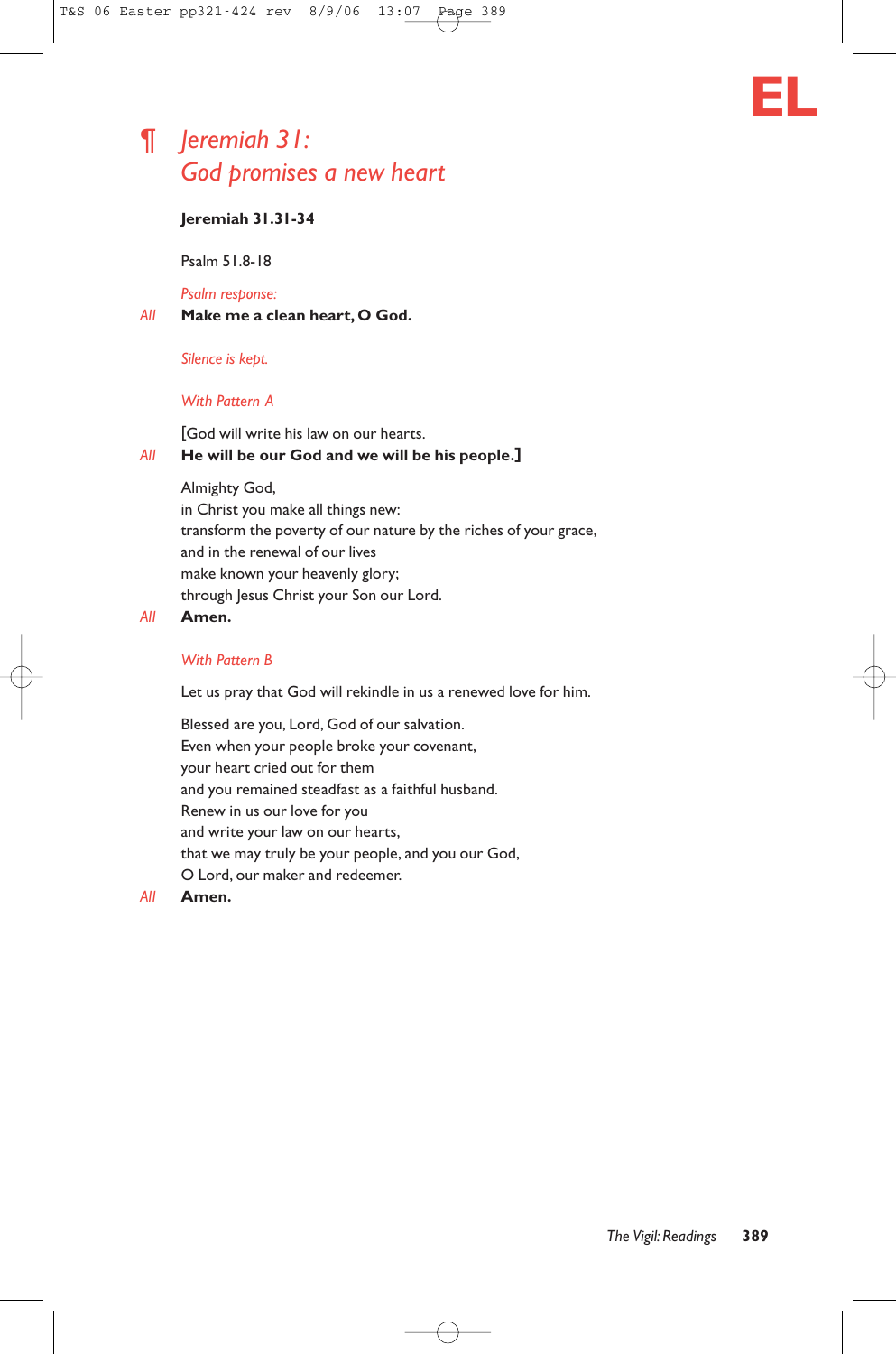# ¶ *Ezekiel 36: Sprinkled with the water of life*

### **Ezekiel 36.24-28**

Psalm 42.1-7

*Psalm response:*

*All* **My soul longs for you, O God.**

*Silence is kept.*

#### *With Pattern A*

[Christ gives the living water. *All* **Christ is the fountain of eternal life.]**

Heavenly Father, by the power of your Holy Spirit you give to your faithful people new life in the water of baptism. Guide and strengthen us by the same Spirit, that we who are born again may serve you in faith and love, and grow into the full stature of your Son, Jesus Christ, who is alive and reigns with you in the unity of the Holy Spirit now and for ever. *All* **Amen.**

#### *With Pattern B*

Let us pray that God will give to the thirsting a new outpouring of his refreshing spirit.

Blessed are you, Lord, God of our salvation. When we are overwhelmed by the wasting world, gather us again and renew us. Create in us a new heart and a renewed spirit, that we may be a people prepared to live in your land and walk in your ways, O Lord, our maker and redeemer.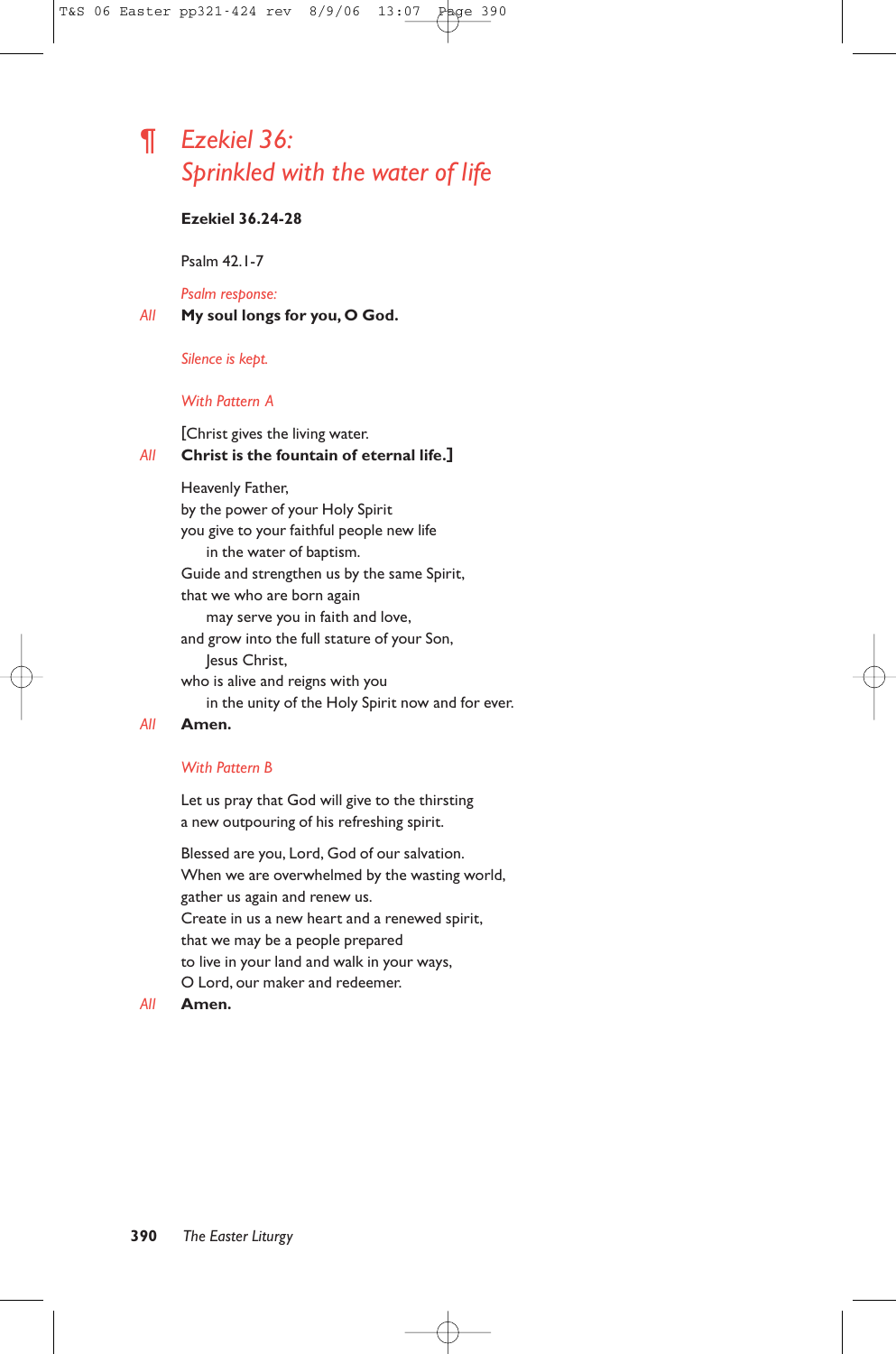# ¶ *Ezekiel 37: The valley of dry bones*

### **Ezekiel 37.1-14**

Psalm 126

*Psalm response:*

*All* **The Lord has done great things for us.**

#### *Silence is kept.*

#### *With Pattern A*

[Christ is the resurrection and the life. *All* **Those who believe in Christ will never die.]**

> Lord God of our salvation, you speak the word to your scattered people, and bring up our life from the valley of death: breathe your Spirit upon your Church, that we may live and stand before you confident in your risen Son, Jesus Christ, our Lord.

#### *All* **Amen.**

#### *With Pattern B*

Let us pray that God will breathe new life into his weary creation.

Blessed are you, Lord, God of our salvation. You bring life from the darkest valley of death. When hope is lost and our dry bones are scattered in shame, speak your word to your broken people, that we may stand confidently before you, and breathe your Spirit into us that we might live, O Lord, our maker and redeemer.

*All* **Amen.**

**EL**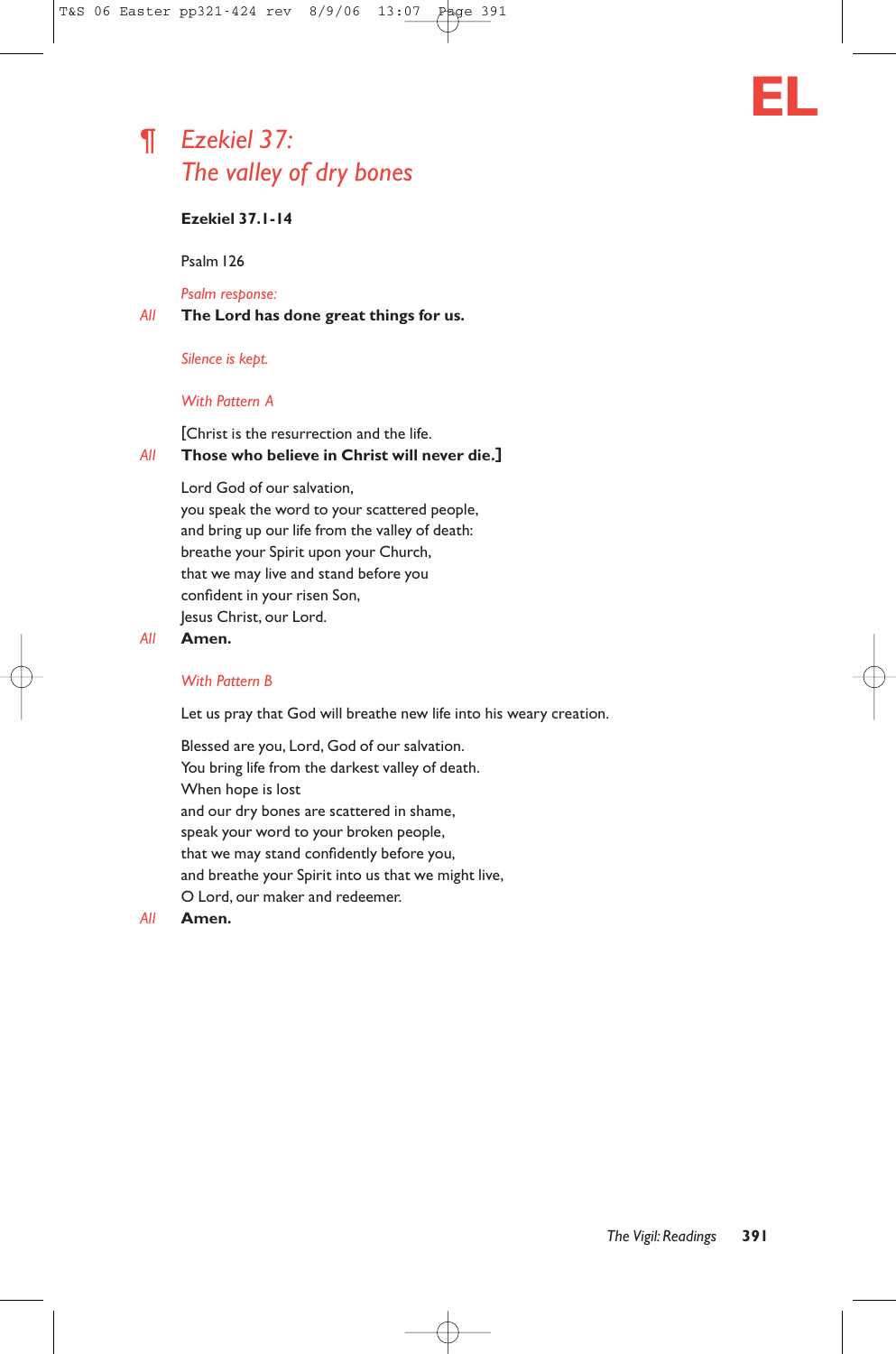# ¶ *Ezekiel 47: The river of life*

### **Ezekiel 47.1-12**

Psalm 46.1-5

*Psalm response:*

#### *All* **God is our refuge and strength.**

*Silence is kept.*

#### *With Pattern A*

[If we drink of the water that Christ gives

### *All* **we will never thirst again.]**

God, the giver of life,

whose Holy Spirit wells up within your Church:

by the Spirit's gifts equip us to live the gospel of Christ and make us eager to do your will,

that we may share with the whole creation the joys of eternal life;

through Jesus Christ your Son our Lord,

[who is alive and reigns with you,

in the unity of the Holy Spirit,

one God, now and for ever].

#### *All* **Amen.**

### *With Pattern B*

Let us pray that God's justice will flow like rivers in the deserts of this world.

Blessed are you, Lord, God of our salvation. The river of life flows from your heart and where that stream goes everything bursts into flower. May your refreshing water be a torrent of life in the deserts of this world, bringing food to eat and healing to the nations, O Lord, our maker and redeemer.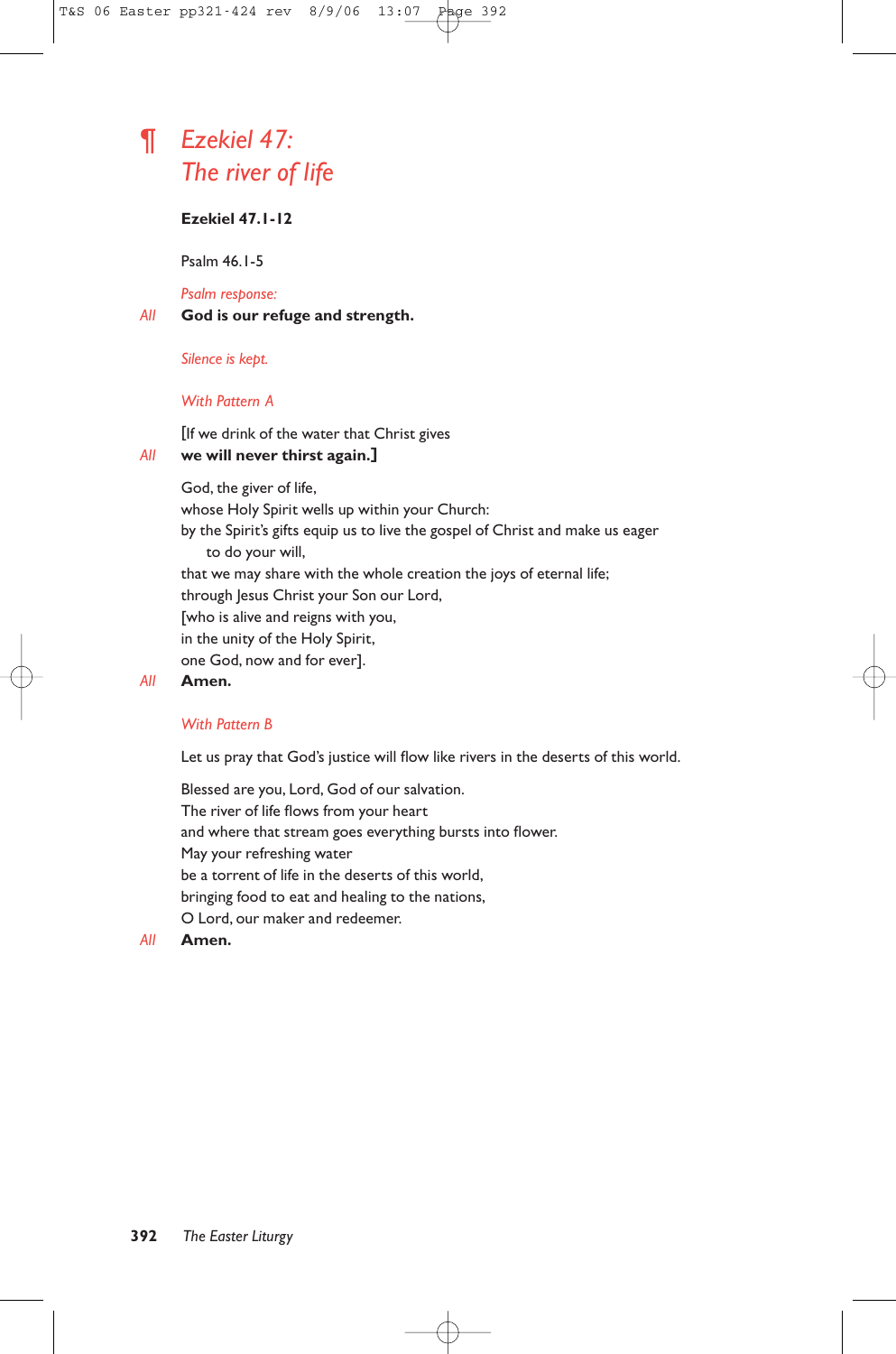

# ¶ *Daniel 3: The three young men in the furnace*

# **Daniel 3.1-28**

*Canticle:* Bless the Lord *and* Benedicite (A Song of Creation) (*Common Worship: Daily Prayer*, pages 602–603)

### *Canticle response:*

*All* **Blessed is the Lord who does mighty wonders.**

### *Silence is kept.*

### *With Pattern A*

[When you walk through the waters Christ is with you. *All* **We will never be consumed by the flames.]**

# O God,

you know us to be set in the midst of so many and great dangers, that by reason of the frailty of our nature we cannot always stand upright: grant to us such strength and protection as may support us in all dangers and carry us through all temptations; through Jesus Christ your Son our Lord.

#### *All* **Amen.**

### *With Pattern B*

Let us pray for courage to remain faithful to Christ even through the fires of this life.

Blessed are you, Lord, God of our salvation. You rewarded the faithfulness of the three young men with your protection against the blazing fire. When the burning flames of life threaten to consume us, be faithful to us and transform our fear into your praise, O Lord, our maker and redeemer.

*All* **Amen.**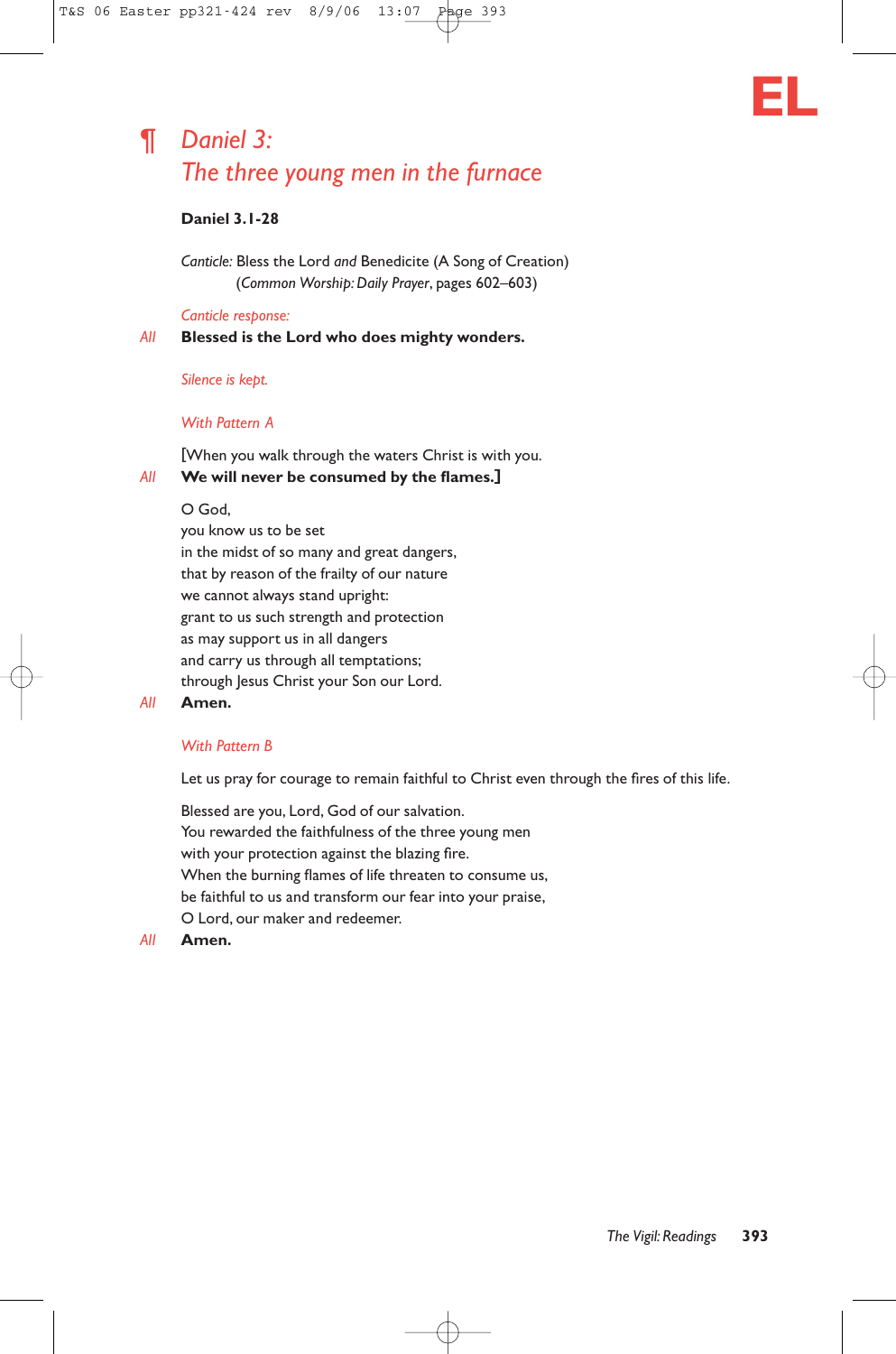# ¶ *Daniel 6: Daniel in the lions' den*

# **Daniel 6.1-24**

Psalm 34.1-end

*Psalm response:*

*All* **I will bless the Lord at all times.**

### *Silence is kept.*

#### *With Pattern A*

[The angels closed the lions' mouths.

## *All* **Christ has saved us from the jaws of death.]**

Almighty Father,

whose Son was revealed in majesty before he suffered death upon the cross: give us grace to perceive his glory, that we may be strengthened to suffer with him and be changed into his likeness, from glory to glory; who is alive and reigns with you, in the unity of the Holy Spirit, one God, now and for ever.

### *All* **Amen.**

### *With Pattern B*

Let us pray that God will sustain us when evil threatens to overcome us.

Blessed are you, Lord, God of our salvation. Your servant Daniel was devoted to you, even in the face of the death threats of his enemies. As your angels kept shut the jaws of death, protect your people as they try to be faithful today and stir in us a trust in your unfailing love, O Lord, our maker and redeemer.

*All* **Amen.**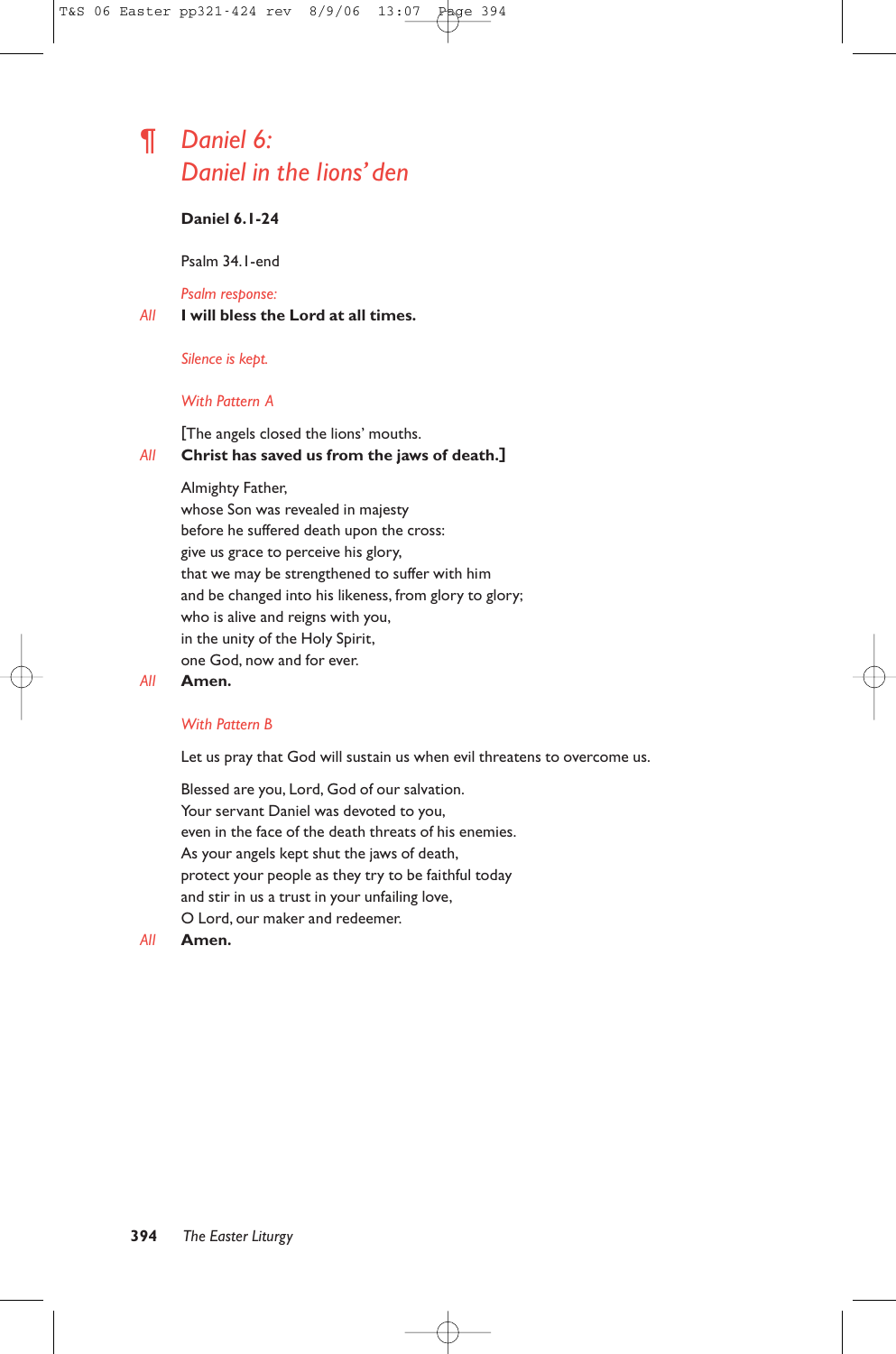# ¶ *Jonah 1: Jonah and the fish*

### **Jonah 1.1– 2.10**

Psalm 130

*Psalm response:*

### *All* **With the Lord there is mercy.**

*Silence is kept.*

### *With Pattern A*

[Christ has saved us from the pit of death. *All* **He brought new life to the world.]**

Lord of all time and eternity, you opened the heavens and revealed yourself as Father in the baptism of Jesus your beloved Son: by the power of your Spirit complete the heavenly work of our rebirth through the waters of the new creation; through Jesus Christ our Lord.

### *All* **Amen.**

# *With Pattern B*

Let us pray that we may share God's heart of compassion for the lost.

Blessed are you, Lord, God of our salvation. In the face of wickedness and disobedience you still looked lovingly on the people of Nineveh and your prophet Jonah. As we see your mighty salvation, turn the hearts of the wicked to the ways of your love, that the whole world might return to you, O Lord, our maker and redeemer.

*All* **Amen.**

**EL**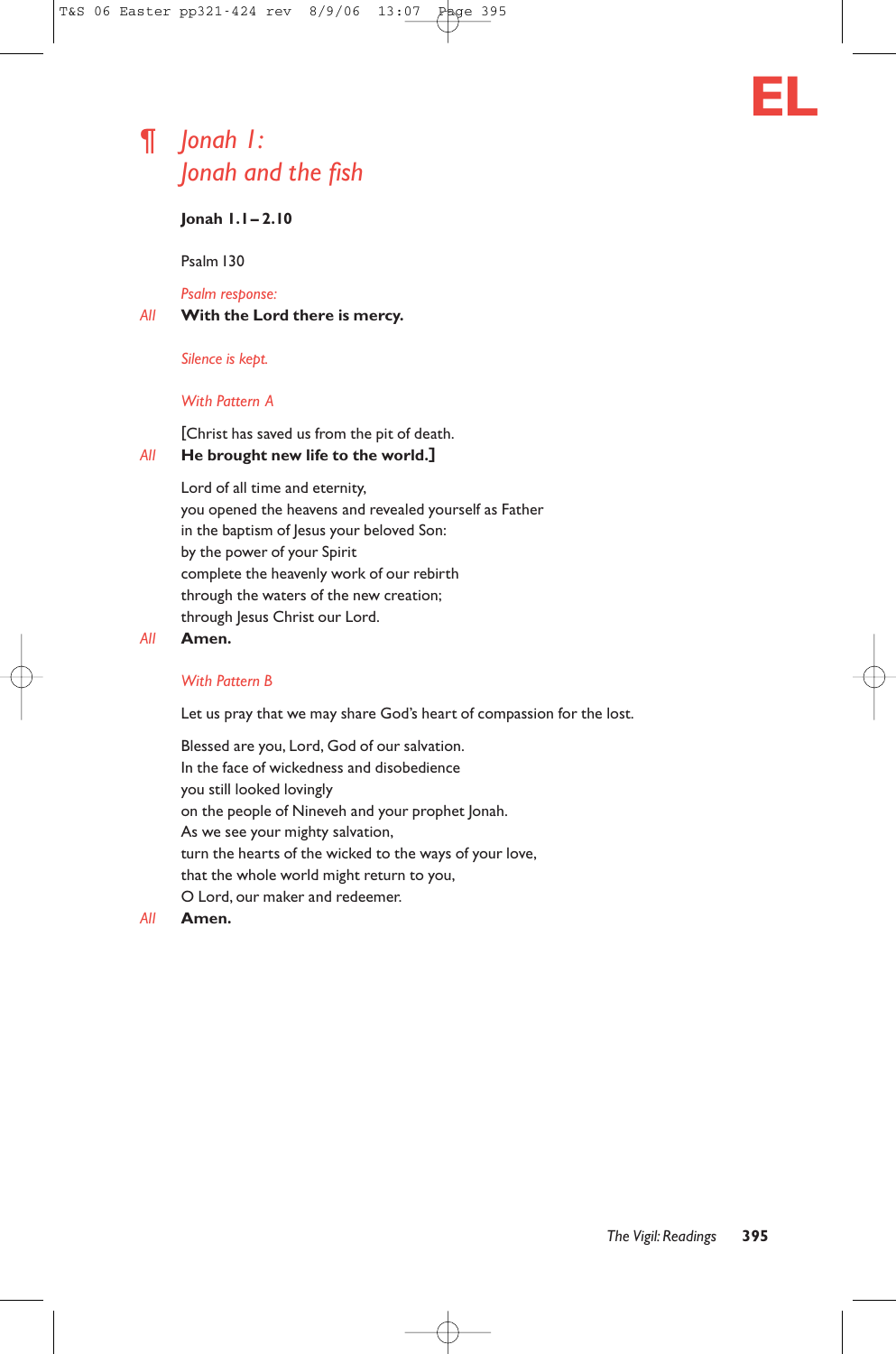# ¶ *Zephaniah 3: Jerusalem praises God*

### **Zephaniah 3.14-end**

Psalm 98

*Psalm response:*

*All* **Sing to the Lord a new song.**

*Silence is kept.*

### *With Pattern A*

[Where, O death, is your victory? *All* **Where, O death, is your sting?]**

### Almighty God,

who called your Church to bear witness that you were in Christ reconciling the world to yourself: help us to proclaim the good news of your love, that all who hear it may be drawn to you; through him who was lifted up on the cross, and reigns with you in the unity of the Holy Spirit, one God, now and for ever.

### *All* **Amen.**

### *With Pattern B*

Let us pray that God will fill sad hearts with songs of joy.

Blessed are you, Lord, God of our salvation. You are the King who dwells in the midst of the people as one who brings victory from the jaws of defeat. Heal the sick and gather the outcast and turn our shame into praise, that we may sing aloud and exalt your name, O Lord, our maker and redeemer.

### *All* **Amen.**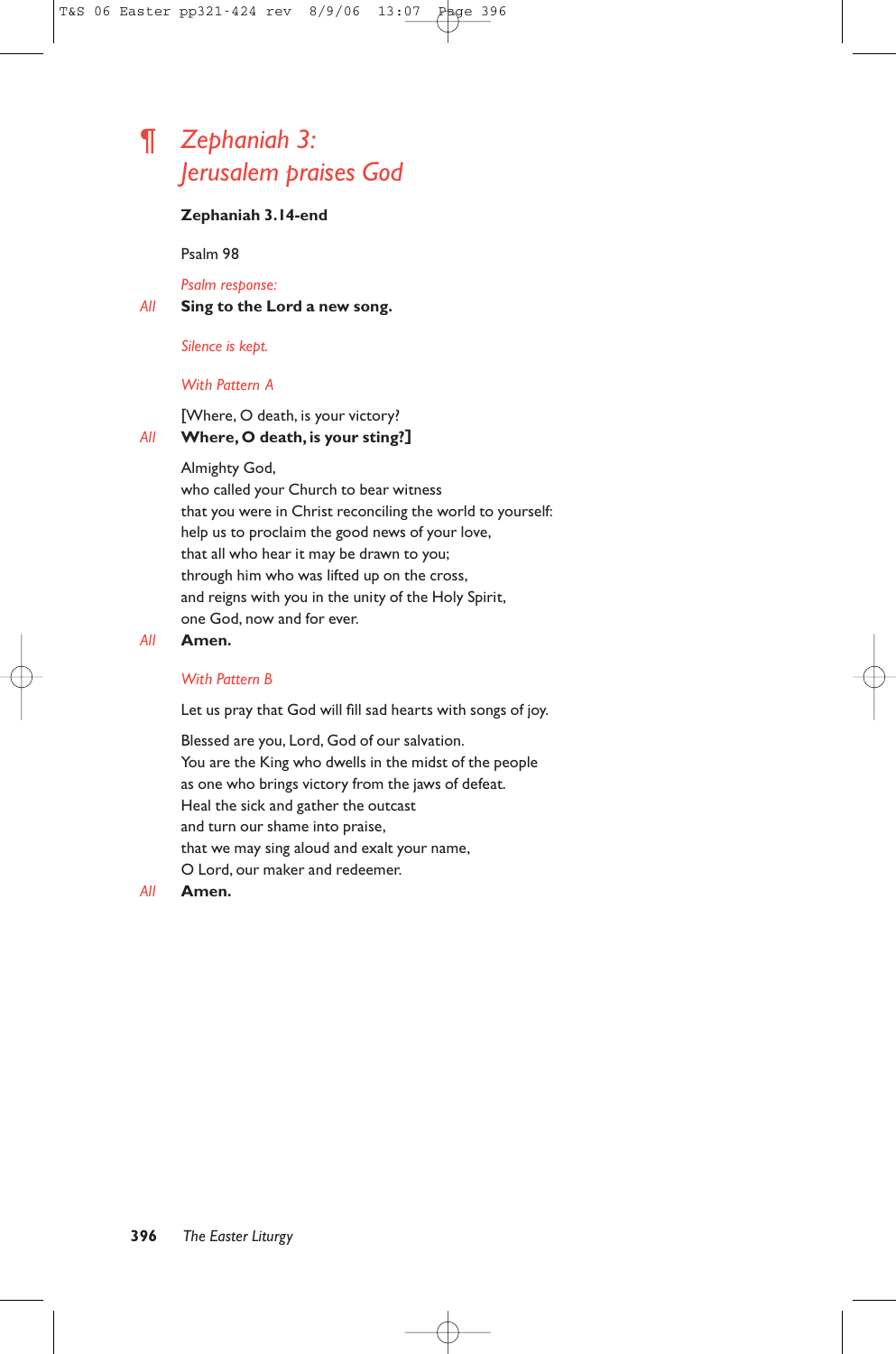# ¶ *Baruch 3, 4: The commandments of life*



# **Baruch 3.9-15,32–4.4**

Psalm 19.7-end

### *Psalm response:*

*All* **You are my strength and my redeemer.**

### *Silence is kept.*

### *With Pattern A*

### [Christ is the wisdom of God. *All* **Christ has the words of eternal life.]**

Eternal God, whose Son Jesus Christ is the way, the truth, and the life: grant us to walk in his way, to rejoice in his truth, and to share his risen life; who is alive and reigns, now and for ever.

#### *All* **Amen.**

### *With Pattern B*

Let us pray that God will reveal his ways of wisdom to the proud and powerful.

Blessed are you, Lord, God of our salvation. You share your wisdom with the forsaken and open to us the way of life. Give us wisdom, strength and understanding, that we may shine with the light of your glory and glow with gladness for you, O Lord, our maker and redeemer.

#### *All* **Amen.**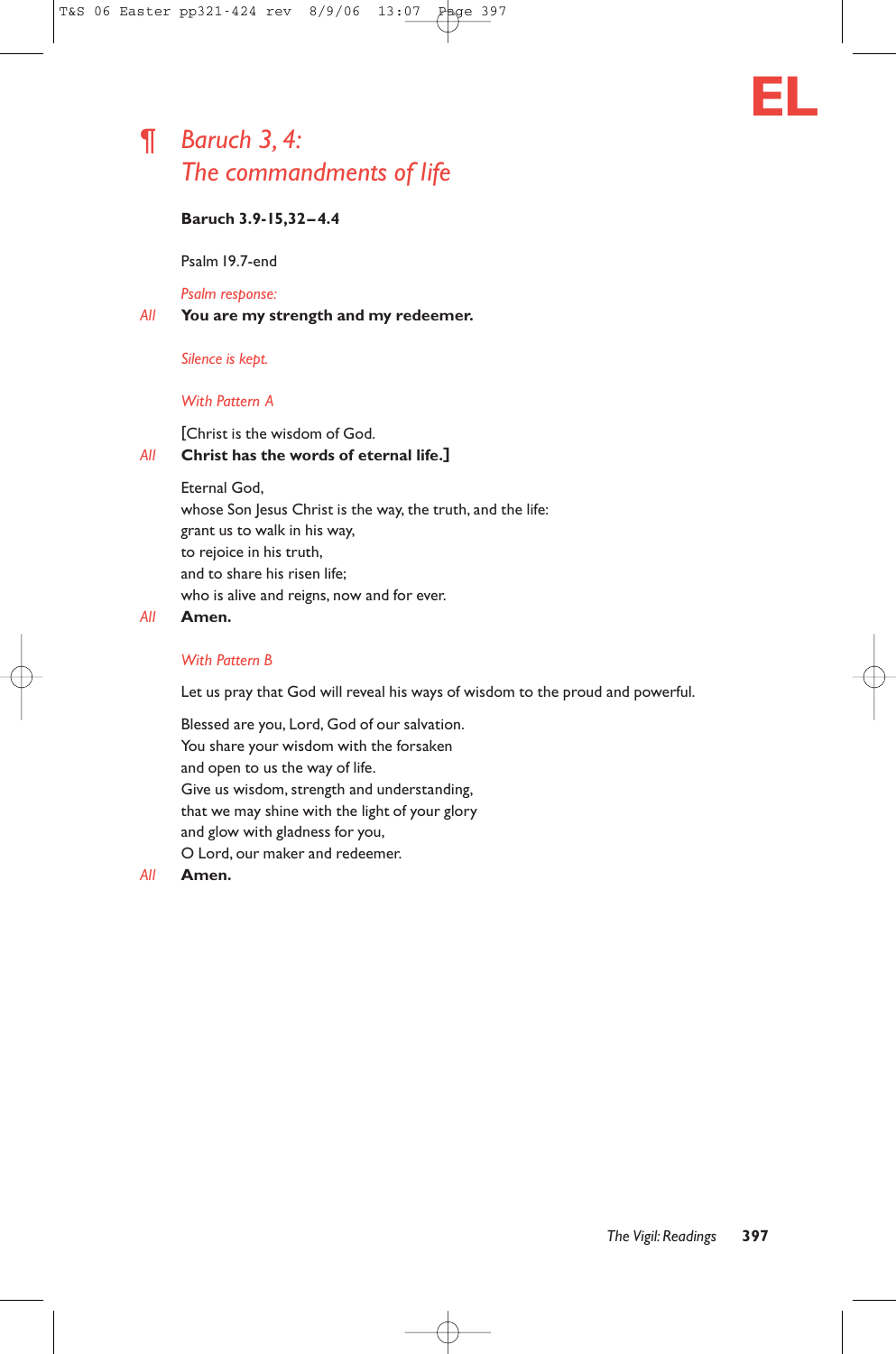# **The Dawn Service**

# **Notes**

### **1 Preceding Services**

If there has been an all-night Vigil as part of Pattern B the Dawn Service might follow. Alternatively, some other all-night event might precede the Dawn Service. The congregation would move to the outside venue at the appropriate time. At that point others who have not participated in the all-night event could join those who have.

### **2 Timing**

The service should begin before dawn, so that the sunrise can be part of the worship. The timing might so be arranged that the sounds of the awakening day become the backdrop to the people's song of Easter praise.The Easter Light should be lit at the first signs of dawn to emphasize the power of the light of Christ.

#### **3 Place**

Careful thought needs to be given to the venue of such a service. Many churches select places that are of significance to the community, or places where the Easter Liturgy can be seen, such as a hilltop. Places of local religious significance are especially suitable.

Let the venue influence the emphases within the service. If the service is on a hilltop, let the sunrise emphasize the coming of light into the world. If it is by a river, let elements of the baptismal liturgy come to the fore. If it is near a cave, focus on the empty tomb. If it is in a graveyard, let victory over death predominate; there could be reflection on the impact of the death of Jesus on his family and friends. If it is in a garden, use it as an Easter Garden. Look for connections between the venue and aspects of the Easter story and use the surroundings to bring out different elements within the Easter mystery. If more than one feature of the venue relates to the resurrection story, process from one area to another.

#### **4 Vesture**

Simple robes perhaps reflect the spirit of this outdoor service, but the liturgical colour of white or gold should not be forgotten.

#### **5 Content**

Even a service conducted out of doors should, if possible, contain aspects of all four elements of the Easter Liturgy (pages 328–347 or pages 348–371): the Service of Light, the Vigil, the Liturgy of Initiation and the Liturgy of the Eucharist, though these should be treated informally and with a light touch. If the service includes the Liturgy of the Eucharist, it does not replace a celebration of Holy Communion in the parish church on Easter Day.

### **6 Order**

This shape is based on Pattern B for the Easter Liturgy. If Pattern A is followed, the lighting of the fire is followed immediately by the blessing of the fire and the lighting of the Easter Light.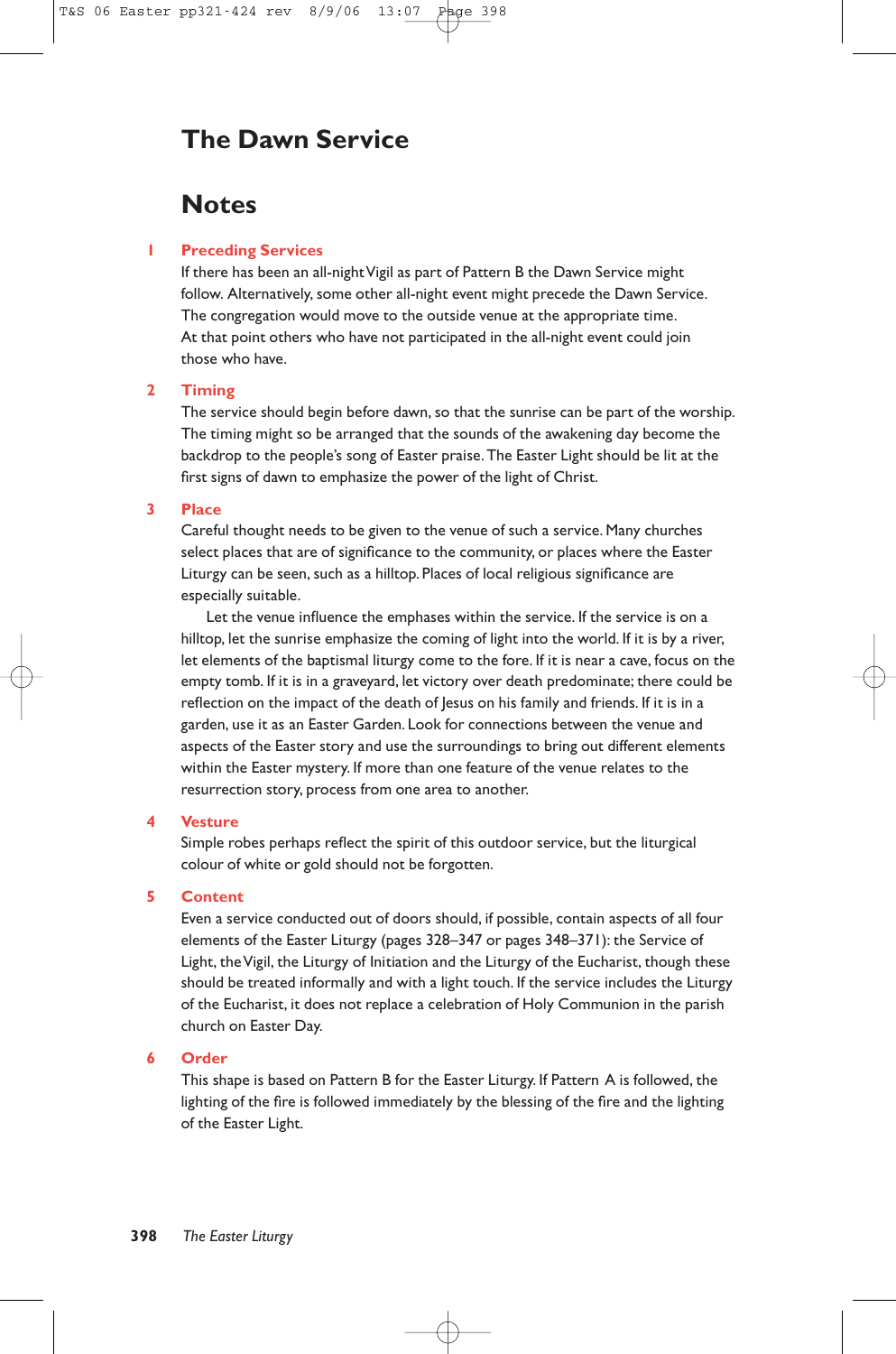

# **7 Candles**

Candles are unlikely to stay lit for long, if at all, so other alternatives should be explored.These could include light sticks, oil burners, hurricane lamps, mosquito flames and battery torches.

#### **8 The Easter Light**

Whatever form of light is used, care should be taken to ensure that the Easter Light does not go out during the service. If at all possible, the Easter Light should be an actual flame from which an Easter Candle might be lit in church at a later point.

There should only be one lighting of an Easter Candle for each church. If the lighting takes place in this service a light from it should be taken to the church to light the church's Easter Candle. For a rite for Welcoming the Easter Candle into the Church, see pages 418–420.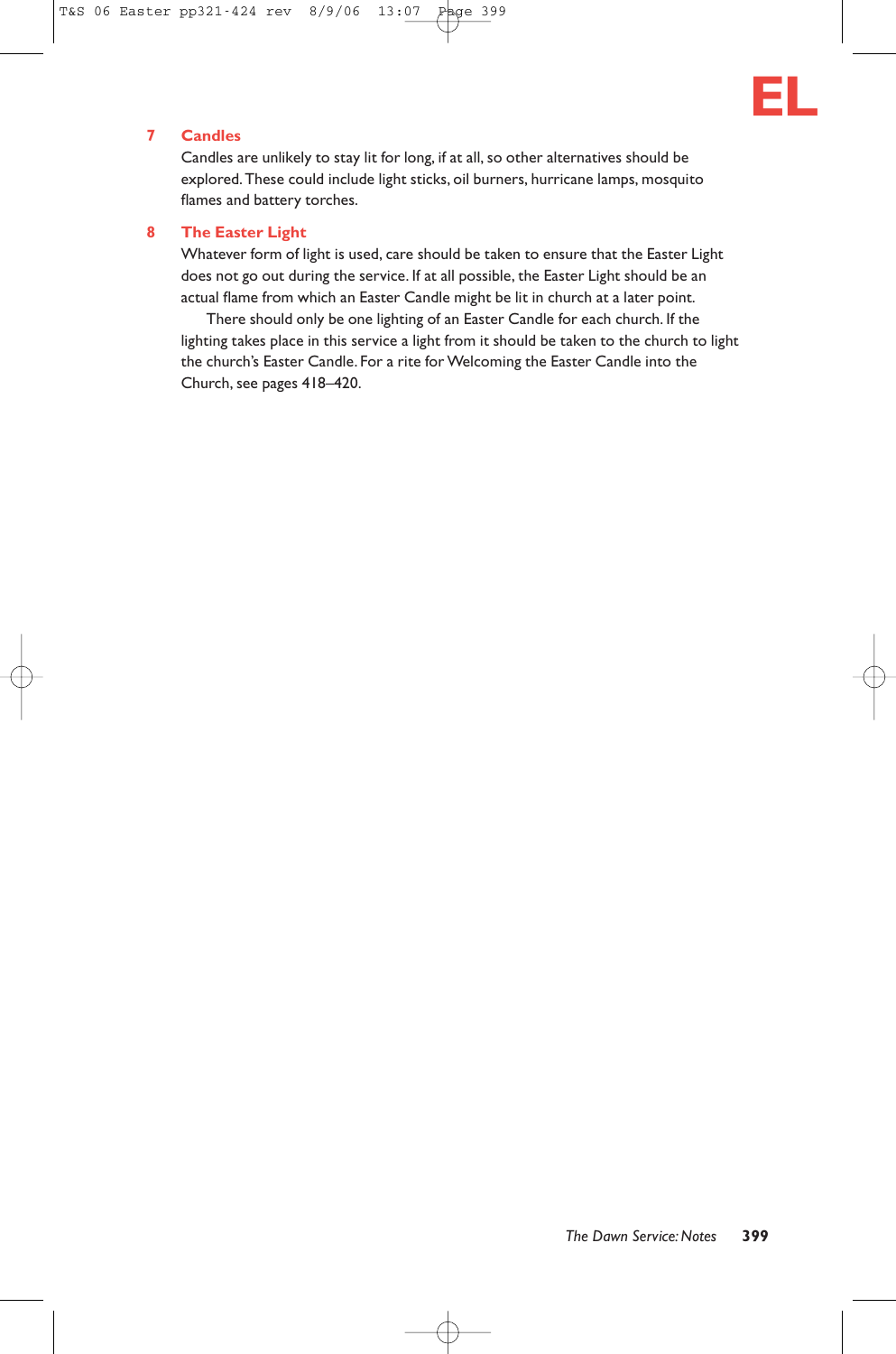# **The Dawn Service: an Outline Shape**

*A fire may be lit, around which the stories may be shared.This prayer may be used as the fire is lit*

Blessed are you, Lord God of all creation, to you be glory and praise for ever. Your steadfast love extends to the heavens and your faithfulness never ceases. Illuminate our hearts with your wisdom and strengthen our lives with your word, for you are the fountain of life; in your light we see true light. Blessed be God, Father, Son and Holy Spirit.

### *All* **Blessed be God for ever.**

*There should be some element of waiting. Personal, historical and biblical stories of escape might be shared. If there is to be only one reading from the Old Testament this should be the crossing of the Red Sea from Exodus 14 (page 382). If the service is held at a riverside or on a beach, the congregation might gather at the water's edge for this reading.*

*At dawn an Easter Light is lit and an Easter Song of Praise may be sung.*

*As the Easter Light is lit, this prayer may be said*

Eternal God,

who made this most holy night to shine with the brightness of your one true light, set us aflame with the fire of your love, and bring us to the radiance of your heavenly glory; through Jesus Christ our Lord.

#### *All* **Amen.**

*The Easter Acclamation 'Alleluia. Christ is risen. He is risen indeed. Alleluia' is used. This might be followed by shouting, fireworks, party poppers, balloons, confetti and the use of other items of celebration.*

*The resurrection Gospel for the day is read.*

*A re-affirmation of baptismal vows which includes the Prayer over the Water may be used (see pages 342–344, 346).This might be done with whatever water is naturally available.*

*If Holy Communion is celebrated, an authorized Eucharistic Prayer is used.*

*Breakfast may be shared, possibly using John 21.3-11 as a Dismissal Gospel.*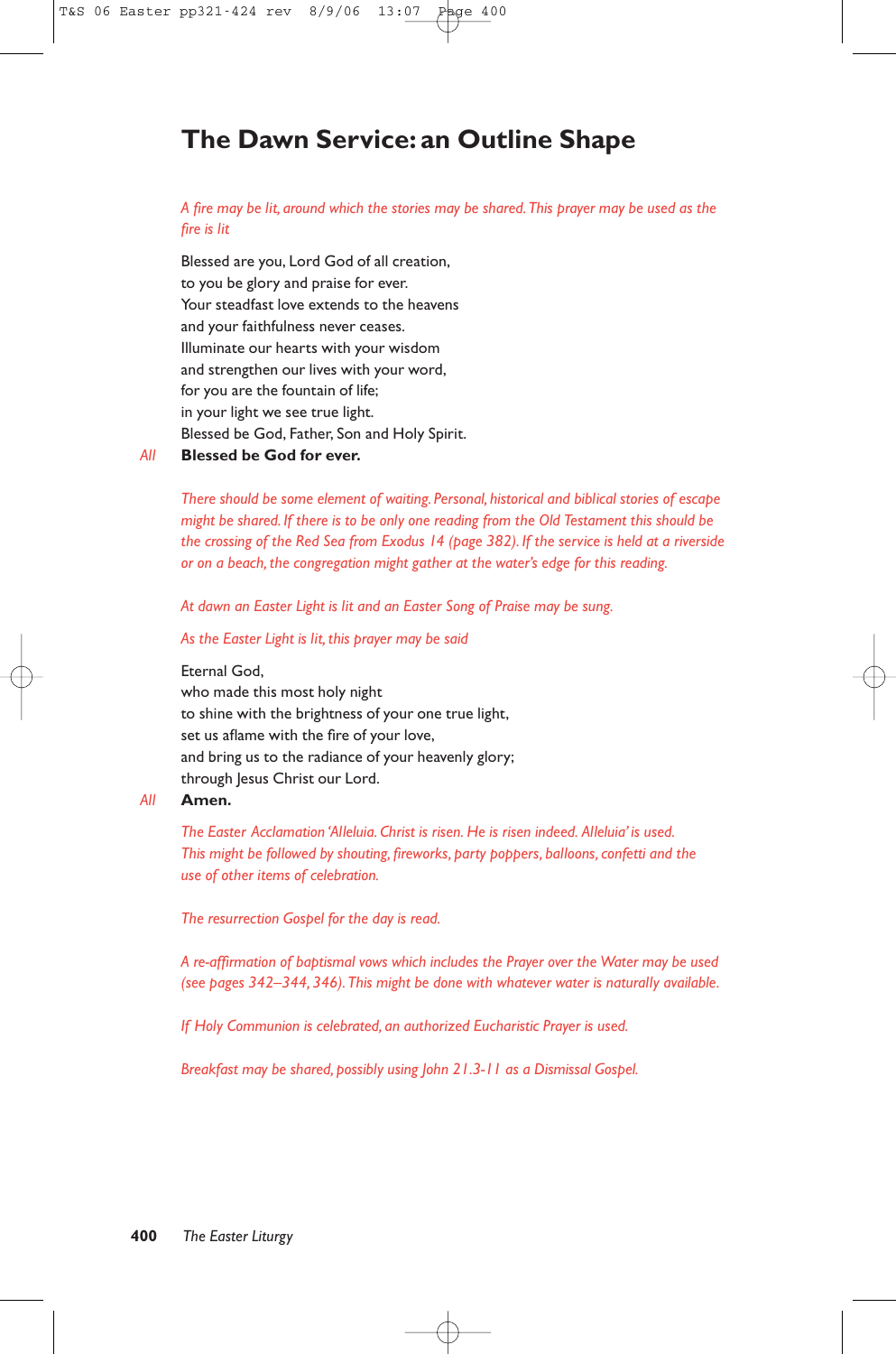

# **A Mid-morning Eucharist on Easter Day using Elements from the Easter Liturgy**

# **Notes**

- **1** This service is intended for use where there has been no Easter Liturgy which included the Service of Light. If the Easter Candle has already been lit at a previous service, the rite for Welcoming the Easter Candle into the Church (pages 418–420) should be used instead.
- **2** The Easter Liturgy is intended as a service for the night. It is important to present a mid-morning service in such a way that it does not seem to be a night service that is accidentally being celebrated during the morning.
- **3** The Easter Candle may be marked either before the service or during the Service of Light at the point indicated (see pages 408–409).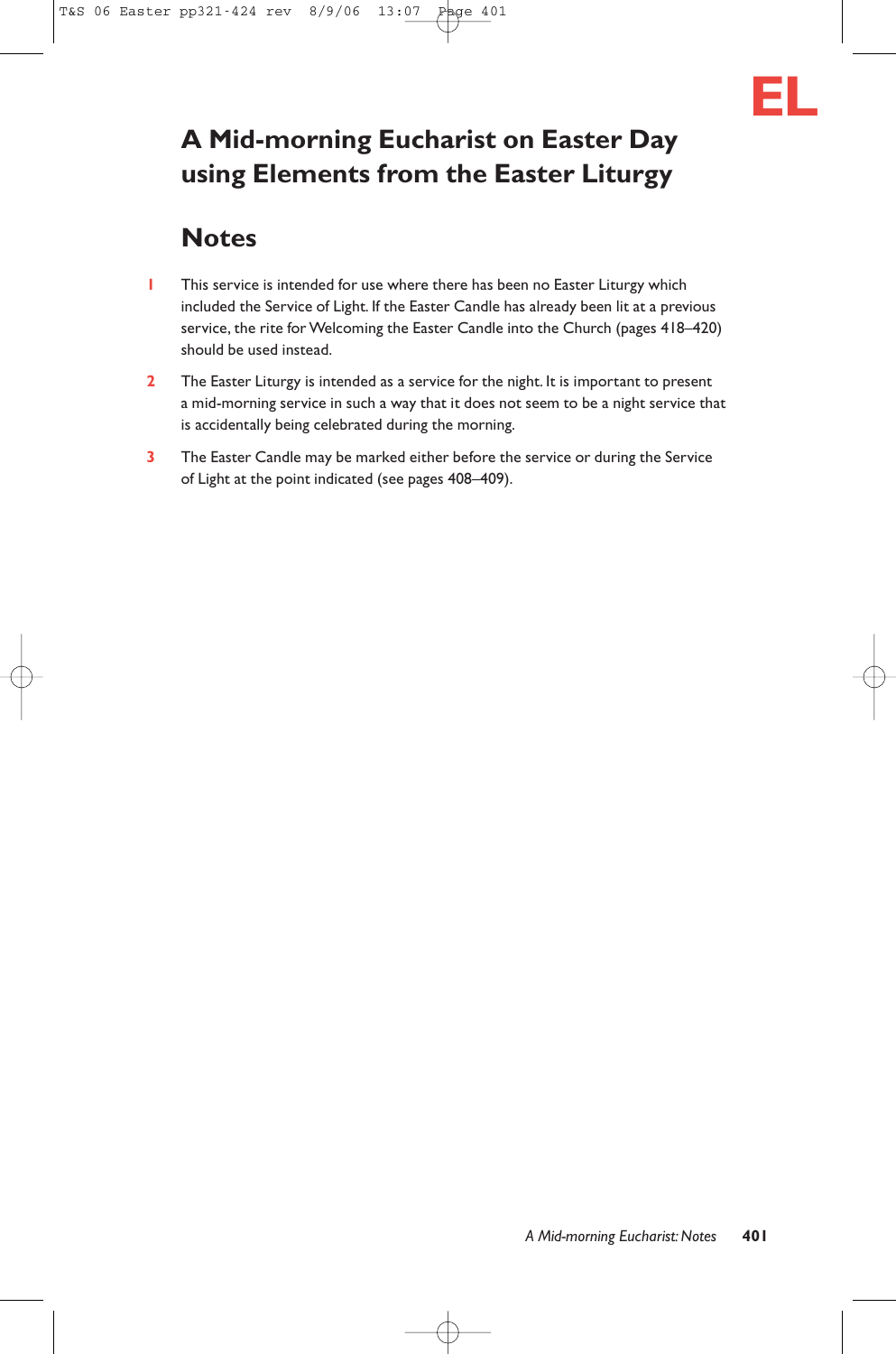# **A Mid-morning Eucharist on Easter Day using Elements from the Easter Liturgy: an Outline Order**

# ¶ *The Service of Light*

*The ministers go in silence to the main entrance, one of them carrying the unlit Easter Candle. All the lights in the building are switched off.*

#### *This acclamation may be used*

Christ yesterday and today, *All* **the beginning and the end,** Alpha and Omega, all time belongs to him, and all ages;

*All* **to him be glory and power, through every age and for ever. Amen.**

> *The Easter Candle may be marked at this point if this has not already been done (see pages 408–409).*

This is the day when our Lord Jesus Christ passed from death to life. Throughout the world Christians celebrate the awesome power of God. As we hear his word and proclaim all that God has done, we can be confident that we shall share his victory over death and live with him for ever.

### *A minister lights the Easter Candle, saying*

May the light of Christ, rising in glory, banish all darkness from our hearts and minds.

*The minister carrying the Candle raises it and says or sings*

The light of Christ.

*All* **Thanks be to God.**

*People may light their candles from the Easter Candle. Children may be encouraged to carry the light to people throughout the church.*

*The procession moves further into the building and then stops.The versicle and response are repeated.*

*When the minister carrying the Candle arrives at the front of the church it is placed on a stand in the midst of the building, and all other candles in the church are now lit.*

*The Exsultet (the Easter Song of Praise) may be said or sung by a minister standing near the candle (see pages 410–417).*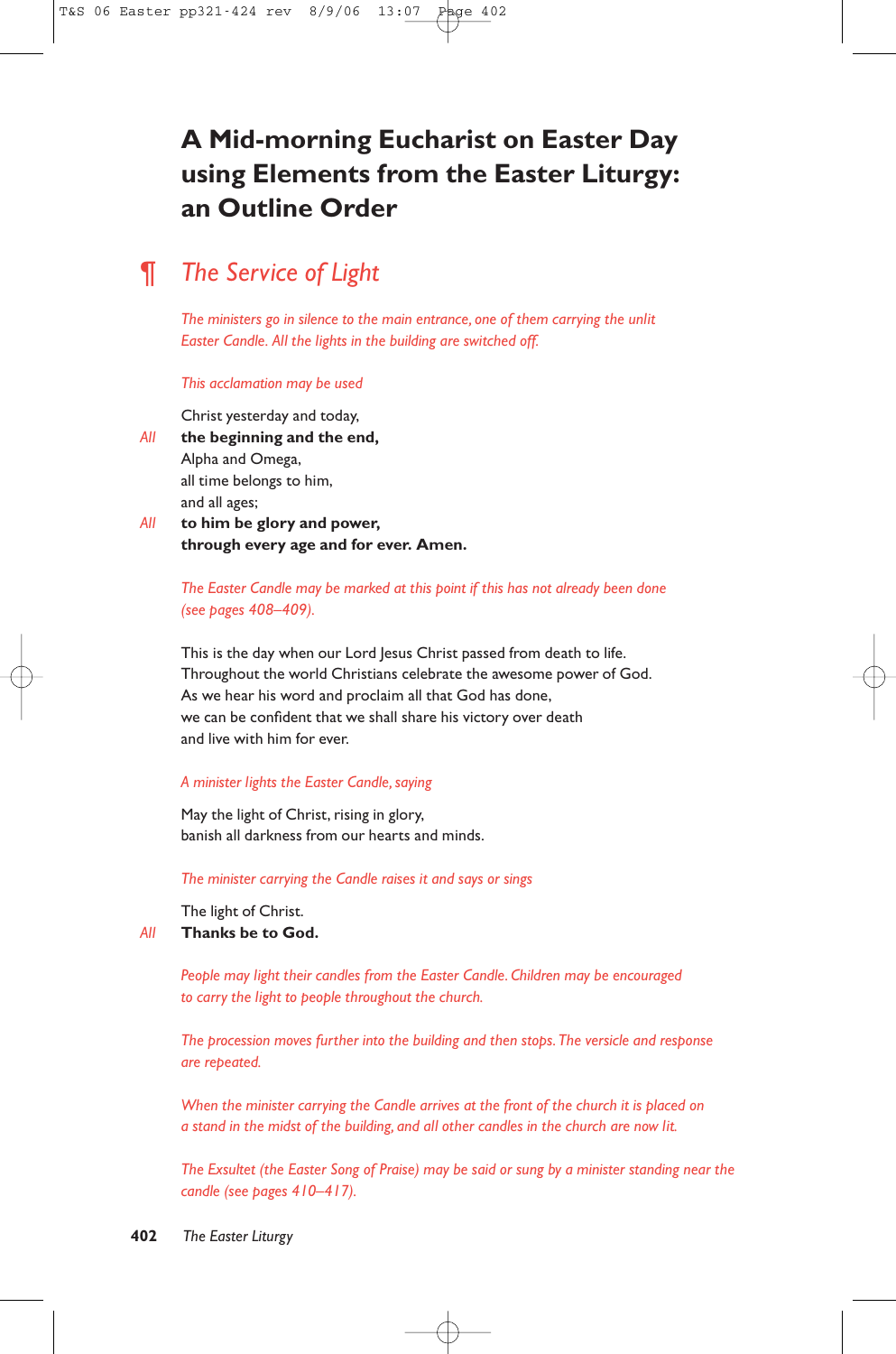# **EL**

# ¶ *The Liturgy of the Word*

### *The president says*

Alleluia. Christ is risen.

# *All* **He is risen indeed. Alleluia.**

*A joyful fanfare may be played, bells rung, cymbals clashed, noise made, lights switched on and the people's candles extinguished.*

*The service continues with the Gloria in excelsis, the Collect of Easter Day and the Liturgy of the Word.*

*After the Sermon it is particularly appropriate for the congregation to re-affirm their baptismal vows using a form which includes the Prayer over the Water (pages 342–344, 346). Alternatively, the Thanksgiving for the Resurrection (pages 421–423) may be used.*

*The Liturgy of the Eucharist follows (page 367).*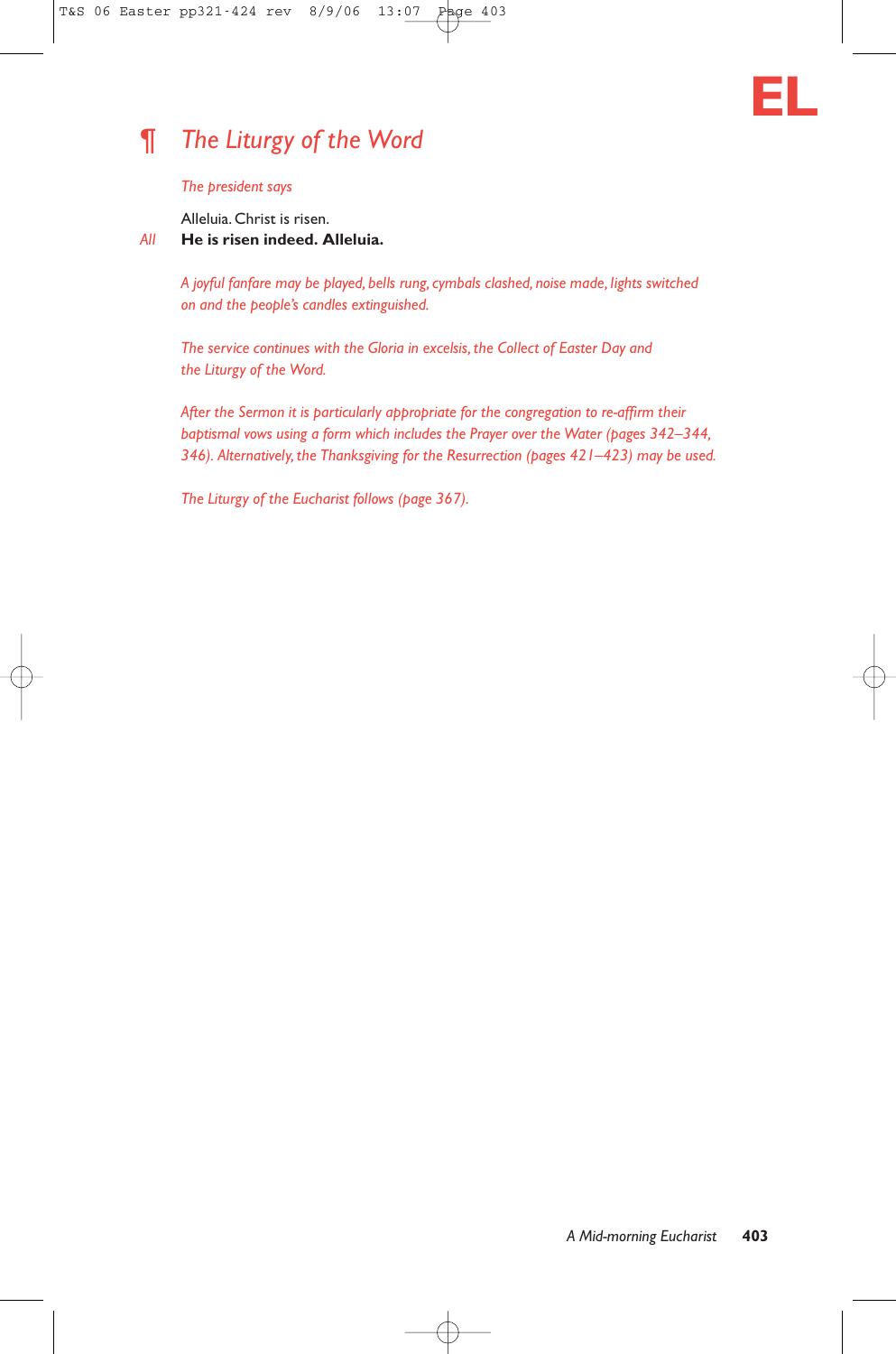# **An Outline Service of the Word for Easter Day**

# **Note**

If the Easter Candle has already been lit at a previous service, the Service of Light, the Exsultet and the Easter Acclamation are replaced by the rite for Welcoming the Easter Candle into the Church (pages 418–420).

# ¶ *The Service of Light*

*The ministers go in silence to the main entrance, one of them carrying the unlit Easter Candle. All the lights in the building are switched off.*

Christ yesterday and today,

- *All* **the beginning and the end,** Alpha and Omega, all time belongs to him, and all ages;
- *All* **to him be glory and power, through every age and for ever. Amen.**

*The Easter Candle may be marked at this point if this has not already been done (see pages 408–409).*

This is the day when our Lord Jesus Christ passed from death to life. Throughout the world Christians celebrate the awesome power of God. As we hear his word and proclaim all that God has done, we can be confident that we shall share his victory over death and live with him for ever.

#### *The president lights the Easter Candle, saying*

May the light of Christ, rising in glory, banish all darkness from our hearts and minds.

*The minister carrying the Candle raises it and says or sings*

The light of Christ. *All* **Thanks be to God.**

> *People may light their candles from the Easter Candle. Children may be encouraged to carry the light to people throughout the church.*

*The procession moves further into the building and then stops.The versicle and response are repeated.*

*When the minister carrying the Candle arrives at the front of the church it is placed on a stand in the midst of the building, and all other candles in the church are now lit.*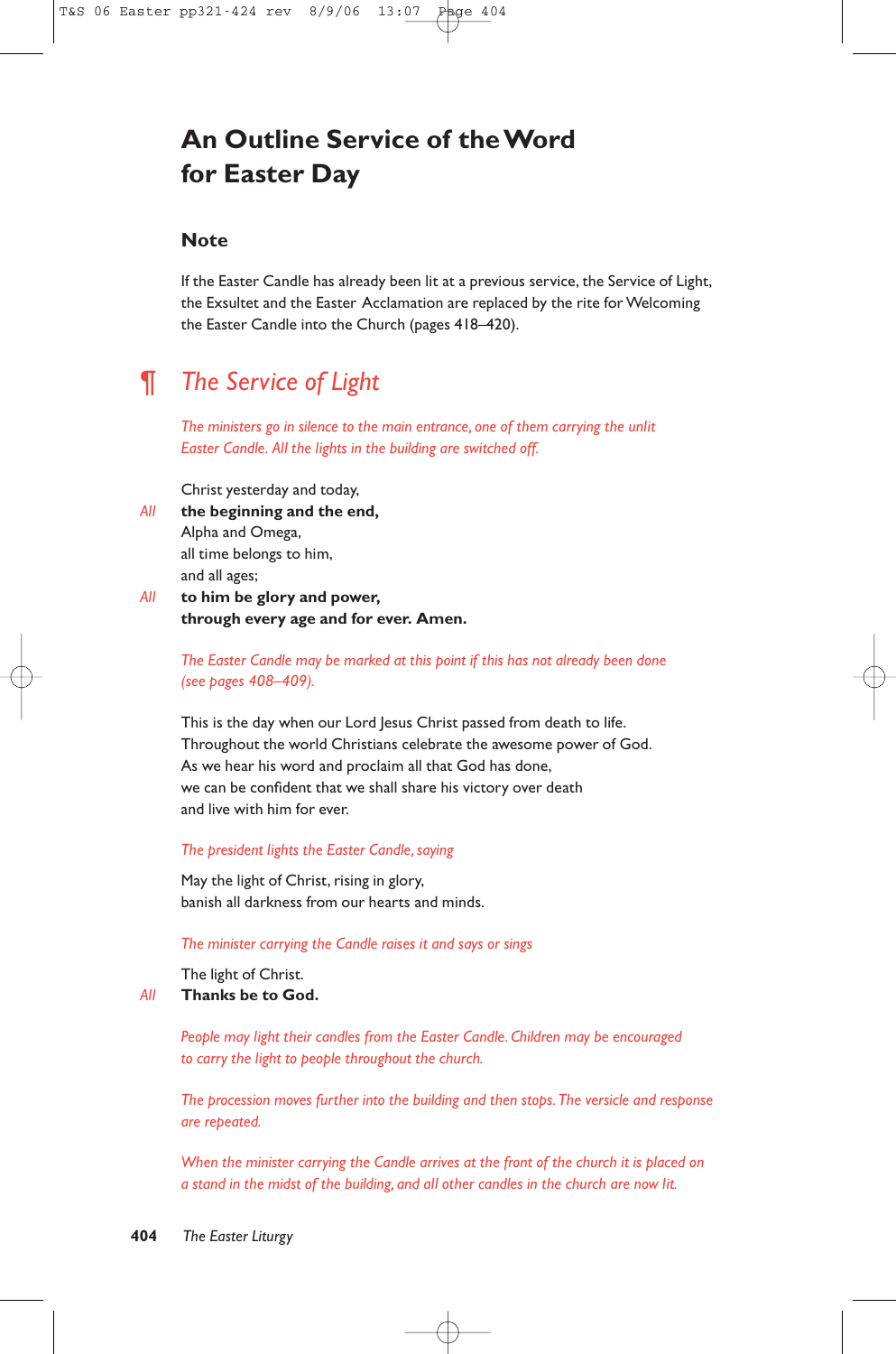# **The Exsultet**

*A form of the Exsultet may be used (see pages 410–417).*

# **The Easter Acclamation**

#### *A minister says*

Alleluia. Christ is risen.

*All* **He is risen indeed. Alleluia, alleluia, alleluia.**

# **Gloria in Excelsis**

*The Gloria in excelsis or an appropriate Easter hymn is used, during which all other candles in the church are lit from the Easter Candle, the lights switched on and the people's candles extinguished.*

# **The Collect**

Let us pray that we may walk the risen life of Christ in glory.

#### *Silence is kept.*

Lord of all life and power, who through the mighty resurrection of your Son overcame the old order of sin and death to make all things new in him: grant that we, being dead to sin and alive to you in Jesus Christ, may reign with him in glory; to whom with you and the Holy Spirit be praise and honour, glory and might, now and in all eternity.

### *All* **Amen.**

#### *(or)*

God of glory, by the raising of your Son you have broken the chains of death and hell: fill your Church with faith and hope; for a new day has dawned and the way to life stands open in our Saviour Jesus Christ.

#### *All* **Amen.**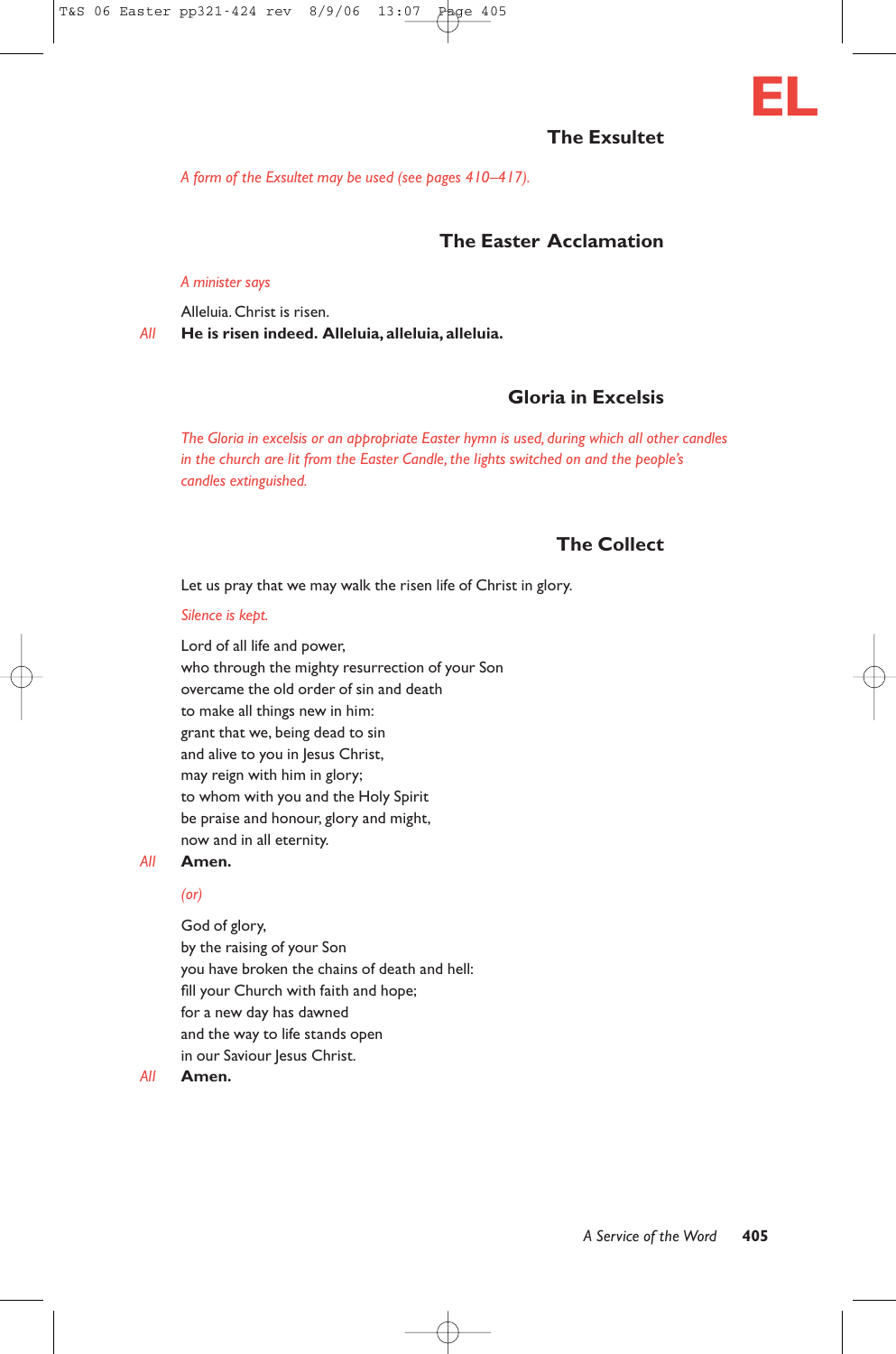# ¶ *The Liturgy of the Word*

**Reading(s)** 

### *After each reading*

This is the word of the Lord.

*All* **Thanks be to God.**

# **Sermon**

# **Re-affirmation of Baptismal Vows**

*The ministers and people gather at the font. A canticle, psalm, hymn or litany may be used (see pages 421–424).*

*The congregation re-affirm their baptismal vows, using a form which includes the Prayer over the Water (pages 342–344, 346).*

**The Peace**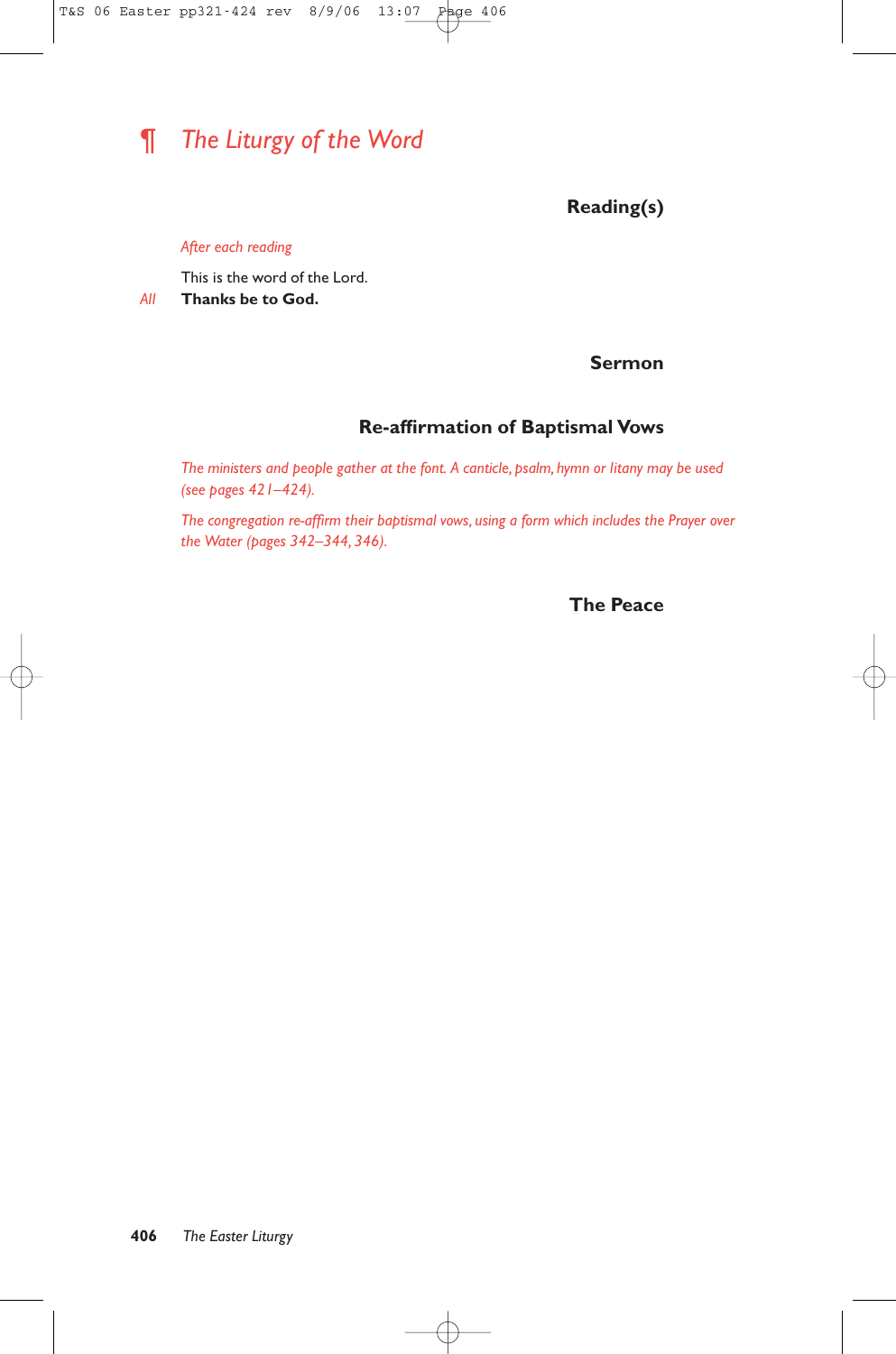# **EL**

# ¶ *Prayers*

*The Prayers should include the Lord's Prayer.*

# ¶ *Conclusion*

*The congregation accompanies the first three responses with a sweep of the arm towards a cross, as if throwing the objects of the prayer; the final response is a sweep of the arm towards heaven.*

All our problems

- *All* **we send to the cross of Christ.** All our difficulties
- *All* **we send to the cross of Christ.** All the devil's works
- *All* **we send to the cross of Christ.** All our hopes
- *All* **we set on the risen Christ;** and the blessing of God almighty, the Father, the Son, and the Holy Spirit, be among you and remain with you always.
- *All* **Amen.**

*(or)*

Alleluia. Christ is risen.

*All* **He is risen indeed. Alleluia, alleluia, alleluia.**

Praise the God and Father of our Lord Jesus Christ.

*All* **He has given us new life and hope by raising Jesus from the dead.**

God has claimed us as his own.

*All* **He has brought us out of darkness. He has made us light to the world.**

Alleluia. Christ is risen.

*All* **He is risen indeed. Alleluia.**

Go in the peace of Christ. Alleluia, alleluia.

*All* **Thanks be to God. Alleluia, alleluia.**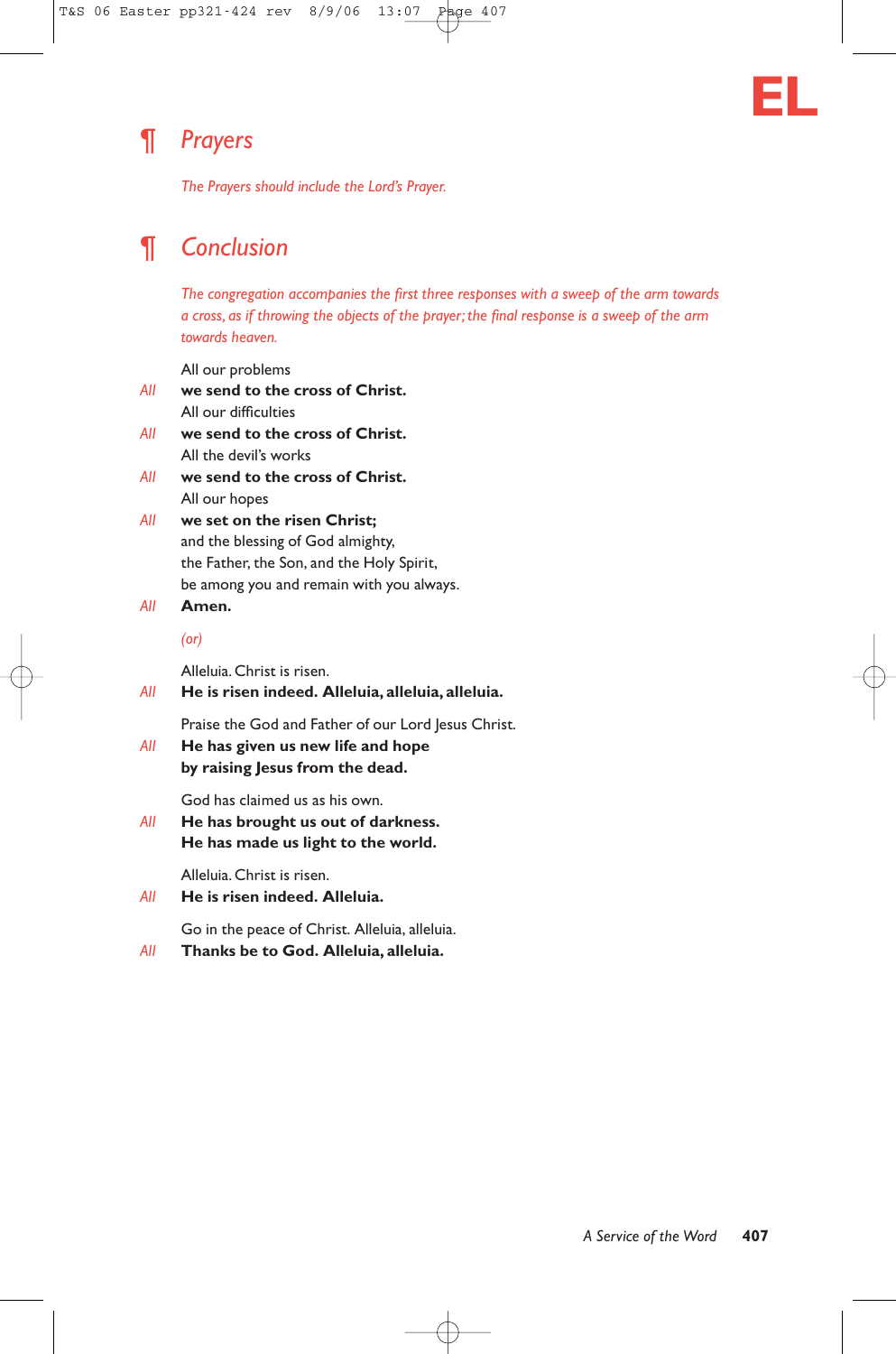# **Instructions for Marking the Easter Candle**

A minister brings the Easter Candle to the president, who traces the cross and then the Greek letter *Alpha* (Α) above and the Greek letter *Omega* (Ω) below it. The numbers of the current year are marked in the space between the arms of the cross, as in the diagram below.

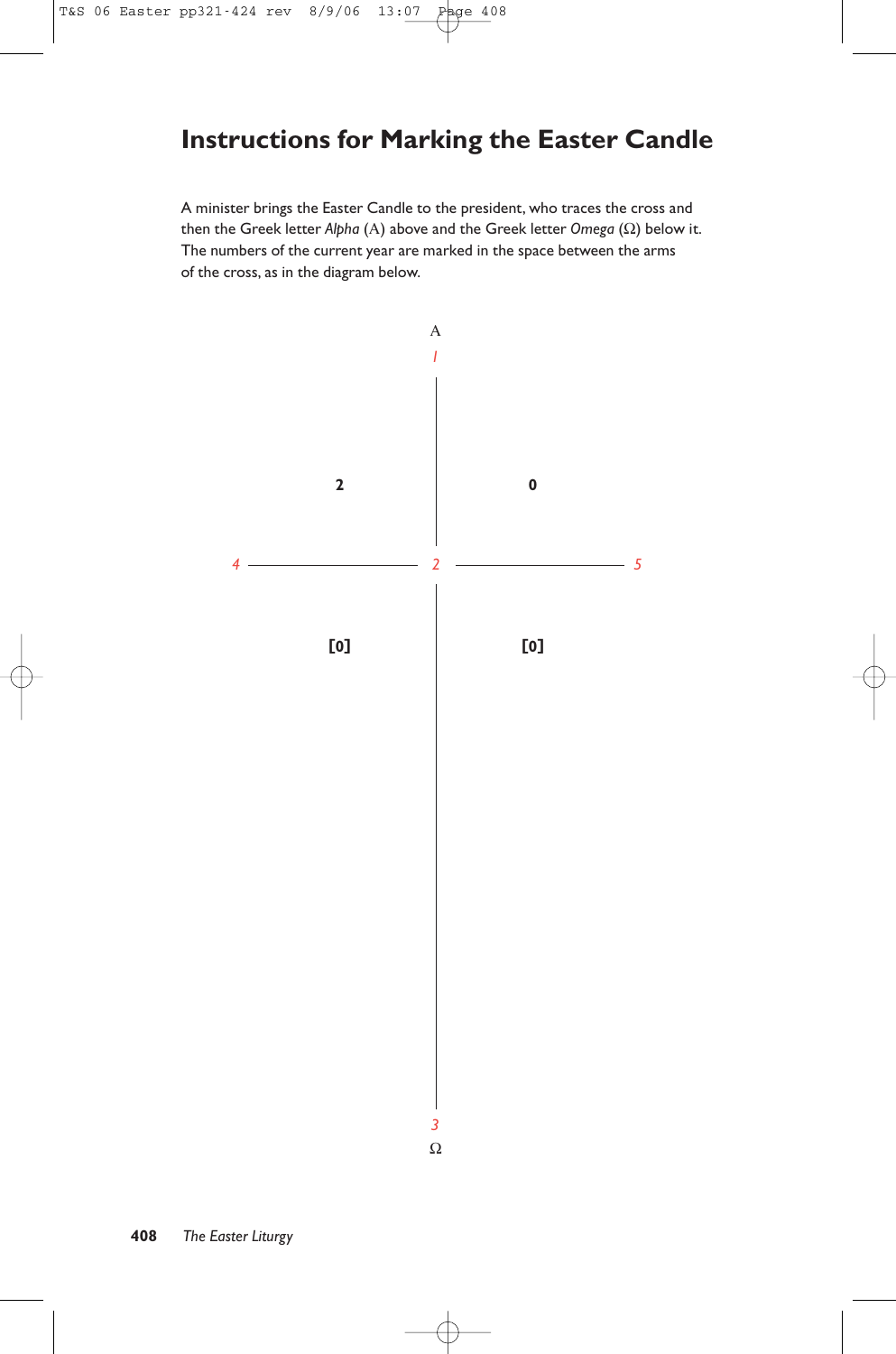

*As the vertical of the cross is traced the president says*

Christ, yesterday and today,

*As the horizontal is traced the president says*

the beginning and the end,

*As the Alpha is traced*

Alpha

*As the Omega is traced*

and Omega,

*As the first number of the year is traced the president says*

all time belongs to him,

*As the second number is traced*

and all ages;

*As the third number is traced*

to him be glory and power,

*As the fourth number is traced*

through every age and for ever.

#### *All* **Amen.**

*Five nails or incense studs may then be inserted into the Candle, reminding us of the five wounds of Christ. Each stud is placed in the Candle at the points marked, in the order indicated by the numbers. As each is inserted the president says*

> *1* By his holy *425* guard us and glorious and keep us. wounds

> > *3* may Christ our Lord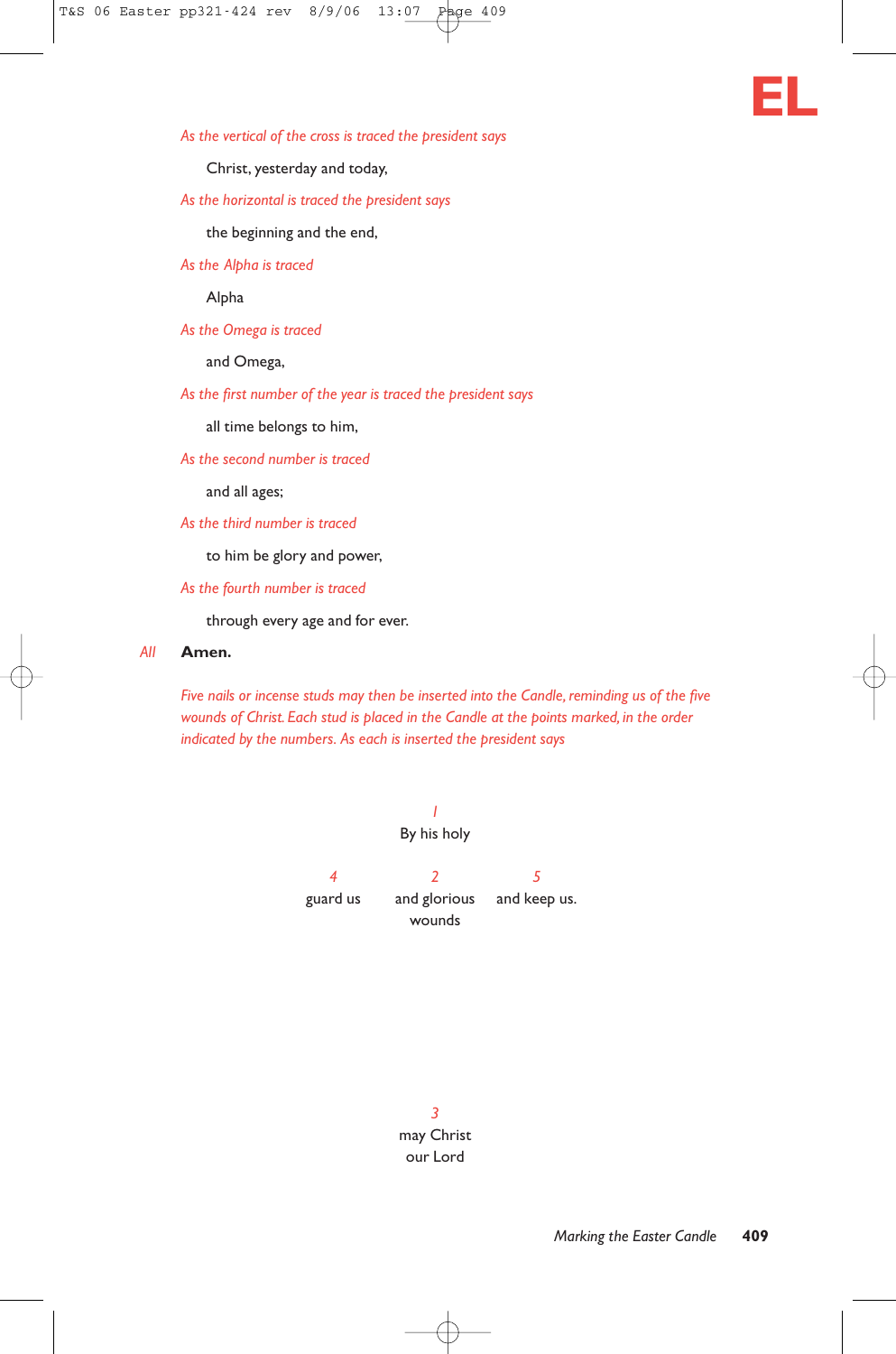# **The Exsultet**

¶ *Form 1: a traditional version with optional responses*

# **Notes**

- **1** If possible, the main text should be sung by a deacon.
- **2** Other responses may be used instead of 'Glory to you for ever', such as
- *All* **Glory to you, O Lord.**

*(or)*

*All* **The Lord reigns.**

### **Either** *The minister sings the Introduction*

Rejoice, heavenly powers! Sing, choirs of angels! O Universe, dance around God's throne! Jesus Christ, our King, is risen! Sound the victorious trumpet of salvation!

Rejoice, O earth, in glory, revealing the splendour of your creation, radiant in the brightness of your triumphant King! Christ has conquered! Now his life and glory fill you! Darkness vanishes for ever!

Rejoice, O Mother Church! Exult in glory! The risen Saviour, our Lord of life, shines upon you! Let all God's people sing and shout for joy.

- **Or** *Alternatively, the Introduction could be sung by the whole congregation to a tune of the metre 10.10.10.10 using the following form. (Not all tunes of 10.10.10.10 metre are suitable.)*
- *All* **Sing, choirs of heaven! Let saints and angels sing! Around God's throne exult in harmony! Now Jesus Christ is risen from the grave! Salute your King in glorious symphony!**

**Sing, choirs of earth! Behold, your light has come! The glory of the Lord shines radiantly! Lift up your hearts, for Christ has conquered death! The night is past, the day of life is here!**

**Sing, Church of God! Exult with joy outpoured! The gospel trumpets tell of victory won! Your Saviour lives; he's with you evermore! Let all God's people sound the long Amen!**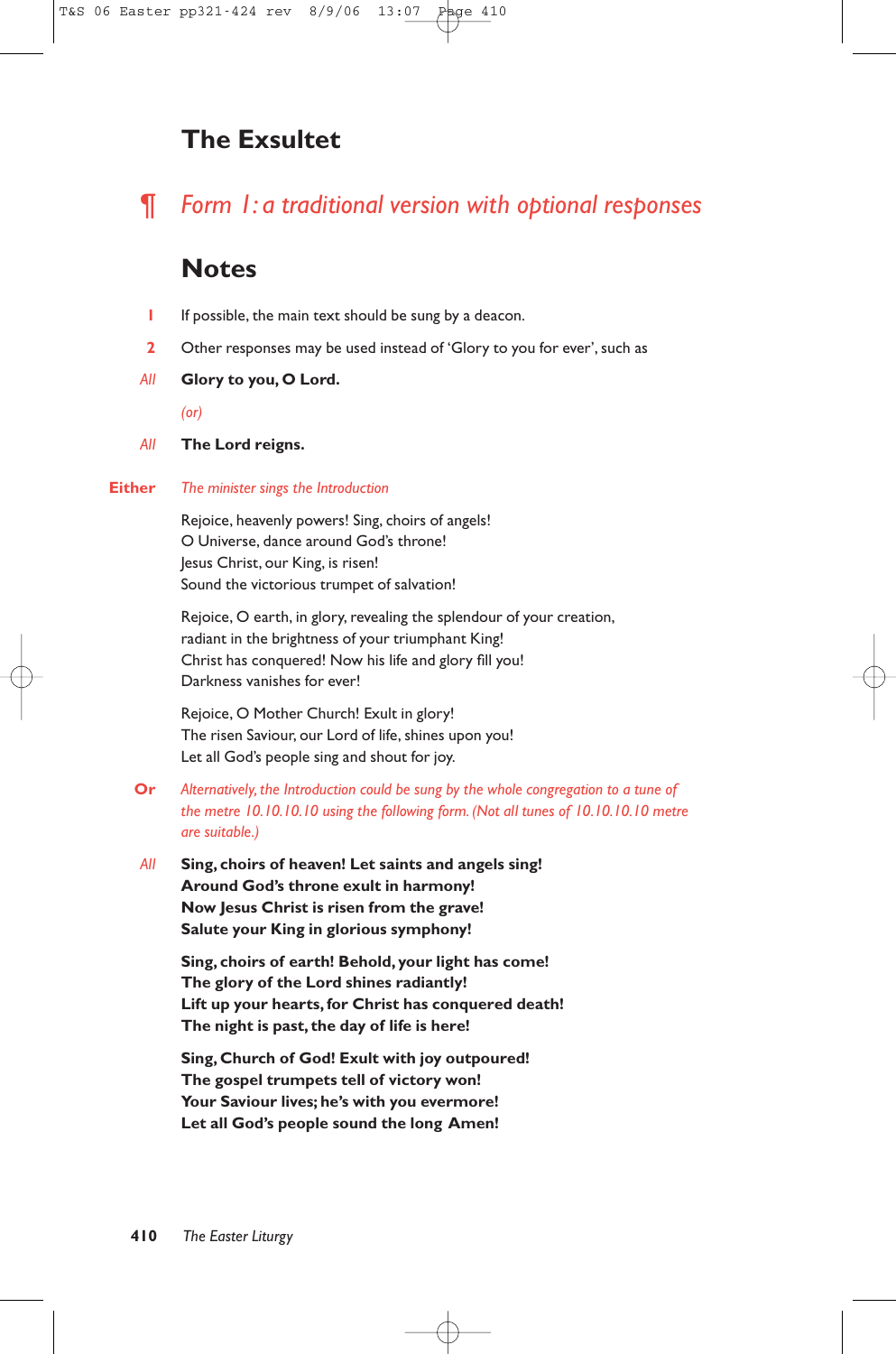

# *All* **and also with you.**

Lift up your hearts.

### *All* **We lift them to the Lord.**

Let us give thanks to the Lord our God.

### *All* **It is right to give thanks and praise.**

It is right and good that with hearts and minds and voices we should praise you, Father almighty, the unseen God, through your only Son, Jesus Christ our Lord, who has saved us by his death, paid the price of Adam's sin, and reconciled us once again to you.

### *All* **[Glory to you for ever.]**

For this is the Passover feast, when Christ, the true Lamb of God, is slain, whose blood consecrates the homes of all the faithful.

# *All* **[Glory to you for ever.]**

This is the night [*day*†] when you first saved our ancestors, freeing Israel from her slavery and leading her safely through the sea.

# *All* **[Glory to you for ever.]**

This is the night [*day*] when Jesus Christ vanquished hell, broke the chains of death and rose triumphant from the grave.

# *All* **[Glory to you for ever.]**

This is the night [*day*] when all who believe in him are freed from sin, restored to grace and holiness, and share the victory of Christ.

### *All* **[Glory to you for ever.]**

This is the night [*day*] that gave us back what we had lost; beyond our deepest dreams you made even our sin a happy fault.

# *All* **[Glory to you for ever.]**

Most blessed of all nights [*Crowning glory of all feasts*†]! Evil and hatred are put to flight and sin is washed away, lost innocence regained, and mourning turned to joy.

# *All* **[Glory to you for ever.]**

Night [*Feast*†] truly blessed, when hatred is cast out, peace and justice find a home, and heaven is joined to earth and all creation reconciled to you.

### *All* **[Glory to you for ever.]**

† [*said/sung during the day*]

**EL**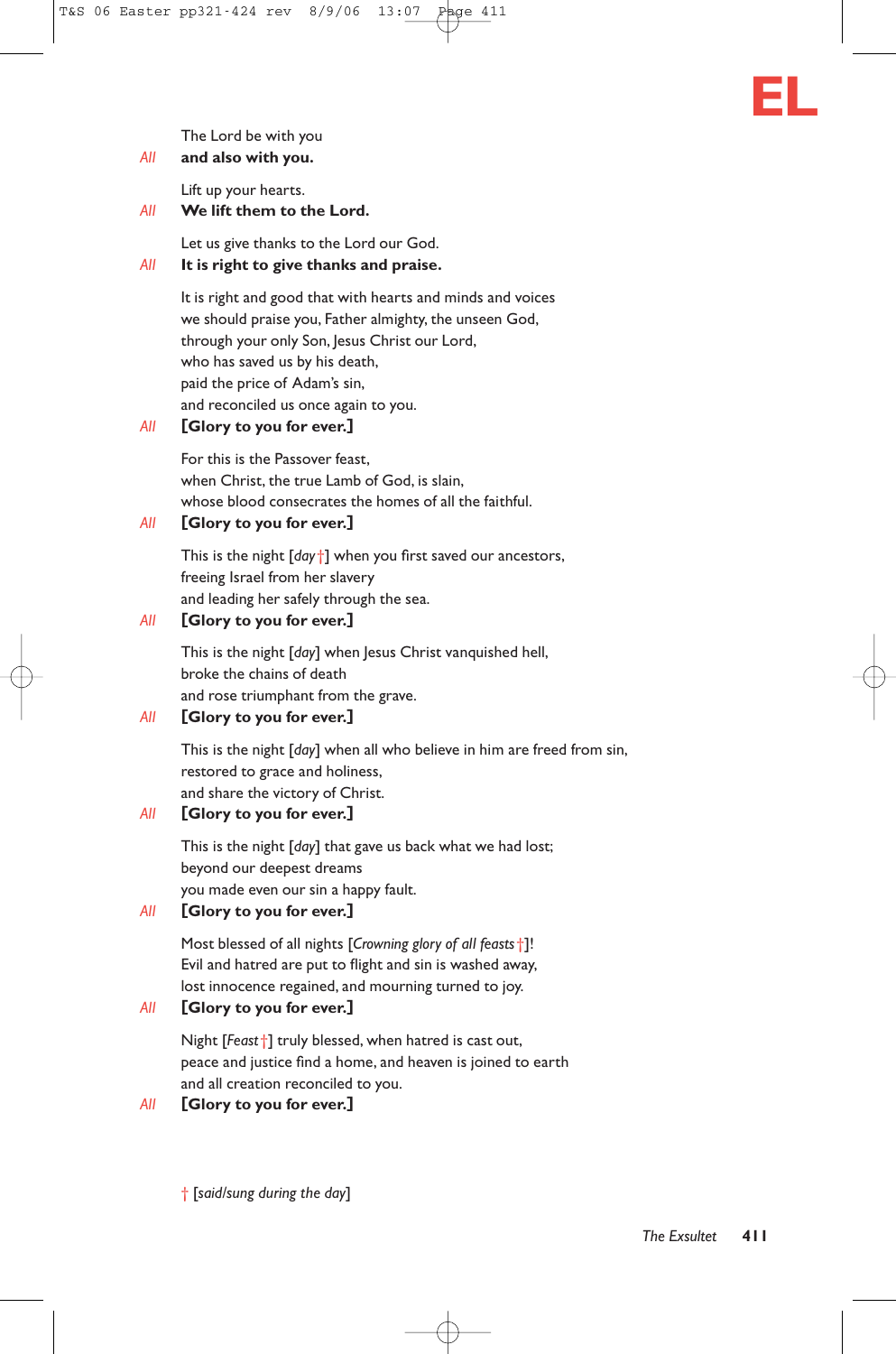Therefore, heavenly Father, in this our Easter joy accept our sacrifice of praise, your Church's solemn offering. Grant that this Easter Candle may make our darkness light.

For Christ the morning star has risen in glory; Christ is risen from the dead and his flame of love still burns within us! Christ sheds his peaceful light on all the world! Christ lives and reigns for ever and ever!

*All* **Amen.**

# **An alternative ending**

# **Note**

In recent years some have shown an interest in reviving the references to bees in the Exsultet.They played a prominent role in the text of the so-called 'Franco-Roman' Exsultet, but the English translation currently approved for use by the Roman Catholic Church in England and Wales does not include the reference to the bees. For those who wish to restore these references we offer this version for optional insertion into the main text of the Exsultet.

### *The Exsultet is sung as written up to this verse*

Night [*Feast*] truly blessed, when hatred is cast out, peace and justice find a home, and heaven is joined to earth and all creation reconciled to you.

### *All* **[Glory to you for ever.]**

### *After which it concludes*

Therefore, heavenly Father, in this our Easter joy accept our sacrifice of praise, your Church's solemn offering, this wax, the work of bees and the hands of your ministers.

### *All* **[Glory to you for ever.]**

As we gaze upon the splendour of this flame fed by melting wax conceived by mother bee, grant that this Easter Candle may make our darkness light.

For Christ the morning star has risen in glory; Christ is risen from the dead and his flame of love still burns within us! Christ sheds his peaceful light on all the world! Christ lives and reigns for ever and ever!

### *All* **Amen.**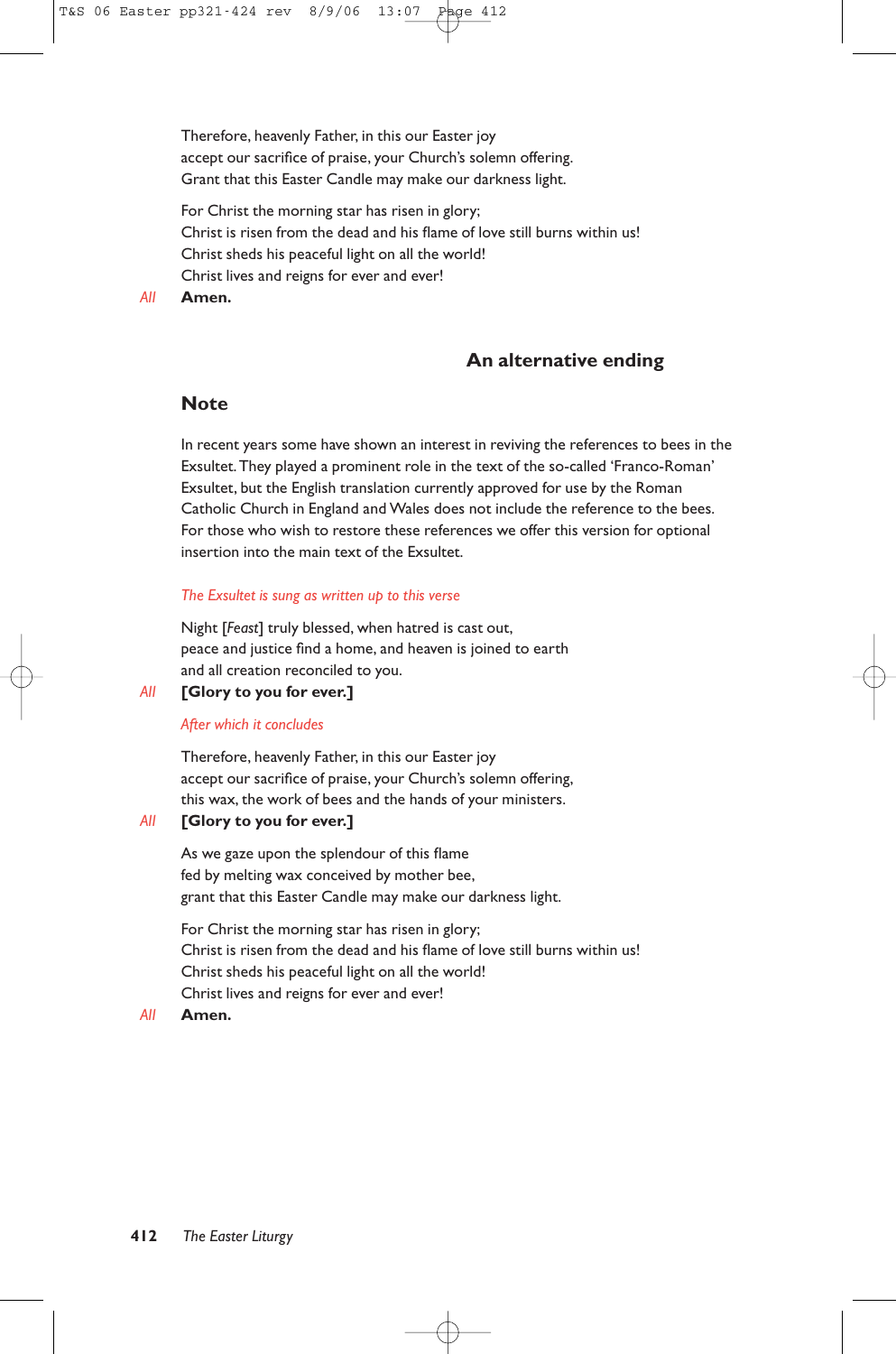

# ¶ *Form 2: a short responsive Exsultet*

# **Notes**

- **1** If possible, the main text should be sung by a deacon.
- **2** Other locally composed verses may also be added, provided that the thematic structure of the Exsultet is not obscured.

Choirs of angels, stars and planets:

*All* **all God's people sing and dance.**

All creation, Church of God:

### *All* **all God's people sing and dance.**

We praise you Lord of life and death: we glorify your name:

### *All* **all God's people sing and dance.**

This is the night you set us free, bringing us home in love; holy night, when you led your people through the fearsome sea:

### *All* **all God's people sing and dance.**

This is the night you brought your Son through the doors of death; O holy night, when death takes flight and hope is born again:

# *All* **all God's people sing and dance.**

This is the night our tears of sadness turn to shouts of joy; holy night, when the choirs of earth sing the songs of heaven:

# *All* **all God's people sing and dance.**

This is the night when Christ our Light makes the darkness bright:

# *All* **all God's people sing and dance.**

Christ is the life that knows no end. Christ is the love that burns within. Christ is the peace that floods the world. Christ is the Lord who reigns on high.

# *All* **All God's people sing and dance. Amen.**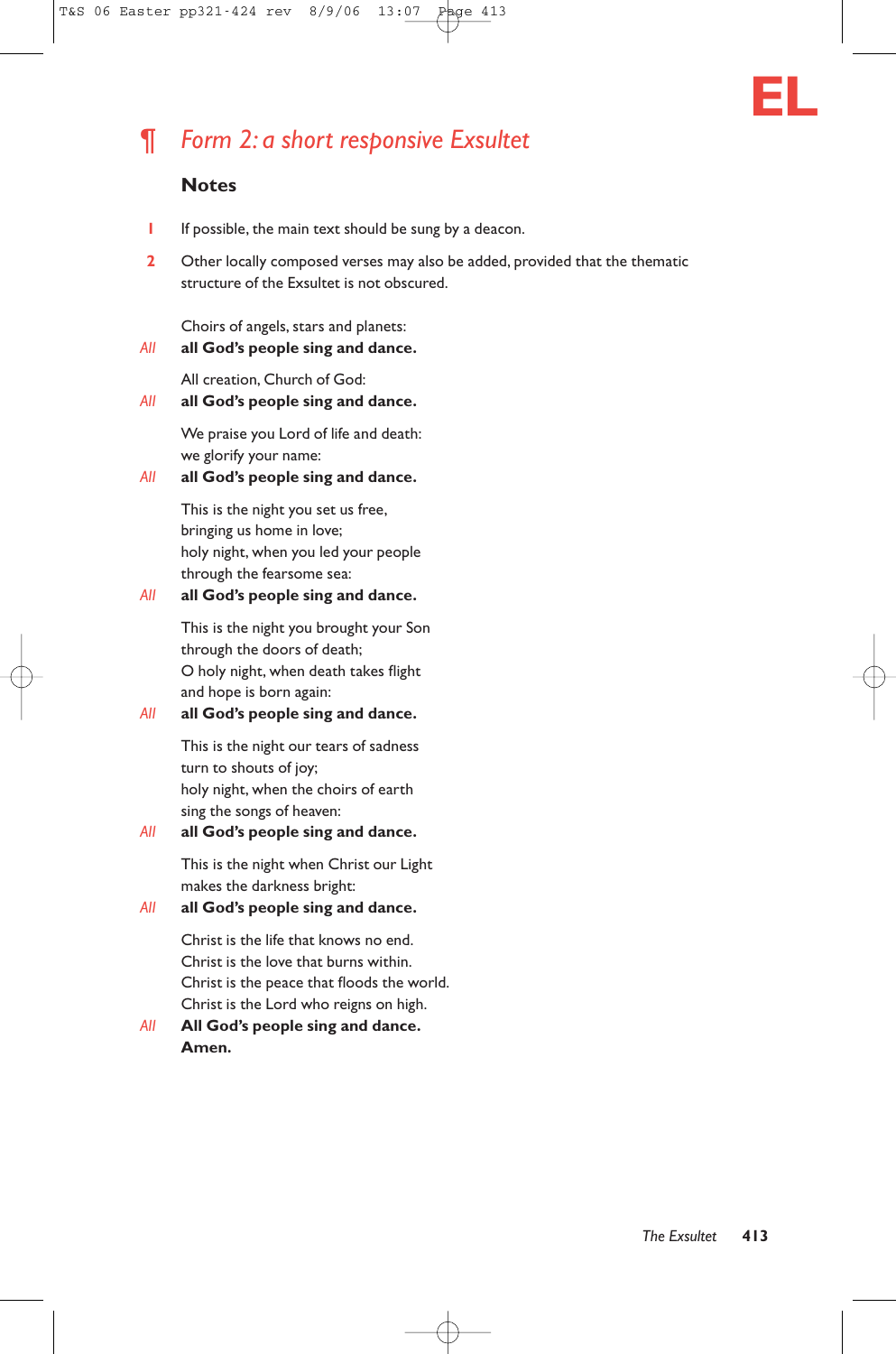# ¶ *Form 3: a metrical version*

# **Notes**

- **1** If this form of Exsultet is used during the day, 'This is the night' may be replaced by 'This is the day' and 'O night' by 'O day'.
- **2** The verses may be sung by the congregation or alternately by deacon and congregation, or any other suitable variation.The last verse should always be sung by everyone.
- **3** This fits to a tune with a 10.10.10.10 metre, but not all tunes of that metre are suitable.

Exult and sing! O shining angel choirs! Exult and dance, bright stars and blazing suns! The first born of creation, Jesus Christ, is ris'n in radiant splendour from the dead.

Rejoice, O awesome night of our rebirth! Rejoice, O mother moon, that marks the months! For from your fullness comes, at last, the day when sin and death are robbed of all their power.

Arise then, sleepers, Christ enlightens you! Arise from doubt and sadness, sin and death! With joyful hearts and spirits set aflame, draw near to sing this Easter Candle's praise!

We lift our hearts.We lift them to the Lord. We praise you, God, for all your works of light! We bless you for that burst of fire and flame through which you first created all that is.

We bless you for the light invisible: the fire of faith, the Spirit's grace and truth, that light, the source of life, that stirs the heart, and shines for ever on the face of Christ.

This is the night, most blessed of all nights. You led your people through the foaming sea, in love you led them with a cloud by day and as a flaming shaft of fire by night.

O night that gave us back what we had lost! O night that made our sin a happy fault! Beyond our deepest dreams this night, O God your hand reached out to raise us up in Christ!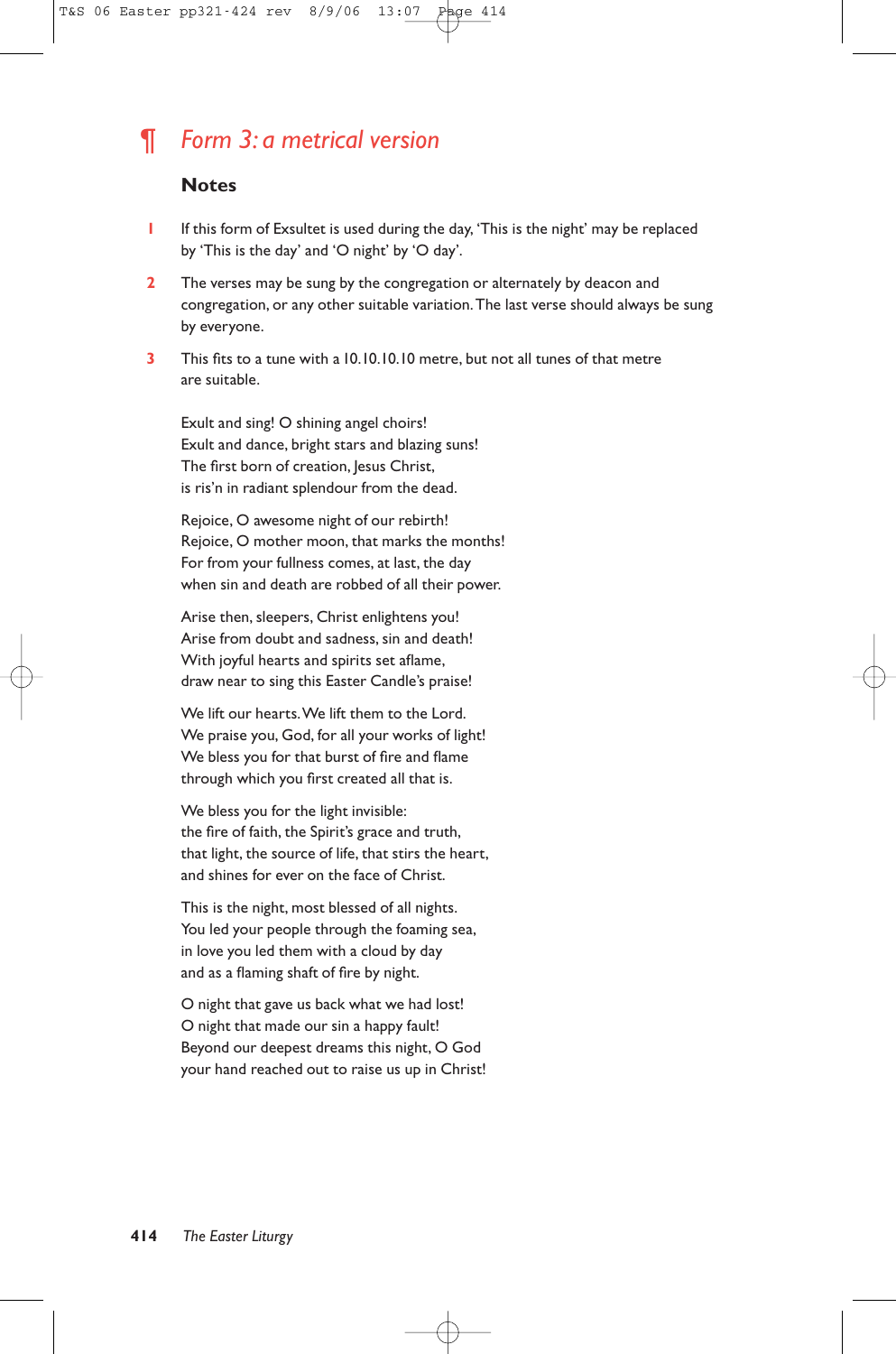

Now is Christ risen, we are raised with him, our Morning Star who dawns and never sets. May Jesus Christ our Saviour find us all united in one faith, one hope, one Lord.

Creator, in the joy of Easter night [*tide*] accept our sacrifice of thanks and praise. May all who see this candle's radiant light be led to know your nature and your name.

*All* **For you alone are God, living and true: all glory, praise and pow'r belong to you with Jesus Christ, the One who conquered death and with the Spirit blest for evermore. Amen.**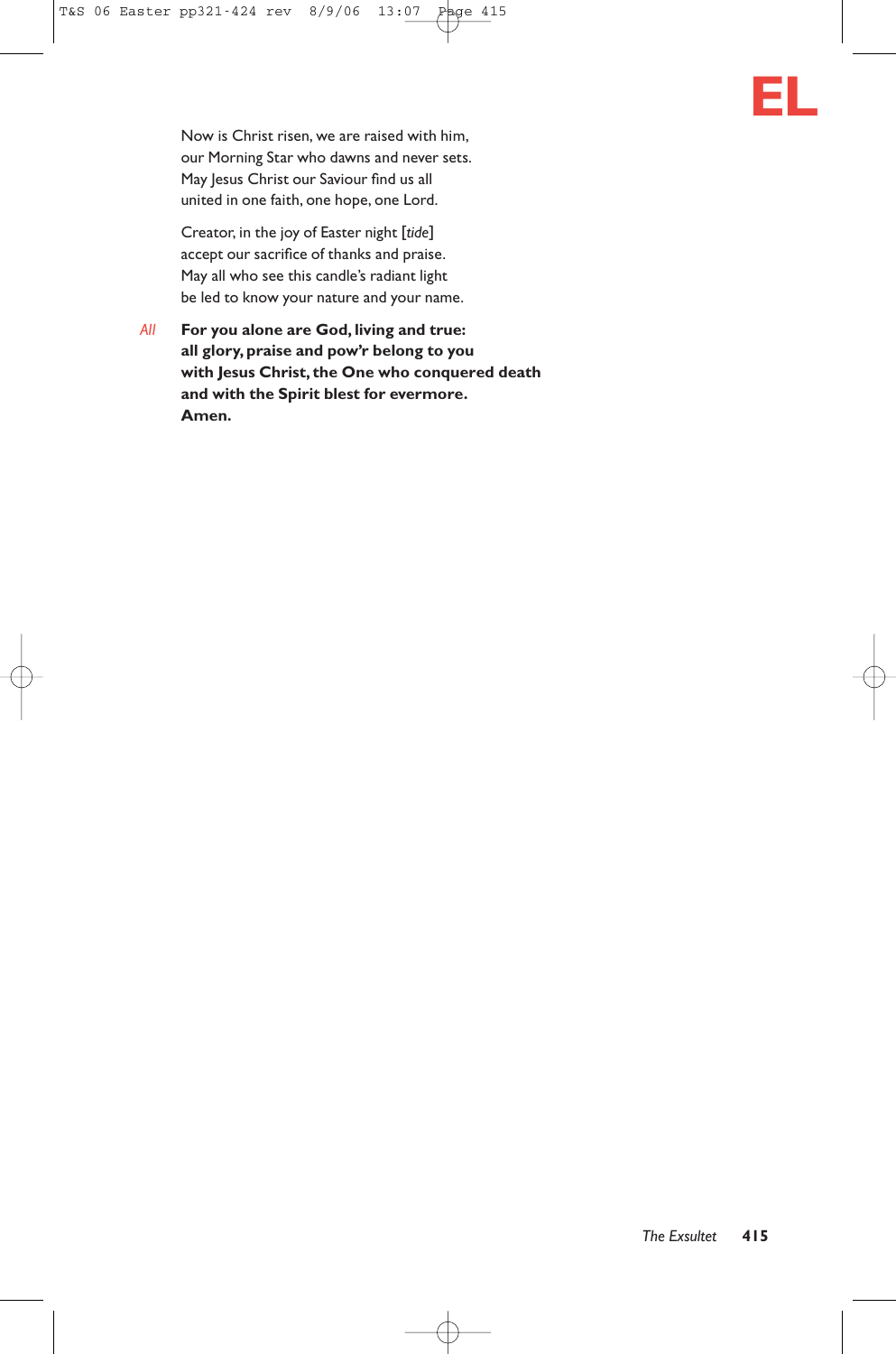# ¶ *Form 4: a modern variant*

# **Note**

If possible, the Exsultet should be sung by a deacon.

Rejoice, heavenly powers! Sing, choirs of angels! Exult all life forms throughout creation! Jesus Christ from death is risen! Sound the trumpet of salvation!

It is truly right that with full hearts, clear minds, and strong voices we should praise the unseen God from whom we all draw life, and Jesus our anointed one, the human face of God's own goodness.

In Christ the gap between us and God's own deep mystery has been bridged.

The ancient fears, the tribal taboos, our sense of shame have been swept away in the light of Christ.

Our first mothers and fathers sang of God's salvation around fires in the desert. Their sons and daughters, we sing the same song.

This is the night when Christians everywhere celebrate redemption, claim forgiveness, take hold of new life.

This is the night when God says 'No' to death, that final boundary to human life, that door we once feared to approach.

This is the night God swallows death, absorbs its sting into God's own life, strips death of all power, renews our fainting hearts.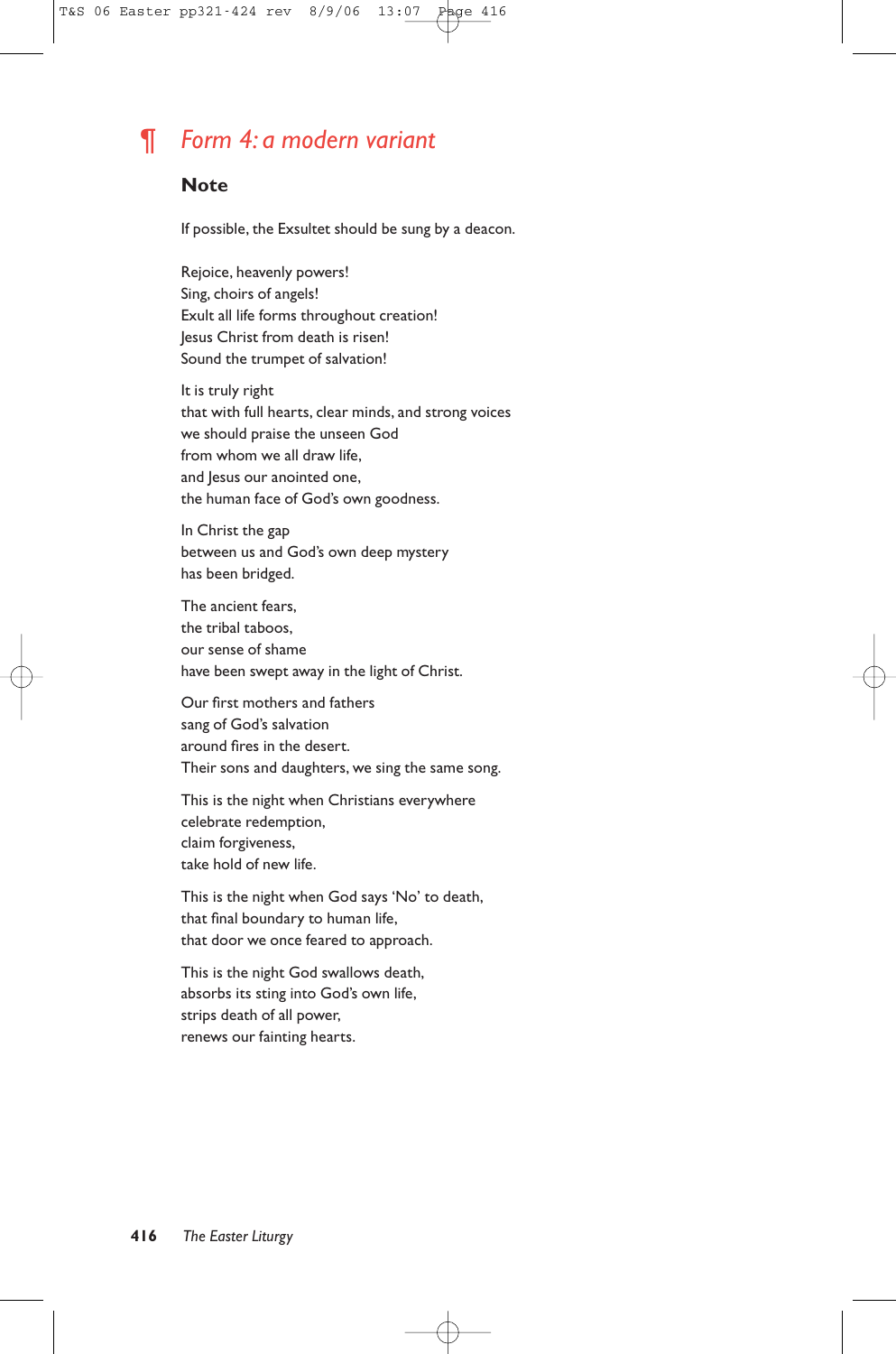Night truly blessed, when heaven and earth are divided no more, women and men are reconciled with God, death gives way to life.

And so, our God, in the joy of this night, receive our offering of praise. Accept this Easter Candle, a flame divided but undimmed.

May it mingle with the lights of heaven and continue bravely burning to dispel the darkness of night.

May Christ, the Morning Star that never sets, draw us all closer to God, and may the peace and justice of God be our shared human experience.

Accept our praise and our prayers, that we offer through Jesus, the risen one, who shares the life of God with Father and Spirit for ever and ever.

#### *All* **Amen.**

**EL**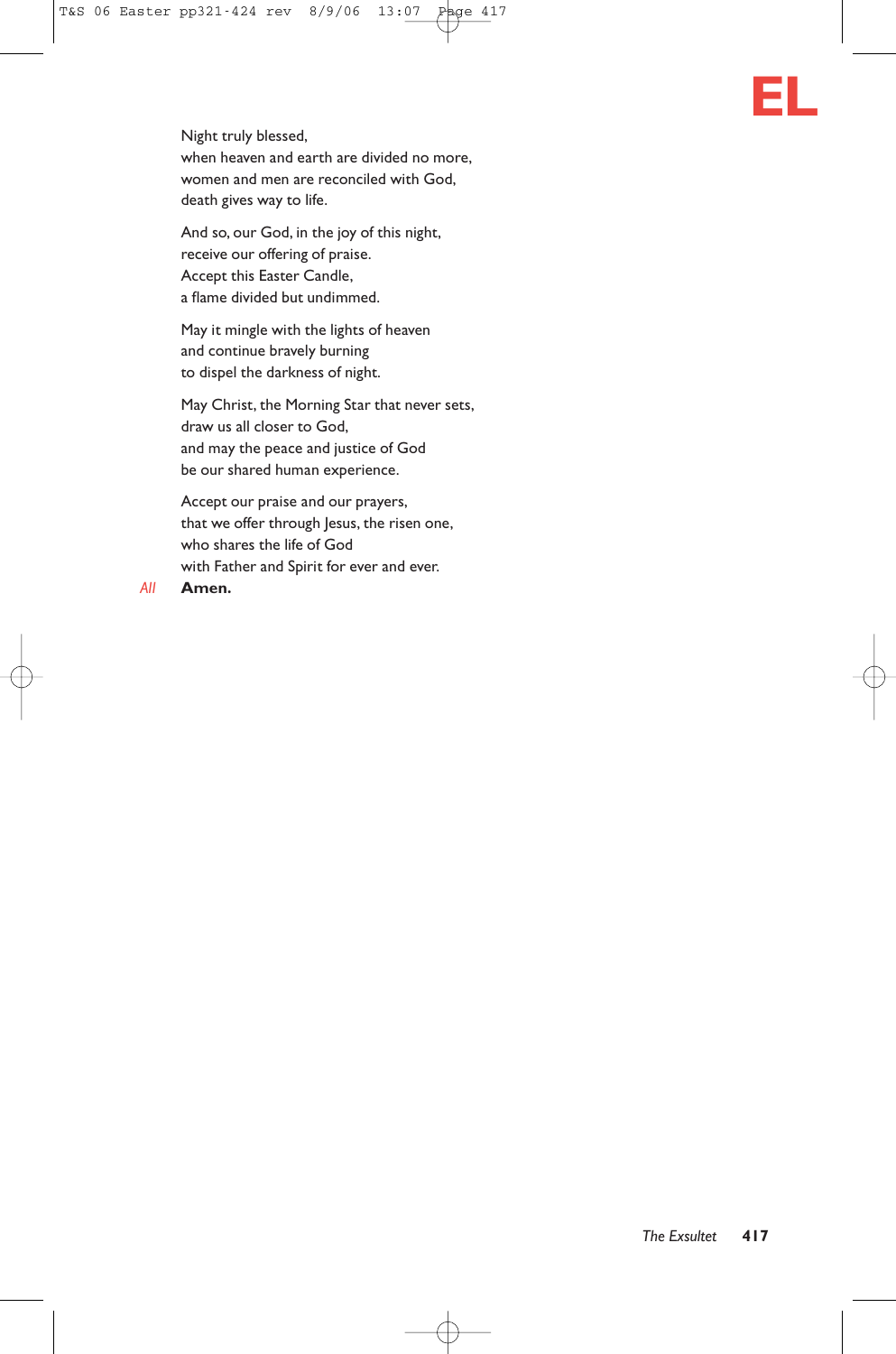# **Welcoming the Easter Candle into the Church, with Prayers at the Easter Garden**

# **Notes**

- **1** This rite may be used where the Easter Candle has been lit at the Easter Liturgy or another service, either in the church concerned or elsewhere.
- **2** The Prayers at the Easter Garden may be used separately.

# **Welcoming the Easter Candle**

*The ministers gather at the back of the church.*

### *The president says*

Christ yesterday and today,

- *All* **the beginning and the end,** Alpha and Omega, all time belongs to him, and all ages;
- *All* **to him be glory and power, through every age and for ever. Amen.**

*A minister brings in the lit Easter Candle and proclaims*

Alleluia. Christ is risen.

*All* **He is risen indeed. Alleluia, alleluia, alleluia.**

*The minister may repeat the acclamation, getting louder each time.*

### *The president says*

This is the day when our Lord Jesus Christ was raised gloriously from the dead, crushing the power of sin and destroying the sting of death.Throughout the world Christians celebrate the mighty power of God as Christ calls us out of darkness to share in his marvellous light. May we, and all Christ's people, shine as lights in the world to the glory of God the Father.

### *The minister holding the Candle says or sings*

The light of Christ.

# *All* **Thanks be to God.**

*An Easter hymn of praise may be sung as the Easter Candle leads a procession to the Easter Garden.*

*At the Easter Garden, the minister holding the Candle says or sings*

The light of Christ.

*All* **Thanks be to God.**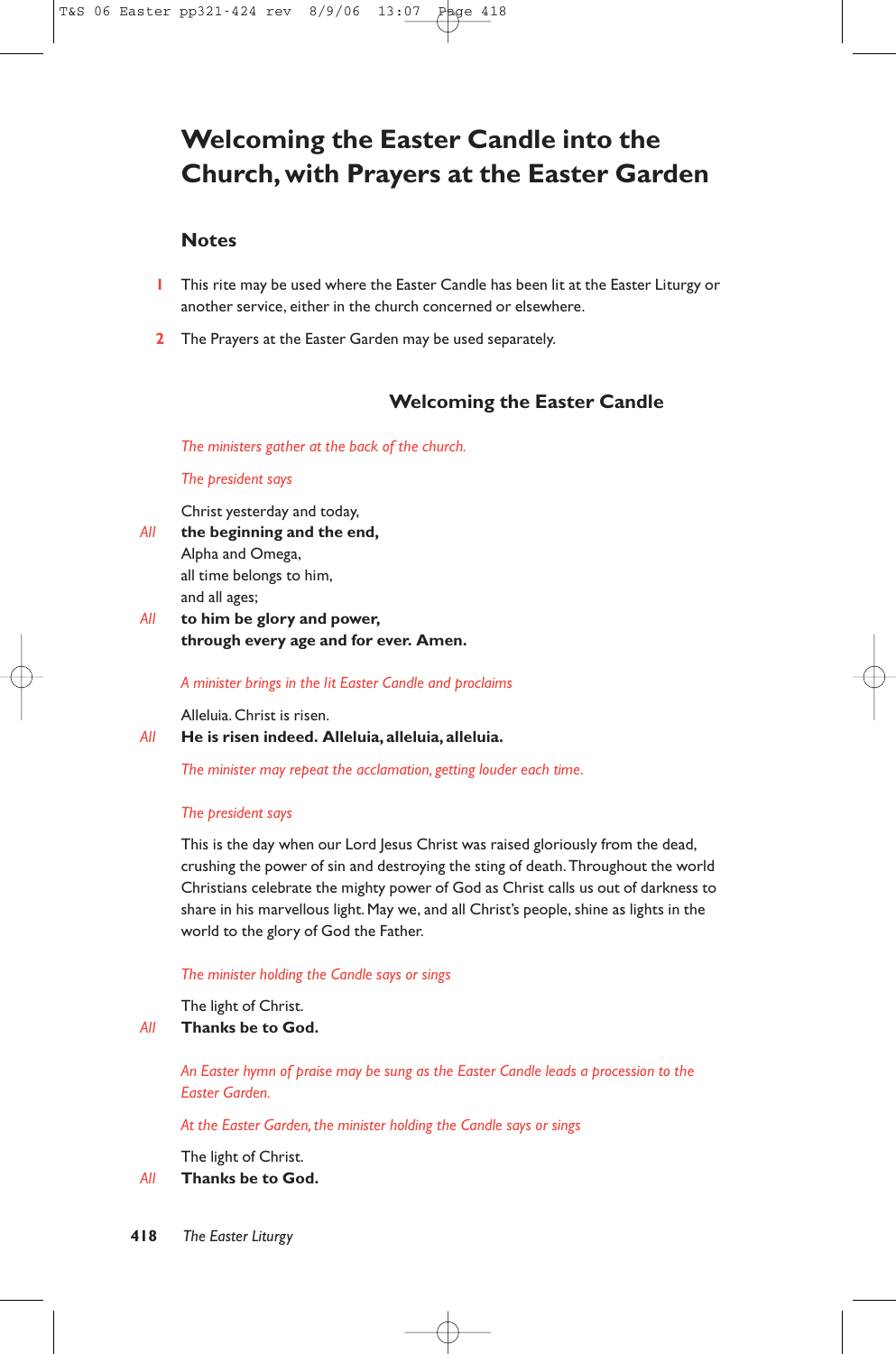# **Prayers at the Easter Garden**



#### *The president says*

Alleluia. Christ is risen.

*All* **He is risen indeed. Alleluia.**

### *A reader says*

The angel said to the women, 'Do not be afraid; I know that you are looking for Jesus who was crucified. He is not here; for he has been raised, as he said.' *Matthew 28.5,6*

### *The president says*

Blessed are you, Lord God of all creation, the Father of our Lord Jesus Christ. To you be glory now and for ever. In your great mercy you have given us a new birth into a living hope through the resurrection of Jesus Christ from the dead. By your blessing, may we who have prepared this garden in celebration of his victory be strengthened in faith, know the power of his presence, and rejoice in the hope of eternal glory. Blessed be God, Father, Son, and Holy Spirit.

# *All* **Blessed be God for ever.**

*Various actions may be performed: for example, a stone may be rolled away from the entrance to the tomb; a light in the tomb may be lit; or figures may be placed inside the empty tomb.*

#### *The president says this prayer*

### Risen Lord Jesus,

as Mary Magdalene met you in the garden on the morning of your resurrection, so may we meet you today and every day: speak to us as you spoke to her; reveal yourself as the living Lord; renew our hope and kindle our joy; and send us to share the good news with others.

#### *All* **Amen.**

*If there are to be Prayers of Penitence they take place here. Kyrie Confession B2 (page 429) should be used.*

### *After the absolution the Easter Acclamation is used*

Alleluia. Christ is risen.

*All* **He is risen indeed. Alleluia.**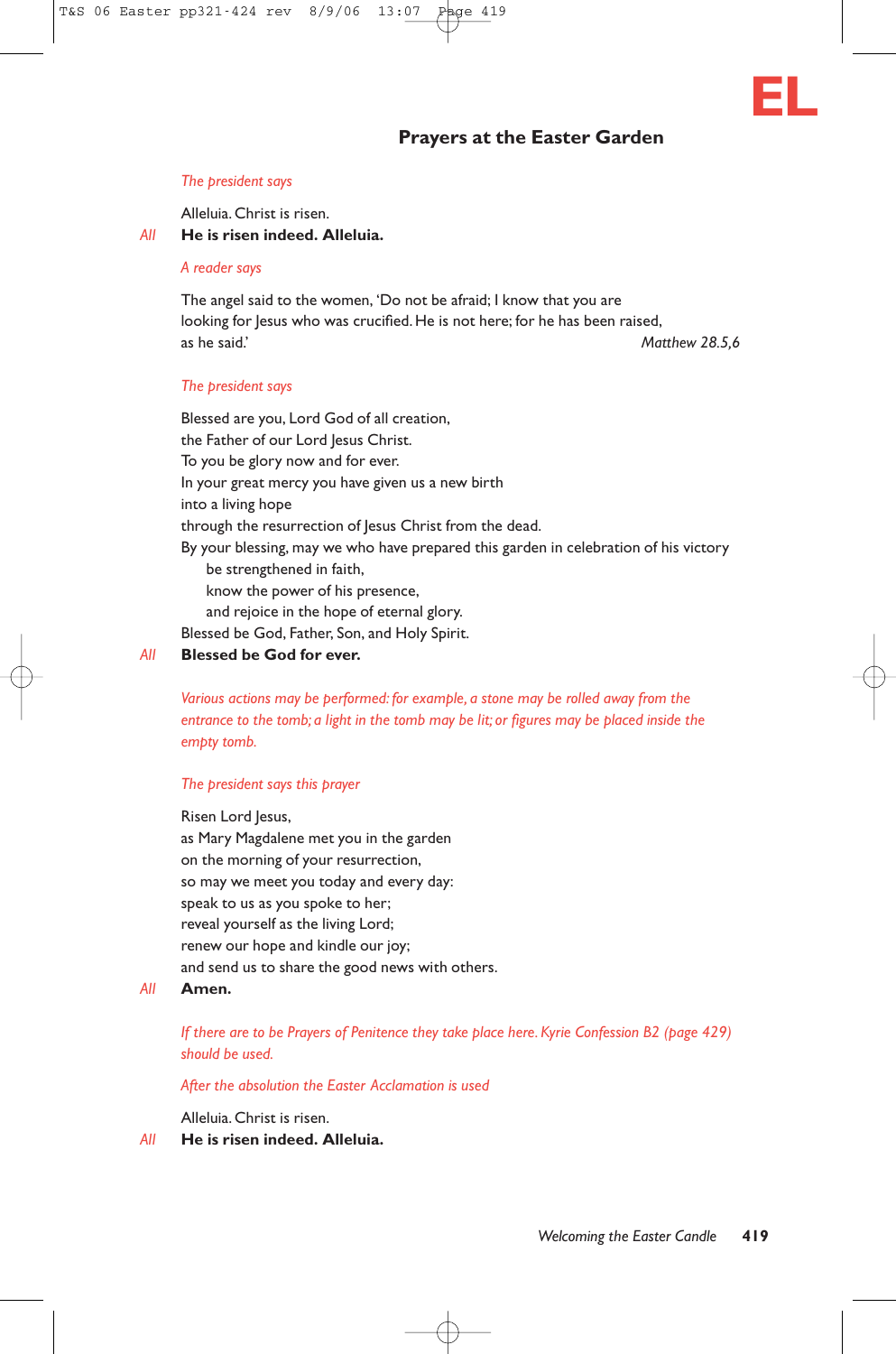# **The Lighting of Candles**

*The minister holding the Candle says or sings*

The light of Christ.

*All* **Thanks be to God.**

*Hymns and songs are sung as the congregation comes to the minister holding the Easter Candle and each light their own candle.*

# **Acclamation**

*Once the congregation's candles have been lit a minister leads the following Acclamation*

Alleluia. Christ is risen.

*All* **He is risen indeed. Alleluia.**

Praise the God and Father of our Lord Jesus Christ:

*All* **he has given us new life and hope by raising Jesus from the dead.**

[God has claimed us as his own:

*All* **he has made us light to the world.]**

Alleluia. Christ is risen.

*All* **He is risen indeed. Alleluia.**

# **Gloria in Excelsis**

*The Gloria in excelsis may be used (page 338). Alternatively, an Easter hymn of praise may be sung or the Easter Anthems (page 424) or the Thanksgiving for the Resurrection (pages 421–423) may be used.The Easter Candle leads the procession to the front of the church and is placed in a prominent position.*

*The service continues with the Collect of Easter Day, the Liturgy of the Word and the Liturgy of the Eucharist, following the pattern of the Easter Liturgy (pages 360–361 and 367–371).*

*The congregation's candles remain lit until after the Gospel reading.*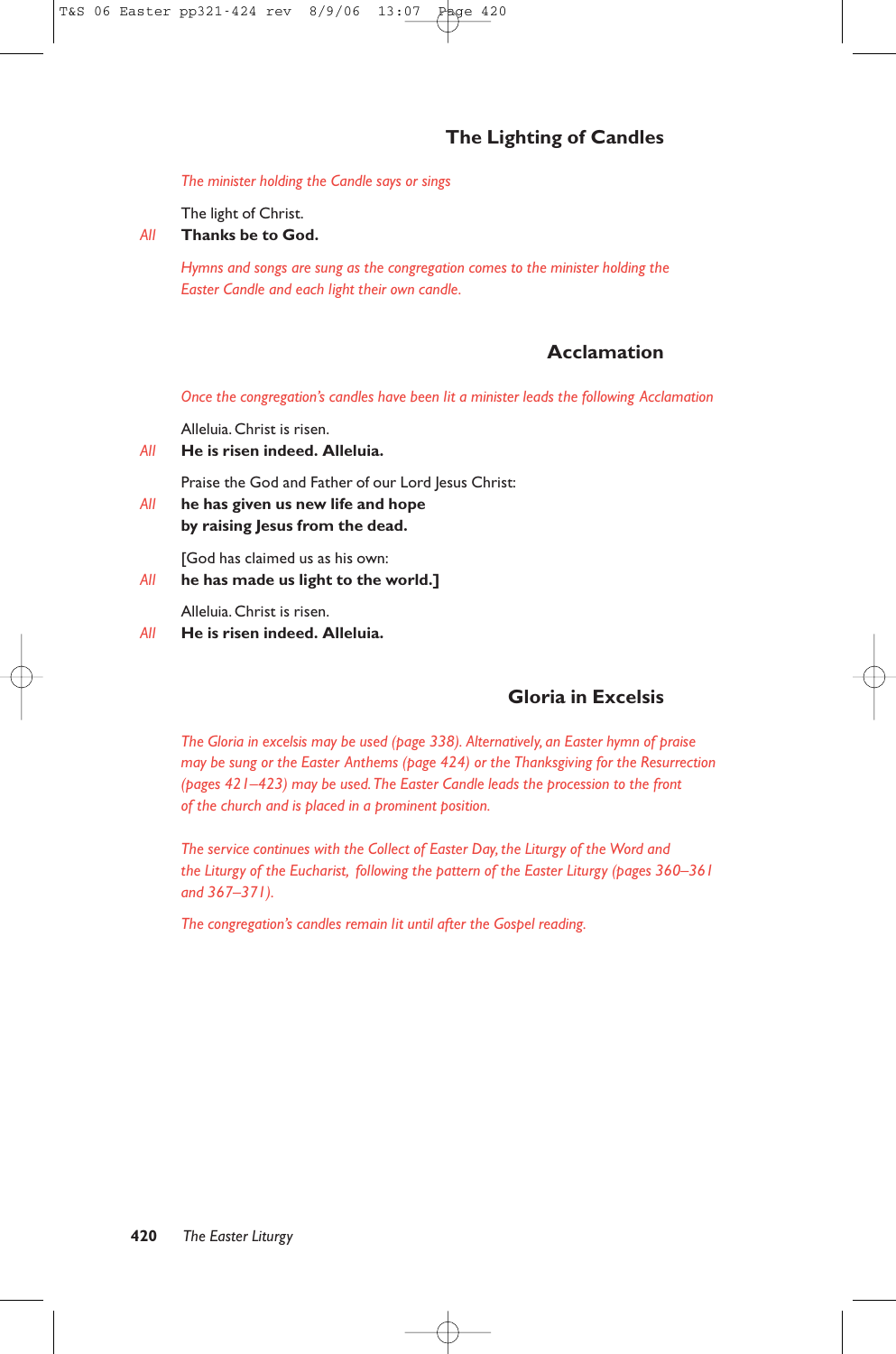

# **Thanksgiving for the Resurrection**

# **Notes**

- **1** The Thanksgiving for the Resurrection can be used in a number of different ways through the Easter season.
	- **T** The whole text may be used at the beginning of the Eucharist throughout the Easter season following on from the opening greeting. It may be followed by the Gloria. If it is used in this way Section 3 may be omitted.
	- ¶ It may also be used as a Processional at Evening Prayer.
	- **T** Section 2 may be used alone in procession to or from the baptismal font.
- **2** The Thanksgiving for the Holy Ones of God (pages 558–560) may also be used, with the response 'Alleluia, alleluia, alleluia.'

## *Section 1*

Let us bless the Father, the Son, and the Holy Spirit. Let us praise and exalt him for ever.

*All* **Blessing and honour and glory and power be to him who sits upon the throne and to the Lamb for ever and ever. Amen. Great and marvellous are your works, Lord God the almighty; just and true are your ways, King of saints; all glorious your gifts, Spirit of life. Blessing and honour and glory and wisdom and thanksgiving and honour and power and might be to our God for ever and ever. Amen.**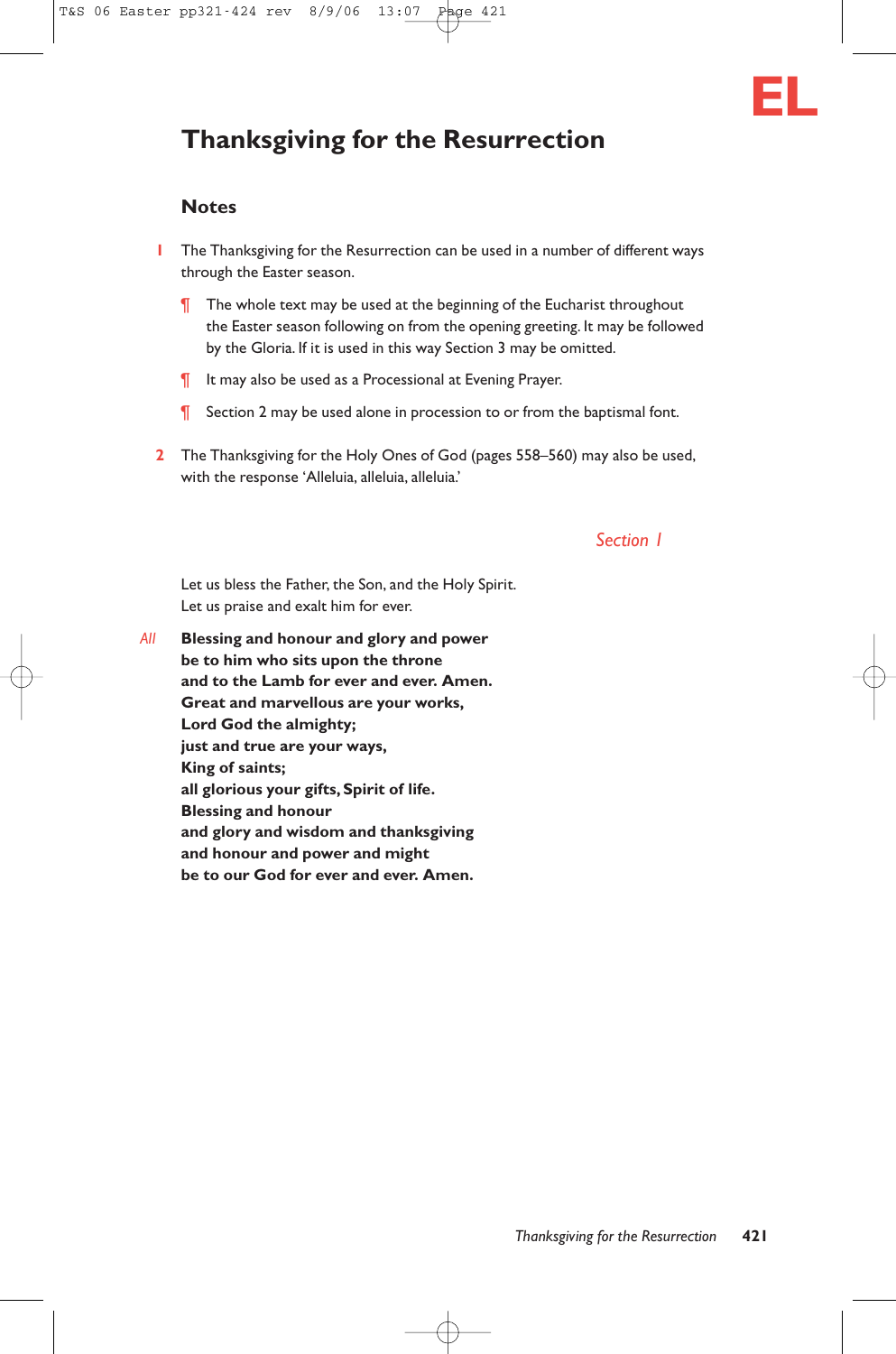# *Section 2*

O give thanks to the Lord, for he is gracious:

### *All* **and his mercy endures for ever.**

He has loved us from all eternity:

*All* **for his mercy endures for ever.**

And remembered us when we were in trouble:

*All* **for his mercy endures for ever.**

For us and for our salvation he came down from heaven:

*All* **for his mercy endures for ever.**

He became incarnate of the Holy Spirit and the Virgin Mary and was made man:

*All* **for his mercy endures for ever.**

By his cross and passion he has redeemed the world:

*All* **for his mercy endures for ever.**

And has washed us from our sins in his own blood:

*All* **for his mercy endures for ever.**

On the third day he rose again:

*All* **for his mercy endures for ever.**

And has given us the victory:

# *All* **for his mercy endures for ever.**

He ascended into heaven:

*All* **for his mercy endures for ever.**

And opened wide for us the everlasting doors:

*All* **for his mercy endures for ever.**

He is seated at the right hand of the Father:

*All* **for his mercy endures for ever.**

And ever lives to make intercession for us:

*All* **for his mercy endures for ever.**

*Section 2 may end either with the Gloria or with the Conclusion (Section 4).*

*All* **Glory to the Father and to the Son and to the Holy Spirit; as it was in the beginning is now and shall be for ever. Amen.**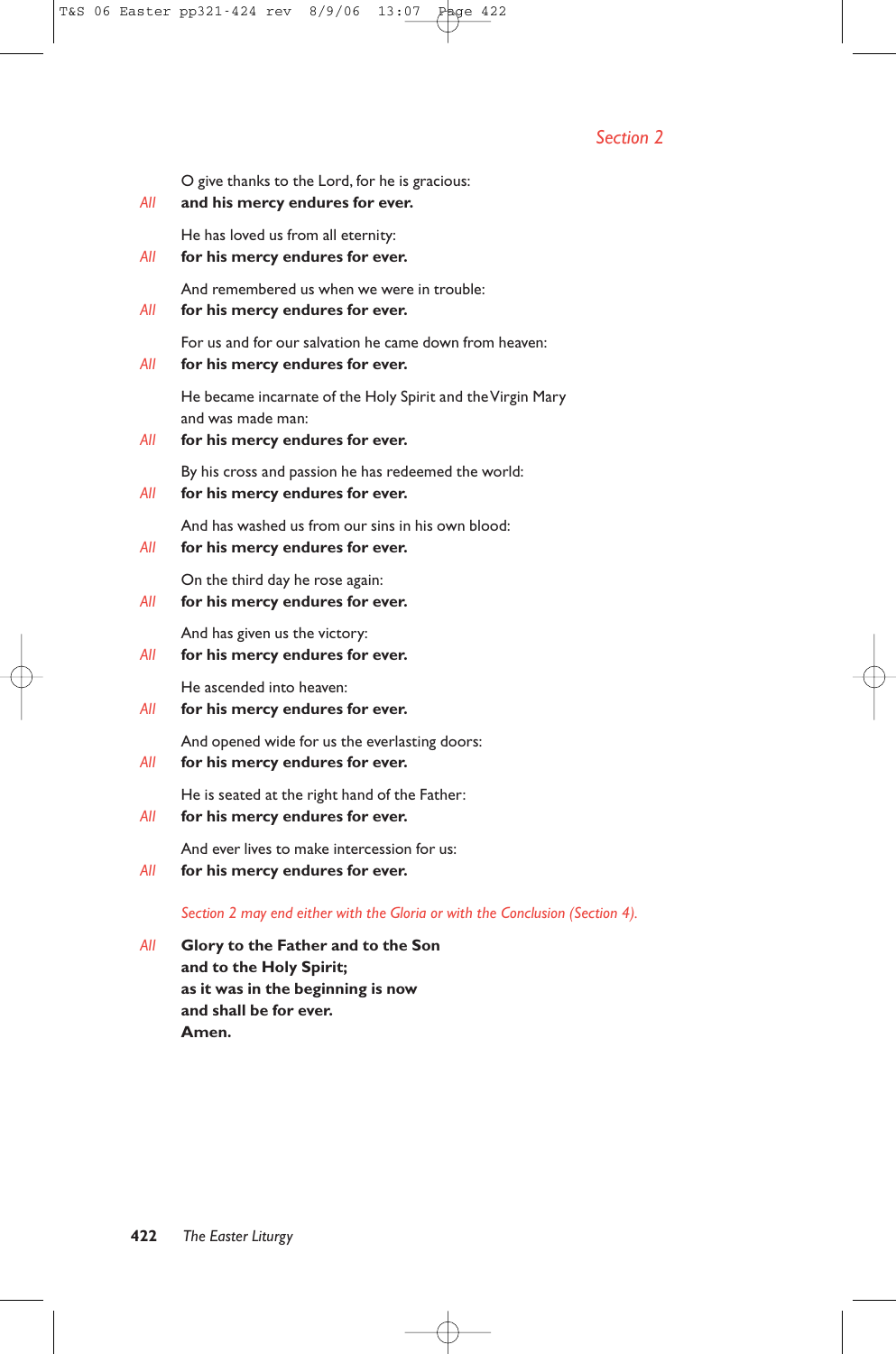

*Section 3*

| All | For the gift of his Spirit:<br>blessed be Christ.     |
|-----|-------------------------------------------------------|
| All | For the catholic Church:<br>blessed be Christ.        |
| All | For the means of grace:<br>blessed be Christ.         |
| All | For the hope of glory:<br>blessed be Christ.          |
| All | For the triumphs of his gospel:<br>blessed be Christ. |
| All | For the lives of his saints:<br>blessed be Christ.    |
| All | In joy and in sorrow:<br>blessed be Christ.           |
| All | In life and in death:<br>blessed be Christ.           |
|     |                                                       |

Now and to the end of the ages:

*All* **blessed be Christ.**

# *Section 4: Conclusion*

Blessing and honour and thanksgiving and praise more than we can utter, more than we can conceive, be to you, O most adorable Trinity, Father, Son, and Holy Spirit, by all angels, all peoples, all creation, for ever and ever. *Lancelot Andrewes (1626)*

*All* **Amen. Alleluia.**